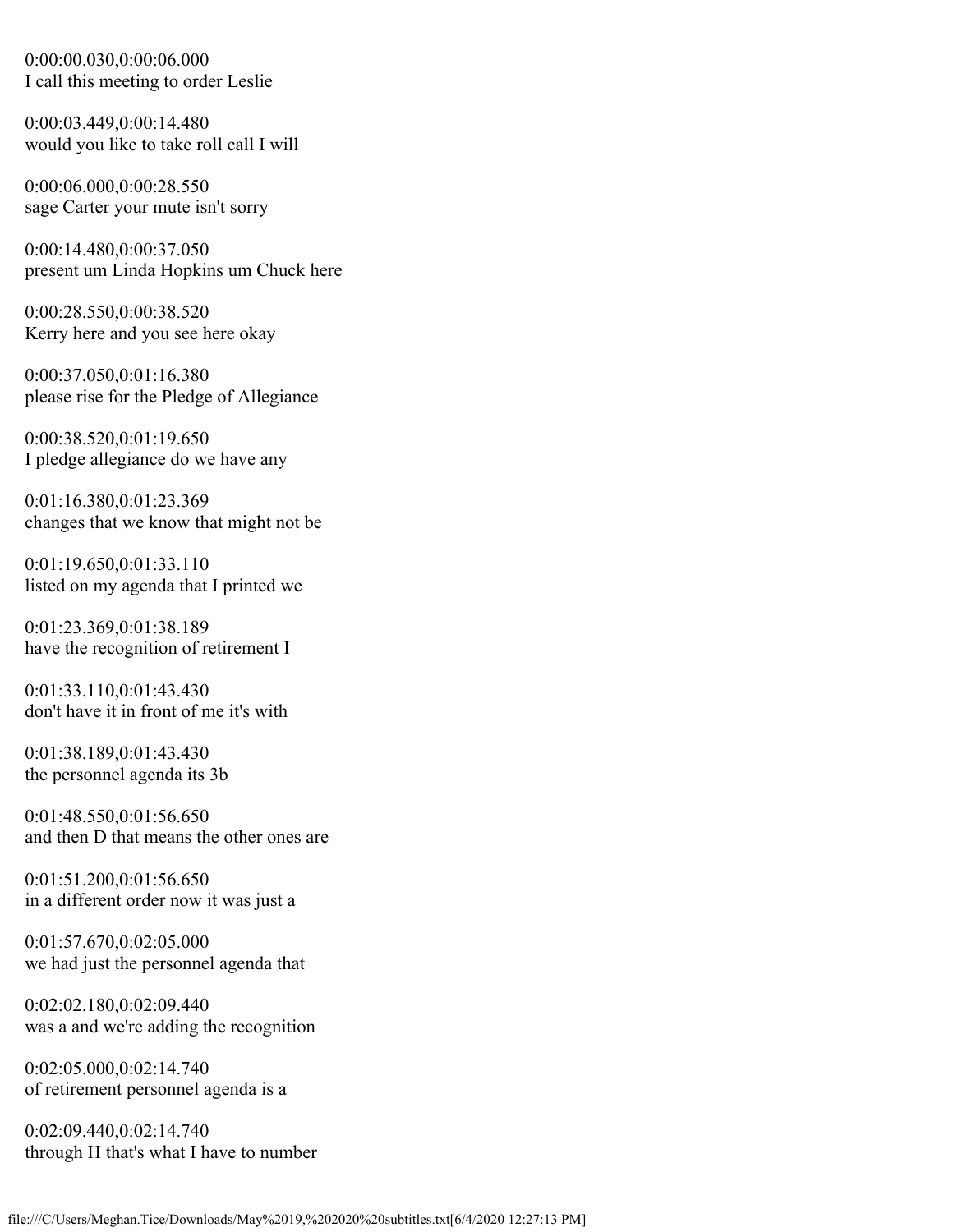0:02:17.110,0:02:25.239 what is it letter recognition of

0:02:21.650,0:02:31.190 retirement is 3 B and personality is

0:02:25.239,0:02:33.320 items a through H ok there is a

0:02:31.190,0:02:36.920 personnel agenda section and there's a 3

0:02:33.320,0:02:42.320 B personnel agenda and there should be

0:02:36.920,0:02:44.720 there's a what I read yes that's what

0:02:42.320,0:02:50.450 I'm trying to find so I don't because

0:02:44.720,0:02:54.860 it's not here on my card copy mr.

0:02:50.450,0:02:56.720 Jeffers here there's a 3 a 3 B

0:02:54.860,0:02:59.930 retirement recognition is that correct

0:02:56.720,0:03:01.880 yes yes hurry if you want me to read it

0:02:59.930,0:03:05.000 I can read it it's on my board Doc's

0:03:01.880,0:03:08.360 version all right appreciate that thank

0:03:05.000,0:03:11.900 you ok and did we want to designate a

0:03:08.360,0:03:13.989 time to start the voting counting of the

0:03:11.900,0:03:13.989 ballots

0:03:16.910,0:03:22.730 Maria did we want to add that where

0:03:20.180,0:03:26.530 would you wear that lovely under new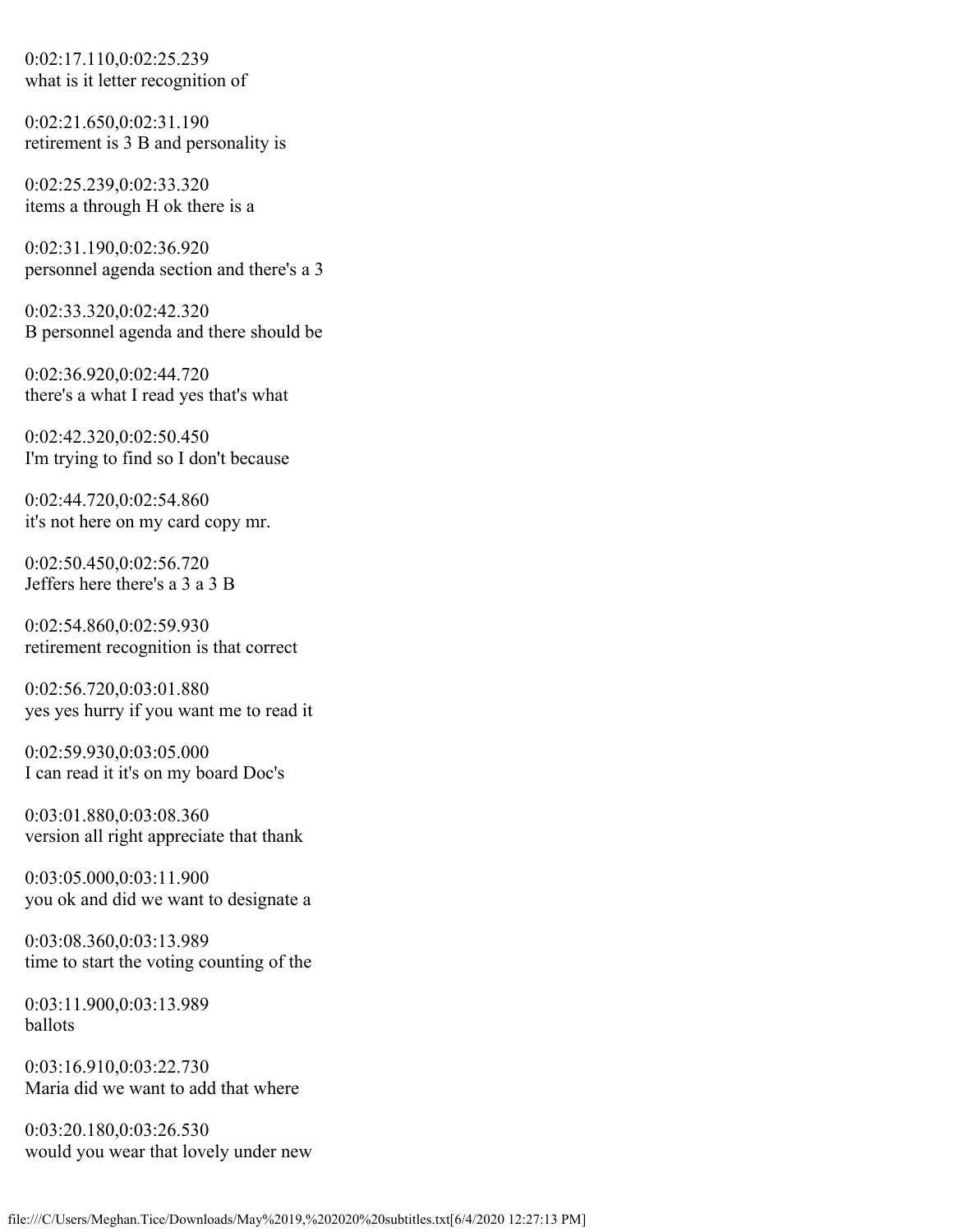0:03:22.730,0:03:26.530 business where we could discuss it first

0:03:30.010,0:03:35.720 that would be item 10 I couldn't bring

0:03:34.070,0:03:39.950 it up in new business I don't know that

0:03:35.720,0:03:42.080 they'll be ready to vote on that well we

0:03:39.950,0:03:49.790 kind of really you're going in and out

0:03:42.080,0:03:55.160 with sound okay we're good with the

0:03:49.790,0:03:57.880 agenda changes so I make a motion to

0:03:55.160,0:04:02.080 accept the agenda with changes noted

0:03:57.880,0:04:02.080 second all in favor

0:04:04.300,0:04:11.420 okay got it okay that brings us to

0:04:08.960,0:04:17.450 presentation recognition the education

0:04:11.420,0:04:23.840 plan by dr. Marie summer Wayne this is

0:04:17.450,0:04:26.590 coming in as well you gotta give me

0:04:23.840,0:04:26.590 rights - sure

0:04:32.980,0:04:38.650 um you should be able to

0:04:40.860,0:04:46.250 this host disabled participant

0:04:43.259,0:04:46.250 screen-sharing

0:05:12.850,0:05:30.530 okay there you go sorry about that so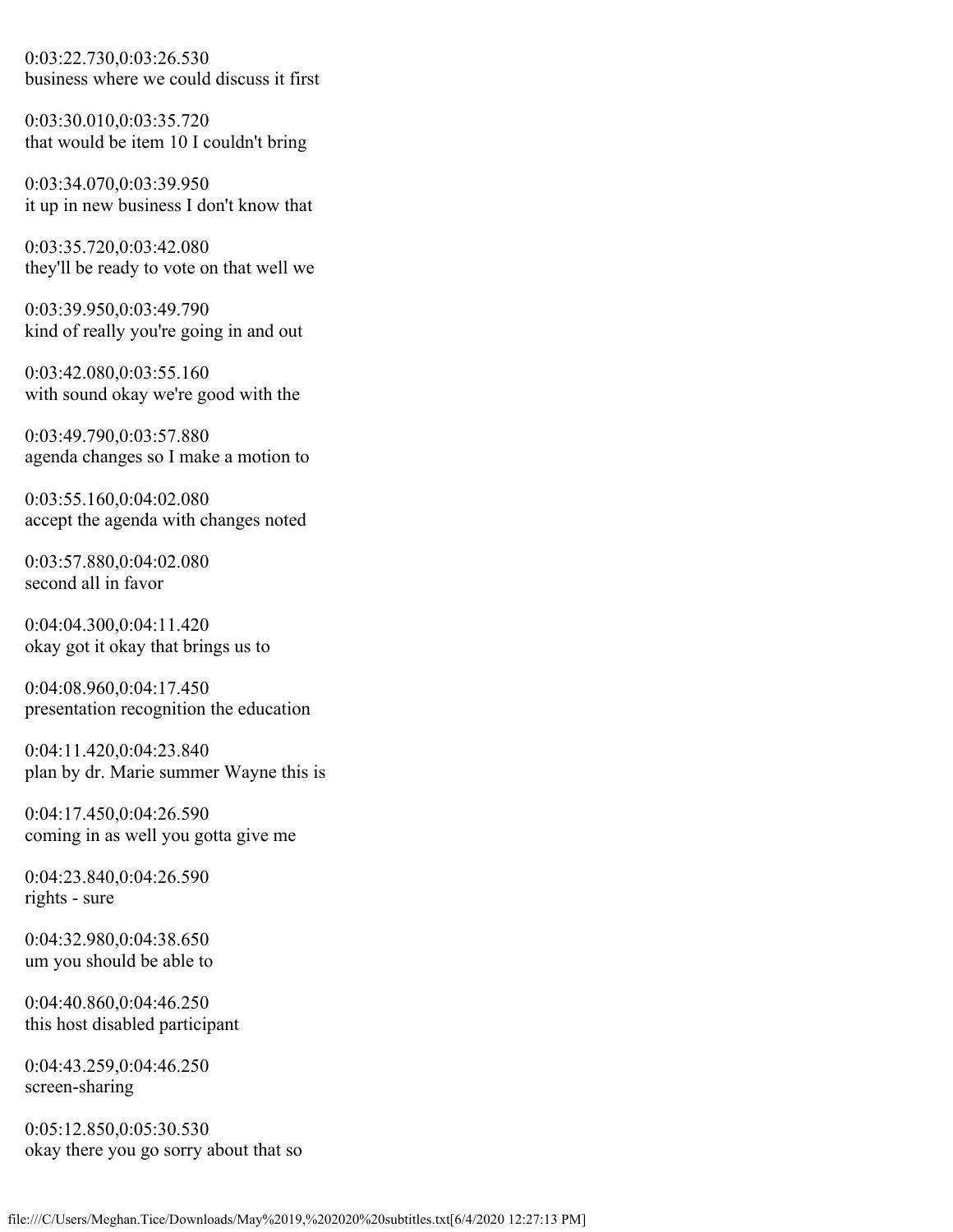0:05:26.690,0:05:33.290 good evening thank you going to be

0:05:30.530,0:05:36.410 picking up where we left off on May 5th

0:05:33.290,0:05:39.710 with the facts and considerations for

0:05:36.410,0:05:43.010 the 2021 school budget that Jesse and I

0:05:39.710,0:05:45.980 presented together we heard the board's

0:05:43.010,0:05:49.670 input for the type of budget that we

0:05:45.980,0:05:53.180 would like to ask our taxpayers to

0:05:49.670,0:05:55.310 support and I think we have been able to

0:05:53.180,0:05:59.240 do that over the last two weeks so we

0:05:55.310,0:06:03.350 will be presenting the 2020 21 academic

0:05:59.240,0:06:05.030 plan our spending plan and Jesse will be

0:06:03.350,0:06:08.710 running this so at times I'll be asked

0:06:05.030,0:06:11.450 even to just advance the slides for me

0:06:08.710,0:06:13.370 so we always start with our focus of our

0:06:11.450,0:06:14.840 mission statement to advance the

0:06:13.370,0:06:17.690 intellectual social and emotional

0:06:14.840,0:06:20.510 development of our students we're always

0:06:17.690,0:06:22.520 looking to prepare them for college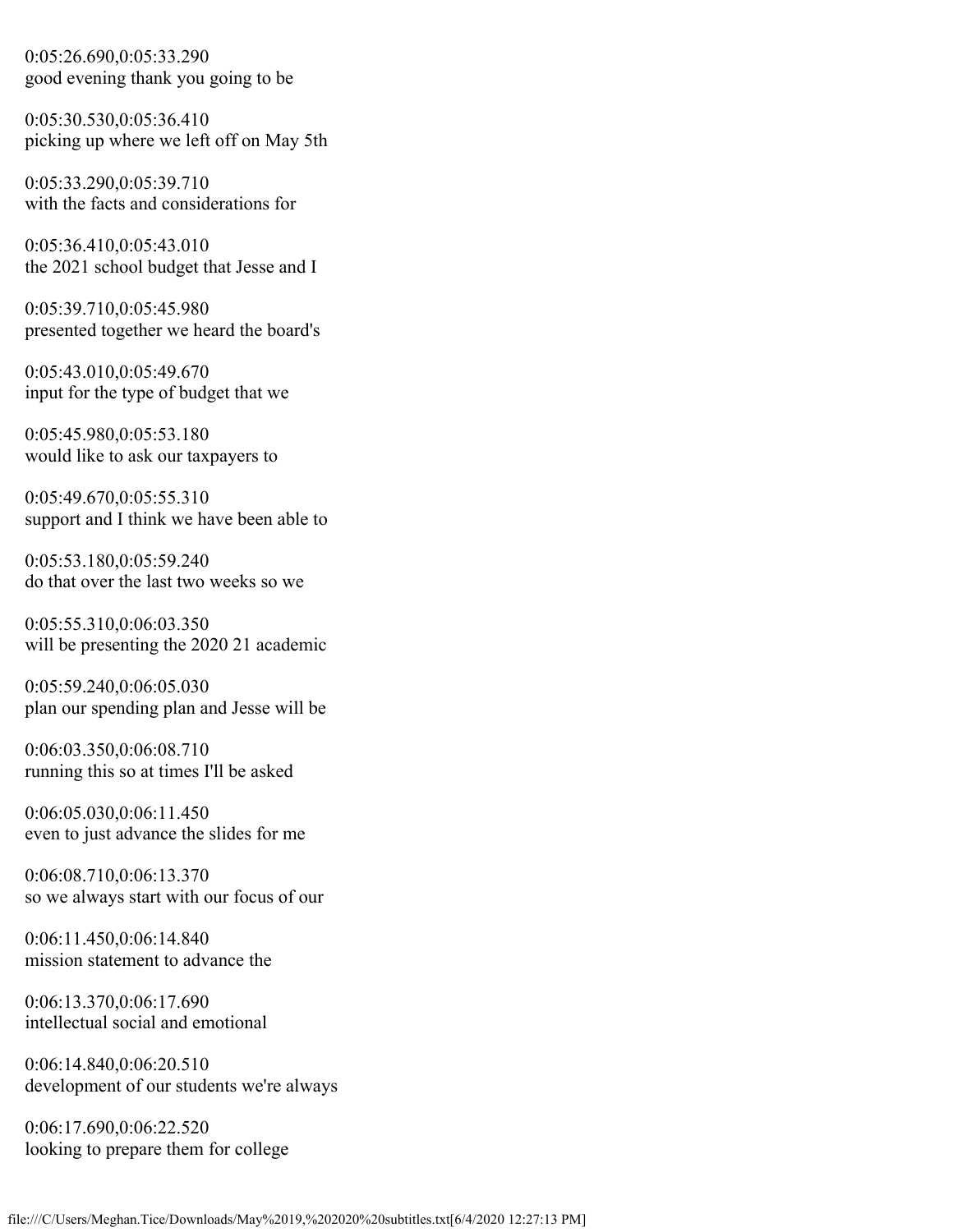0:06:20.510,0:06:25.880 career and citizenship what happens

0:06:22.520,0:06:31.490 after graduation and their 13 year

0:06:25.880,0:06:33.680 journey through our school system our

0:06:31.490,0:06:35.570 budget goals remain the same this is

0:06:33.680,0:06:39.680 something that doesn't change from year

0:06:35.570,0:06:41.680 to year until we approve new goals we've

0:06:39.680,0:06:44.300 had these goals for the last five years

0:06:41.680,0:06:47.480 quite honestly when we were setting our

0:06:44.300,0:06:50.750 destination graduation vision 2020 goals

0:06:47.480,0:06:53.480 we had no idea that unfortunately our

0:06:50.750,0:06:55.610 19:20 school year would end with a

0:06:53.480,0:06:58.220 pandemic that would put us out of school

0:06:55.610,0:07:00.590 so we'll have to take a look at you know

0:06:58.220,0:07:02.820 how we've met our goals given the very

0:07:00.590,0:07:05.640 special circumstances that we're working

0:07:02.820,0:07:06.300 under without Regents exams and

0:07:05.640,0:07:09.300 different things

0:07:06.300,0:07:12.120 it's that changed our goalposts but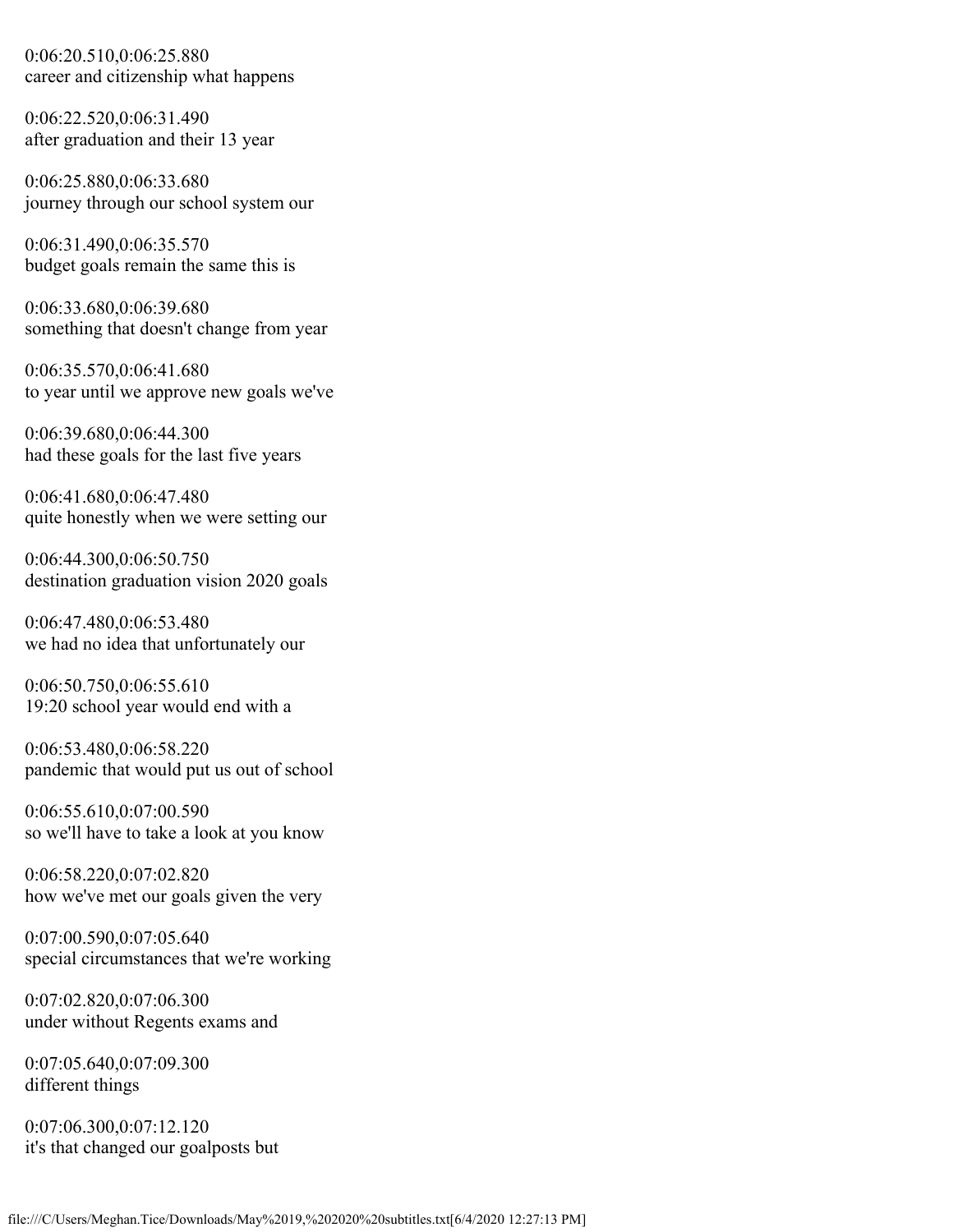0:07:09.300,0:07:15.470 nonetheless we have been working for the

0:07:12.120,0:07:21.420 last five years to raise the bar

0:07:15.470,0:07:24.330 instruction and we're looking to shift

0:07:21.420,0:07:26.580 more and more to destination graduation

0:07:24.330,0:07:30.450 to occupation and providing our students

0:07:26.580,0:07:33.630 with occupational opportunities this

0:07:30.450,0:07:36.030 year especially as we are in most years

0:07:33.630,0:07:38.310 but especially this year to be fiscally

0:07:36.030,0:07:40.050 responsible academically sound and

0:07:38.310,0:07:43.050 sensitive the social-emotional needs of

0:07:40.050,0:07:44.850 our students not only now as we finish

0:07:43.050,0:07:46.710 out this school year under very special

0:07:44.850,0:07:49.140 circumstances but what we're going to

0:07:46.710,0:07:50.310 come back to in the fall knowing that

0:07:49.140,0:07:53.100 we're going to have a new set of

0:07:50.310,0:07:55.350 challenges and then to maintain and

0:07:53.100,0:07:57.390 improve a lot of the initiatives that we

0:07:55.350,0:08:01.050 have in the district to improve the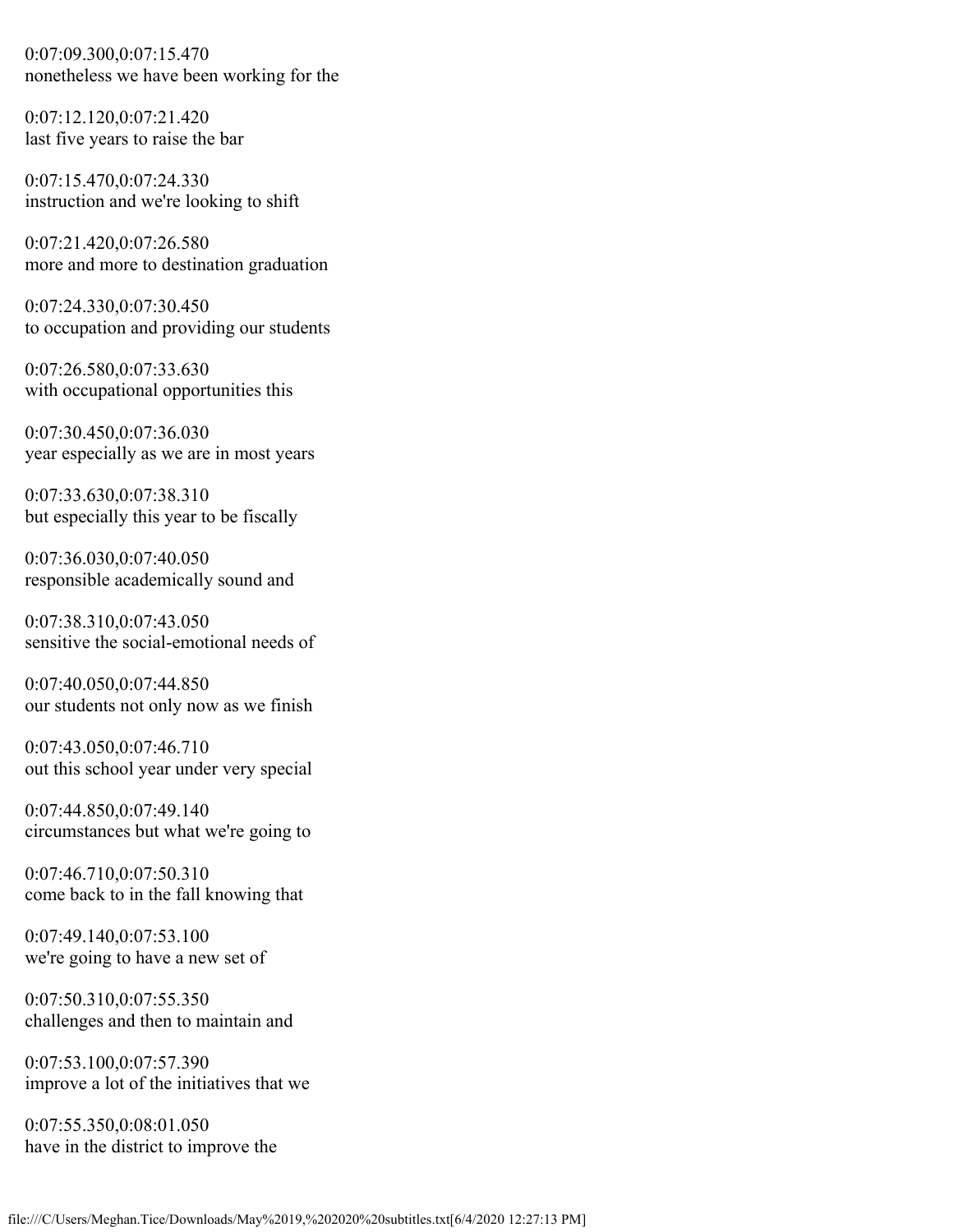0:07:57.390,0:08:04.050 outcomes of our students such as you

0:08:01.050,0:08:06.780 know non mandated programs co-curricular

0:08:04.050,0:08:09.890 opportunities keeping our class sizes at

0:08:06.780,0:08:16.770 an acceptable level and maintaining our

0:08:09.890,0:08:18.420 fiscal health as well our district

0:08:16.770,0:08:21.000 improvement initiatives we went over

0:08:18.420,0:08:23.190 this a couple of weeks ago I won't go

0:08:21.000,0:08:27.360 through all of these again but we still

0:08:23.190,0:08:29.700 have our eye on our goals and moving

0:08:27.360,0:08:32.099 forward with our two-year kindergarten

0:08:29.700,0:08:34.860 program and several other non mandated

0:08:32.099,0:08:37.890 programs such as you know the K 16

0:08:34.860,0:08:39.840 program and advancement via individual

0:08:37.890,0:08:42.300 determination and providing more support

0:08:39.840,0:08:45.780 in the math department for our students

0:08:42.300,0:08:47.790 providing more college-level courses so

0:08:45.780,0:08:50.910 you know these are all things that we

0:08:47.790,0:08:55.100 were considering as we were trying to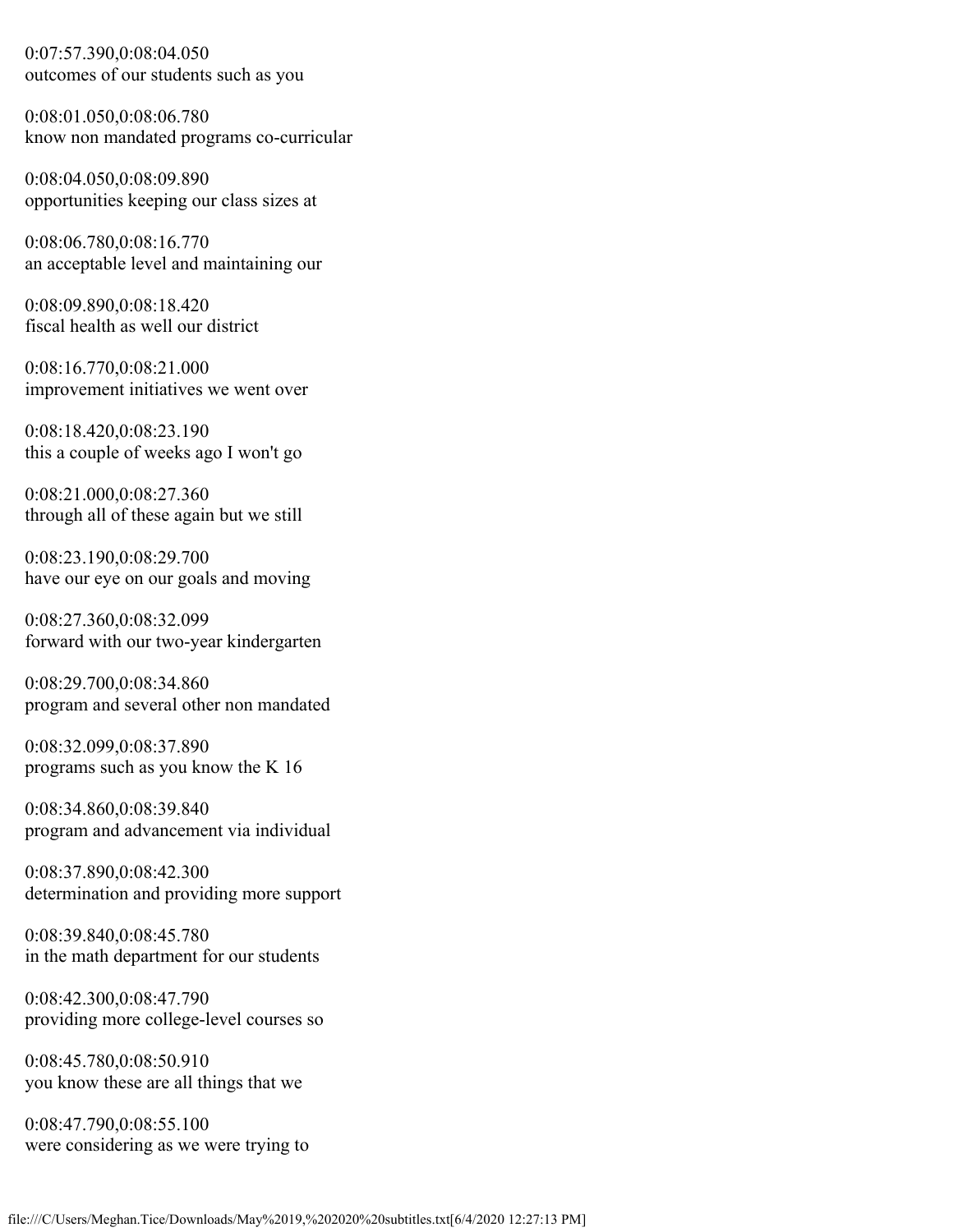0:08:50.910,0:08:58.440 reduce our budget going from the the

0:08:55.100,0:09:00.780 1920s school year to the 2021 school

0:08:58.440,0:09:03.210 year as well as our professional

0:09:00.780,0:09:05.730 development to learn more about moving

0:09:03.210,0:09:07.260 from a punitive system to a restorative

0:09:05.730,0:09:09.740 practices system with our code of

0:09:07.260,0:09:12.990 conduct and being a trauma-informed

0:09:09.740,0:09:15.180 system as well as exploring our implicit

0:09:12.990,0:09:16.209 bias with a very diverse student

0:09:15.180,0:09:18.100 population that

0:09:16.209,0:09:19.779 currently have and we've had for a

0:09:18.100,0:09:22.809 number of years and it's not looking

0:09:19.779,0:09:25.059 like it will change thankfully we know

0:09:22.809,0:09:27.040 that we need to overcome a lot of the

0:09:25.059,0:09:30.670 implicit bias that might be going

0:09:27.040,0:09:32.860 through our system as we see our

0:09:30.670,0:09:38.170 students coming in at one end and

0:09:32.860,0:09:39.999 graduating at the other our projected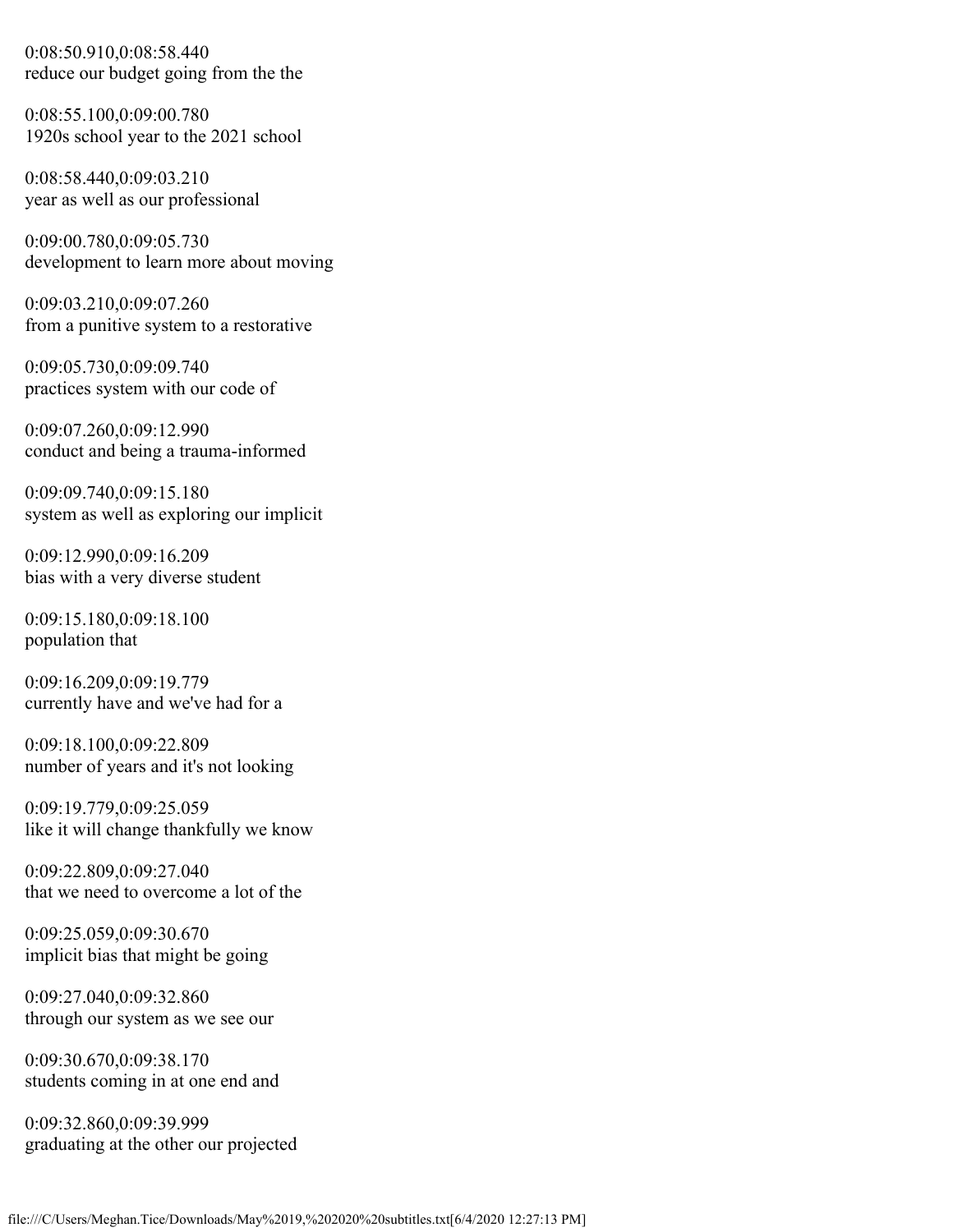0:09:38.170,0:09:42.910 class sizes we spoke a little bit about

0:09:39.999,0:09:44.860 this at the last meeting we have spoken

0:09:42.910,0:09:47.559 with mr. Brennaman about where these

0:09:44.860,0:09:50.019 shifts would occur and in looking at our

0:09:47.559,0:09:52.059 class sizes across the board I had

0:09:50.019,0:09:54.759 talked about the two retirements that we

0:09:52.059,0:09:56.769 have in grade one and we weren't really

0:09:54.759,0:09:59.170 sure we knew we weren't going to replace

0:09:56.769,0:10:01.540 these open positions but we weren't sure

0:09:59.170,0:10:04.179 where the shift would come from and

0:10:01.540,0:10:06.610 speaking with him and in turn with him

0:10:04.179,0:10:08.829 speaking with his faculty that shift

0:10:06.610,0:10:11.319 would happen in fourth grade because

0:10:08.829,0:10:14.079 that's where we can increase the class

0:10:11.319,0:10:16.569 sizes a bit we don't want to increase

0:10:14.079,0:10:19.449 our class size in first grade where we

0:10:16.569,0:10:22.509 currently have 19 students but in fourth

0:10:19.449,0:10:25.360 grade we had you know a class ranges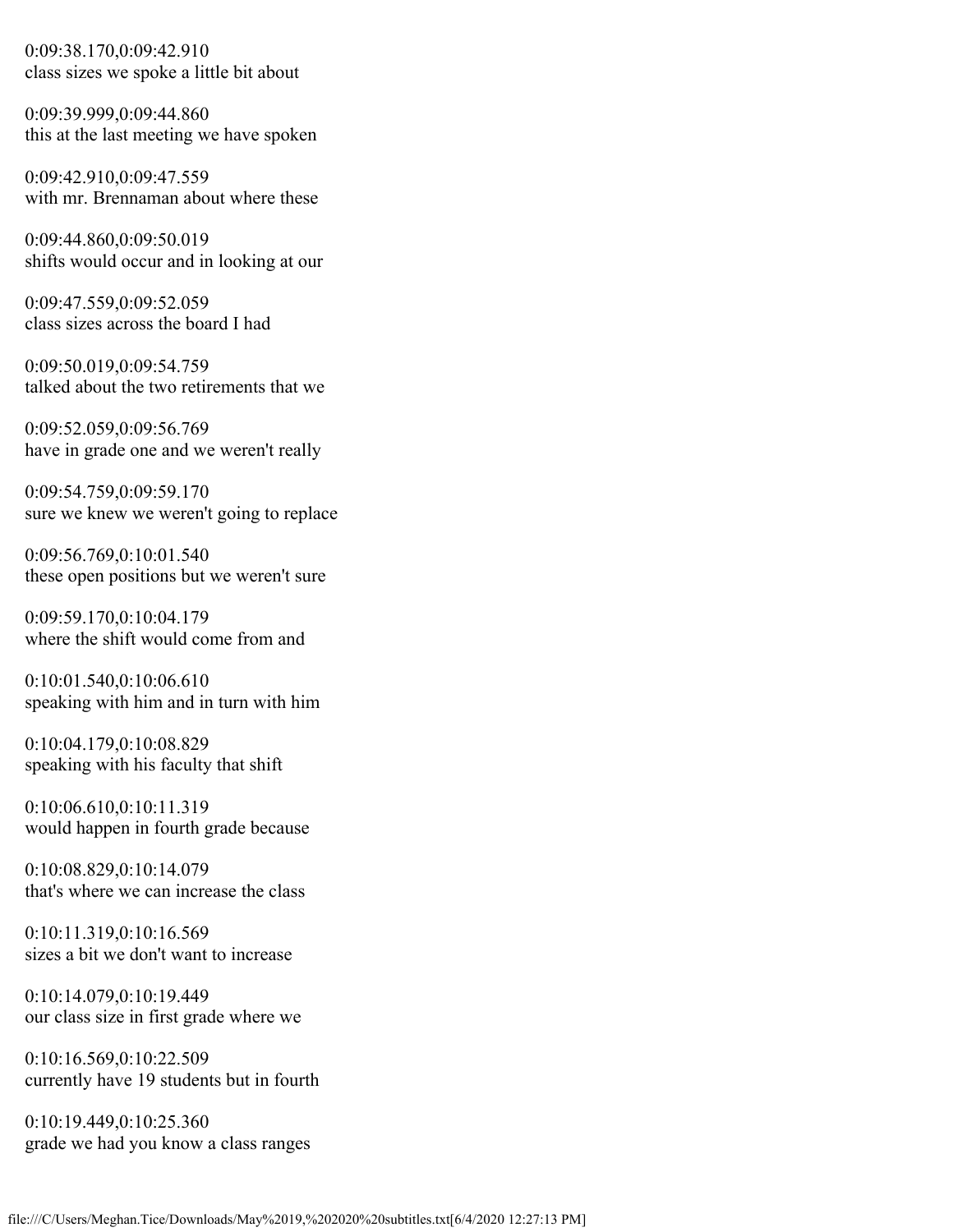0:10:22.509,0:10:29.499 that were below the recommended range

0:10:25.360,0:10:31.660 that is in the HTA contract which is 25

0:10:29.499,0:10:33.639 to 30 so that's where the shift would

0:10:31.660,0:10:36.879 come the other thing we need to keep our

0:10:33.639,0:10:39.069 eye on is the kindergarten enrollment we

0:10:36.879,0:10:41.529 can look at that and and maybe make

0:10:39.069,0:10:43.689 another decision if we see that our

0:10:41.529,0:10:47.199 class size is not going to quite reach

0:10:43.689,0:10:49.059 that 130 students however in looking at

0:10:47.199,0:10:51.879 our numbers currently it looks like

0:10:49.059,0:10:54.279 that's a good average to be you know

0:10:51.879,0:10:57.339 putting there as our incoming

0:10:54.279,0:10:59.499 kindergarten number so as it stands

0:10:57.339,0:11:01.629 right now we would reduce the two

0:10:59.499,0:11:04.540 retirements in first grade and shift a

0:11:01.629,0:11:08.860 teacher from grade four down to first

0:11:04.540,0:11:14.920 grade all of our non mandated programs

0:11:08.860,0:11:17.079 k5 remain our projected junior high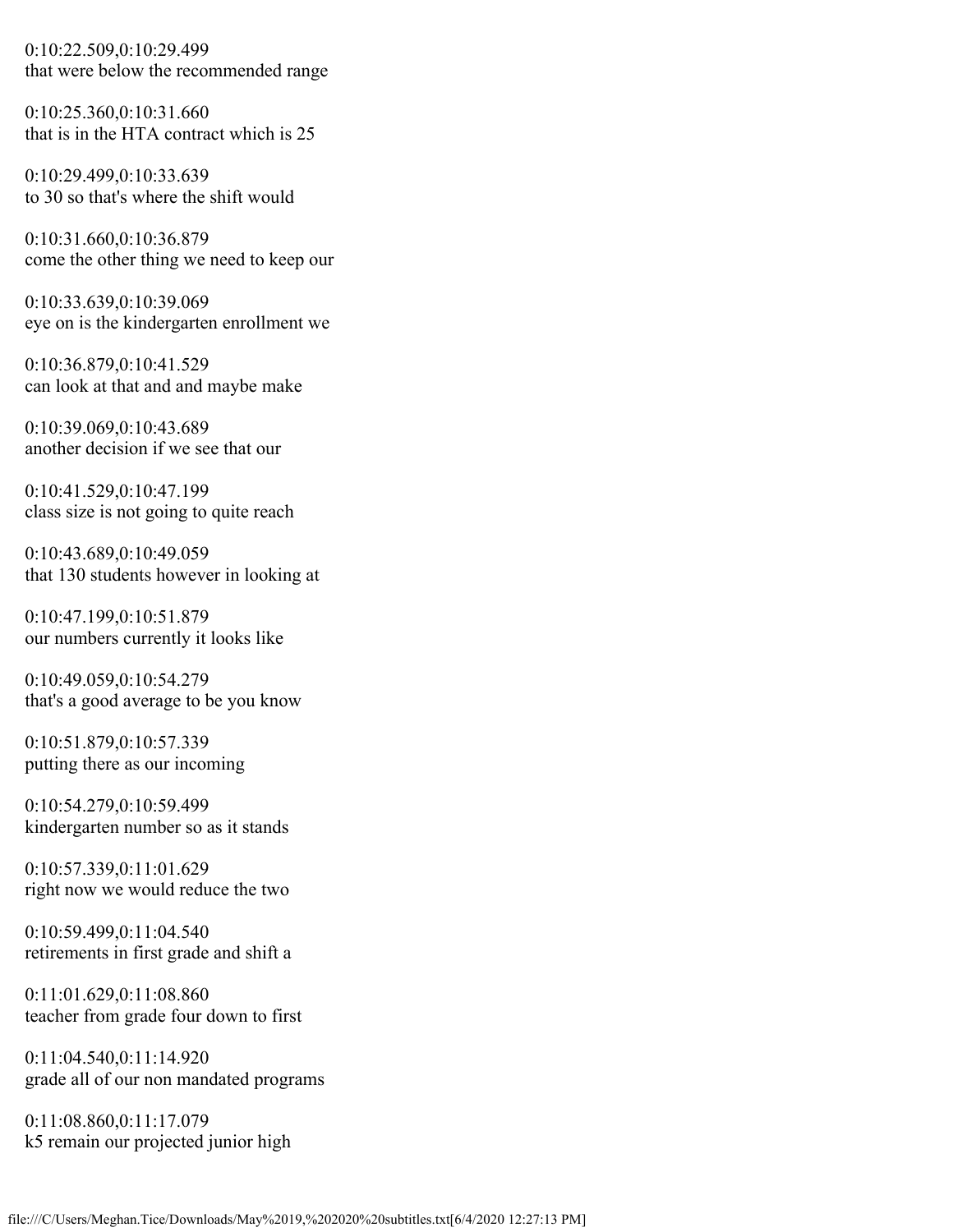0:11:14.920,0:11:19.990 class sizes have not changed since the

0:11:17.079,0:11:22.869 last presentation I have noted the

0:11:19.990,0:11:25.839 writing steamed computer and app courses

0:11:22.869,0:11:27.579 as non mandated however with the budget

0:11:25.839,0:11:29.070 that I'm going to be presenting to the

0:11:27.579,0:11:31.080 board this evening we

0:11:29.070,0:11:33.990 have not made any adjustments in any of

0:11:31.080,0:11:37.080 those non-mandated areas so our class

0:11:33.990,0:11:39.510 size in grade six remains at an average

0:11:37.080,0:11:41.520 of 21 students across the board and

0:11:39.510,0:11:43.470 seventh and eighth grade remains

0:11:41.520,0:11:50.550 unchanged from the last presentation on

0:11:43.470,0:11:53.430 May 5th as well projected class sizes at

0:11:50.550,0:11:55.920 the high school again is calculated very

0:11:53.430,0:11:56.970 differently based on course requirements

0:11:55.920,0:12:00.480 for graduation

0:11:56.970,0:12:03.210 the 22 credits that they need to collect

0:12:00.480,0:12:05.670 before they get to their graduate year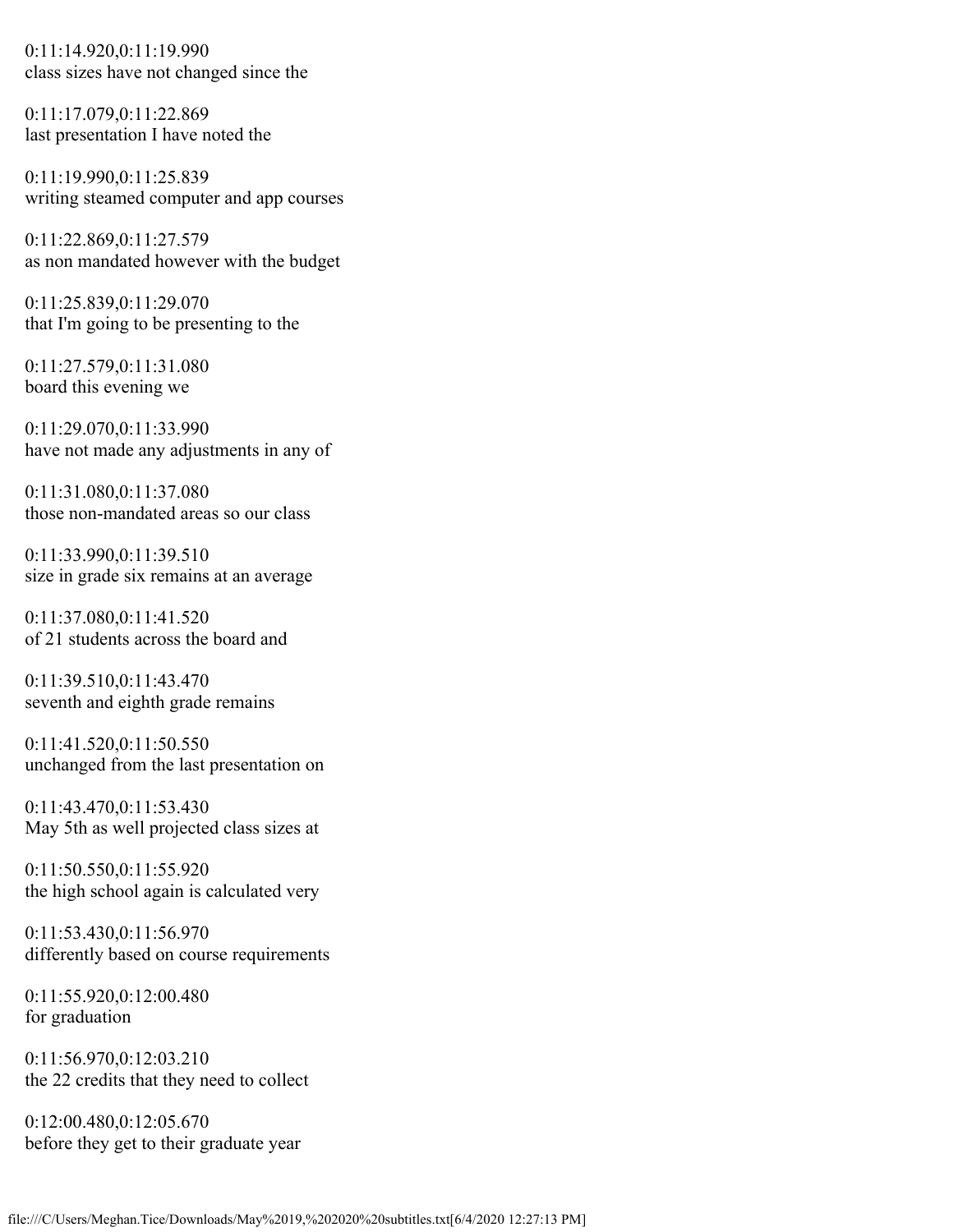0:12:03.210,0:12:07.650 as well as the Regents exams that they

0:12:05.670,0:12:08.940 need to take so we take a close look at

0:12:07.650,0:12:11.400 what the requirements are what their

0:12:08.940,0:12:14.460 course requests are and we have between

0:12:11.400,0:12:16.830 22 to 25 students however there are

0:12:14.460,0:12:18.690 smaller class sizes due to safety in

0:12:16.830,0:12:20.790 some areas as well as our college

0:12:18.690,0:12:22.200 courses because of the eligibility of

0:12:20.790,0:12:24.780 students being able to take those

0:12:22.200,0:12:27.540 courses where we do have larger class

0:12:24.780,0:12:30.180 sizes and our PE classes because of the

0:12:27.540,0:12:36.600 nature of them being in the gym or

0:12:30.180,0:12:38.760 outside on the fields our strategies

0:12:36.600,0:12:41.820 have not changed we use these strategies

0:12:38.760,0:12:44.850 from year to year they have worked for

0:12:41.820,0:12:47.010 us over the course of time however this

0:12:44.850,0:12:49.530 year for the first time since I've been

0:12:47.010,0:12:51.690 superintendent we find the need to use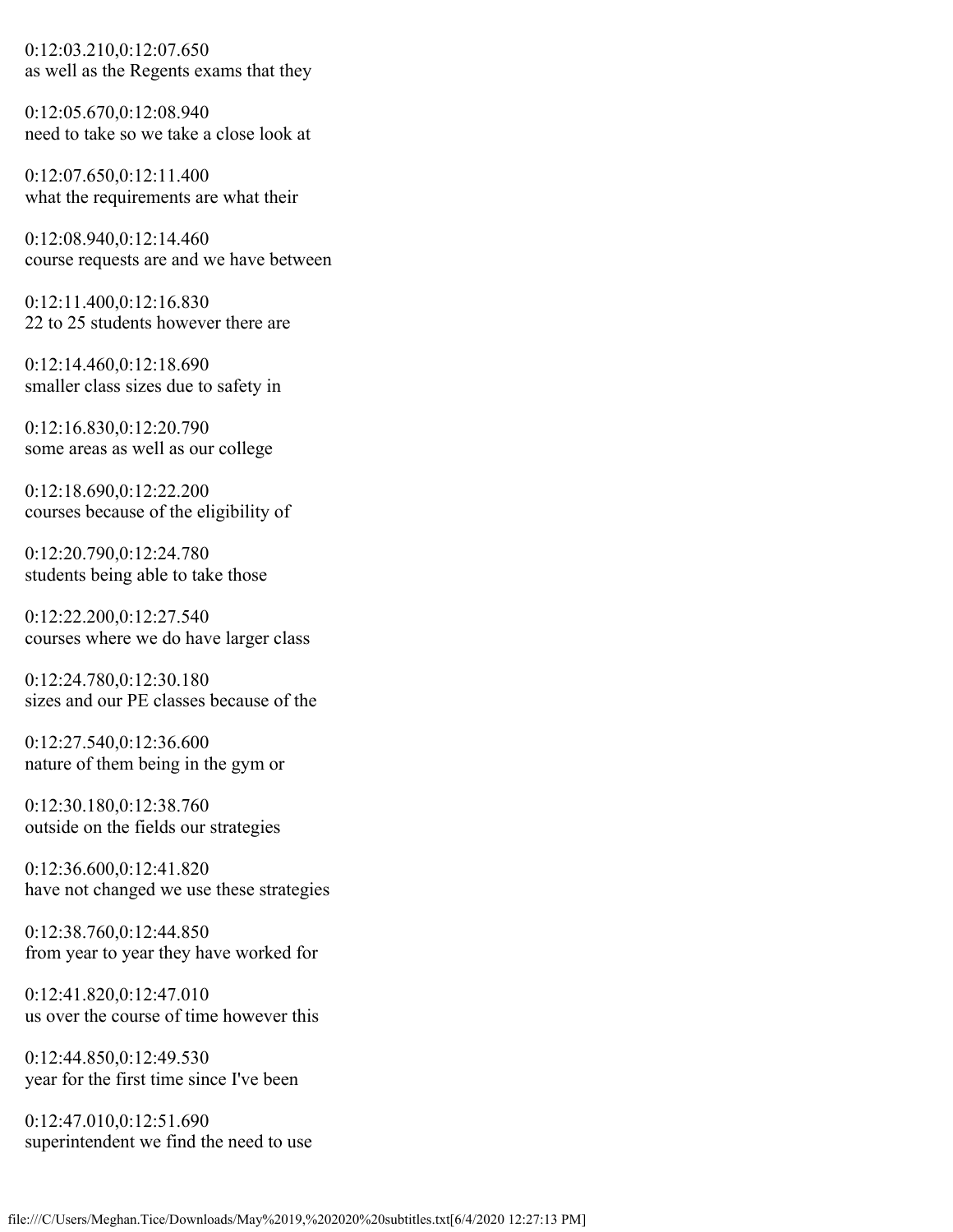0:12:49.530,0:12:54.270 the reserves that we have been building

0:12:51.690,0:12:56.400 over the course of eight years and to

0:12:54.270,0:12:59.450 use them responsibly and I'll go through

0:12:56.400,0:12:59.450 that in another slide

0:13:01.870,0:13:06.230 included in this budget projection are

0:13:04.490,0:13:08.600 all of the state initiatives and

0:13:06.230,0:13:11.450 mandates from academic interventions and

0:13:08.600,0:13:13.880 supports the annual performance review

0:13:11.450,0:13:16.190 Common Core Learning Standards English

0:13:13.880,0:13:19.040 as a new language response to

0:13:16.190,0:13:21.530 interventions special education or a

0:13:19.040,0:13:25.220 professional development for our staff

0:13:21.530,0:13:27.350 and our IT department as you know we've

0:13:25.220,0:13:28.850 been looking to rebuild that department

0:13:27.350,0:13:31.190 over the last couple of years and we're

0:13:28.850,0:13:33.470 ready to do that as well as all of the

0:13:31.190,0:13:36.320 now non mandated programs that we have

0:13:33.470,0:13:38.570 been moving forward with in the district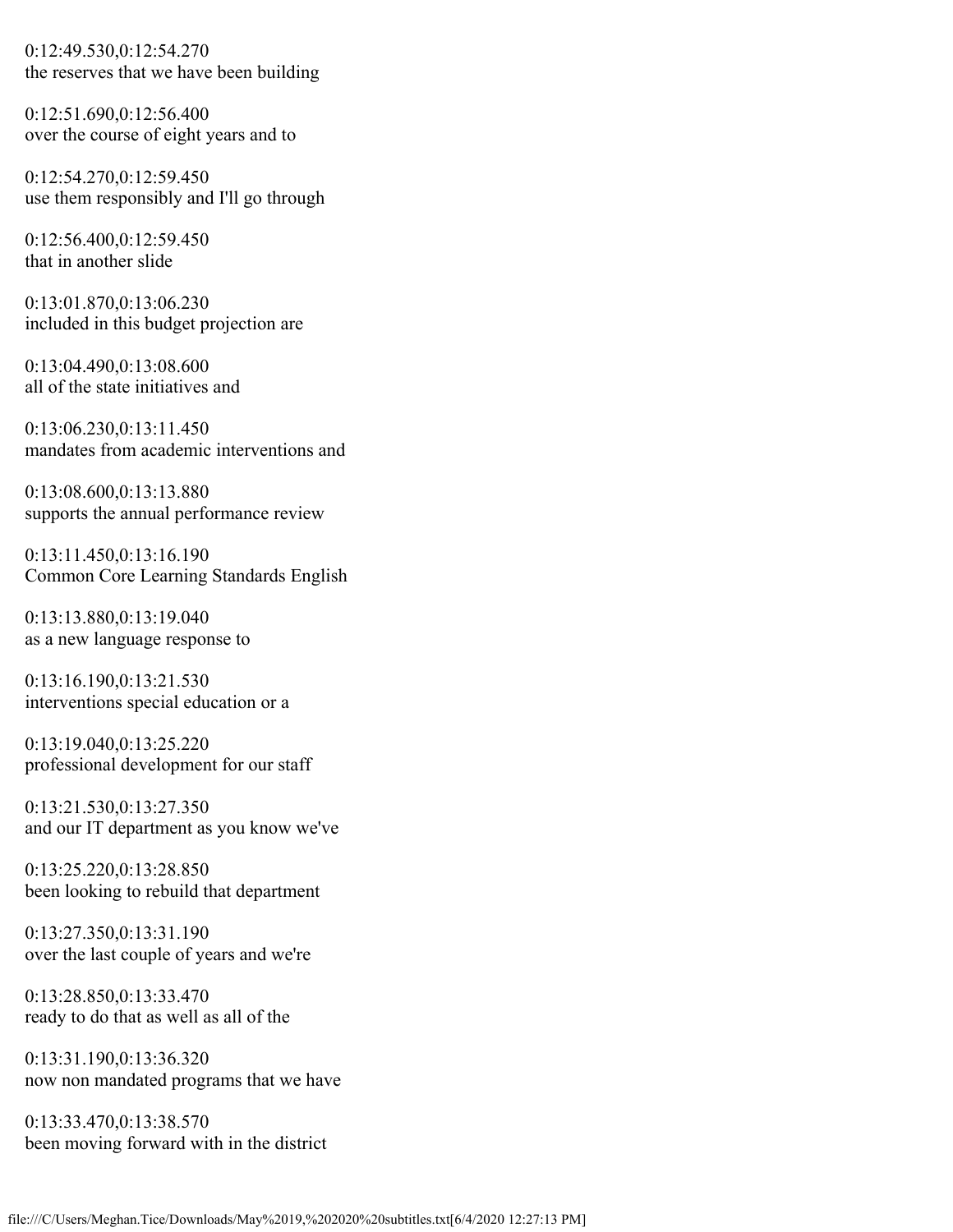0:13:36.320,0:13:41.270 everything from our safety offers to

0:13:38.570,0:13:43.760 keep our campuses safe while students

0:13:41.270,0:13:46.610 are in session as well as during large

0:13:43.760,0:13:49.070 events our athletic programs or literacy

0:13:46.610,0:13:50.870 programs and all of the other programs

0:13:49.070,0:13:53.080 that I mentioned in the other slide as

0:13:50.870,0:13:53.080 well

0:13:54.950,0:14:01.339 our projected state aid to date has not

0:13:58.519,0:14:04.639 changed we anticipated perhaps another

0:14:01.339,0:14:07.040 announcement of an additional reduction

0:14:04.639,0:14:10.339 in our state aid we have not received

0:14:07.040,0:14:12.230 any word about that so this slide has

0:14:10.339,0:14:14.750 not changed since the last time we spoke

0:14:12.230,0:14:17.899 to the board we do still have that

0:14:14.750,0:14:19.910 potential decrease of over \$600,000

0:14:17.899,0:14:22.760 that would be adjusted with the cares

0:14:19.910,0:14:24.920 Act but we have not you know we are

0:14:22.760,0:14:27.440 budgeting that in our revenues at this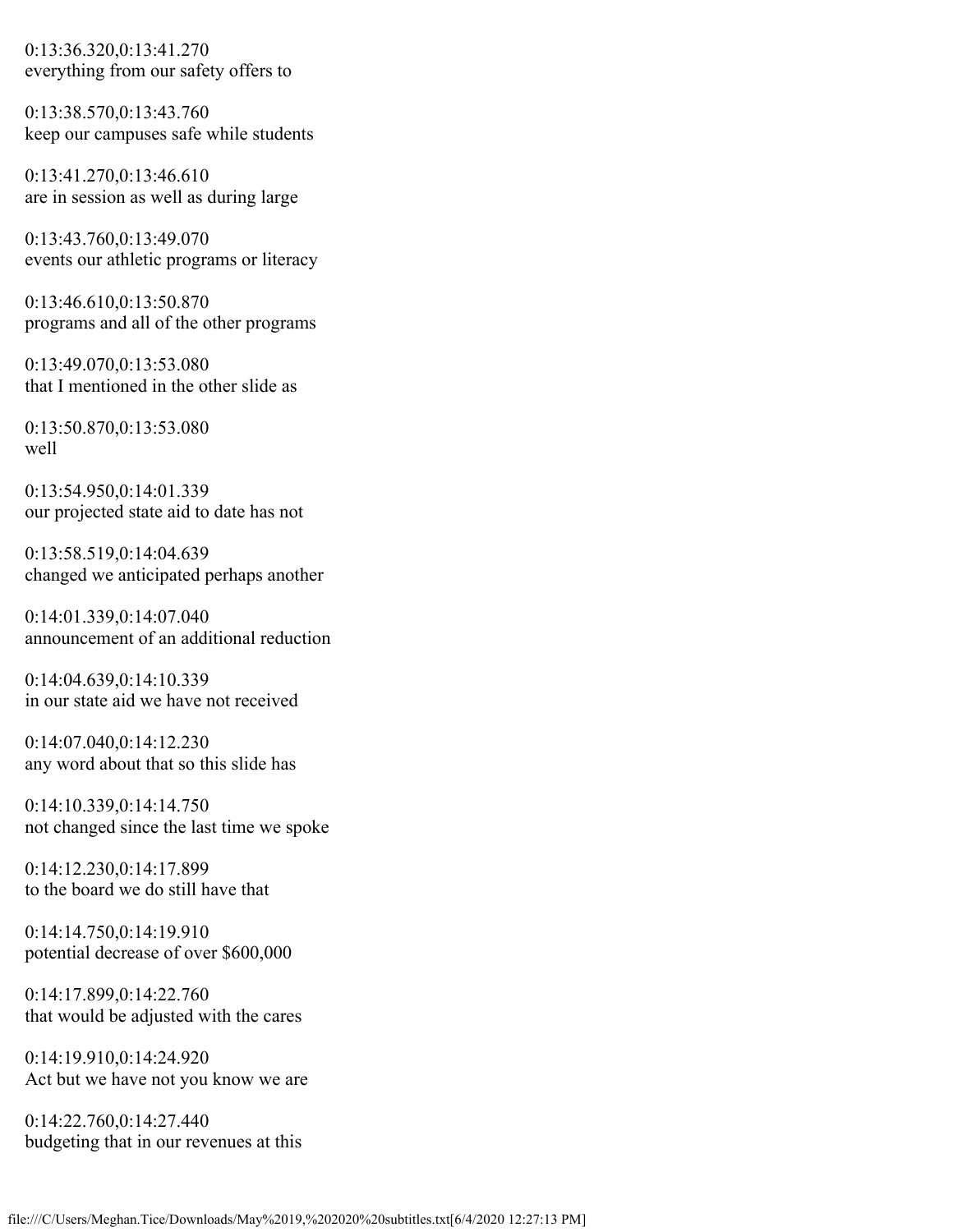0:14:24.920,0:14:29.750 time so our projected state aid to date

0:14:27.440,0:14:31.220 is twenty four million fifty two

0:14:29.750,0:14:33.610 thousand two hundred and thirteen

0:14:31.220,0:14:33.610 dollars

0:14:35.529,0:14:40.389 tax levies considerations have not

0:14:38.259,0:14:42.550 changed from the facts and

0:14:40.389,0:14:46.540 considerations presentation that we gave

0:14:42.550,0:14:49.749 on May 5th the CPI really does affect

0:14:46.540,0:14:52.120 where our tax levy limit lands with it

0:14:49.749,0:14:55.139 being at one point eight one down from

0:14:52.120,0:14:55.139 two percent last year

0:14:58.590,0:15:03.510 so this is an important slide this is a

0:15:01.050,0:15:05.550 different slide from what you saw during

0:15:03.510,0:15:08.550 our last presentation because we have

0:15:05.550,0:15:11.640 narrowed down the budget to a proposed

0:15:08.550,0:15:13.890 budget we had over 52 million dollar

0:15:11.640,0:15:17.730 budget that we proposed to the board on

0:15:13.890,0:15:21.450 May 5th just see and I have gone through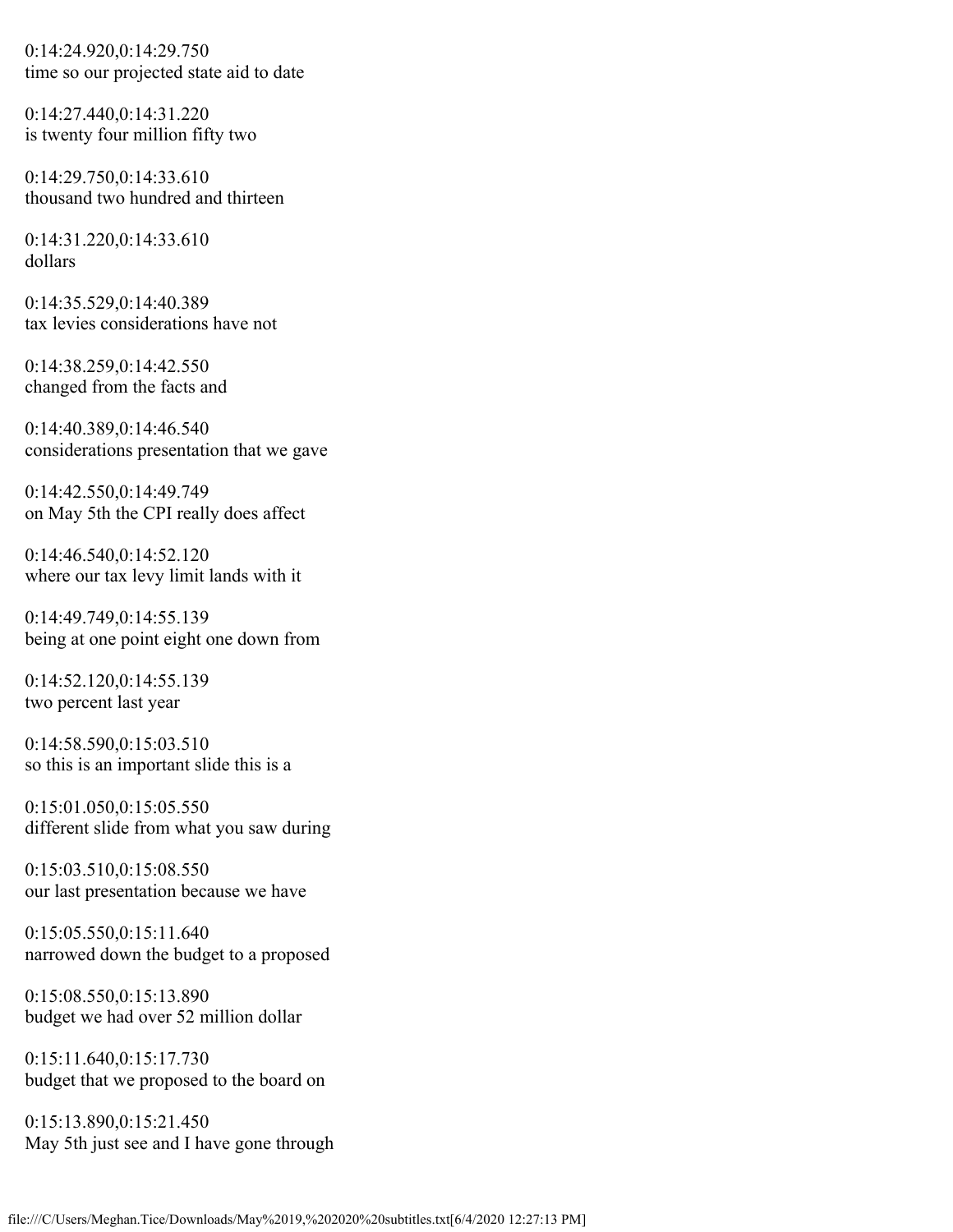0:15:17.730,0:15:23.640 each of the line-item categories and

0:15:21.450,0:15:25.110 reduced our budget to 50 million six

0:15:23.640,0:15:27.780 hundred and eighty four thousand seven

0:15:25.110,0:15:30.690 hundred and thirty eight dollars some of

0:15:27.780,0:15:32.400 that was done by the open positions that

0:15:30.690,0:15:34.580 we have decided that the district will

0:15:32.400,0:15:38.130 not fill this year through attrition

0:15:34.580,0:15:41.820 retirement but also by reducing our

0:15:38.130,0:15:44.090 budget by Teachers Retirement System the

0:15:41.820,0:15:47.730 Employee Retirement System as well as

0:15:44.090,0:15:49.500 workers compensation we do have reserves

0:15:47.730,0:15:51.570 that we've been building up over the

0:15:49.500,0:15:55.560 years so we will be relying on those

0:15:51.570,0:15:59.610 instead of putting those categories in

0:15:55.560,0:16:02.720 the budget at a whole number so TRS was

0:15:59.610,0:16:05.340 reduced and we removed employee

0:16:02.720,0:16:09.420 retirement system as well as workers

0:16:05.340,0:16:12.210 compensation completely the budget to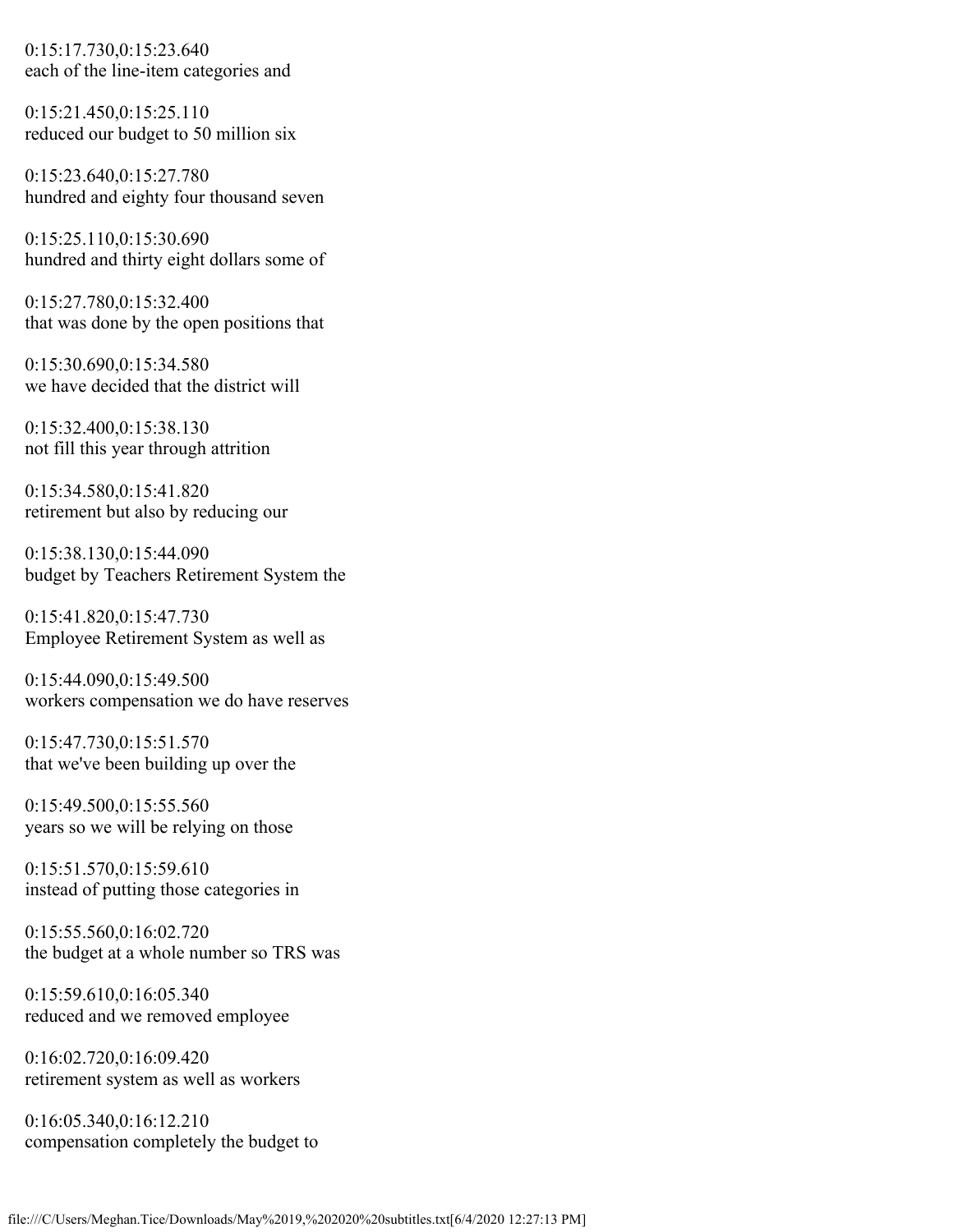0:16:09.420,0:16:16.260 budget increase is now one point seven

0:16:12.210,0:16:19.620 nine percent or 892 thousand two hundred

0:16:16.260,0:16:22.620 and seventy five dollars down from when

0:16:19.620,0:16:25.290 we presented to you on May 5th as you

0:16:22.620,0:16:27.900 know our maximum tax levy limit is two

0:16:25.290,0:16:30.600 point four three percent however we

0:16:27.900,0:16:33.090 heard the board loud and clear we always

0:16:30.600,0:16:35.700 take our tax payers burden into

0:16:33.090,0:16:38.460 consideration as is on that other slide

0:16:35.700,0:16:41.400 for our tax levy considerations and

0:16:38.460,0:16:44.040 we've adjusted this tax levy down to one

0:16:41.400,0:16:45.750 point nine nine percent which is exactly

0:16:44.040,0:16:49.260 the percentage that we went out with

0:16:45.750,0:16:51.690 last year it is an annual increase to

0:16:49.260,0:16:54.990 our taxpayers of twenty nine dollars and

0:16:51.690,0:16:58.950 84 cents for a home that is an assessed

0:16:54.990,0:17:01.080 value of \$100,000 which translates to

0:16:58.950,0:17:02.910 two dollars and forty nine cents per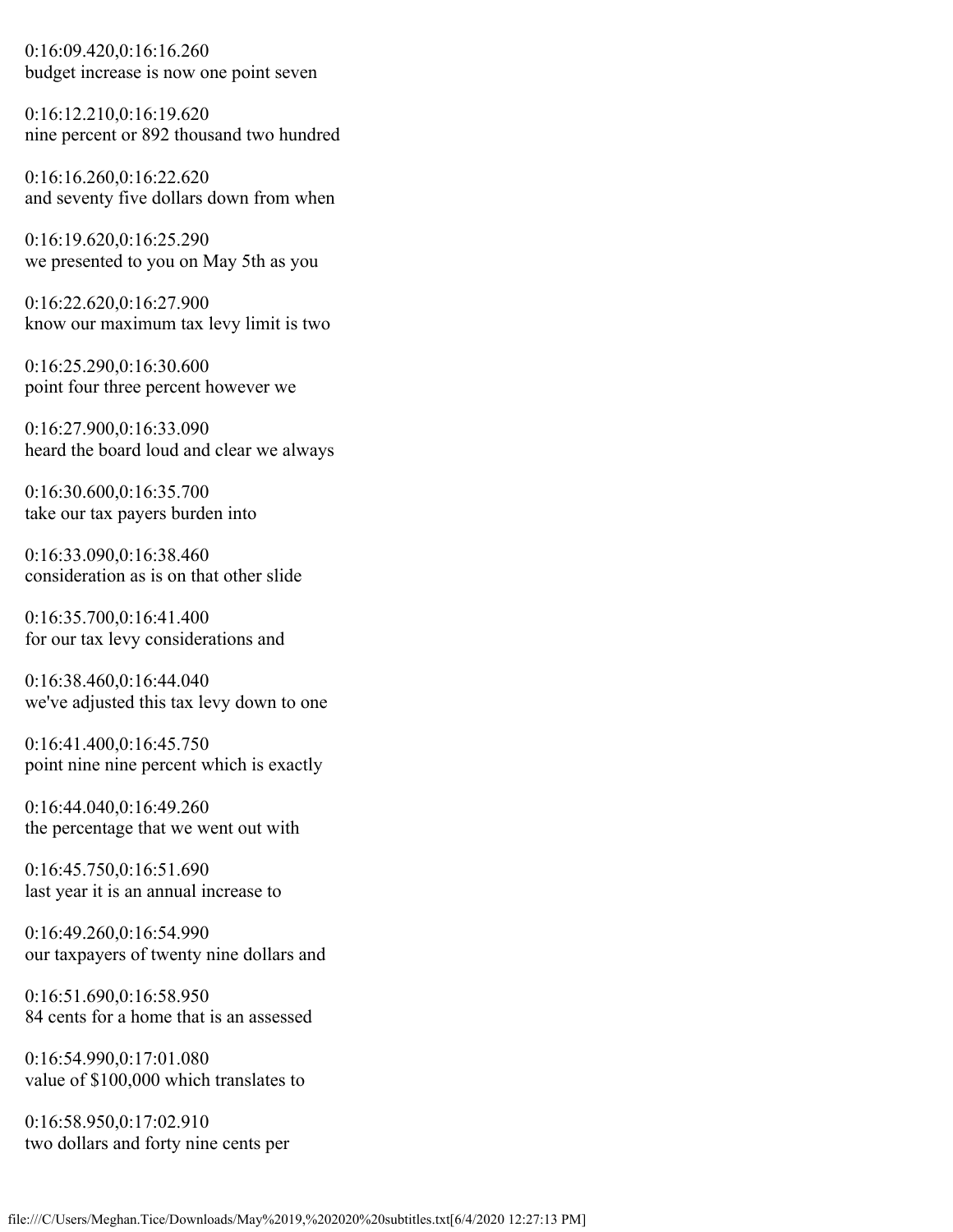0:17:01.080,0:17:05.459 month and of course you would have to do

0:17:02.910,0:17:08.300 the math for homes that are worth more

0:17:05.459,0:17:11.040 than or assessed more than the \$100,000

0:17:08.300,0:17:12.840 the levy to levy increase is four

0:17:11.040,0:17:16.860 hundred and seventy one thousand eighty

0:17:12.840,0:17:19.020 two dollars and this budget is below the

0:17:16.860,0:17:21.240 calculated tax levy limit of two point

0:17:19.020,0:17:22.830 four three this is something that the

0:17:21.240,0:17:25.680 district has taken into consideration

0:17:22.830,0:17:27.570 for the past four years this is the

0:17:25.680,0:17:30.510 fourth year where we have reduced our

0:17:27.570,0:17:32.400 tax levy on to the taxpayers below the

0:17:30.510,0:17:34.160 tax levy limit that the district could

0:17:32.400,0:17:36.830 go out with

0:17:34.160,0:17:38.240 any questions so far in any of the

0:17:36.830,0:17:39.830 slides I know I'm going through this

0:17:38.240,0:17:41.480 quickly but I don't want to be redundant

0:17:39.830,0:17:46.090 because some of these you've already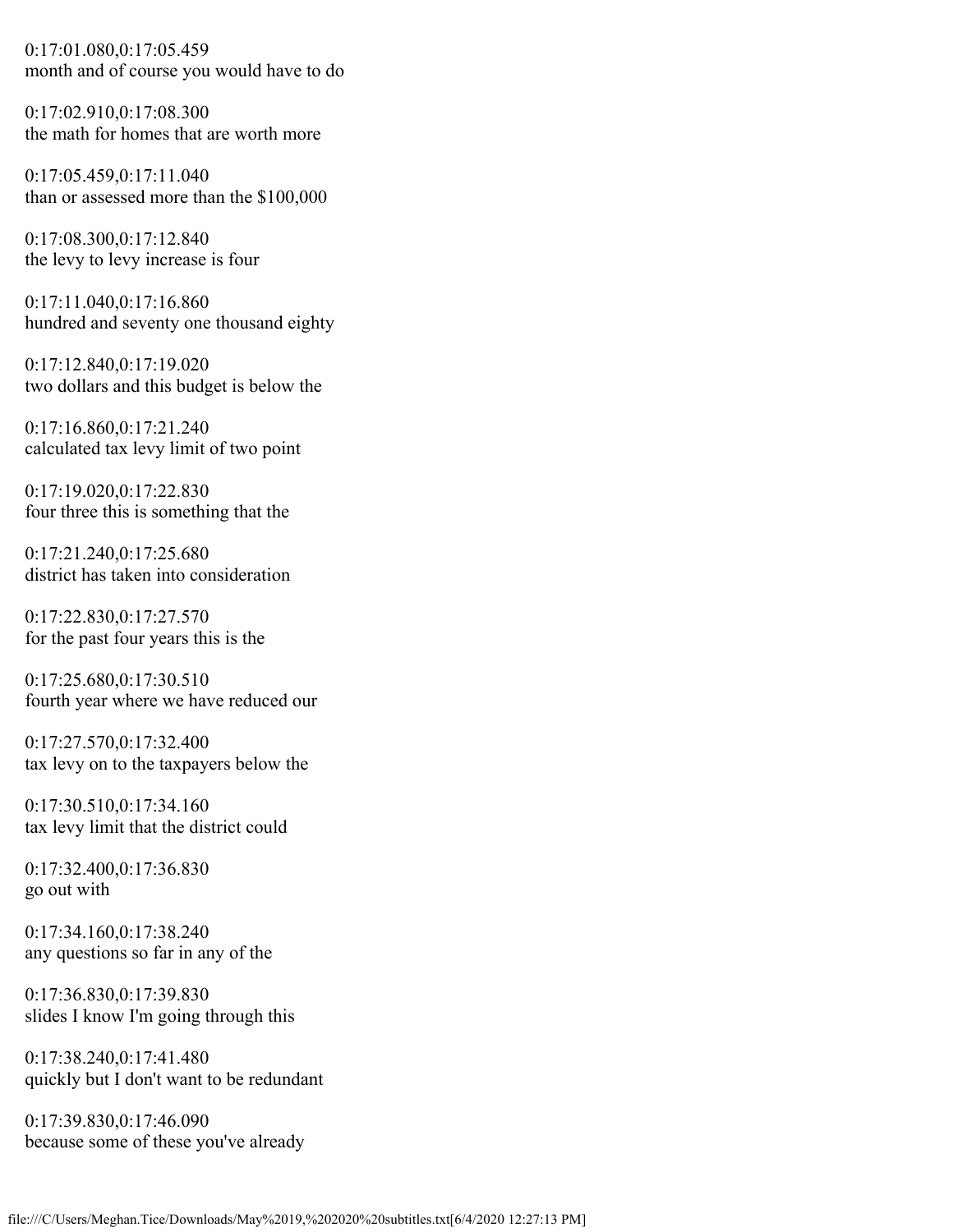0:17:41.480,0:17:48.150 heard about in our may 5th presentation

0:17:46.090,0:17:48.150 you

0:17:49.920,0:17:54.870 okay Jesse if you could please advance

0:17:52.170,0:17:57.600 the next site there's no questions so

0:17:54.870,0:18:00.330 our potential revenue to date with a tax

0:17:57.600,0:18:04.260 levy of one point nine nine percent is

0:18:00.330,0:18:08.250 just over 24 million our state aid as

0:18:04.260,0:18:11.660 well just over 24 million other revenue

0:18:08.250,0:18:16.850 that mr. Boehm has gone over with you is

0:18:11.660,0:18:19.410 1.9 million dollars and we are using

0:18:16.850,0:18:22.710 \$500,000 from our assigned fund balance

0:18:19.410,0:18:24.960 to budget to balance our budget so our

0:18:22.710,0:18:27.840 potential revenue using some of our

0:18:24.960,0:18:29.250 assigned fund balance is 50 million six

0:18:27.840,0:18:32.480 hundred and eighty four thousand seven

0:18:29.250,0:18:32.480 hundred and thirty-eight dollars

0:18:37.149,0:18:42.639 our expense side we have our six

0:18:40.429,0:18:45.740 categories from general support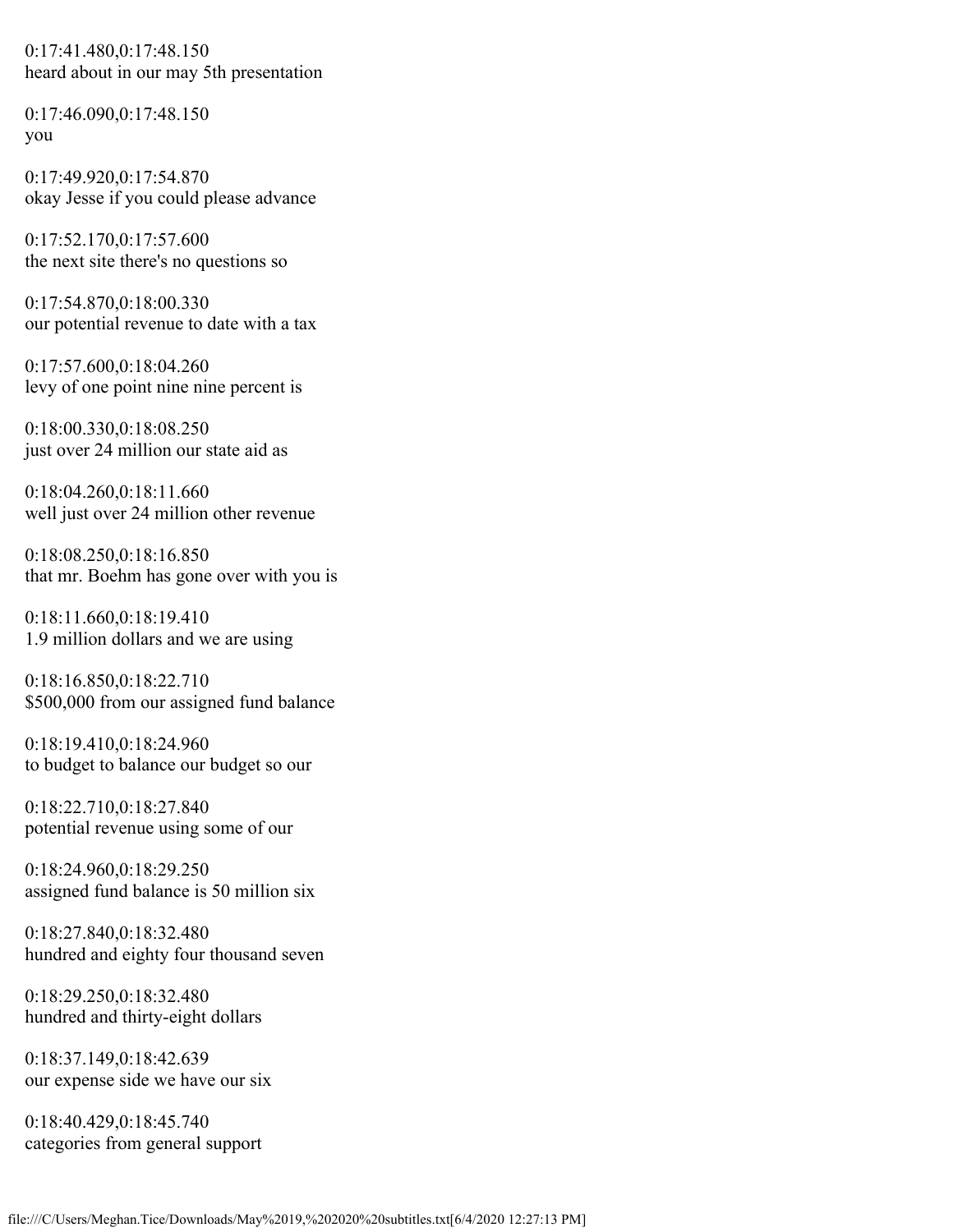0:18:42.639,0:18:48.440 operations teaching which does not

0:18:45.740,0:18:50.750 include special education student

0:18:48.440,0:18:54.320 services where special education is

0:18:50.750,0:18:56.690 embedded our technology guidance

0:18:54.320,0:18:58.690 department library health and

0:18:56.690,0:19:02.000 extracurricular activities

0:18:58.690,0:19:04.669 transportation as well of art as well as

0:19:02.000,0:19:07.190 our employee benefits debt service and

0:19:04.669,0:19:10.070 our special education summer school

0:19:07.190,0:19:12.259 comes out to the same amount just over

0:19:10.070,0:19:15.860 fifty eight million dollars excuse me

0:19:12.259,0:19:17.570 just over fifty million dollars I can't

0:19:15.860,0:19:20.090 see all of this presentation the way

0:19:17.570,0:19:22.070 that my screen is so I apologize but I

0:19:20.090,0:19:25.000 can't see the total amount so it's just

0:19:22.070,0:19:25.000 over fifty million

0:19:28.470,0:19:32.820 and this is just a representation of

0:19:31.320,0:19:35.210 that money so that you can see the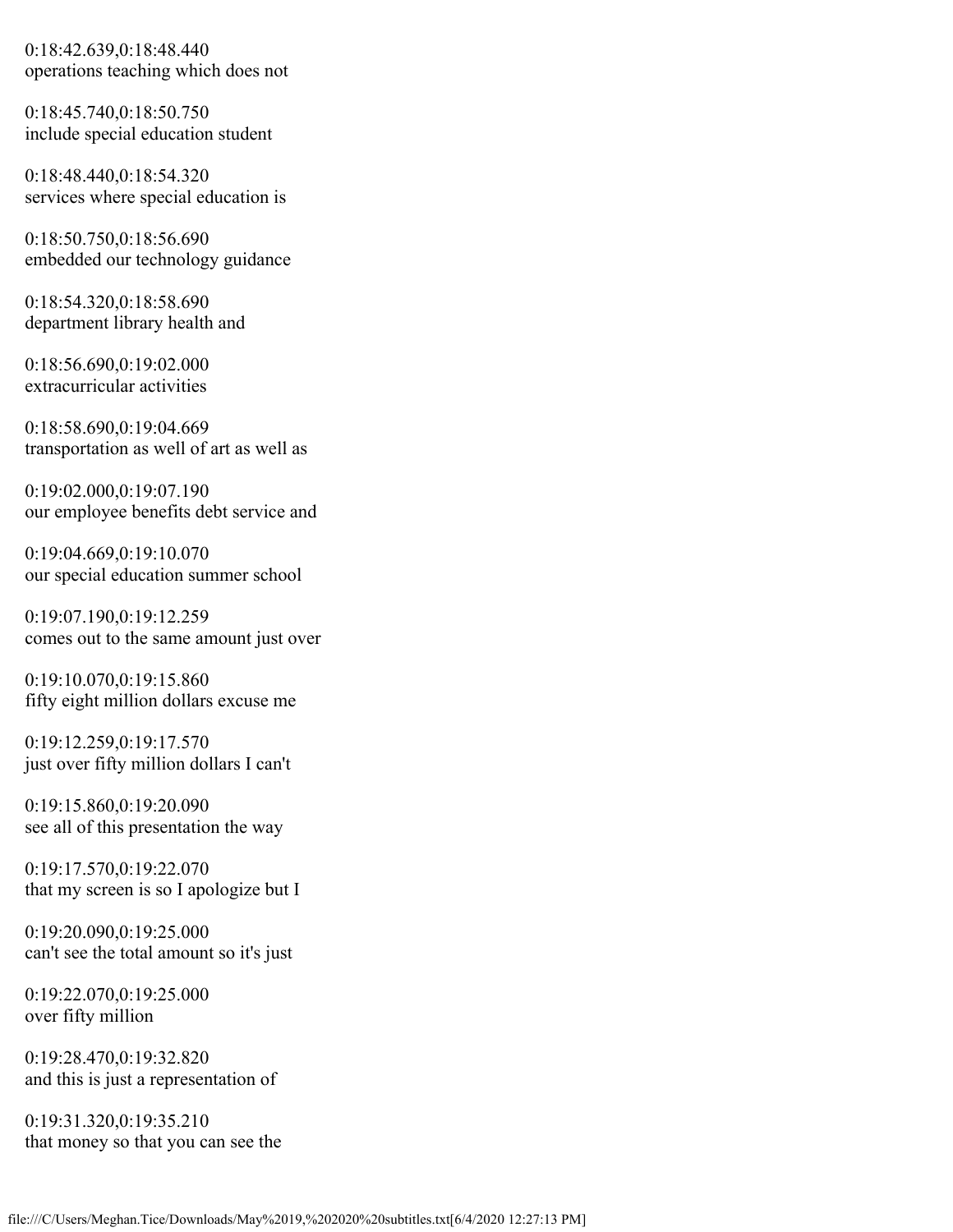0:19:32.820,0:19:38.280 percentages of how it is broken out

0:19:35.210,0:19:40.380 obviously our employee benefits as well

0:19:38.280,0:19:42.419 as our teaching which does not include

0:19:40.380,0:19:45.179 special education makes up for the

0:19:42.419,0:19:48.240 majority of our budget most of it Cuban

0:19:45.179,0:19:49.470 resources our instructional staff to

0:19:48.240,0:19:51.330 make sure that our students are

0:19:49.470,0:19:54.530 receiving everything that they need for

0:19:51.330,0:19:54.530 their learning opportunities

0:19:57.480,0:20:02.620 so we went over the budget savings this

0:20:00.220,0:20:05.530 came up to just over seven hundred and

0:20:02.620,0:20:08.260 twenty six thousand dollars to not

0:20:05.530,0:20:10.690 replace retirements the resignation that

0:20:08.260,0:20:14.230 we had mid-year in special education as

0:20:10.690,0:20:16.990 well as positions that were approved now

0:20:14.230,0:20:18.760 they will remain open and they've been

0:20:16.990,0:20:23.190 removed from the budget and will not be

0:20:18.760,0:20:23.190 filled in the 2021 school year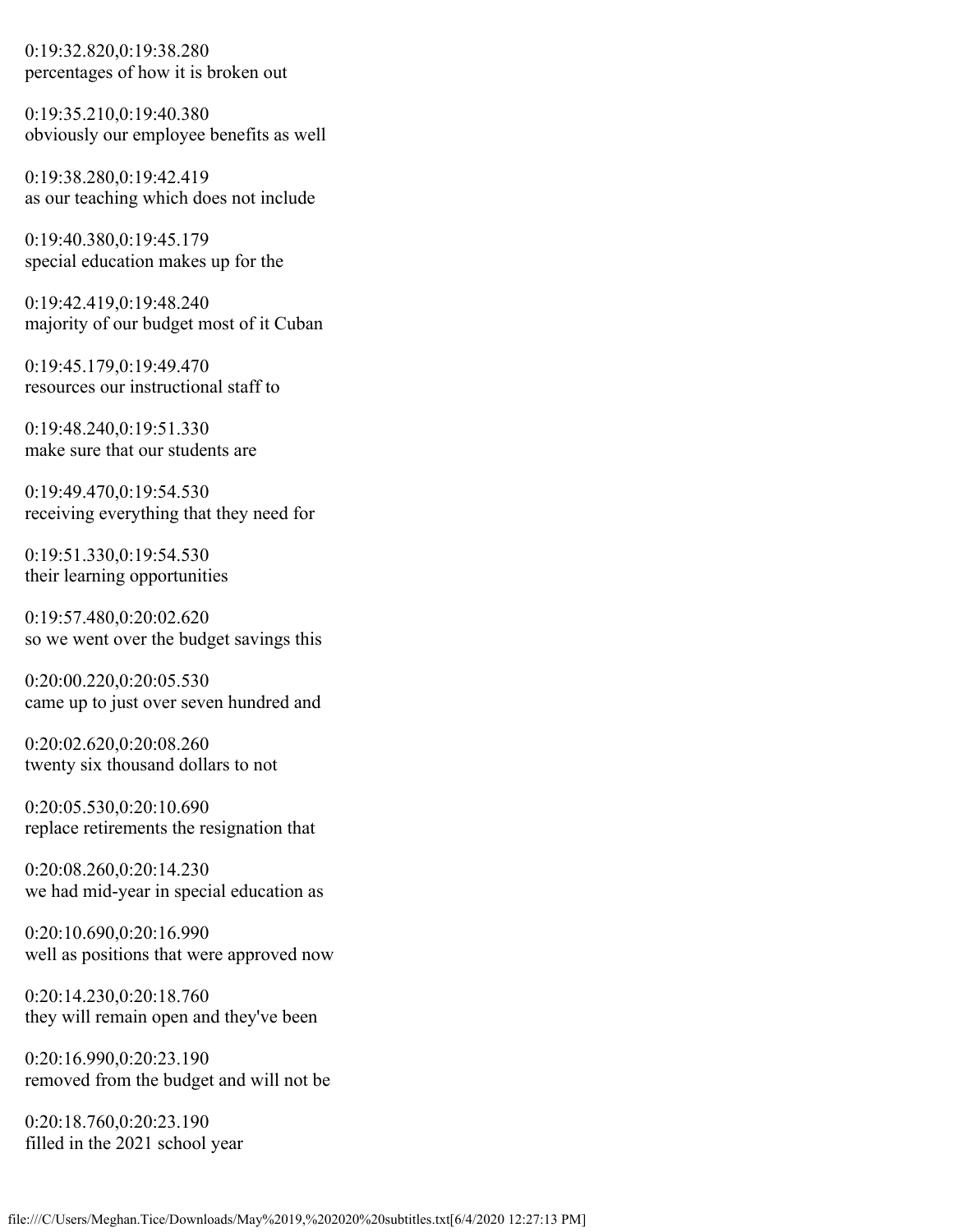0:20:26.370,0:20:31.350 so the budget adjustments how we are

0:20:29.280,0:20:34.350 balancing this budget after listening to

0:20:31.350,0:20:37.380 the board's input at the last meeting is

0:20:34.350,0:20:39.780 to use reserves to fund our Teachers

0:20:37.380,0:20:42.590 Retirement System or employee retirement

0:20:39.780,0:20:46.200 system as well as workers compensation

0:20:42.590,0:20:50.040 1.4 million dollars these monies have

0:20:46.200,0:20:52.200 been reduced or removed from the 2021

0:20:50.040,0:20:55.230 school budgets so that we could reduce

0:20:52.200,0:20:57.420 our budget to an acceptable amount with

0:20:55.230,0:20:59.750 a tax levy of one point nine nine

0:20:57.420,0:20:59.750 percent

0:21:00.150,0:21:06.810 there still is some money balance

0:21:03.140,0:21:11.090 budgeted for the TRS but we went to a

0:21:06.810,0:21:11.090 zero for ers and workers compensation

0:21:14.390,0:21:18.380 Mariya can I ask a question about that

0:21:16.610,0:21:20.210 last slide sure

0:21:18.380,0:21:22.310 I'm sorry I can't see everybody's board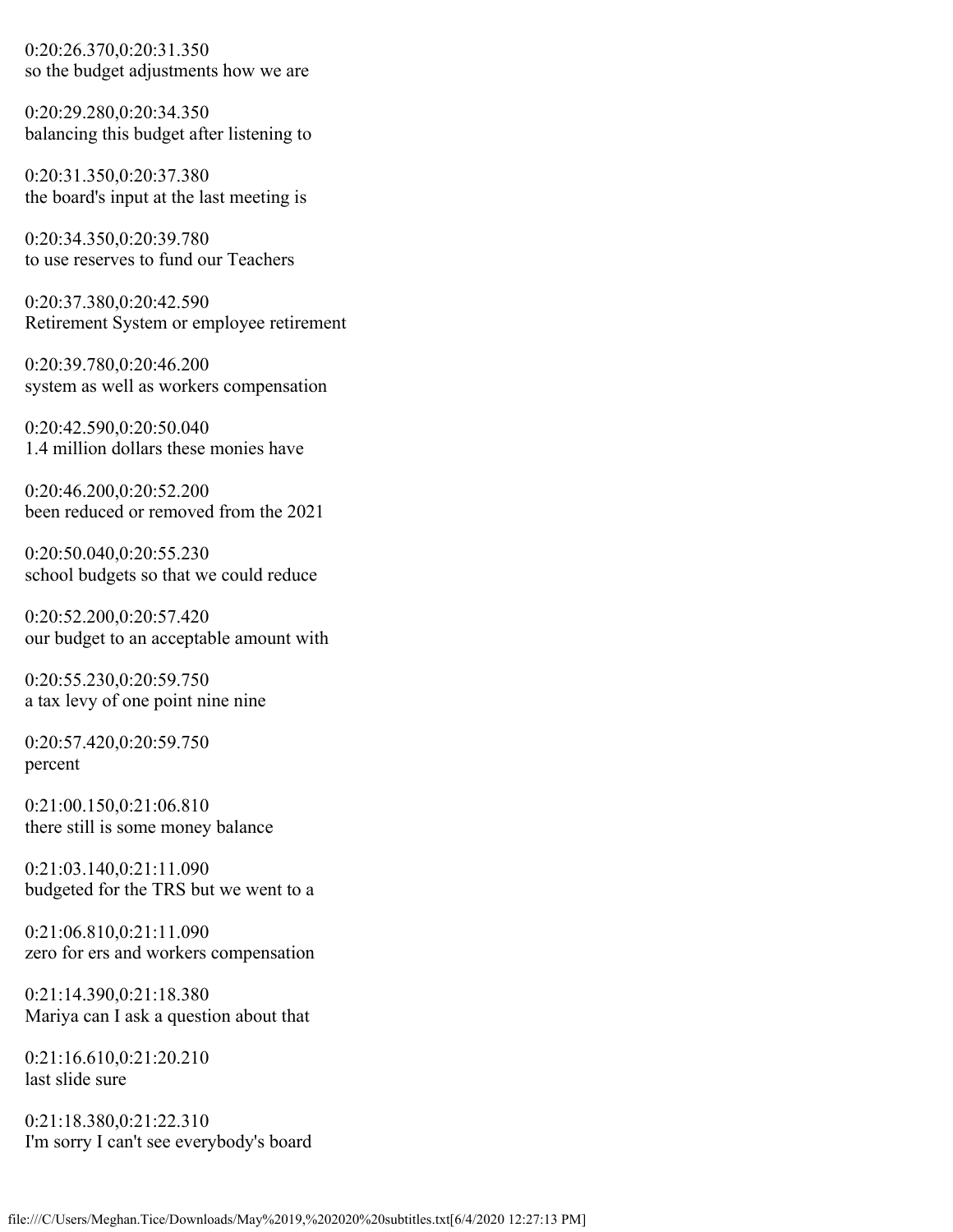0:21:20.210,0:21:24.710 I can't see the whole board so whenever

0:21:22.310,0:21:27.680 you have a question just jump in okay

0:21:24.710,0:21:28.280 can you hear me okay yes I can okay

0:21:27.680,0:21:31.790 excellent

0:21:28.280,0:21:34.670 um what I'm curious about is what's left

0:21:31.790,0:21:38.150 and our reserves after we do this what

0:21:34.670,0:21:41.180 are we facing next year yes so we do

0:21:38.150,0:21:43.310 have reserves built up so we have not

0:21:41.180,0:21:45.140 removed everything from our reserves and

0:21:43.310,0:21:46.820 we've taken from different pockets for

0:21:45.140,0:21:49.490 the purposes of why that was put into

0:21:46.820,0:21:51.950 these reserves one thing that I will say

0:21:49.490,0:21:53.600 Linda where I do feel comfortable is I

0:21:51.950,0:21:56.720 know that we're saving money in this

0:21:53.600,0:21:59.300 school budget so some of this 1.4

0:21:56.720,0:22:01.790 million dollars is likely to be

0:21:59.300,0:22:04.269 replenished by whatever savings were

0:22:01.790,0:22:06.940 having in this school budget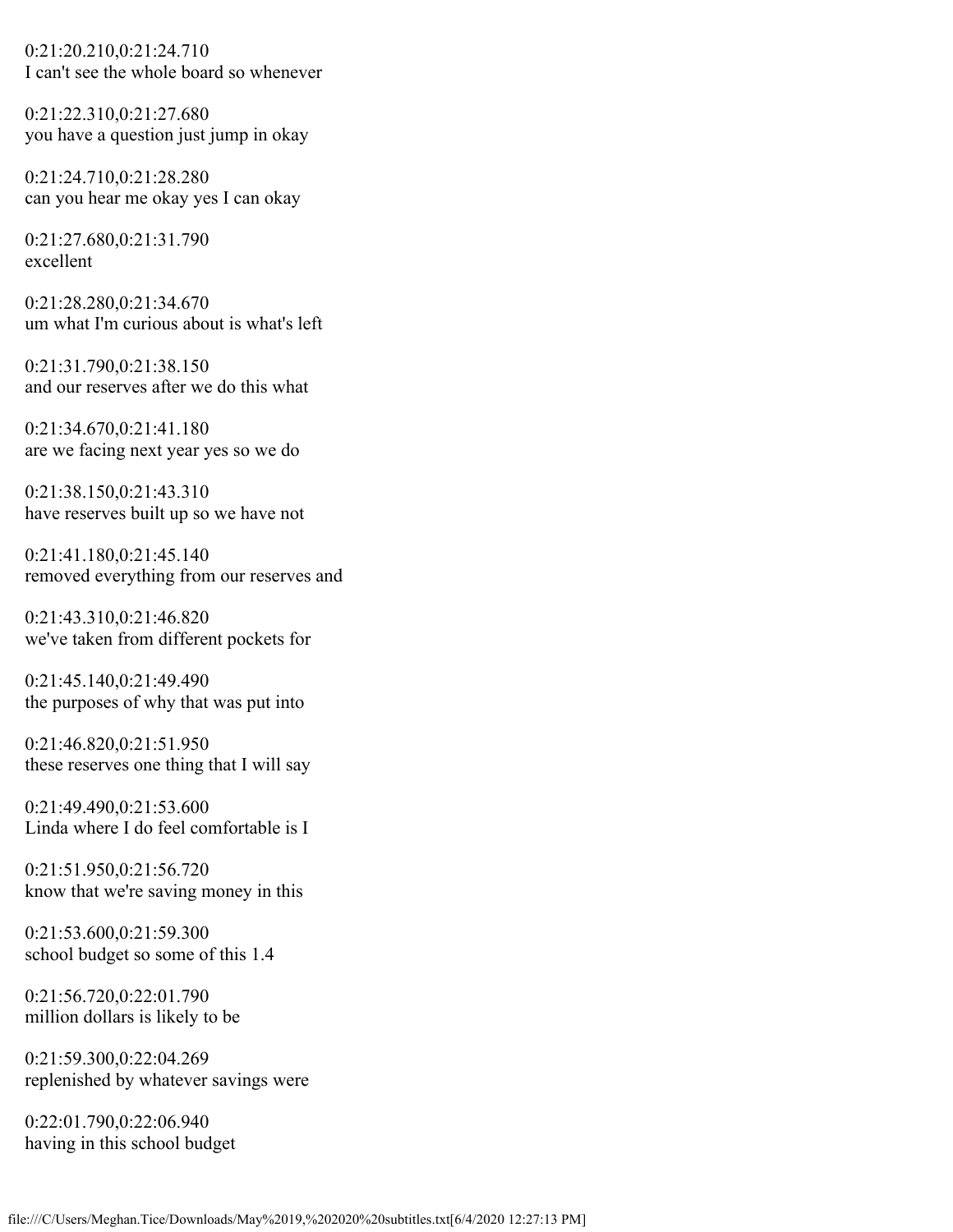0:22:04.269,0:22:08.769 it won't completely replenish it but

0:22:06.940,0:22:11.469 we're hoping to be able to put some

0:22:08.769,0:22:14.470 money back into reserves by any savings

0:22:11.469,0:22:17.390 that we have this school year

0:22:14.470,0:22:19.010 Thank You mr. Boehm can give you the

0:22:17.390,0:22:20.570 exact amount I don't know if he has that

0:22:19.010,0:22:24.309 off the top of his head or in front of

0:22:20.570,0:22:26.800 him but we talked about it last time I

0:22:24.309,0:22:35.150 remember he talked about that last time

0:22:26.800,0:22:37.130 okay so we are budgeting with the future

0:22:35.150,0:22:39.110 in mind Linda you know we're not just

0:22:37.130,0:22:41.360 taking everything out of reserves we

0:22:39.110,0:22:43.250 still have a balance in there because we

0:22:41.360,0:22:46.450 don't feel that this is going to be a

0:22:43.250,0:22:46.450 one-year challenge

0:22:49.830,0:22:57.960 any other questions now I will say this

0:22:55.260,0:23:00.059 while we're still on this slide is we

0:22:57.960,0:23:04.019 have been through a recession before in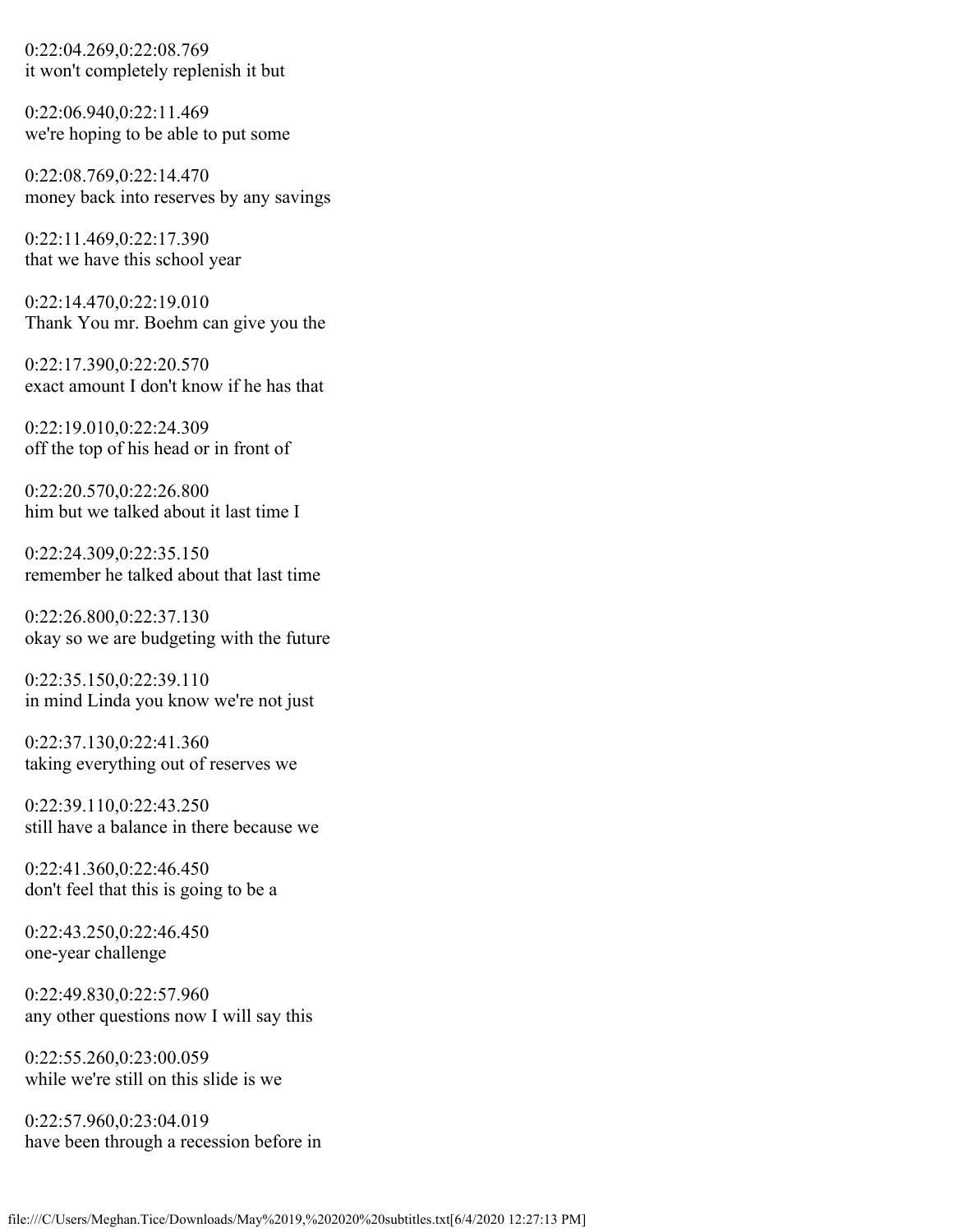0:23:00.059,0:23:07.350 the 2009 school year we did not have any

0:23:04.019,0:23:10.860 reserves built up so we ended up having

0:23:07.350,0:23:13.350 to layoff multiple staff members up to

0:23:10.860,0:23:15.269 40 staff members that year because there

0:23:13.350,0:23:17.250 were no reserves to help balance the

0:23:15.269,0:23:20.010 budget that's where we're in a different

0:23:17.250,0:23:24.179 place this year and just like it was a

0:23:20.010,0:23:25.980 multiple year challenge back in 2009 we

0:23:24.179,0:23:27.480 believe that that's going to be the case

0:23:25.980,0:23:30.000 here too so we're trying to be as

0:23:27.480,0:23:32.309 responsible as we can by balancing this

0:23:30.000,0:23:34.409 budget without layoffs and using the

0:23:32.309,0:23:37.549 reserves that we have been building up

0:23:34.409,0:23:37.549 over the last eight years

0:23:40.179,0:23:44.110 you

0:23:41.770,0:23:46.960 and we're using these reserves for the

0:23:44.110,0:23:48.910 purposes that they were put in there for

0:23:46.960,0:23:49.900 and that's the other thing or that we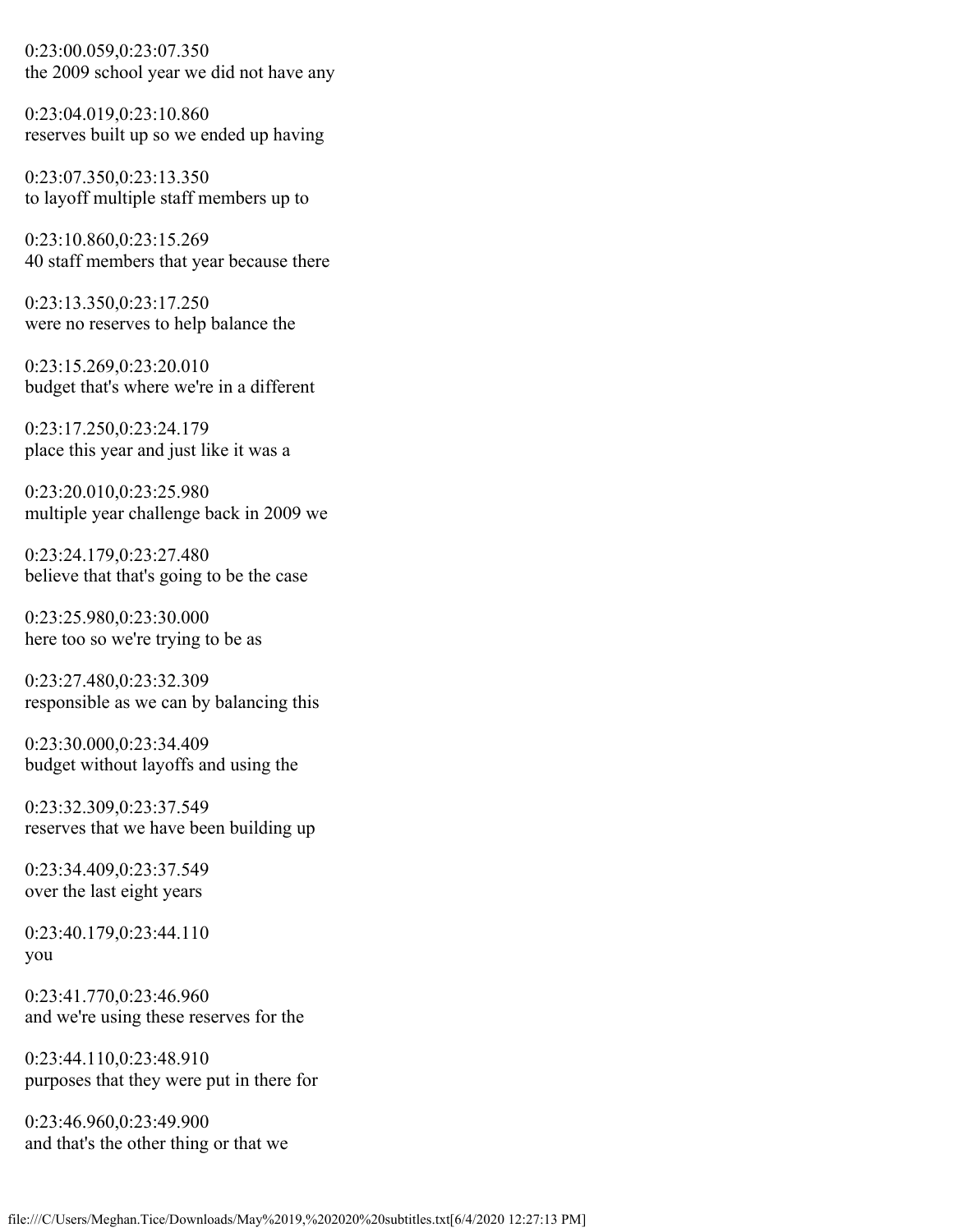0:23:48.910,0:23:52.780 feel comfortable with

0:23:49.900,0:23:55.390 we're not transferring between reserves

0:23:52.780,0:23:59.430 we're using them for exactly the reasons

0:23:55.390,0:23:59.430 why we put money into these reserves

0:24:03.340,0:24:10.549 here's the unknowns here's what makes

0:24:06.109,0:24:13.340 this such a challenging end of 1920

0:24:10.549,0:24:15.739 school year and the opening of our 2021

0:24:13.340,0:24:18.019 school year I went over these with you

0:24:15.739,0:24:20.899 but these are very real they're becoming

0:24:18.019,0:24:22.190 more and more real as we you know listen

0:24:20.899,0:24:24.349 to all of the guidance that we're

0:24:22.190,0:24:26.450 receiving from CDC from the governor's

0:24:24.349,0:24:28.849 office and that's the mental health

0:24:26.450,0:24:30.979 needs of our students currently when

0:24:28.849,0:24:33.049 they come back to us in the fall not all

0:24:30.979,0:24:34.789 of their needs are being met since we're

0:24:33.049,0:24:38.169 not in school session we're doing the

0:24:34.789,0:24:40.429 best we can with you know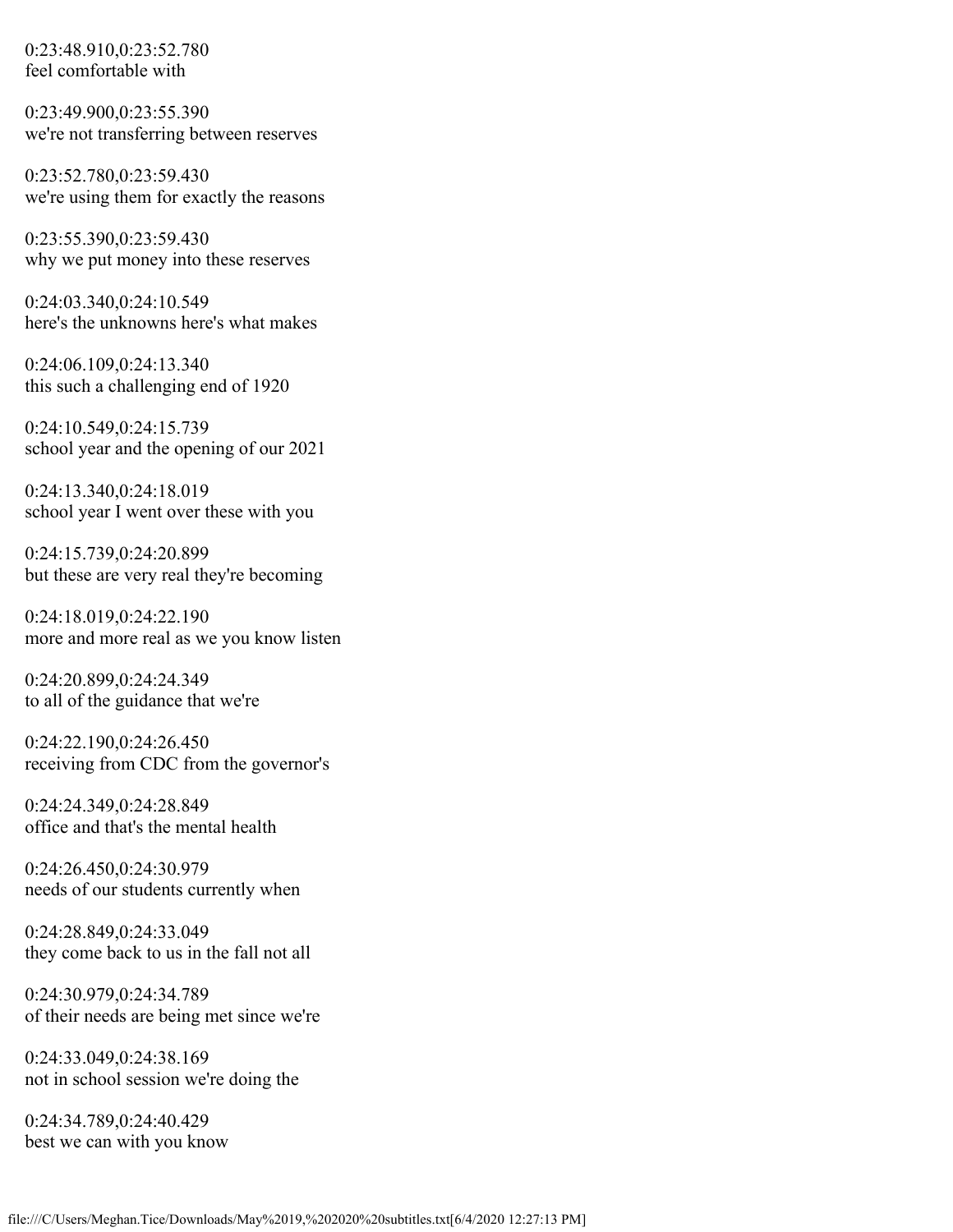0:24:38.169,0:24:42.639 teleconferencing with students and doing

0:24:40.429,0:24:45.739 our counseling in that manner

0:24:42.639,0:24:49.369 reimagining school I have signed up to

0:24:45.739,0:24:51.169 be on the quest our team for reimagining

0:24:49.369,0:24:52.820 school and looking at the challenges

0:24:51.169,0:24:56.349 that are ahead so that I can be at the

0:24:52.820,0:25:00.529 forefront of the design that we may be

0:24:56.349,0:25:01.999 asking for support in how we're going to

0:25:00.529,0:25:04.429 bring our students back with all the

0:25:01.999,0:25:06.919 safety precautions that we need to do

0:25:04.429,0:25:09.559 and that will take some funding for

0:25:06.919,0:25:11.330 social distancing for transportation and

0:25:09.559,0:25:14.179 all the things that are lined up on this

0:25:11.330,0:25:16.809 slide from masks all the way to health

0:25:14.179,0:25:16.809 assessments

0:25:20.180,0:25:26.010 so there's still difficult decisions

0:25:23.160,0:25:28.440 ahead I would say as things currently

0:25:26.010,0:25:31.470 stand we have the best budget that we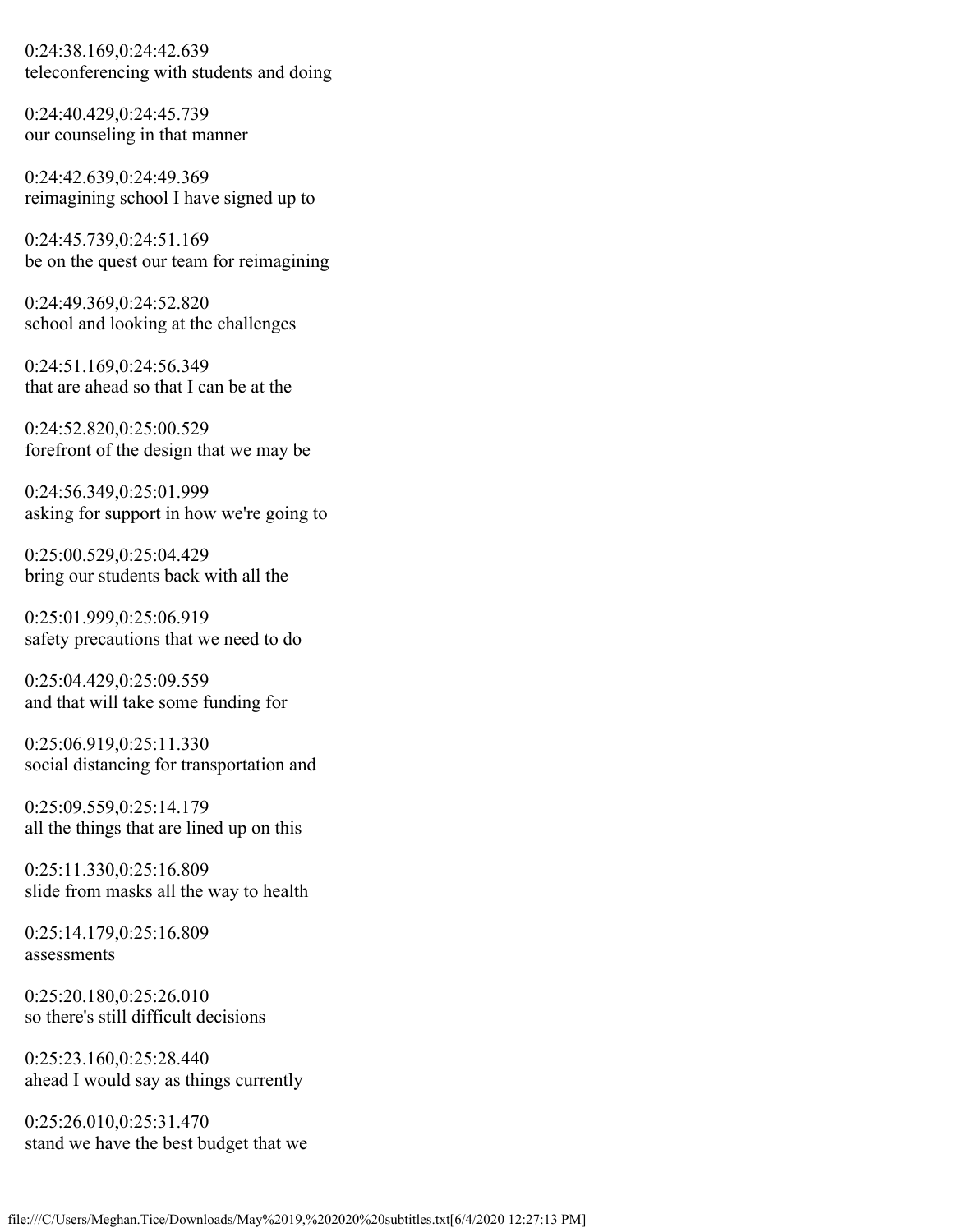0:25:28.440,0:25:33.450 possibly can have as of this evening we

0:25:31.470,0:25:35.460 don't know yet if there'll be additional

0:25:33.450,0:25:37.170 reduction in our foundation aid that's

0:25:35.460,0:25:40.380 something that's still looming overhead

0:25:37.170,0:25:42.000 but we have you know all the facts in

0:25:40.380,0:25:44.820 front of you right now this is what we

0:25:42.000,0:25:47.400 know as our potential revenue and our

0:25:44.820,0:25:50.430 expenses using some assigned fund

0:25:47.400,0:25:52.740 balance as well as reserves but with

0:25:50.430,0:25:56.520 additional reduction in foundation aid

0:25:52.740,0:26:00.330 we will be looking at whether we need to

0:25:56.520,0:26:03.240 reduce or remove our athletic programs

0:26:00.330,0:26:04.980 or other non mandated programs that are

0:26:03.240,0:26:07.680 propelling the district for words such

0:26:04.980,0:26:09.810 as avid and steam into your kindergarten

0:26:07.680,0:26:12.600 and anywhere where we're applying funds

0:26:09.810,0:26:15.030 to support our students and provide

0:26:12.600,0:26:16.590 better outcomes for them unfortunately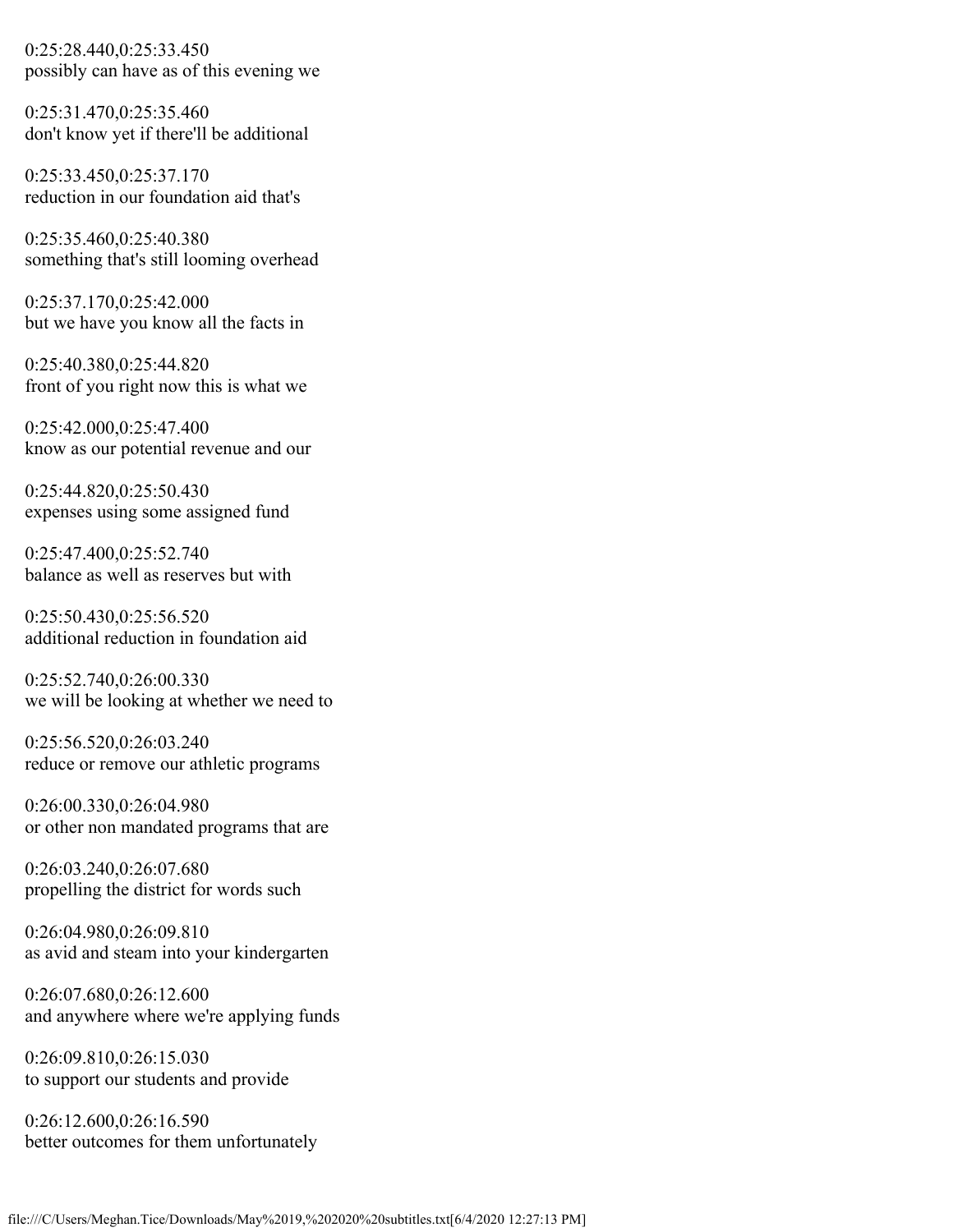0:26:15.030,0:26:17.760 these are the areas that you need to

0:26:16.590,0:26:20.100 look at first because they're not

0:26:17.760,0:26:24.000 mandated we have no choice but to fund

0:26:20.100,0:26:27.390 the mandated and non funded mandated

0:26:24.000,0:26:29.400 programs before we fund these we could

0:26:27.390,0:26:31.470 be looking at larger class sizes yet

0:26:29.400,0:26:35.010 have the challenge of social distancing

0:26:31.470,0:26:36.780 required you know I am NOT alone in this

0:26:35.010,0:26:38.670 all the superintendent's that are giving

0:26:36.780,0:26:40.590 their presentations to their boards and

0:26:38.670,0:26:43.140 their communities there's just so many

0:26:40.590,0:26:46.380 unknowns that we're trying the best we

0:26:43.140,0:26:48.210 can to envision and prepare for but we

0:26:46.380,0:26:50.970 just don't know what the future holds

0:26:48.210,0:26:54.000 as early as September the governor says

0:26:50.970,0:26:56.550 that that's you know a long ways off in

0:26:54.000,0:26:58.650 his viewpoint but for us this is the

0:26:56.550,0:27:01.110 time of year where we are scheduling and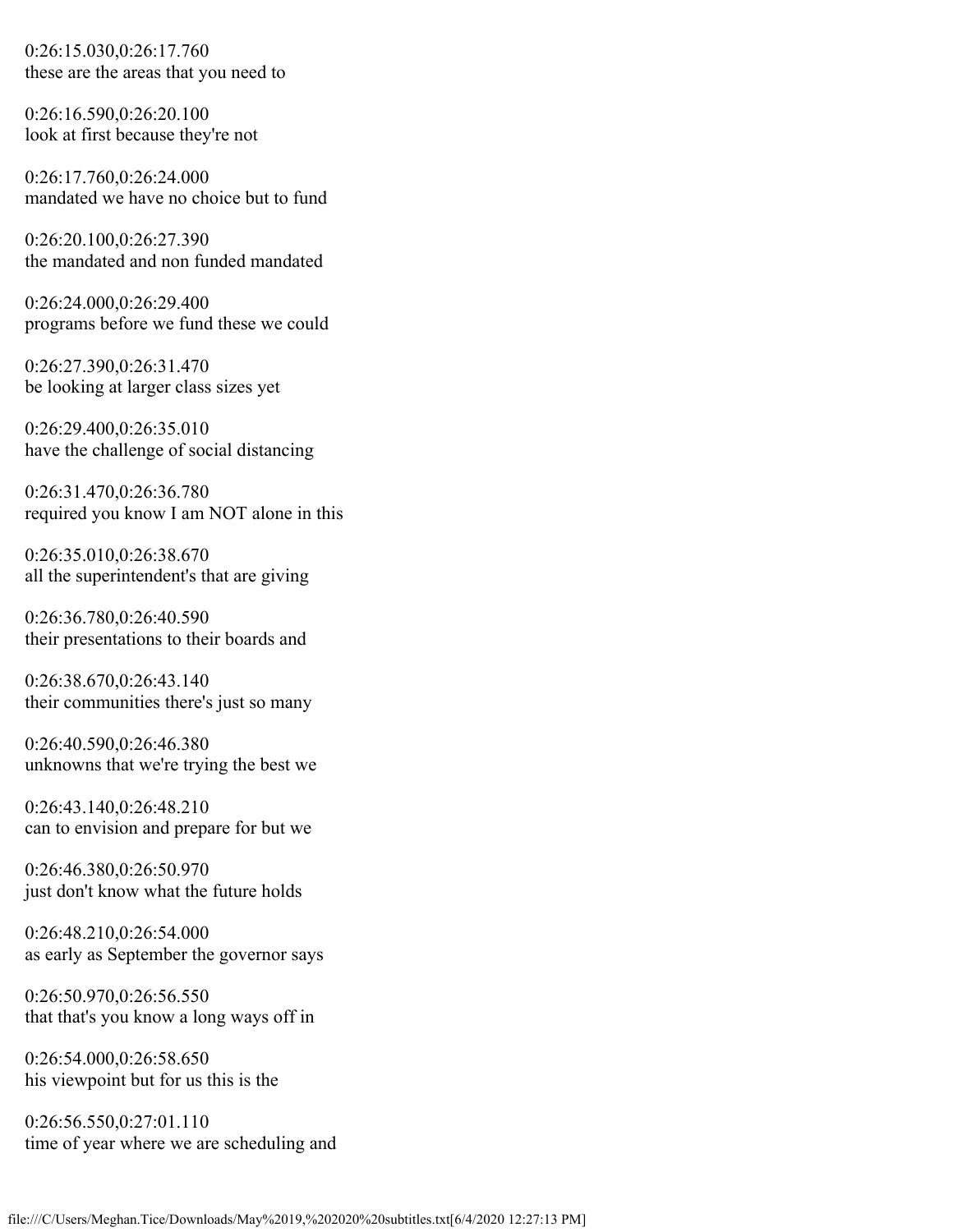0:26:58.650,0:27:03.990 planning our fall our summer programming

0:27:01.110,0:27:05.760 and our fall programming so for us it's

0:27:03.990,0:27:07.740 right around the corner and we don't

0:27:05.760,0:27:10.980 have a lot of answers to the questions

0:27:07.740,0:27:13.290 that we have as of yet the use of

0:27:10.980,0:27:15.450 reserves and fund balance we know that

0:27:13.290,0:27:18.090 we need to forecast the future being

0:27:15.450,0:27:20.130 fiscally responsible academically sound

0:27:18.090,0:27:21.660 and sensitive to the social emotional

0:27:20.130,0:27:24.300 needs of our students and we feel that

0:27:21.660,0:27:27.150 this budget that we're presenting to the

0:27:24.300,0:27:29.540 board this evening for your adoption is

0:27:27.150,0:27:32.280 all of those things fiscally responsible

0:27:29.540,0:27:34.230 it's academically sound and it

0:27:32.280,0:27:36.150 sensitive to the social emotional needs

0:27:34.230,0:27:38.670 of the students we may have to make

0:27:36.150,0:27:39.840 other decisions up ahead where we won't

0:27:38.670,0:27:42.000 be in the position that we're in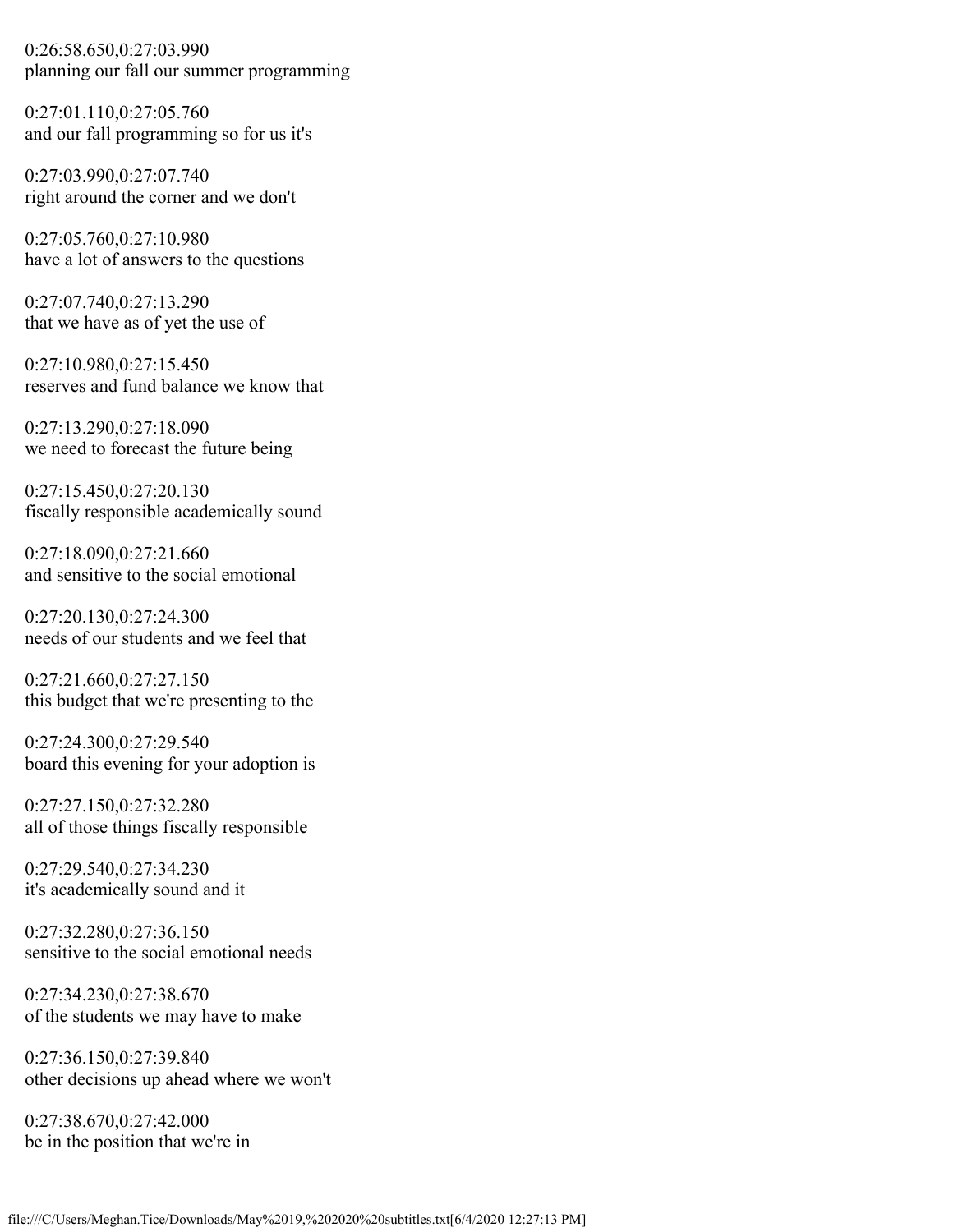0:27:39.840,0:27:44.690 currently but we can't predict that

0:27:42.000,0:27:44.690 until we know

0:27:47.270,0:27:54.530 so general contingency budget guidelines

0:27:50.870,0:27:56.690 you know there's always the the

0:27:54.530,0:27:59.630 challenge of having a budget that's not

0:27:56.690,0:28:02.270 approved by the taxpayers and usually

0:27:59.630,0:28:04.760 there's there's three options if your

0:28:02.270,0:28:08.240 budget is not approved by the taxpayers

0:28:04.760,0:28:10.430 which fortunately over the last several

0:28:08.240,0:28:13.640 years we have not had that happen in our

0:28:10.430,0:28:16.730 district but we usually can put the same

0:28:13.640,0:28:19.220 budget up again and let the community

0:28:16.730,0:28:21.530 know what they're voting on and do a

0:28:19.220,0:28:24.260 better job in some cases of letting

0:28:21.530,0:28:26.780 people know what they are supporting or

0:28:24.260,0:28:29.330 you can shave some money off of your

0:28:26.780,0:28:31.880 budget and make some concessions and go

0:28:29.330,0:28:34.970 back out to the voters with a lesser tax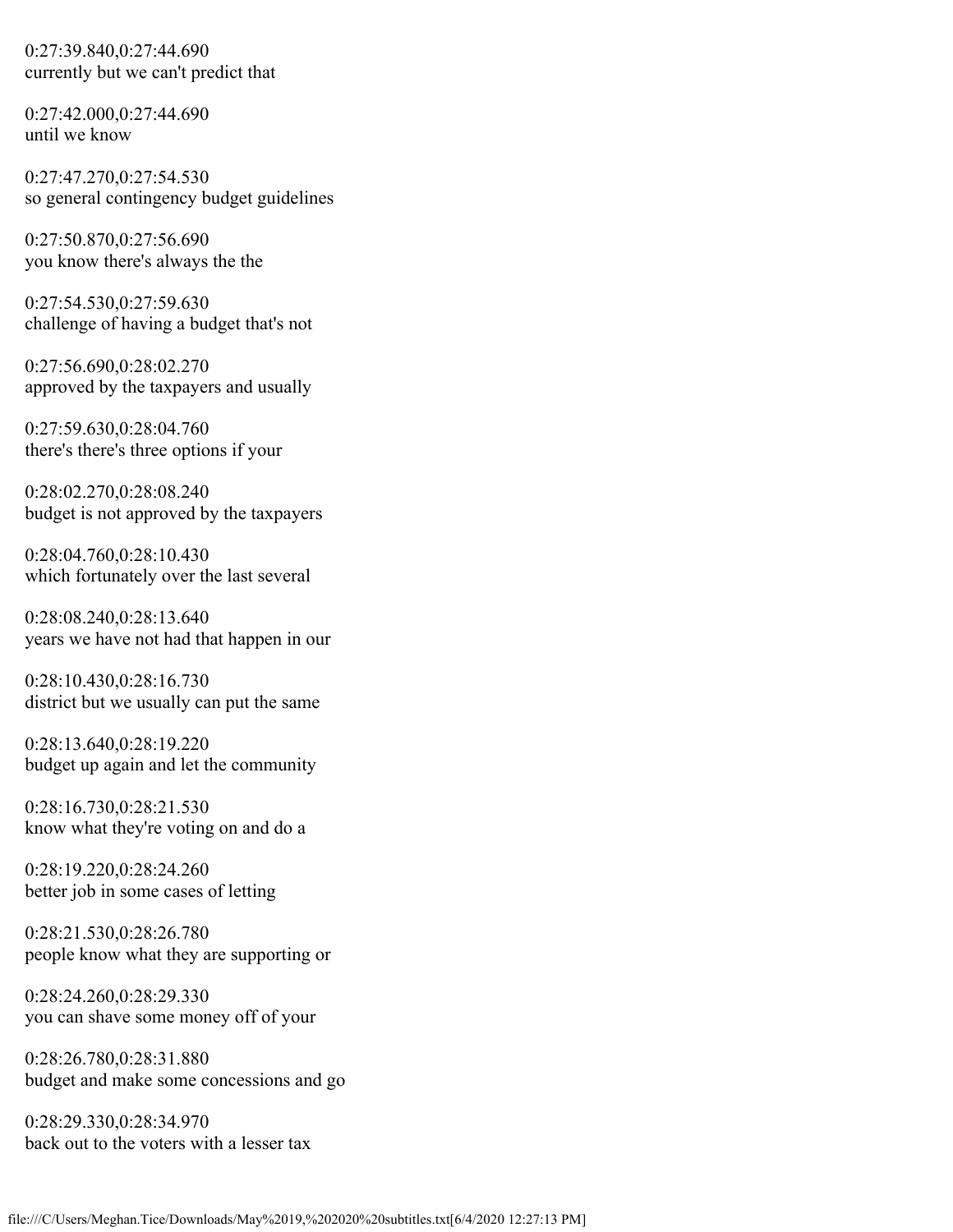0:28:31.880,0:28:36.860 levy a lesser budget or you go straight

0:28:34.970,0:28:38.960 to contingency which means that you

0:28:36.860,0:28:41.870 cannot raise any more dollars than you

0:28:38.960,0:28:44.480 did in the previous school year so that

0:28:41.870,0:28:47.510 levy to levy increase goes away it's a

0:28:44.480,0:28:49.790 level funding from year to year even

0:28:47.510,0:28:52.520 though you have contractual obligations

0:28:49.790,0:28:54.440 and other contingencies that you know

0:28:52.520,0:28:56.180 it's not a static environment it's a

0:28:54.440,0:28:59.540 very dynamic environment in a school

0:28:56.180,0:29:01.400 system so we've been there before in in

0:28:59.540,0:29:04.400 the past I was in the district at the

0:29:01.400,0:29:06.110 time not as a district leader but those

0:29:04.400,0:29:10.700 are very difficult times

0:29:06.110,0:29:12.350 with the budget vote and elections as

0:29:10.700,0:29:14.660 they are this year through absentee

0:29:12.350,0:29:17.480 ballots and it being pushed into June

0:29:14.660,0:29:19.940 there is no talk about a date for a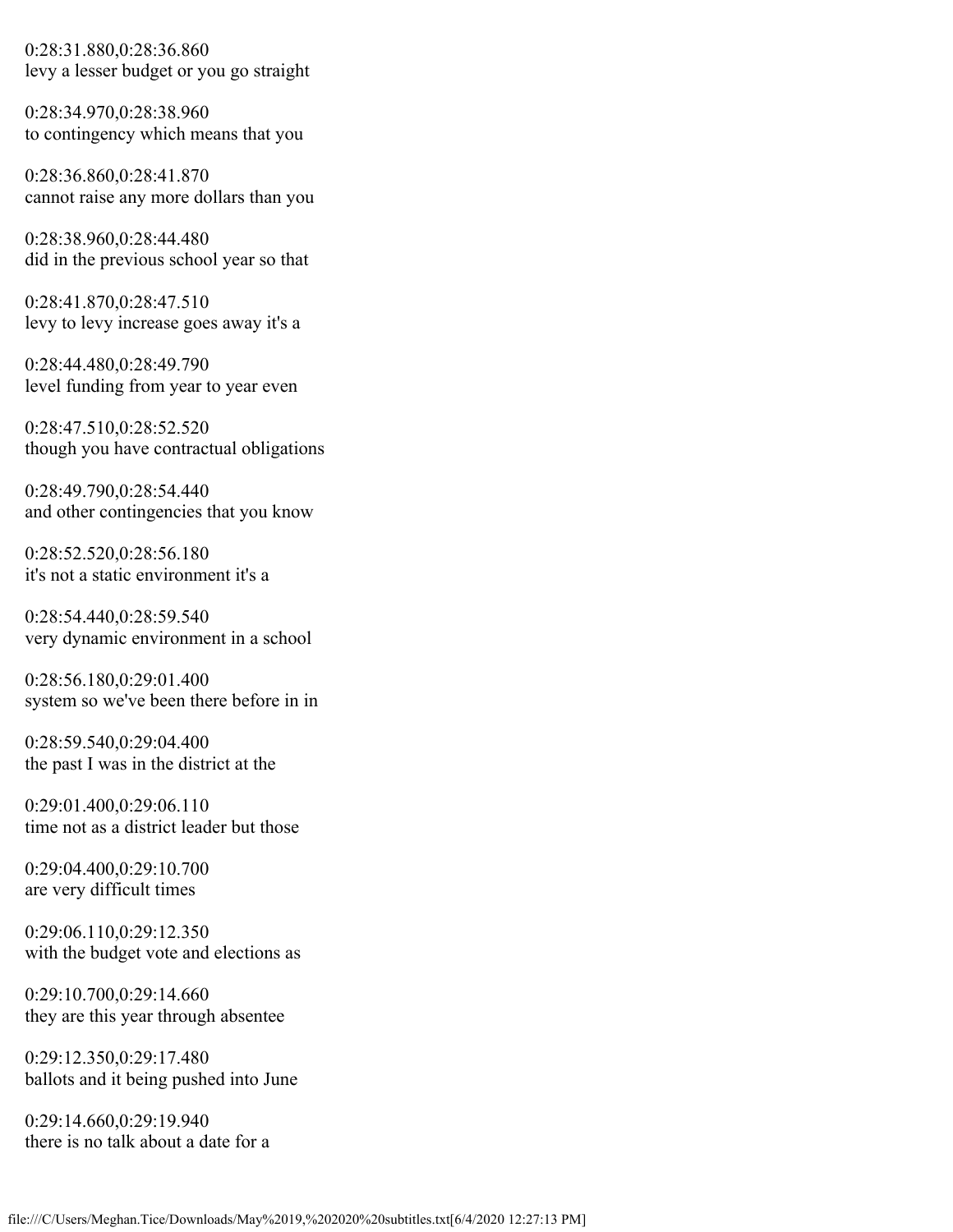0:29:17.480,0:29:22.340 revote and we've been advised by our

0:29:19.940,0:29:25.970 attorneys as well as state aid planning

0:29:22.340,0:29:28.670 to go right to a contingency budget if

0:29:25.970,0:29:31.490 our budget does not pass by voter

0:29:28.670,0:29:36.650 approval on June 9th we will be going

0:29:31.490,0:29:39.800 right to a contingency plan and that

0:29:36.650,0:29:42.800 means that we cannot fund ordinary

0:29:39.800,0:29:45.980 contingent expenditures there would be

0:29:42.800,0:29:47.870 the option to pay teacher salaries and

0:29:45.980,0:29:49.760 library books and other instructional

0:29:47.870,0:29:51.470 materials as well as the other things

0:29:49.760,0:29:54.620 that are here on this slide I won't read

0:29:51.470,0:29:56.630 them to you but then you also need to

0:29:54.620,0:29:59.330 consider what your legal obligations are

0:29:56.630,0:29:59.830 what you're authorized by statute and

0:29:59.330,0:30:01.630 then

0:29:59.830,0:30:04.149 what's necessary for the educational

0:30:01.630,0:30:06.210 program to preserve school property and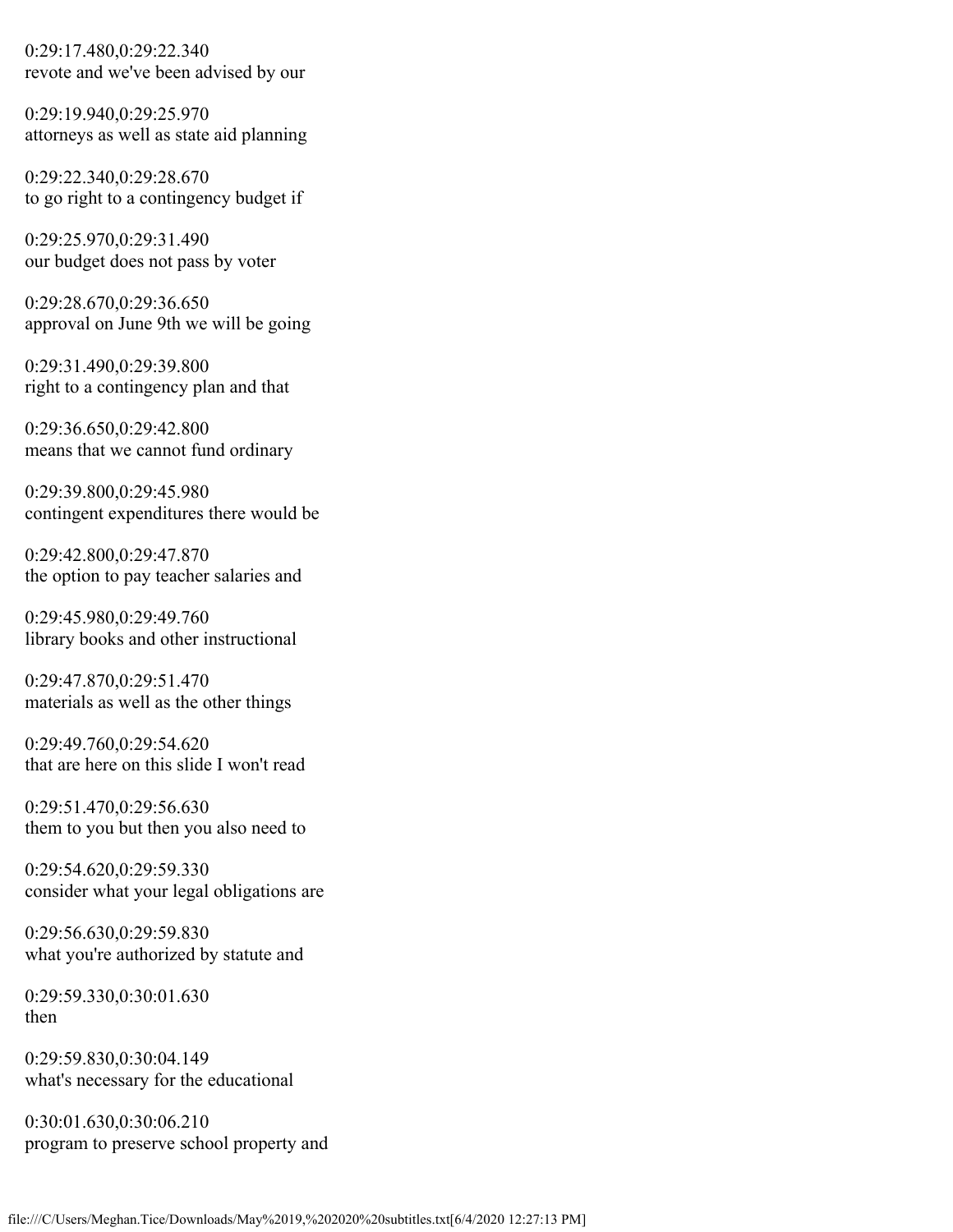0:30:04.149,0:30:11.260 health and safety

0:30:06.210,0:30:14.350 next slide please Jesse so examples of

0:30:11.260,0:30:17.289 budget removals most capital improvement

0:30:14.350,0:30:19.809 projects including transfers to the

0:30:17.289,0:30:22.120 capital fund I'll remind the board that

0:30:19.809,0:30:24.460 we're asking for the taxpayers to

0:30:22.120,0:30:26.559 approve a capital fund but not to fund

0:30:24.460,0:30:28.750 it so this was something this would be

0:30:26.559,0:30:31.510 something that you would not be able to

0:30:28.750,0:30:34.450 fund anyway during a contingency budget

0:30:31.510,0:30:39.130 most equipment unless you can prove that

0:30:34.450,0:30:41.860 it is you know needed and you receive

0:30:39.130,0:30:44.919 aid for the funding certain student

0:30:41.860,0:30:46.659 supplies would not be funded multi-year

0:30:44.919,0:30:48.399 building leases and other contractual

0:30:46.659,0:30:50.440 arrangements the rental of office

0:30:48.399,0:30:53.080 equipment unless you can justify them

0:30:50.440,0:30:55.360 and salary increases for managerial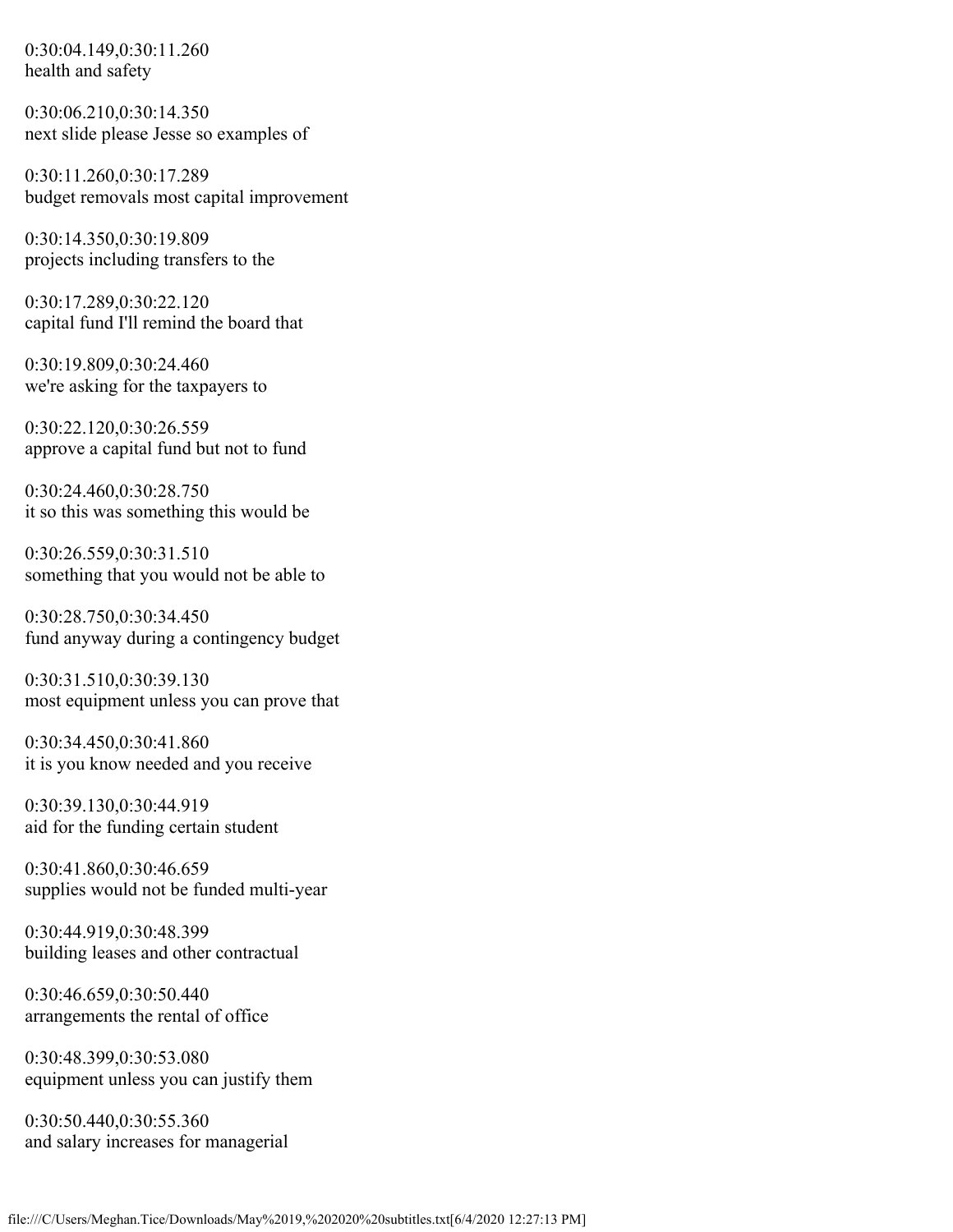0:30:53.080,0:30:56.860 confidential employees and any civil

0:30:55.360,0:30:59.740 service employees not covered by

0:30:56.860,0:31:02.159 collective bargaining unit would not be

0:30:59.740,0:31:02.159 permissible

0:31:04.610,0:31:09.470 other examples of areas that will be

0:31:07.100,0:31:12.590 impacted is facilities usage by the

0:31:09.470,0:31:15.700 public community recommended recreation

0:31:12.590,0:31:18.950 computer hardware capital expenditures

0:31:15.700,0:31:22.190 outside consultants public relations

0:31:18.950,0:31:24.799 firms and Sports extracurriculars and

0:31:22.190,0:31:27.650 field trips so these are the realities

0:31:24.799,0:31:29.809 of a budget that's not past we took that

0:31:27.650,0:31:32.150 into consideration when we reduced our

0:31:29.809,0:31:35.510 budget our budget to budget increase our

0:31:32.150,0:31:39.049 levy to levy increase as well as the tax

0:31:35.510,0:31:40.880 levy that we're asking our community to

0:31:39.049,0:31:44.510 support we took all of this into

0:31:40.880,0:31:46.100 consideration knowing that we really for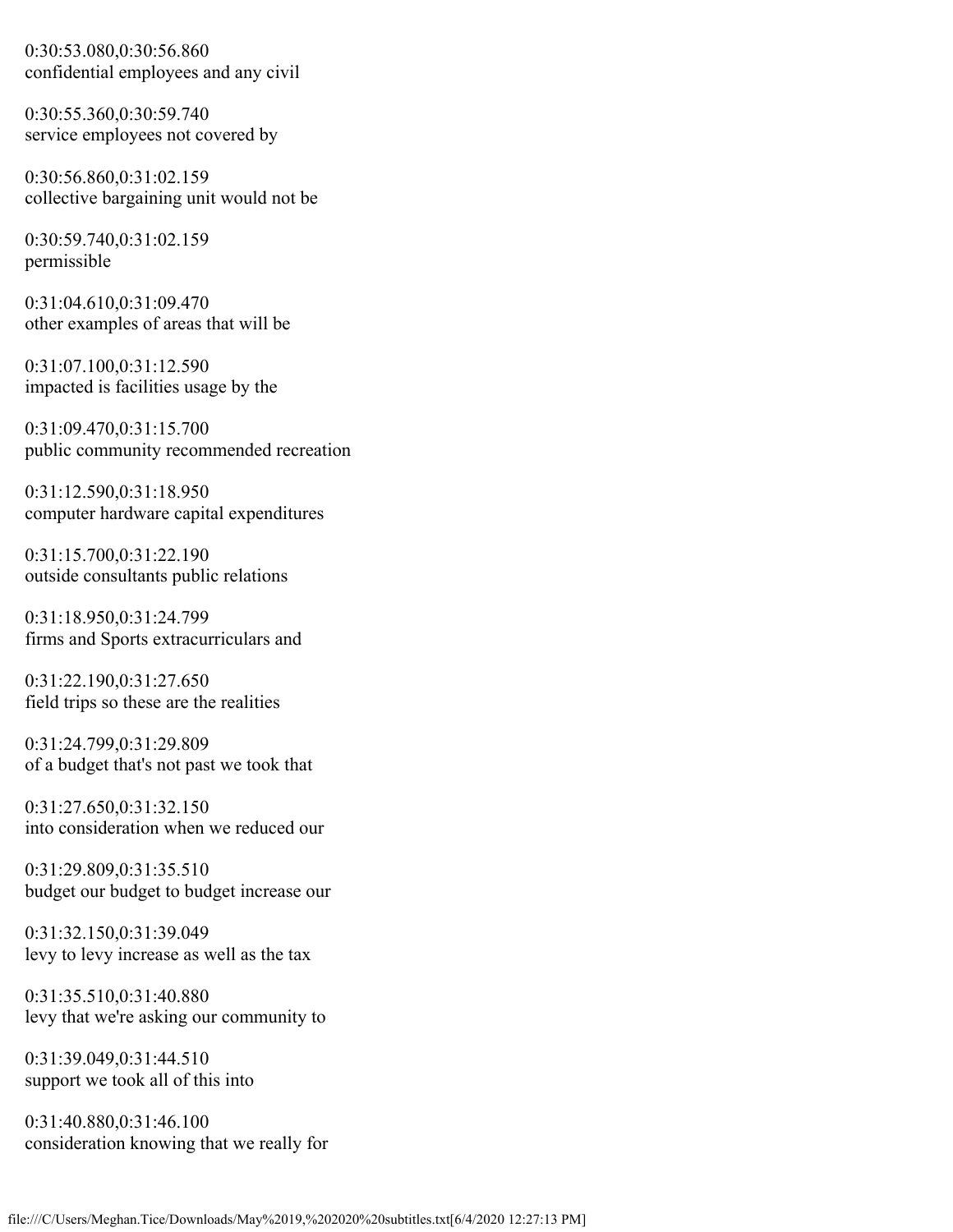0:31:44.510,0:31:48.320 the students and families of the Hudson

0:31:46.100,0:31:51.350 City School District need to present the

0:31:48.320,0:31:53.540 best budget we possibly can we are down

0:31:51.350,0:31:56.210 to bones I can tell you that there is no

0:31:53.540,0:31:58.910 contingency built into this budget there

0:31:56.210,0:32:01.130 are concerns we know that just this

0:31:58.910,0:32:03.740 school year we had a family move into

0:32:01.130,0:32:08.020 our district with three children that

0:32:03.740,0:32:10.669 had very high needs special education

0:32:08.020,0:32:13.720 requirements which meant that we needed

0:32:10.669,0:32:15.950 to provide out of district placement and

0:32:13.720,0:32:18.110 transportation to those out of district

0:32:15.950,0:32:20.900 programs because we could not meet the

0:32:18.110,0:32:23.780 needs of the students in district we had

0:32:20.900,0:32:27.200 funds where that we were able to use in

0:32:23.780,0:32:30.710 order to fund that that is not in this

0:32:27.200,0:32:33.590 2021 school year budget we are down to

0:32:30.710,0:32:35.630 the exactly what we need to survive and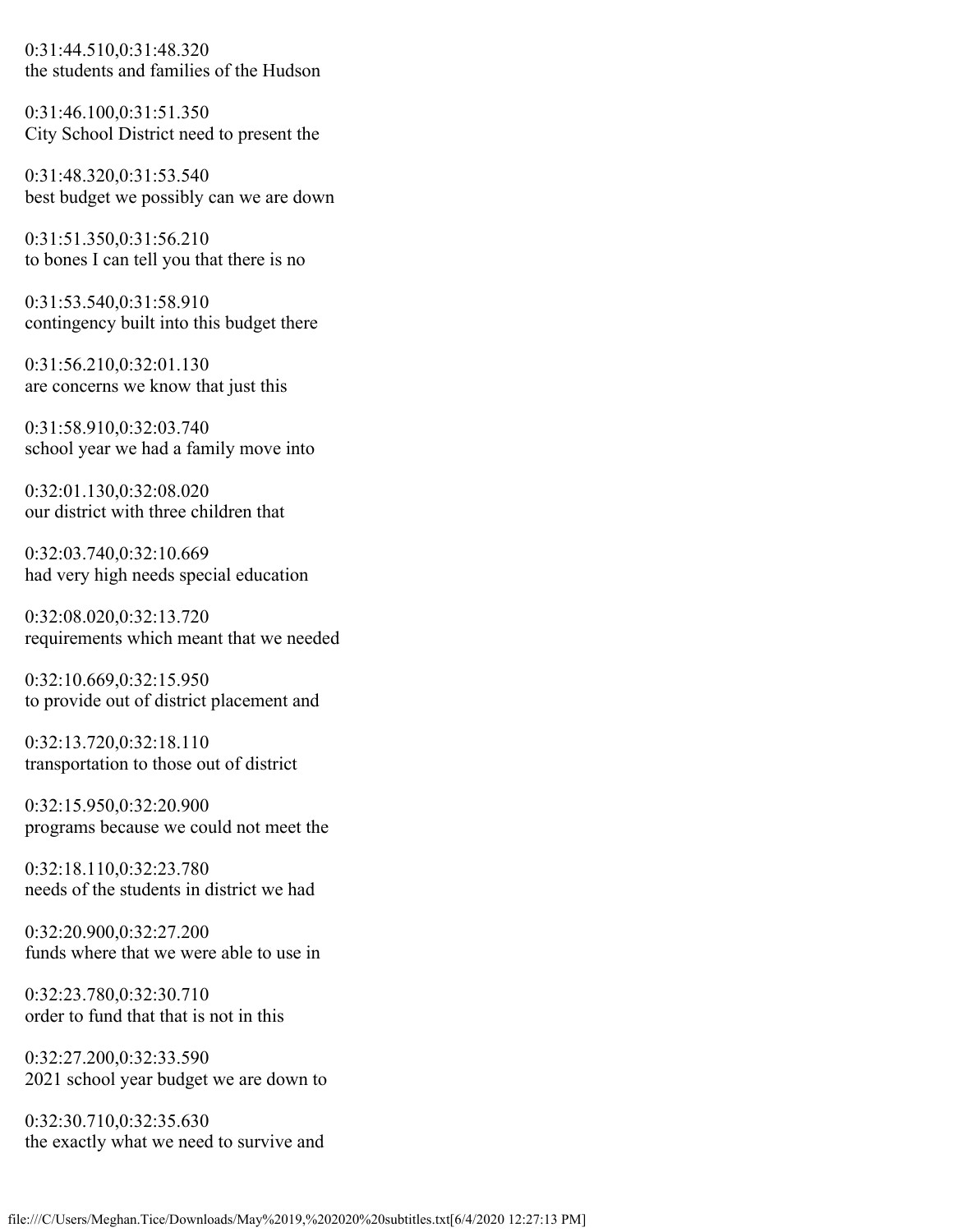0:32:33.590,0:32:38.390 I want that to be clear we went through

0:32:35.630,0:32:40.580 every line item and we did the best that

0:32:38.390,0:32:42.740 we could and knowing that there will be

0:32:40.580,0:32:44.570 contingencies that we will really need

0:32:42.740,0:32:48.530 to grapple with and figure out how we're

0:32:44.570,0:32:51.290 going to fund them and we cannot spend

0:32:48.530,0:32:53.299 more than what the taxpayers approve so

0:32:51.290,0:32:54.679 if the board adopts this budget and this

0:32:53.299,0:32:56.990 is the budget that we're asking for

0:32:54.679,0:33:00.669 taxpayers to approve you cannot go over

0:32:56.990,0:33:00.669 this 50 million dollar budget

0:33:02.810,0:33:10.350 some dates to remember we are now at May

0:33:07.650,0:33:12.780 19th if the board is not comfortable

0:33:10.350,0:33:15.420 with the budget as then has been

0:33:12.780,0:33:17.100 presented to you this evening we do have

0:33:15.420,0:33:19.890 until May 21st

0:33:17.100,0:33:23.400 that is the deadline to adopt the 2021

0:33:19.890,0:33:25.920 school budget and then May 22nd is the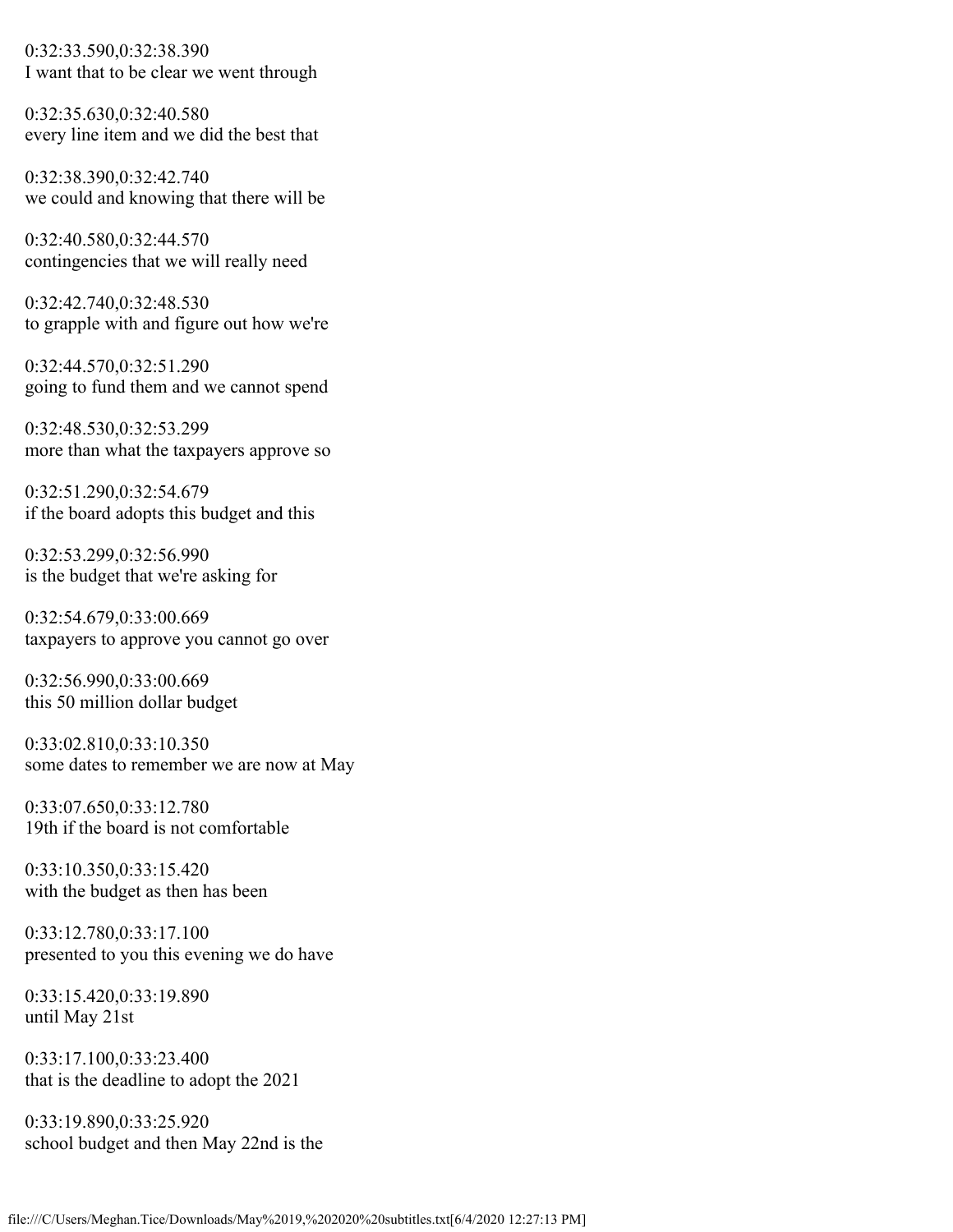0:33:23.400,0:33:28.380 deadline to transmit on the property tax

0:33:25.920,0:33:32.210 report card to state education and the

0:33:28.380,0:33:32.210 second publication of public notice

0:33:33.380,0:33:40.430 and then last day for voter registration

0:33:36.530,0:33:42.830 is May 26th and then we will be holding

0:33:40.430,0:33:45.830 a public budget hearing on May 26 that

0:33:42.830,0:33:48.200 also it fits within the timeframe of May

0:33:45.830,0:33:50.450 26th of June 2nd and we would like to

0:33:48.200,0:33:52.850 hold that on May 26 so that we have time

0:33:50.450,0:33:54.740 to get the budget book out and to help

0:33:52.850,0:33:57.680 the community understand what it is that

0:33:54.740,0:33:59.840 we're asking them to support so once the

0:33:57.680,0:34:01.850 budget book comes out then we have a

0:33:59.840,0:34:04.130 deadline for the mail budget notice that

0:34:01.850,0:34:06.140 would go out on June 3rd and then the

0:34:04.130,0:34:07.910 annual budget vote an election and the

0:34:06.140,0:34:11.899 counting of the absentee ballots would

0:34:07.910,0:34:14.750 occur on June 9th we will be receiving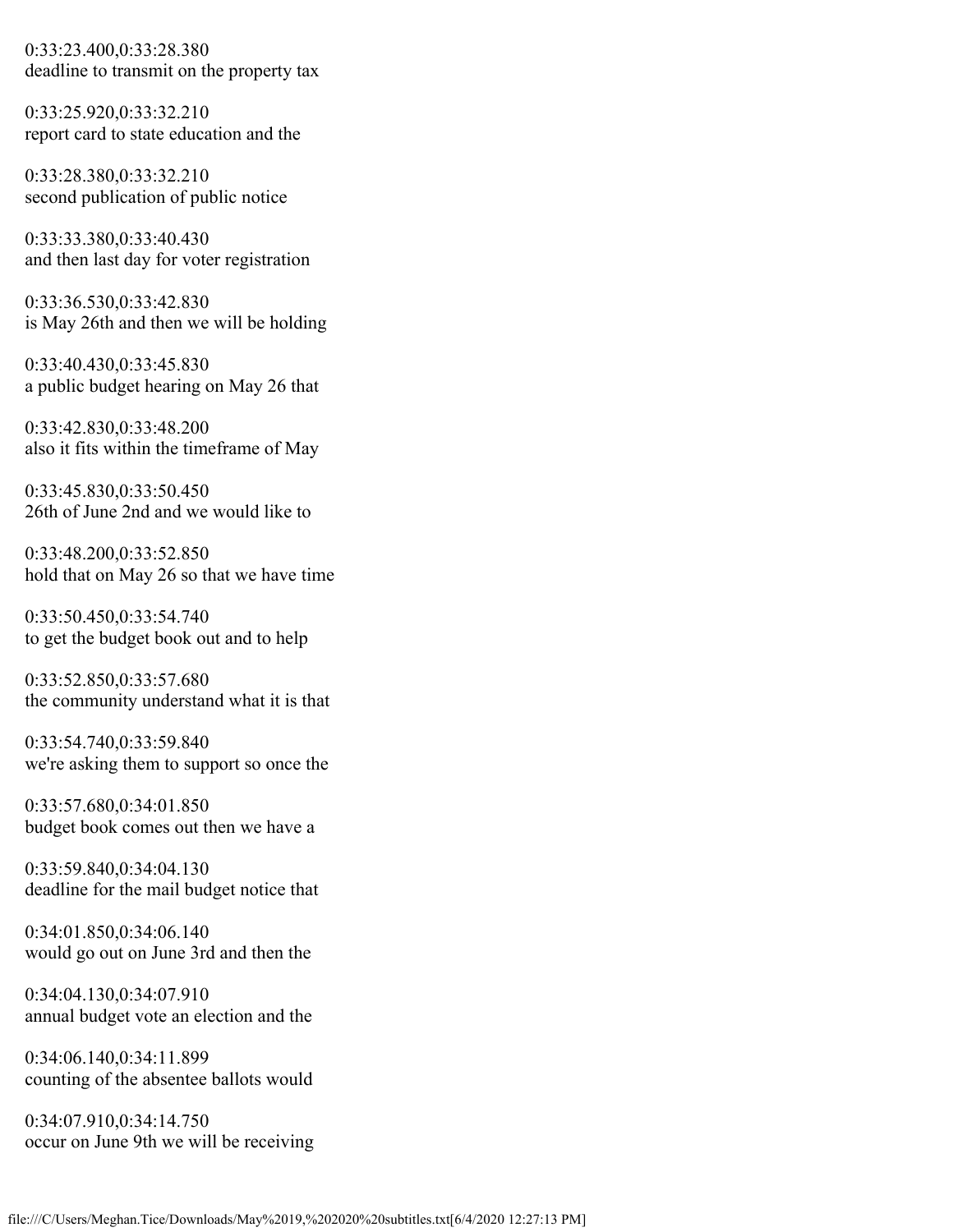0:34:11.899,0:34:17.120 those absentee ballots on a day-by-day

0:34:14.750,0:34:20.510 basis you don't have to wait but they

0:34:17.120,0:34:22.429 must be in the district's hands by the

0:34:20.510,0:34:26.270 close of business at the post office

0:34:22.429,0:34:29.270 five o'clock on June 9th and we will be

0:34:26.270,0:34:33.290 live-streaming the ballot opening and

0:34:29.270,0:34:36.440 counts so our community can watch what

0:34:33.290,0:34:38.360 that is and our board meeting we're

0:34:36.440,0:34:40.730 going to be changing we were starting it

0:34:38.360,0:34:42.620 at the regular time of 6:30 but I

0:34:40.730,0:34:45.770 recommend that we do not start until the

0:34:42.620,0:34:48.409 nine o'clock because we may have results

0:34:45.770,0:34:50.960 from the budget excuse me from the

0:34:48.409,0:34:54.190 absentee ballot count and the board

0:34:50.960,0:34:57.770 could declare that that evening and

0:34:54.190,0:35:00.920 accept the results if we are unable to

0:34:57.770,0:35:02.690 come up with the results that evening

0:35:00.920,0:35:05.150 then we would have to hold a special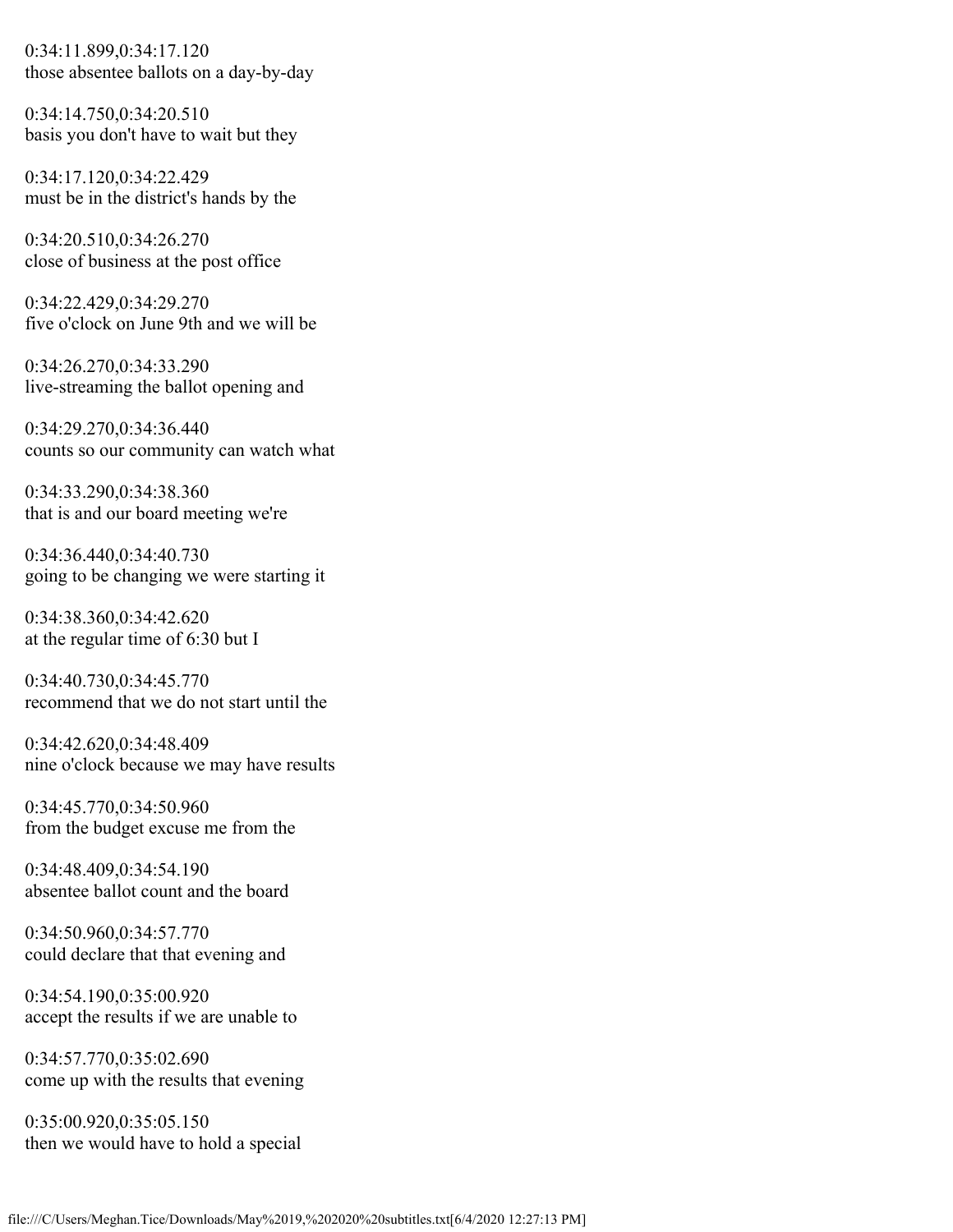0:35:02.690,0:35:07.940 board meeting thereafter to officially

0:35:05.150,0:35:10.130 adopt the budget vote results we have to

0:35:07.940,0:35:13.280 remain positive we need to have that

0:35:10.130,0:35:15.350 done by June 16th and like I said before

0:35:13.280,0:35:17.300 a budget revote date has not been

0:35:15.350,0:35:18.980 addressed by the governor and we have

0:35:17.300,0:35:20.510 been advised by our attorneys and state

0:35:18.980,0:35:22.700 aid planning to go straight to a

0:35:20.510,0:35:26.480 contingency budget

0:35:22.700,0:35:29.780 I think that's the end except for any

0:35:26.480,0:35:33.109 questions you can always send me or mr.

0:35:29.780,0:35:34.520 bone and email and now I open it up to

0:35:33.109,0:35:36.680 the board for any comments or questions

0:35:34.520,0:35:38.690 that you may have on any of the slides

0:35:36.680,0:35:42.310 that have been presented if they're on

0:35:38.690,0:35:42.310 may 5th or this evening

0:35:47.890,0:35:53.390 you

0:35:49.760,0:35:57.080 Maria I do have a question you mentioned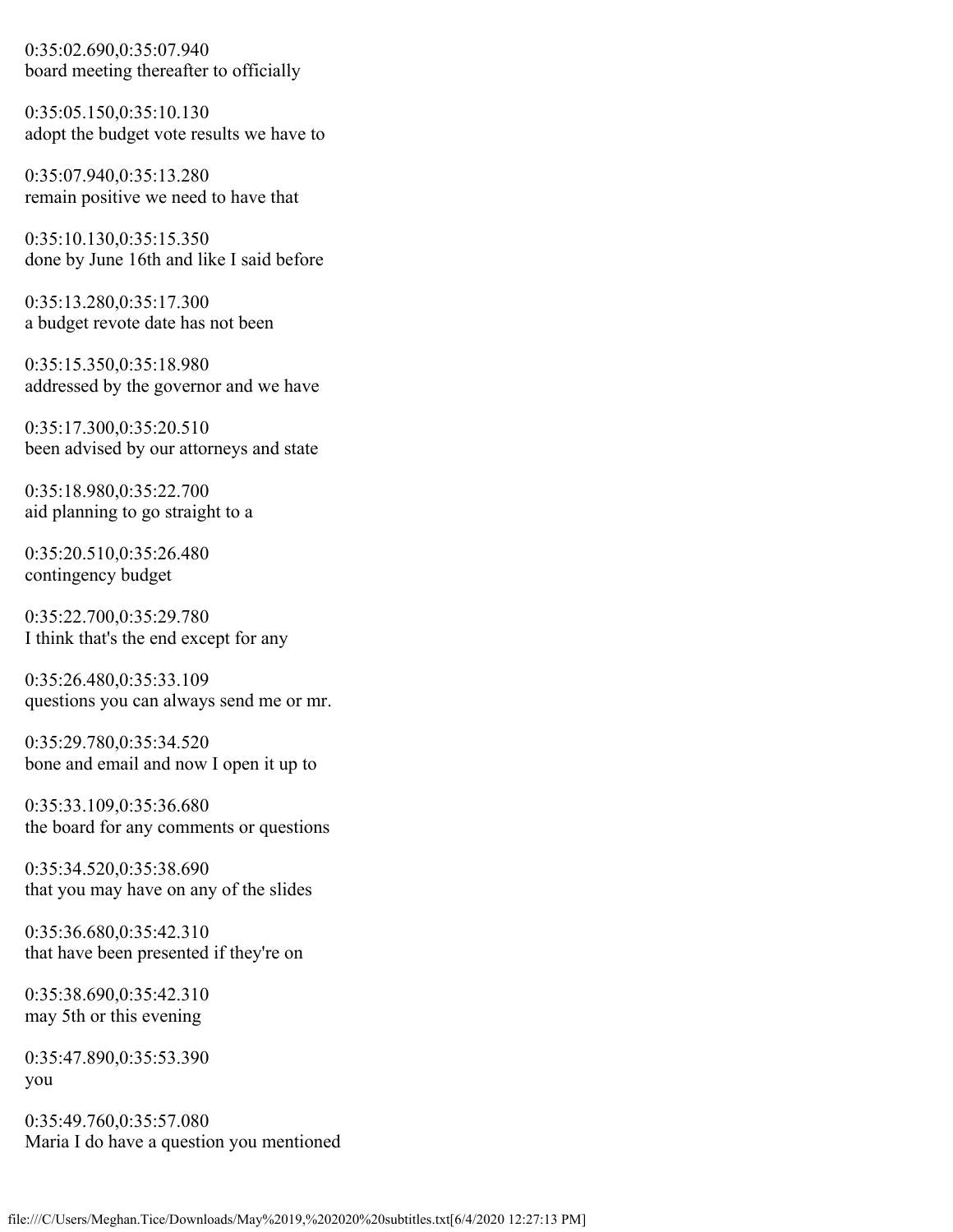0:35:53.390,0:35:59.300 that this is our budget if we go through

0:35:57.080,0:36:04.460 and pass this budget tonight there is no

0:35:59.300,0:36:08.060 more money so looking forward to all the

0:36:04.460,0:36:11.300 possible changes moving around is there

0:36:08.060,0:36:13.940 any reserves we can pull from in order

0:36:11.300,0:36:16.670 to pass in order to pay for things that

0:36:13.940,0:36:19.070 come up as surprises so we need to take

0:36:16.670,0:36:23.510 care of because once the school year

0:36:19.070,0:36:27.650 starts changing things like letting

0:36:23.510,0:36:29.210 people go who aren't mandated aspects

0:36:27.650,0:36:32.060 like that's gonna be very difficult to

0:36:29.210,0:36:35.600 do I'm just wondering if there's money

0:36:32.060,0:36:38.420 set aside to handle unexpected expenses

0:36:35.600,0:36:40.070 were likely to see we wouldn't be able

0:36:38.420,0:36:42.500 to take any more money out of the

0:36:40.070,0:36:44.840 reserves because we can't spend more

0:36:42.500,0:36:46.850 than what the taxpayers would be voting

0:36:44.840,0:36:49.400 on and that's that 450 million dollars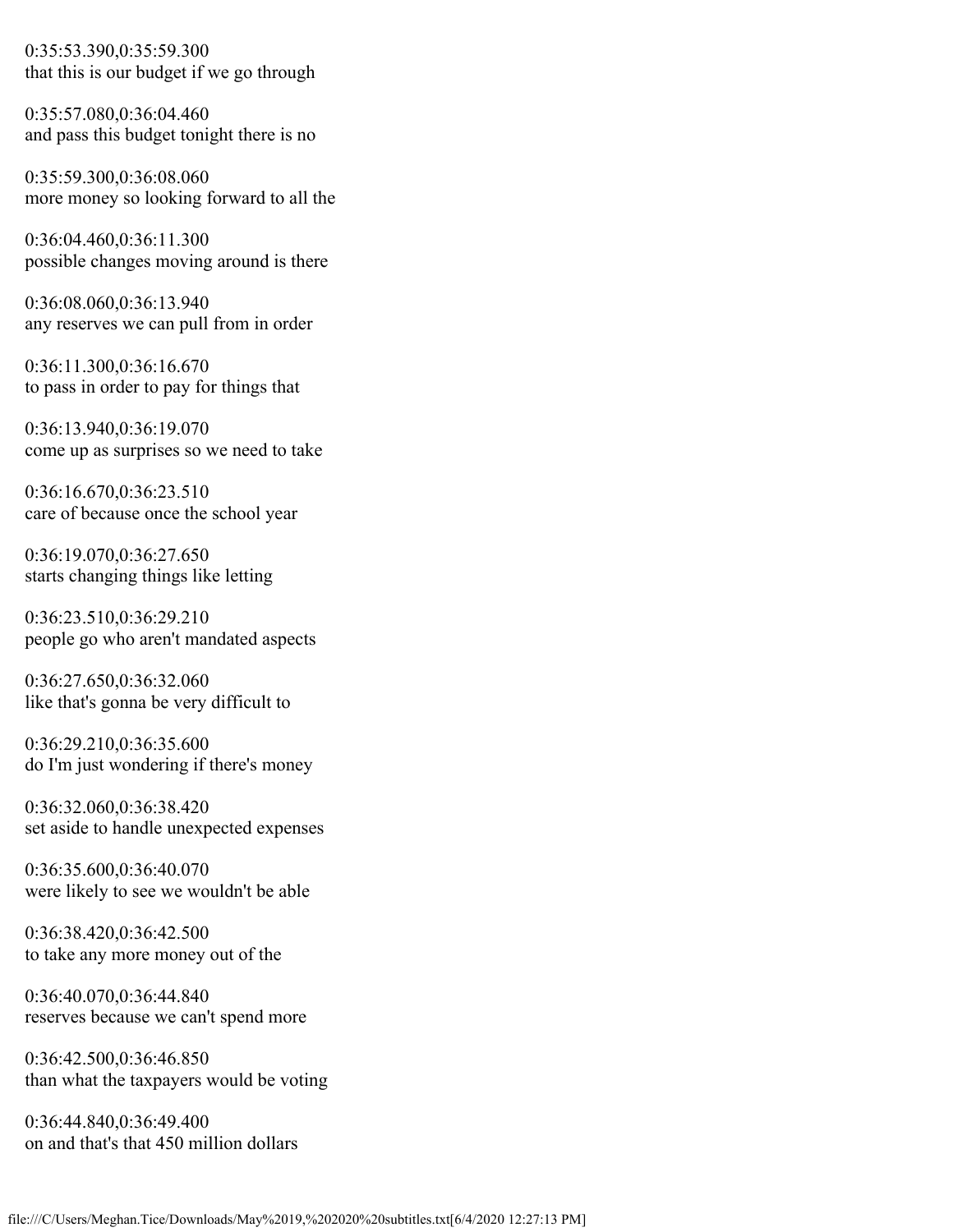0:36:46.850,0:36:51.290 so we wouldn't be able to go more you

0:36:49.400,0:36:53.840 know deeper into our reserves after this

0:36:51.290,0:36:55.970 budget has passed what we would have to

0:36:53.840,0:36:59.240 do is reduce our expenses we'd have to

0:36:55.970,0:37:02.300 put in a freeze on all expenditures and

0:36:59.240,0:37:04.430 see what we could recoup that way and

0:37:02.300,0:37:06.470 make adjustments and you're right it

0:37:04.430,0:37:08.359 would mean programs and staffing if

0:37:06.470,0:37:14.690 something were to come our way that was

0:37:08.359,0:37:16.340 catastrophic is that I mean it's I've

0:37:14.690,0:37:17.960 never seen that done in a school

0:37:16.340,0:37:20.180 district I've worked and I don't know

0:37:17.960,0:37:23.770 how all that works so if something comes

0:37:20.180,0:37:26.470 up we might be facing

0:37:23.770,0:37:31.190 mid-year ed ear cuffs

0:37:26.470,0:37:33.950 Wow and there's no way around that not

0:37:31.190,0:37:36.200 without having a higher tax levy

0:37:33.950,0:37:39.710 increase in a higher budget which then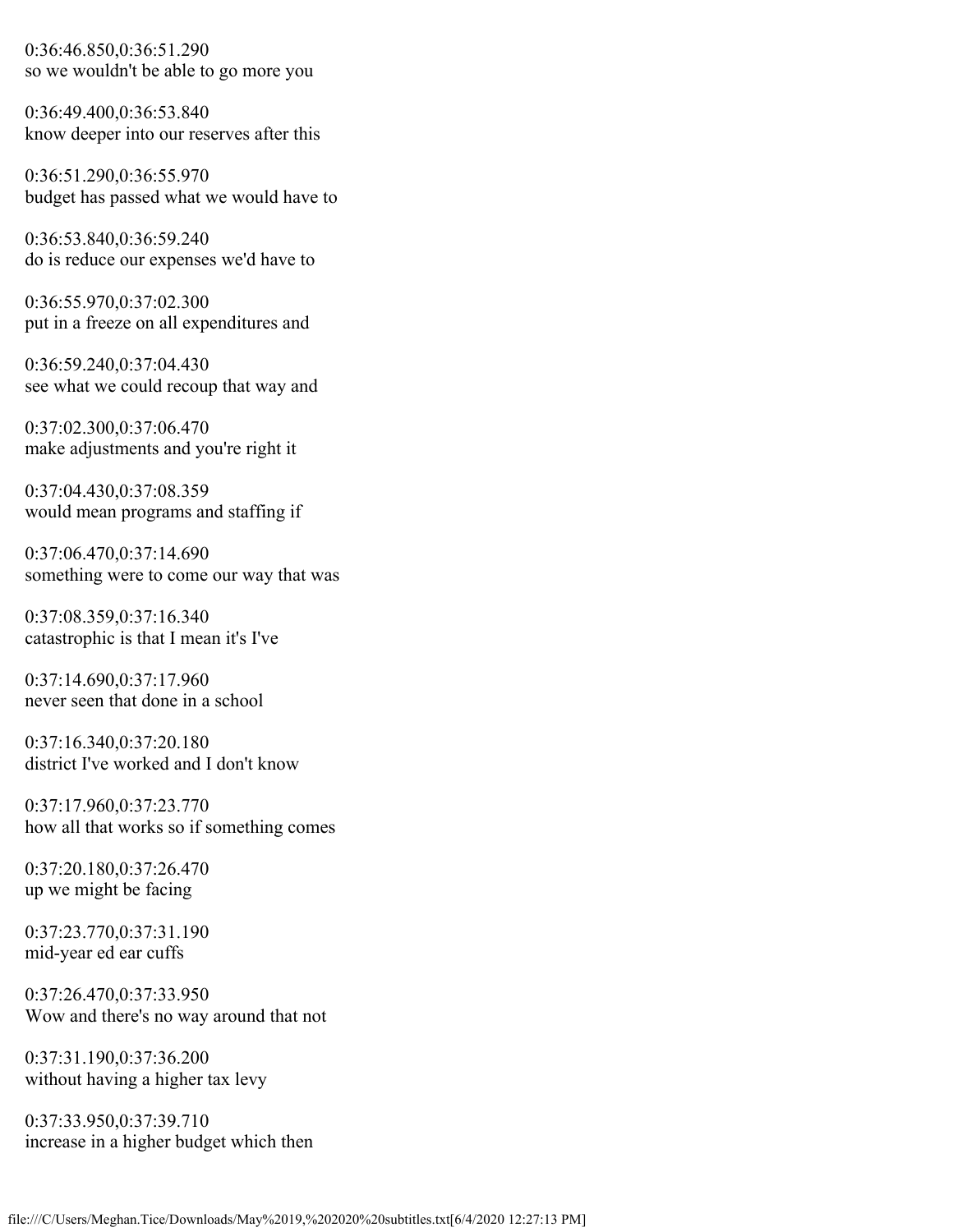0:37:36.200,0:37:42.800 you know you're risking not having us

0:37:39.710,0:37:44.300 supported right now I get that I just

0:37:42.800,0:37:48.770 find it hard to believe that you can't

0:37:44.300,0:37:53.080 have sort of like a emergency fund built

0:37:48.770,0:37:53.080 into the budget do you know what I mean

0:37:56.680,0:38:05.539 the only way is to reduce your

0:37:58.999,0:38:08.779 expenditures because even if we only do

0:38:05.539,0:38:15.230 a securities revenue you can't go above

0:38:08.779,0:38:17.509 that approved budget number so my

0:38:15.230,0:38:20.119 understanding of the funds was to help

0:38:17.509,0:38:26.470 us out if unexpected expenditures came

0:38:20.119,0:38:28.970 our way but that's not what they're for

0:38:26.470,0:38:30.710 well I'll let mr. Vaughn answer that

0:38:28.970,0:38:33.680 when it comes to our reserves but yes

0:38:30.710,0:38:35.989 you're right - as things come up our way

0:38:33.680,0:38:38.450 that we can use those reserves for

0:38:35.989,0:38:40.099 however they're there for teacher

0:38:38.450,0:38:41.869 retirement system and they're there for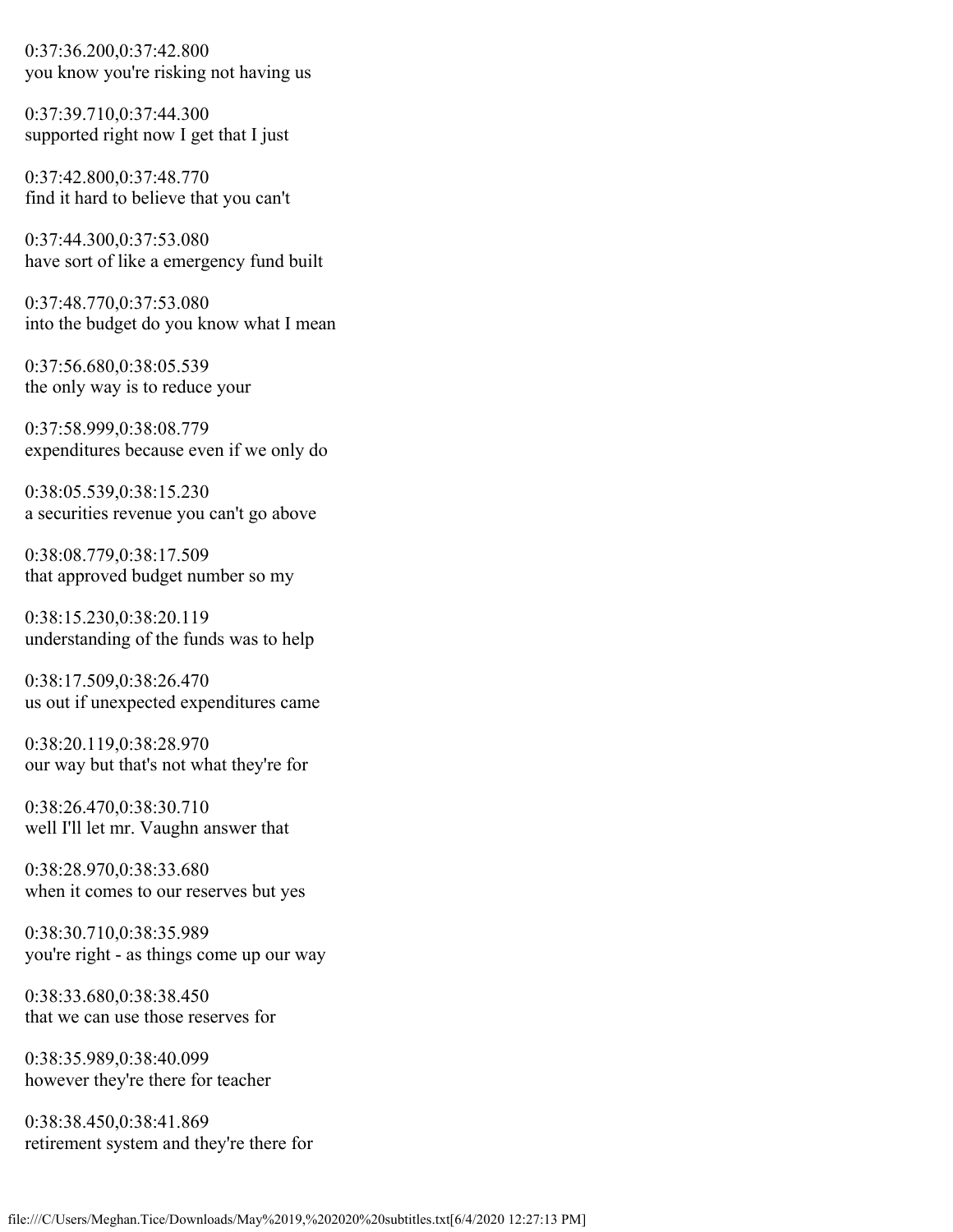0:38:40.099,0:38:43.329 the Employee Retirement System and

0:38:41.869,0:38:46.039 they're there for workers compensation

0:38:43.329,0:38:49.400 so instead of putting it into our budget

0:38:46.039,0:38:51.259 this year we are putting it and taking

0:38:49.400,0:38:53.089 it out of those reserves that have been

0:38:51.259,0:38:55.369 built up over time so we're using it for

0:38:53.089,0:38:57.559 the same purposes that we put them in

0:38:55.369,0:38:59.930 there for but instead of budgeting for

0:38:57.559,0:39:01.999 them in our budget and having money

0:38:59.930,0:39:08.720 additional that would be able to go into

0:39:01.999,0:39:12.069 that we cannot so if I could if I could

0:39:08.720,0:39:14.390 speak to it a little bit doc dr. summers

0:39:12.069,0:39:16.789 100% correct

0:39:14.390,0:39:21.650 the the reserves are used to offset

0:39:16.789,0:39:24.230 revenue deficiencies so you guys I mean

0:39:21.650,0:39:27.160 I apologize the board would approve and

0:39:24.230,0:39:30.470 the taxpayers approve a spending plan

0:39:27.160,0:39:33.049 and if that's if we do not have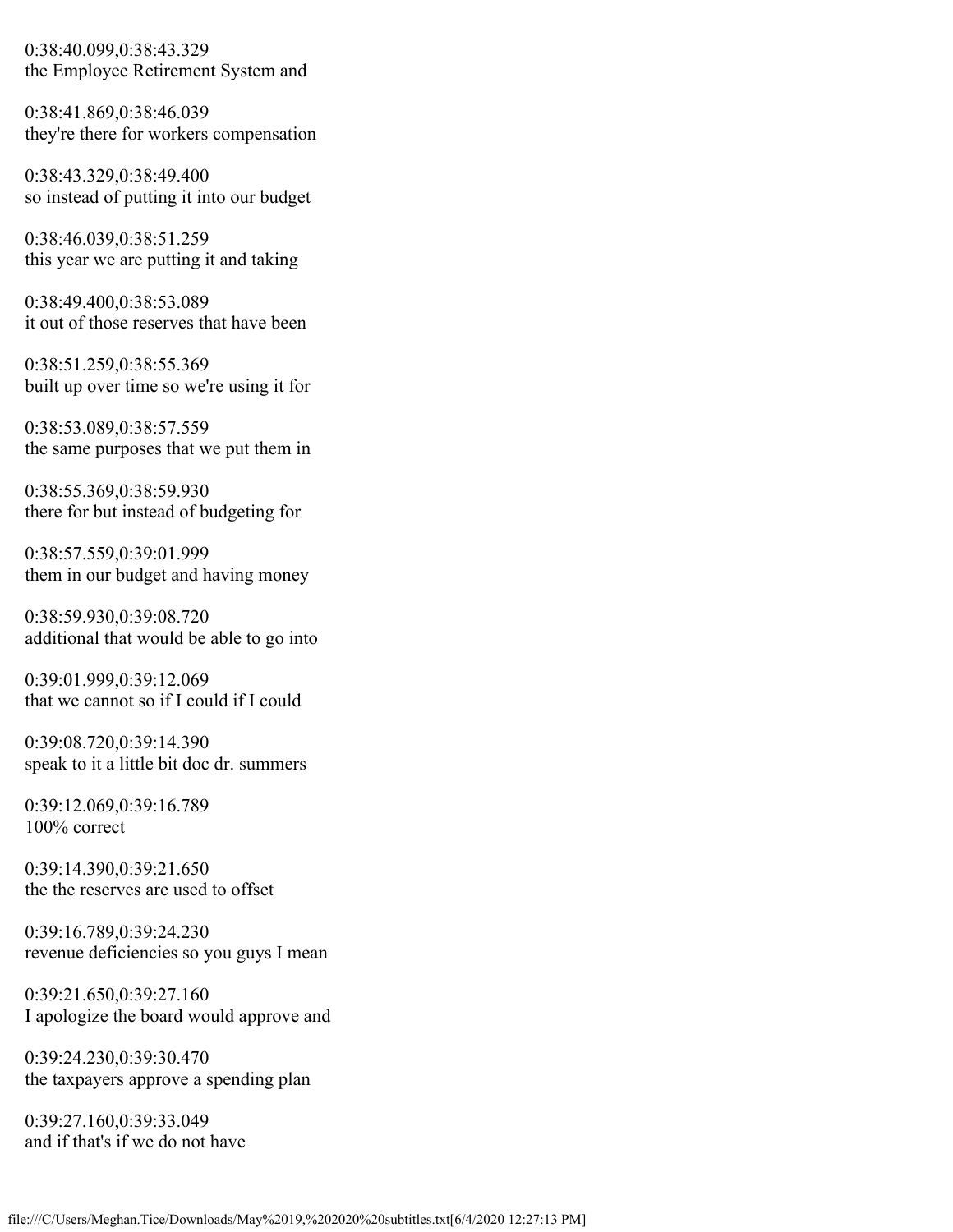0:39:30.470,0:39:36.859 sufficient revenues from the state or

0:39:33.049,0:39:38.900 from the local which our tax levy has to

0:39:36.859,0:39:42.769 be offset by either fund balance or

0:39:38.900,0:39:46.299 reserves so this year like dr. Sam Mayer

0:39:42.769,0:39:51.170 said we are budgeting zero for the

0:39:46.299,0:39:53.480 retirement reserved and and the workers

0:39:51.170,0:39:57.309 comp and we're gonna offset it with

0:39:53.480,0:39:57.309 those with those reserves

0:40:01.770,0:40:08.920 thank you this is a first for me Linda -

0:40:06.130,0:40:10.930 we've not used reserves for as long as

0:40:08.920,0:40:12.940 you've been on the board and we we've

0:40:10.930,0:40:20.320 not needed to use them for these

0:40:12.940,0:40:22.060 purposes before we also go ahead we also

0:40:20.320,0:40:24.790 may be looking at further cuts from the

0:40:22.060,0:40:27.460 state funding correct correct foundation

0:40:24.790,0:40:30.490 aid so then how does that impact

0:40:27.460,0:40:34.120 decisions made if the budget passes and

0:40:30.490,0:40:38.740 that information comes late comes a fact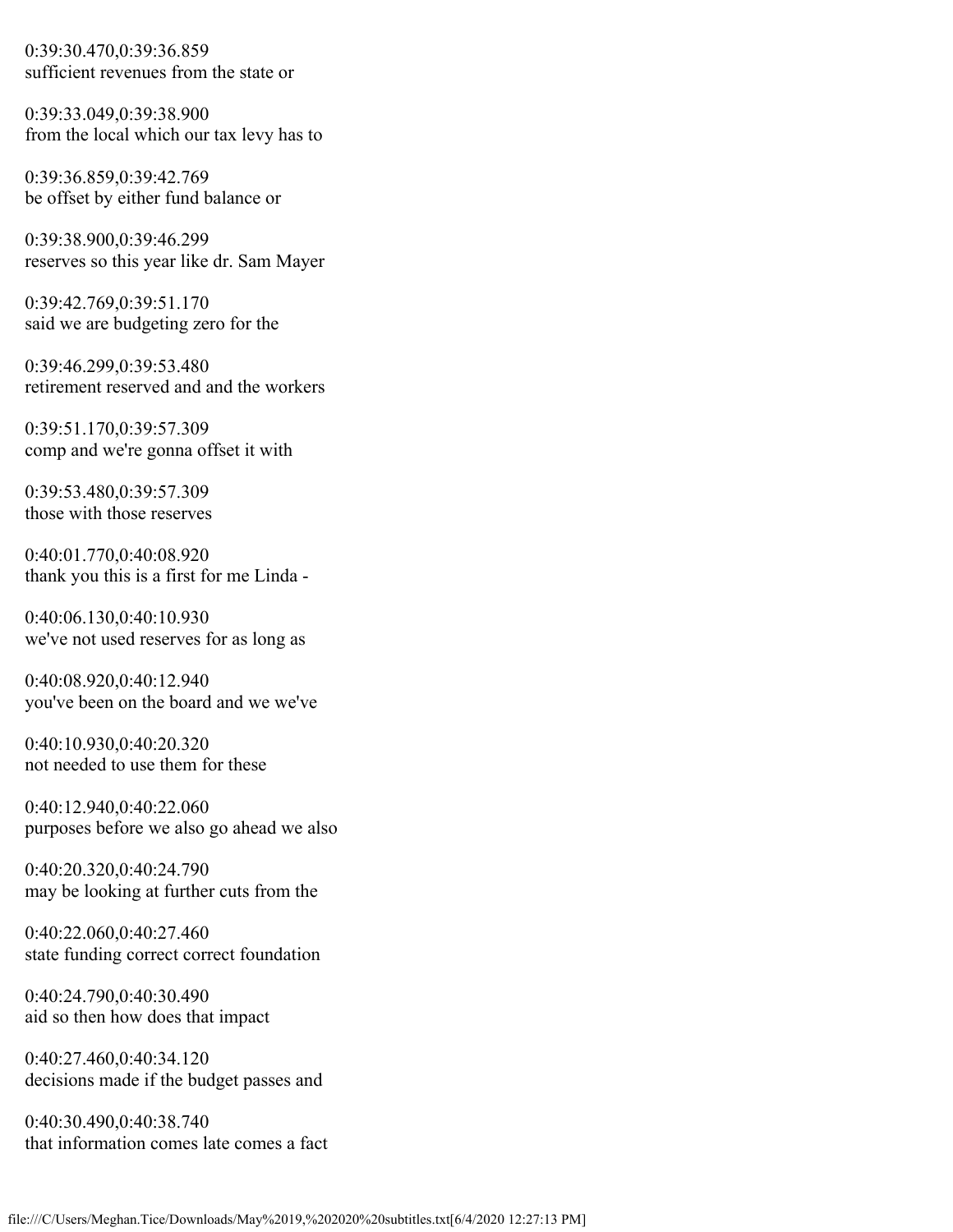0:40:34.120,0:40:40.450 Midea reductions same thing that's why I

0:40:38.740,0:40:43.180 said you know if we go back to those

0:40:40.450,0:40:44.470 difficult decisions ahead yeah we're

0:40:43.180,0:40:46.440 hoping that we can get through this

0:40:44.470,0:40:48.790 school year status quo

0:40:46.440,0:40:50.410 without further foundation aid

0:40:48.790,0:40:52.000 reductions we're hoping that the cares

0:40:50.410,0:40:54.310 Act does come through and we're hoping

0:40:52.000,0:40:56.620 that that pandemic adjustment you know

0:40:54.310,0:40:59.200 stays with us because that's budgeted

0:40:56.620,0:41:00.880 into this budget that that's six hundred

0:40:59.200,0:41:04.750 and eighteen thousand dollars is gadget

0:41:00.880,0:41:06.940 here in our revenue so if we are reduced

0:41:04.750,0:41:09.029 in our revenue than we need to reduce in

0:41:06.940,0:41:11.089 our expenditures

0:41:09.029,0:41:11.089 you

0:41:13.520,0:41:17.360 and some of the things that go first are

0:41:15.950,0:41:20.030 the things that keep our students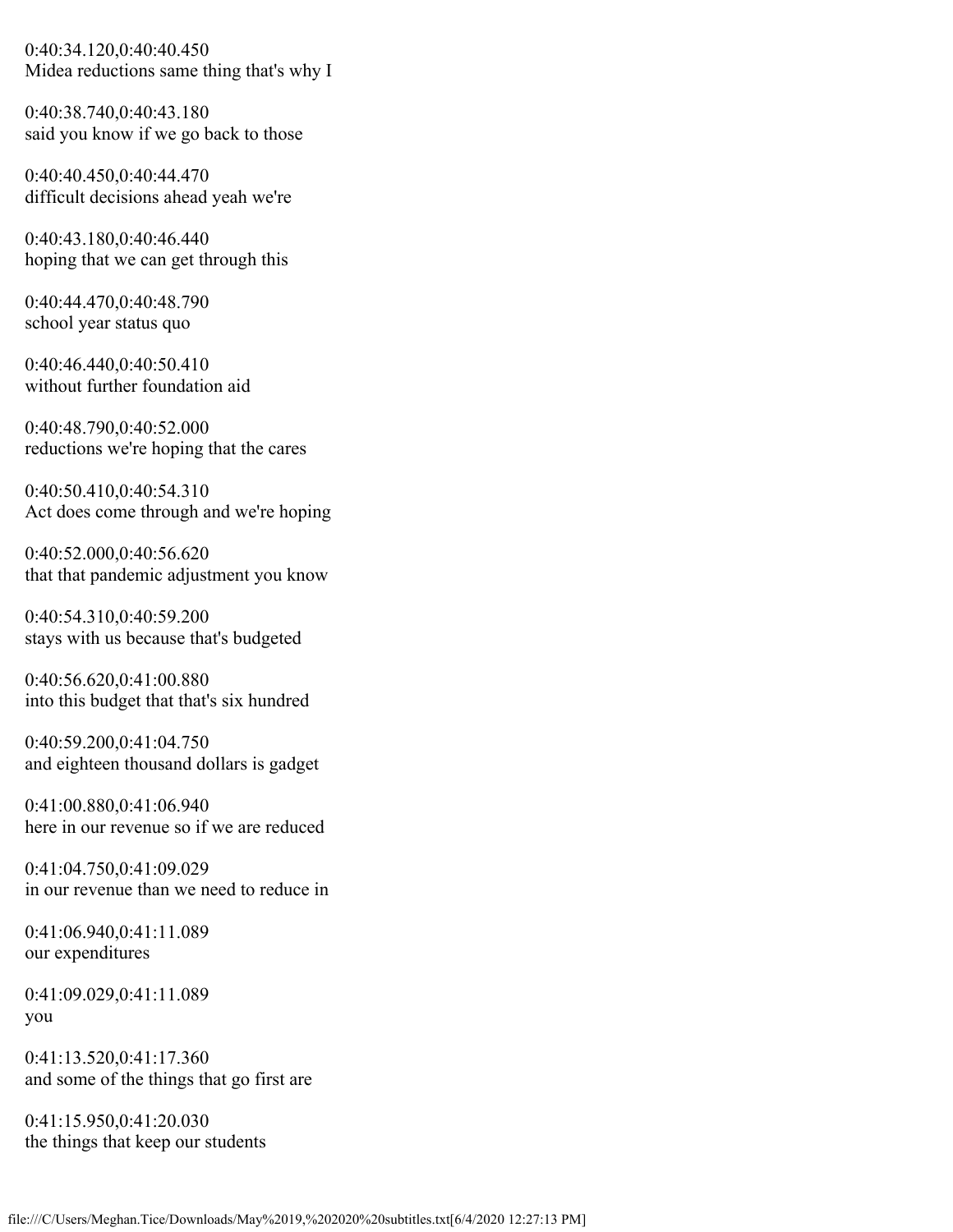0:41:17.360,0:41:23.030 motivated to learn

0:41:20.030,0:41:23.030 unfortunately

0:41:25.230,0:41:28.960 you

0:41:26.900,0:41:28.960 you

0:41:30.090,0:41:36.560 can you go back to that budget summary

0:41:32.730,0:41:39.200 slide please

0:41:36.560,0:41:43.930 I think that's the important slide to

0:41:39.200,0:41:46.430 focus on is this is the proposed budget

0:41:43.930,0:41:49.730 this is the budget to budget increase

0:41:46.430,0:41:53.150 over the 1920 school year we've reduced

0:41:49.730,0:41:55.940 our tax levy from two point four three

0:41:53.150,0:41:57.860 two one point nine nine I know there are

0:41:55.940,0:42:03.410 majority of school districts are going

0:41:57.860,0:42:06.200 at their tax levy limit some like our us

0:42:03.410,0:42:08.840 are going below it there's one small

0:42:06.200,0:42:13.730 City School District that is going and

0:42:08.840,0:42:16.550 asking for an over nineteen percent tax

0:42:13.730,0:42:19.700 levy because they will be insolvent if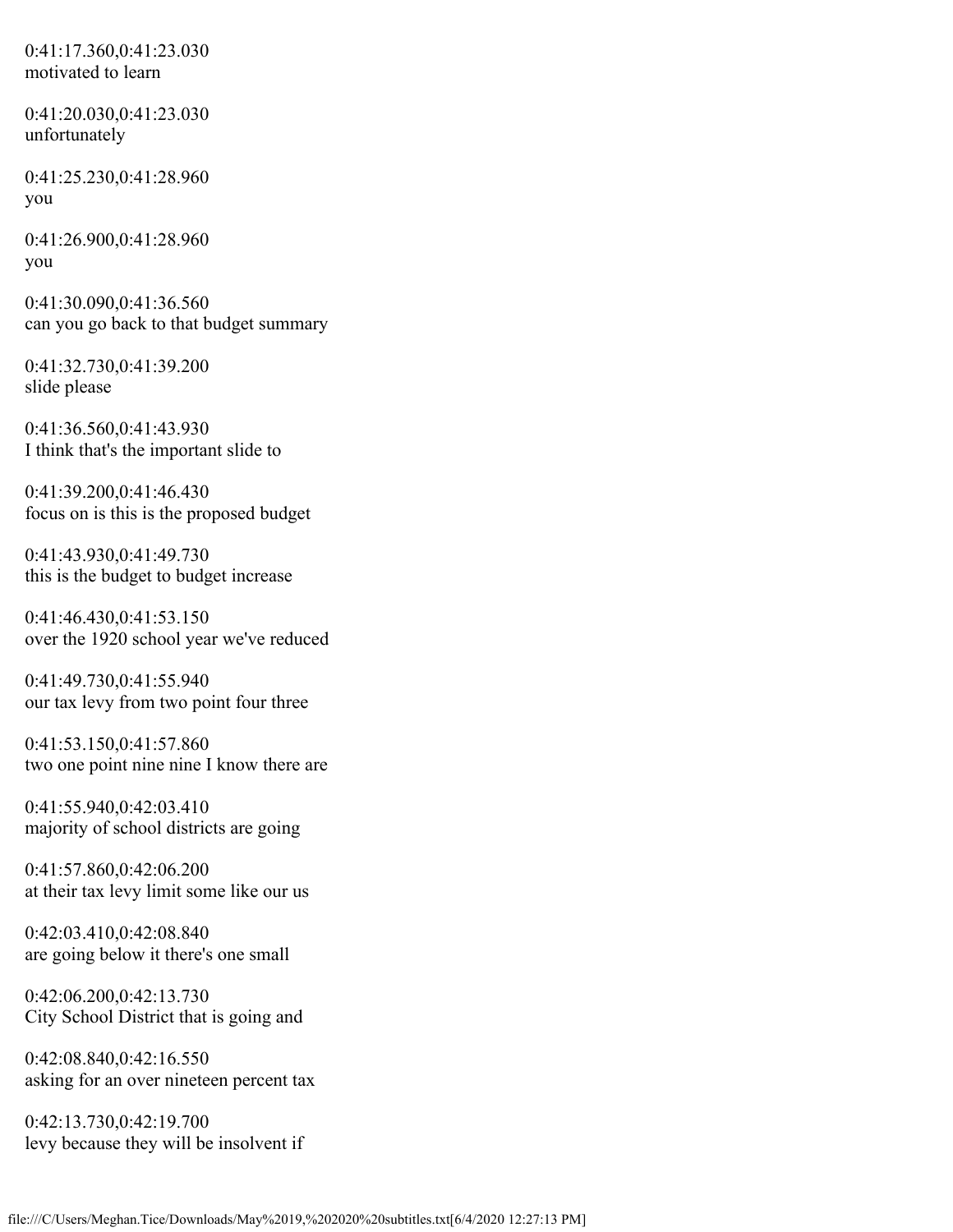0:42:16.550,0:42:23.080 they don't have taxpayer support to

0:42:19.700,0:42:25.100 increase taxes over nineteen percent

0:42:23.080,0:42:29.180 thankfully we don't have a spike like

0:42:25.100,0:42:32.560 that because we have been budgeting well

0:42:29.180,0:42:34.900 over the last several years

0:42:32.560,0:42:36.430 and that levy to levy increase that's

0:42:34.900,0:42:38.380 what goes away when you go to a

0:42:36.430,0:42:40.300 contingency budget you cannot increase

0:42:38.380,0:42:42.370 more than your tax levy from the

0:42:40.300,0:42:45.820 previous year so that levy to levy

0:42:42.370,0:42:48.840 increase would be reduced with a

0:42:45.820,0:42:48.840 contingency budget

0:42:50.070,0:42:56.130 it's very scary going out at the 1.99

0:42:53.190,0:42:57.720 when you explain the possibilities of

0:42:56.130,0:43:01.590 additional expenses that we won't be

0:42:57.720,0:43:05.040 able to cover it's a balancing act to

0:43:01.590,0:43:07.170 tell you the truth Carrie because a past

0:43:05.040,0:43:09.060 budget and a supported budget by our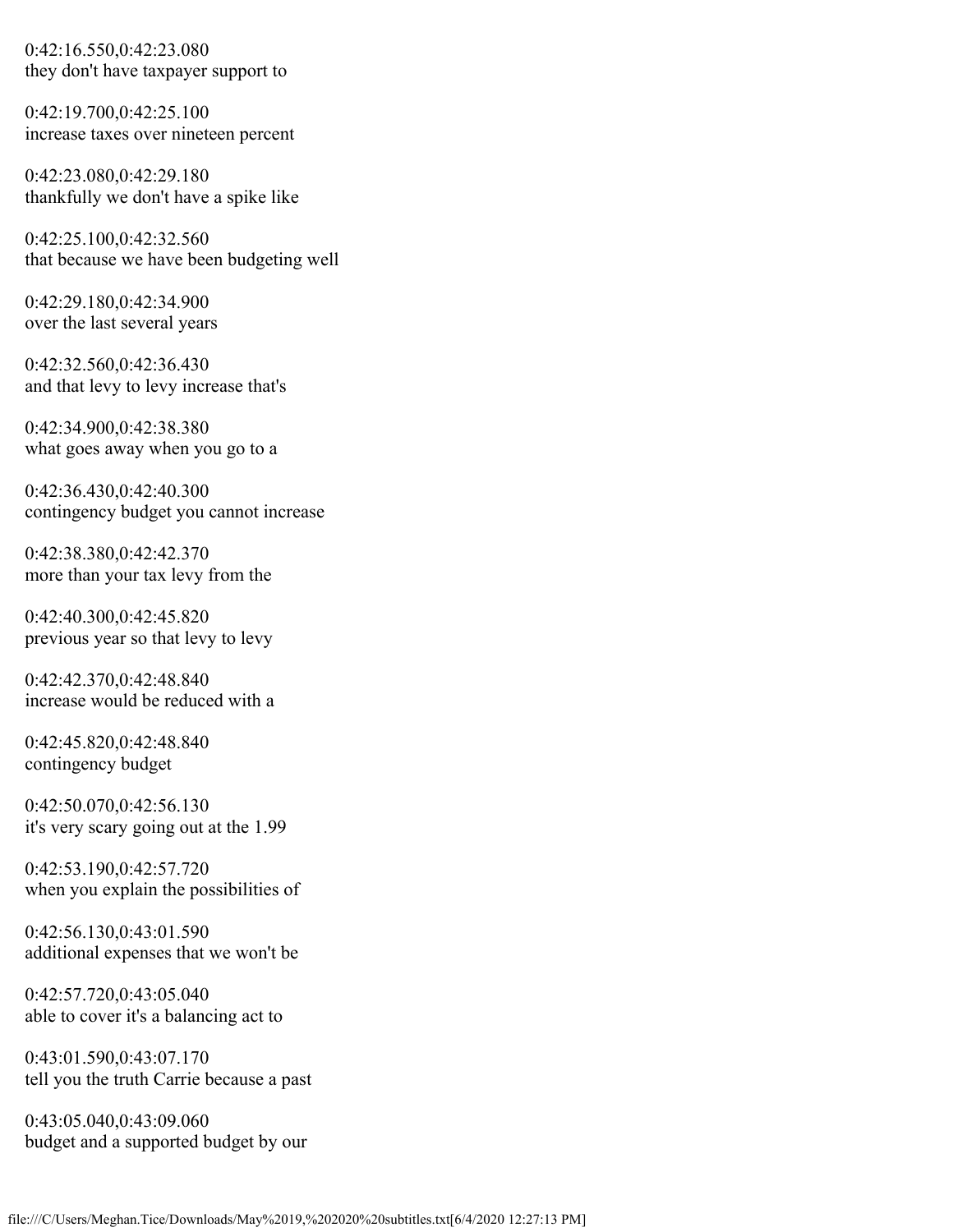0:43:07.170,0:43:11.490 community and being sensitive to our

0:43:09.060,0:43:13.200 taxpayers right now is better than going

0:43:11.490,0:43:15.330 right to a contingency budget and I

0:43:13.200,0:43:18.720 wonder you know you were to go out with

0:43:15.330,0:43:20.940 the tax levy limit is that too much to

0:43:18.720,0:43:24.900 ask for so you know there's always a

0:43:20.940,0:43:29.330 fine line of knowing what the tax payers

0:43:24.900,0:43:29.330 can support and will support

0:43:31.840,0:43:37.030 well it's definitely not time to try to

0:43:34.090,0:43:40.510 make up the difference I guess but it's

0:43:37.030,0:43:42.160 just gonna be a tough year yeah and I

0:43:40.510,0:43:44.020 just want to caution that you know for

0:43:42.160,0:43:47.680 the last four years we've come in under

0:43:44.020,0:43:50.050 our tax levy limit but I can't suggest

0:43:47.680,0:43:52.150 that the district continued to do that

0:43:50.050,0:43:54.550 because you really need to watch out for

0:43:52.150,0:43:57.040 your future budgets and by coming in

0:43:54.550,0:43:59.320 under it's compounded from year to year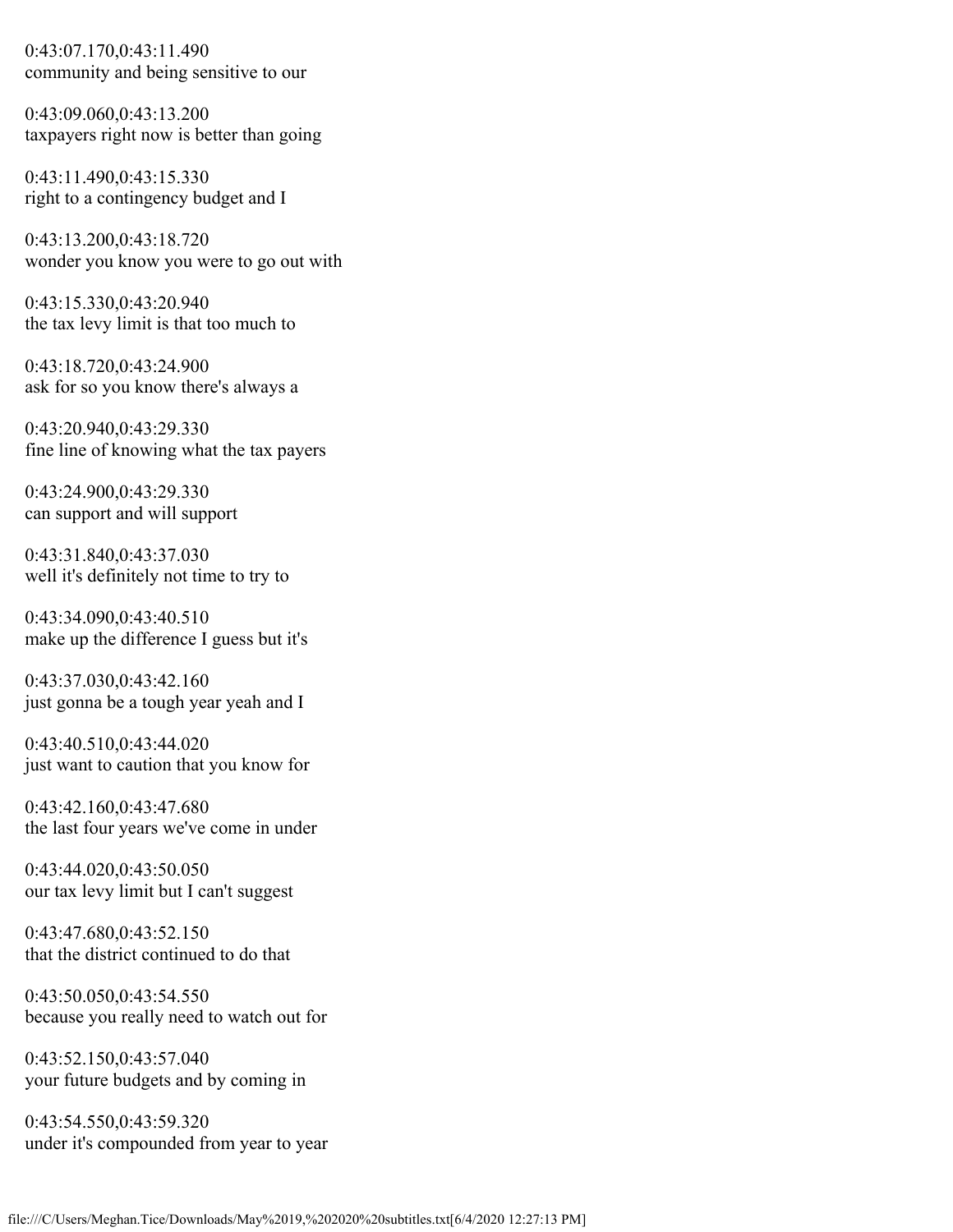0:43:57.040,0:44:02.790 so before you know it you know you're

0:43:59.320,0:44:06.220 down by a million dollars and more

0:44:02.790,0:44:08.650 you've warned us of that each year yeah

0:44:06.220,0:44:10.860 I have to I you know that's that's our

0:44:08.650,0:44:10.860 job

0:44:12.260,0:44:18.370 I just want you to be fully informed you

0:44:15.110,0:44:18.370 know before you make a decision

0:44:20.120,0:44:25.820 any other slides that anybody would like

0:44:22.710,0:44:30.630 to focus on or ask questions about I

0:44:25.820,0:44:34.980 have a clarifying question so say for

0:44:30.630,0:44:42.420 example we don't do the 1.99 but we do

0:44:34.980,0:44:47.010 more say 2.25 and that extra 0.26 is

0:44:42.420,0:44:53.840 just to fund the you know Teachers

0:44:47.010,0:44:56.730 Retirement say if we then had higher

0:44:53.840,0:45:00.570 expenses because we have less state aid

0:44:56.730,0:45:02.970 or whatever could we would that create a

0:45:00.570,0:45:05.040 buffer because we would then have

0:45:02.970,0:45:09.660 something in our teacher retirement fund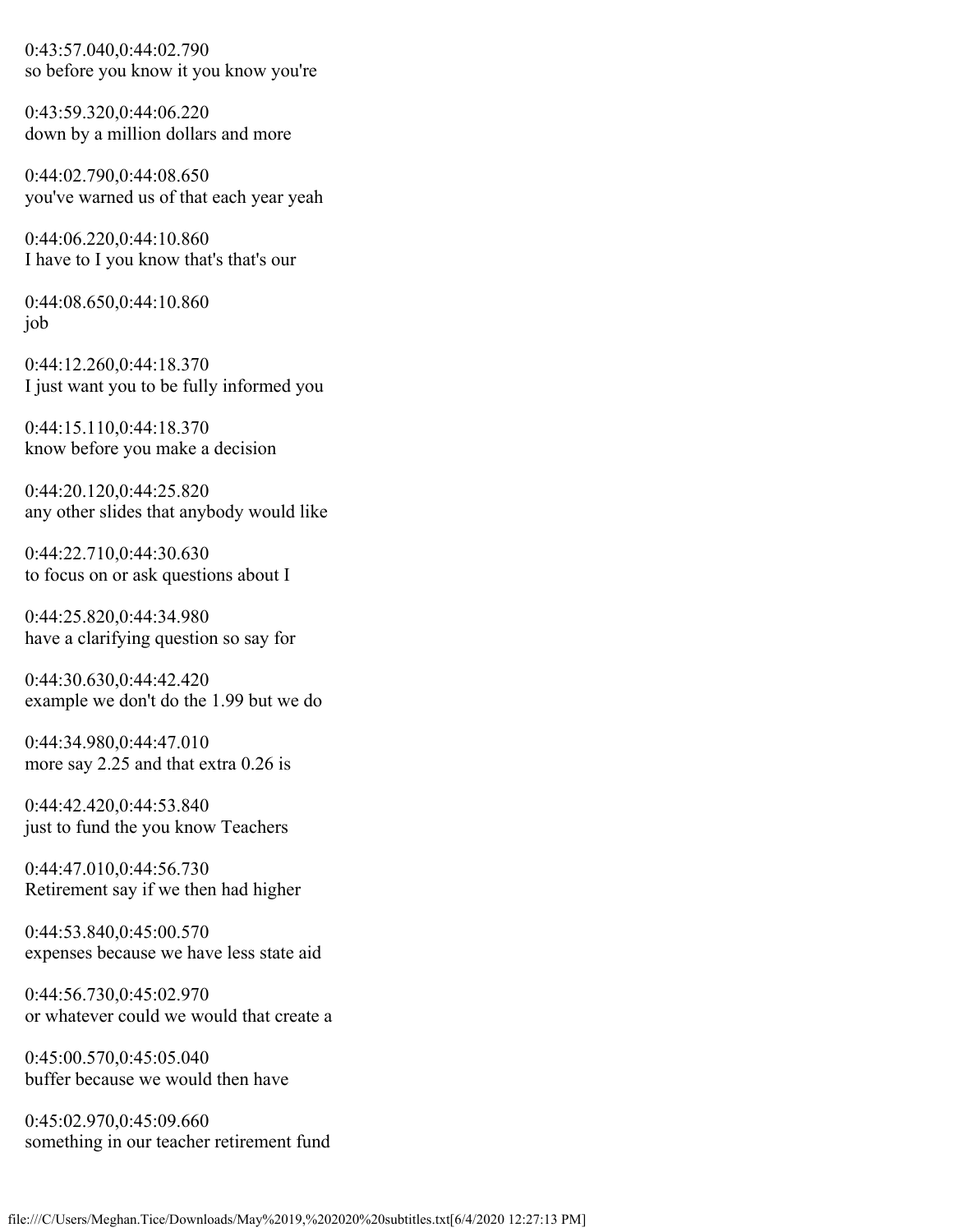0:45:05.040,0:45:11.900 to pull from do you see I'm trying to

0:45:09.660,0:45:18.270 figure out a way to legally get a buffer

0:45:11.900,0:45:20.430 so so the way that if I could step in so

0:45:18.270,0:45:23.970 the way the kind of reserves work is you

0:45:20.430,0:45:28.920 you guys I mean a board needs to approve

0:45:23.970,0:45:31.320 the use of the reserves and what it does

0:45:28.920,0:45:34.560 is it increases your revenue and your

0:45:31.320,0:45:38.640 budget line so those those reserves

0:45:34.560,0:45:41.190 could technically increase the budget

0:45:38.640,0:45:43.440 it's not you're not increasing the the

0:45:41.190,0:45:46.050 actual approved budget but you're

0:45:43.440,0:45:49.830 increasing it just for that that line so

0:45:46.050,0:45:52.620 those technically are I wouldn't I

0:45:49.830,0:45:55.560 wouldn't call them buffers but that you

0:45:52.620,0:46:03.210 could use those for for situations like

0:45:55.560,0:46:06.620 that yes and we know the tax the tax was

0:46:03.210,0:46:10.470 Lea Bobby has nothing to do with that

0:46:06.620,0:46:13.590 the tax levy is all that is is is the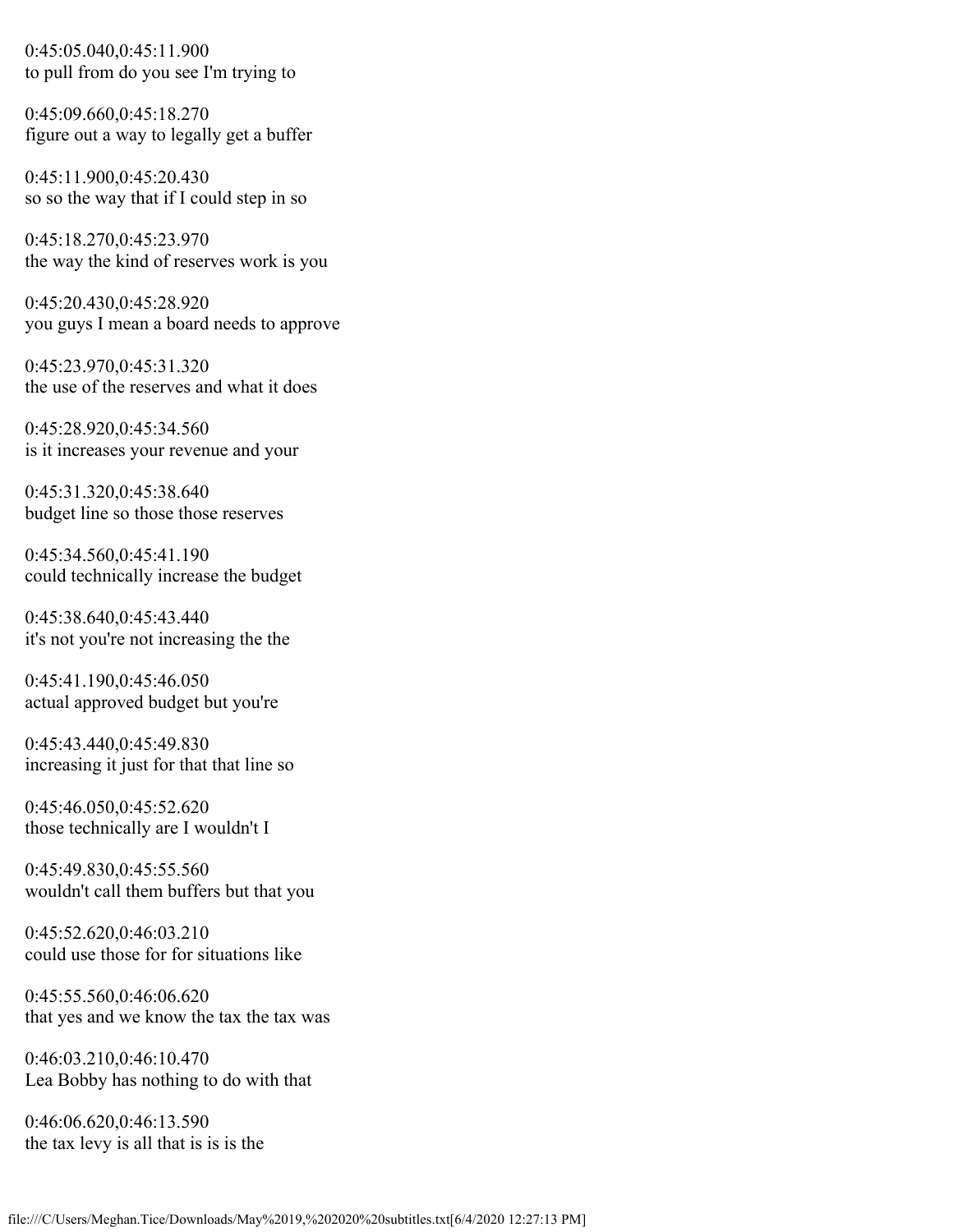0:46:10.470,0:46:21.230 level that we want to increase the tax

0:46:13.590,0:46:25.410 rate from 1 year to annexed in this vote

0:46:21.230,0:46:28.260 to make that possible legally moving

0:46:25.410,0:46:33.609 forward so that we had access to some of

0:46:28.260,0:46:37.180 that money so we don't cut our staff

0:46:33.609,0:46:44.230 we do have access to it it would have to

0:46:37.180,0:46:45.970 be a conversation that we had but the

0:46:44.230,0:46:48.309 the thing what I think dr. something I

0:46:45.970,0:46:50.529 was trying to say is we already we

0:46:48.309,0:46:54.099 already use we're gonna use all we can

0:46:50.529,0:46:57.489 for those to employment retirement

0:46:54.099,0:46:58.960 reserve and the unemployment reserves

0:46:57.489,0:47:00.700 we're gonna use everything we can to

0:46:58.960,0:47:04.089 fund those because we budgeted zero

0:47:00.700,0:47:06.430 already we do still have unassigned fund

0:47:04.089,0:47:10.619 balance that four percent that is still

0:47:06.430,0:47:13.210 there we if we had to use that we could

0:47:10.619,0:47:16.529 but I kind of look at that as a last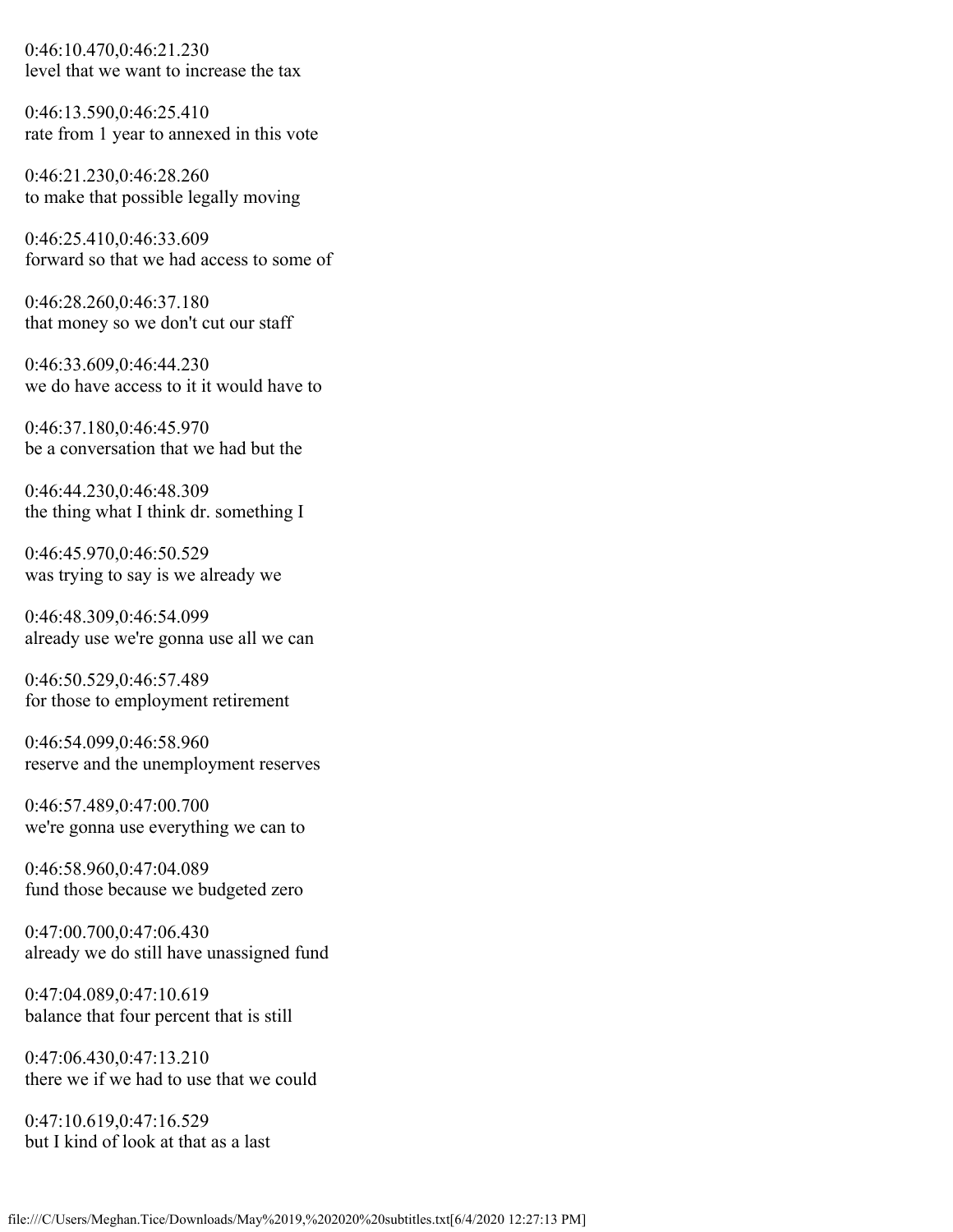0:47:13.210,0:47:19.269 line of defense once we start using that

0:47:16.529,0:47:21.489 we are really going down a path where

0:47:19.269,0:47:24.609 we're gonna be like that other city

0:47:21.489,0:47:27.609 school district that dr. so my talk and

0:47:24.609,0:47:30.400 how much is in that one right now

0:47:27.609,0:47:33.579 right now we are actually above the four

0:47:30.400,0:47:35.980 percent but I do plan at the end of the

0:47:33.579,0:47:38.440 year to be four percent of the fifty

0:47:35.980,0:47:40.839 million okay so that's where it's

0:47:38.440,0:47:46.619 supposed to stay right yes that's the

0:47:40.839,0:47:52.119 legally limit yes so that's a mandated

0:47:46.619,0:47:53.710 buffer already yeah that's the max we

0:47:52.119,0:47:56.529 can have we can obviously have lower

0:47:53.710,0:47:59.319 than that but the max we're allowed to

0:47:56.529,0:48:02.049 have is four percent of the next year's

0:47:59.319,0:48:04.029 budget so if we were to pass this 50

0:48:02.049,0:48:06.910 million six hundred thousand dollar

0:48:04.029,0:48:08.739 budget we would be allowed to carry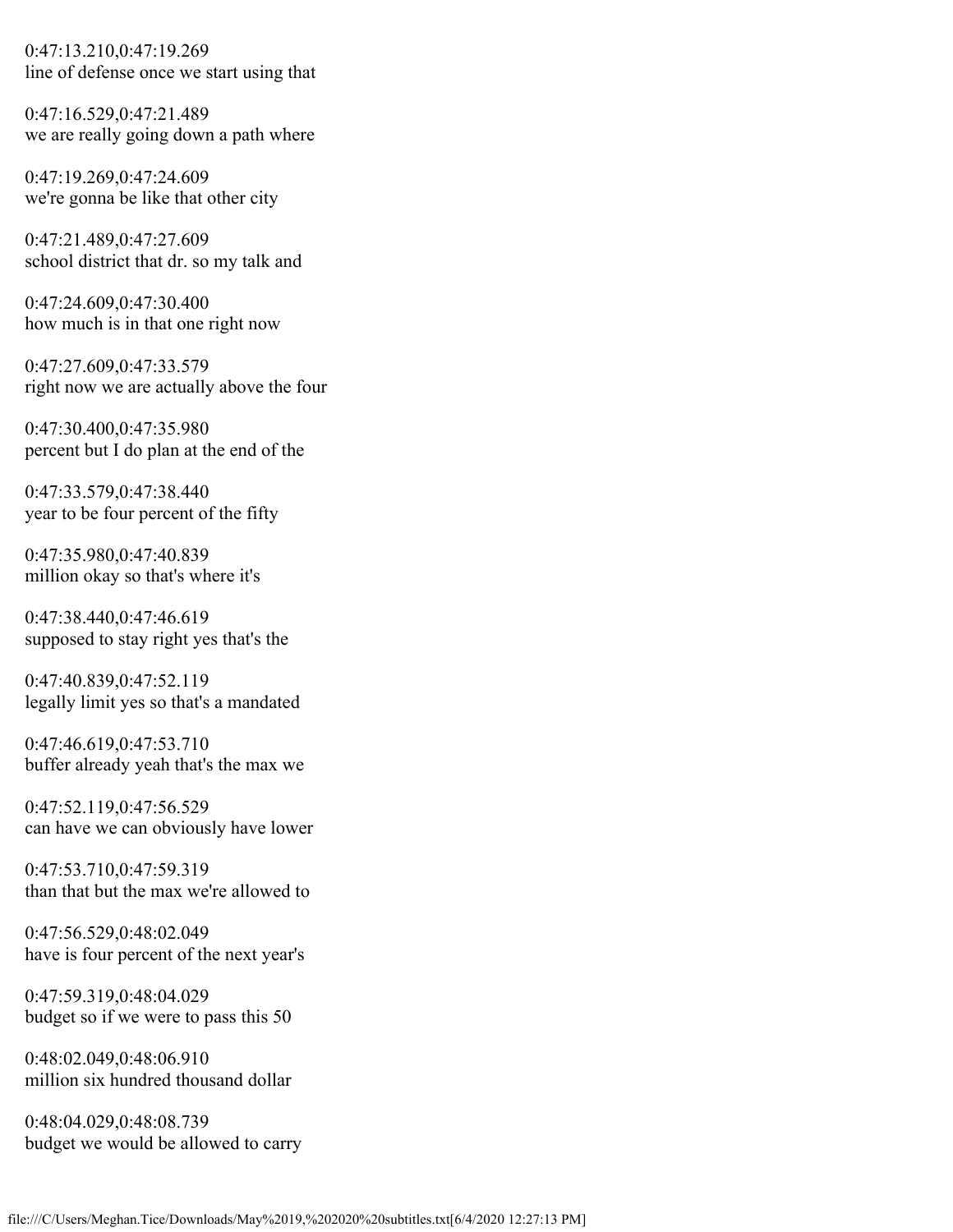0:48:06.910,0:48:11.680 forward four percent of that in our

0:48:08.739,0:48:14.109 unassigned fund balance and we still

0:48:11.680,0:48:15.849 would with their current tax levy at one

0:48:14.109,0:48:24.029 point nine nine we would still have that

0:48:15.849,0:48:27.400 four percent yes we would yes yes yes

0:48:24.029,0:48:28.319 okay and I know it's not much but it's

0:48:27.400,0:48:31.749 something

0:48:28.319,0:48:33.759 yeah and the way that I've looked at in

0:48:31.749,0:48:35.589 the past that that unassigned fund

0:48:33.759,0:48:38.349 balance doesn't have any restrictions on

0:48:35.589,0:48:42.069 it we're allowed to use that how we see

0:48:38.349,0:48:45.039 fit I like to use that as kind of a last

0:48:42.069,0:48:47.260 line the other reserves have a lot more

0:48:45.039,0:48:49.690 restrictions on it

0:48:47.260,0:48:53.530 like the ers reserve is planned just for

0:48:49.690,0:48:57.360 ers expenses and tax or sherry reserve

0:48:53.530,0:49:00.190 that we set up is just for you no tax

0:48:57.360,0:49:02.320 filing and there's some other ones that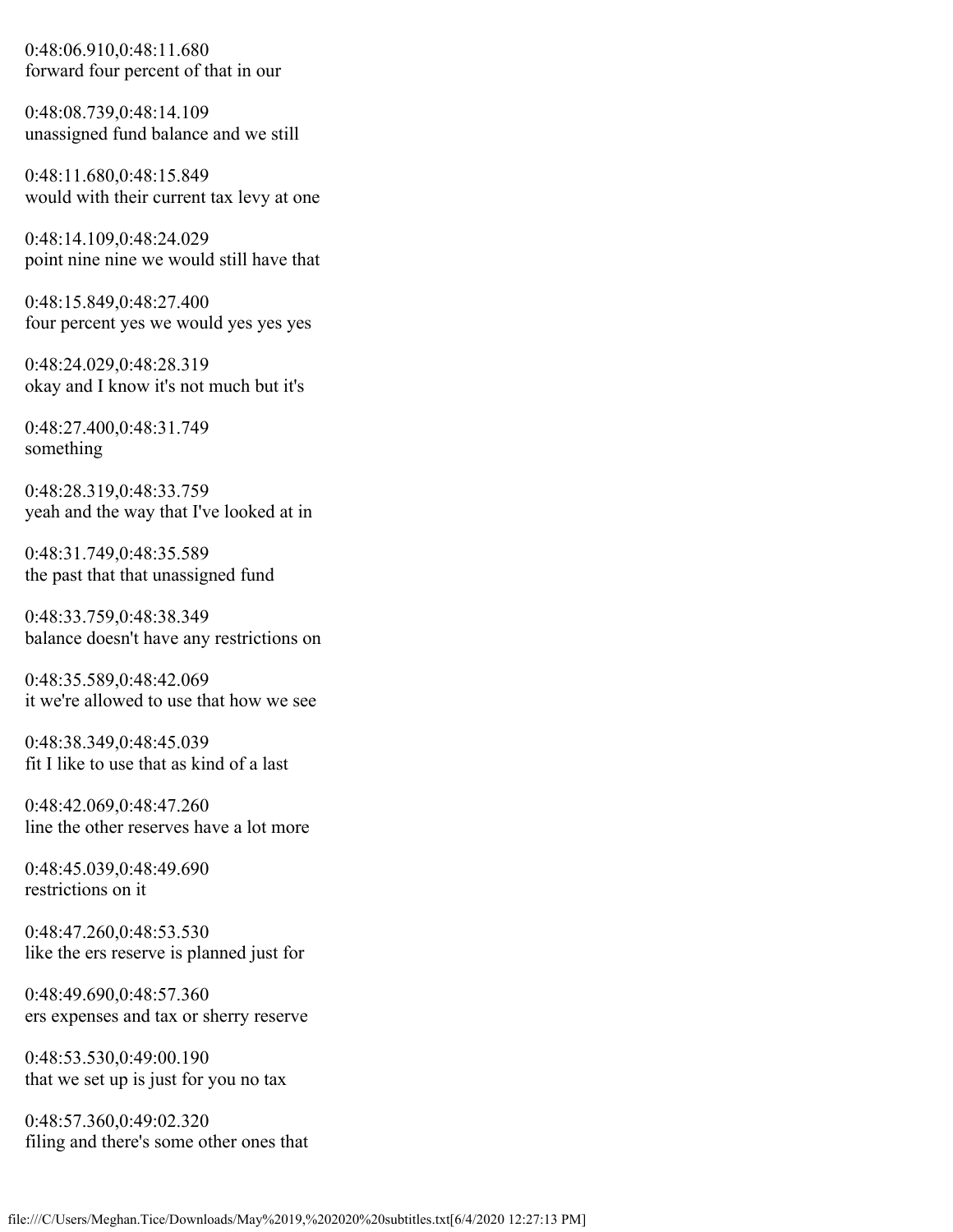0:49:00.190,0:49:03.670 have a lot of restrictions on them we're

0:49:02.320,0:49:06.220 only allowed to use those funds for

0:49:03.670,0:49:08.740 certain certain items but the unassigned

0:49:06.220,0:49:12.820 fund balance is is open to our

0:49:08.740,0:49:17.890 discretion one more guys from me and

0:49:12.820,0:49:21.550 then I promise I'll stop questions thank

0:49:17.890,0:49:24.220 you how bad is it likely to be coming

0:49:21.550,0:49:29.800 from the state I mean I know we've

0:49:24.220,0:49:31.780 already had our hit but could it go to

0:49:29.800,0:49:33.600 zero I mean could we lose half our

0:49:31.780,0:49:38.020 funding I mean what are we looking at as

0:49:33.600,0:49:40.360 worst case scenario from the state in

0:49:38.020,0:49:41.860 that last number that floated it out

0:49:40.360,0:49:44.440 there he went you know the governor

0:49:41.860,0:49:46.480 talked about 50% last month and then

0:49:44.440,0:49:51.190 went down to 20% the last number that

0:49:46.480,0:49:56.110 was kicked out was 14% when asked that's

0:49:51.190,0:50:00.760 still devastating it makes me want to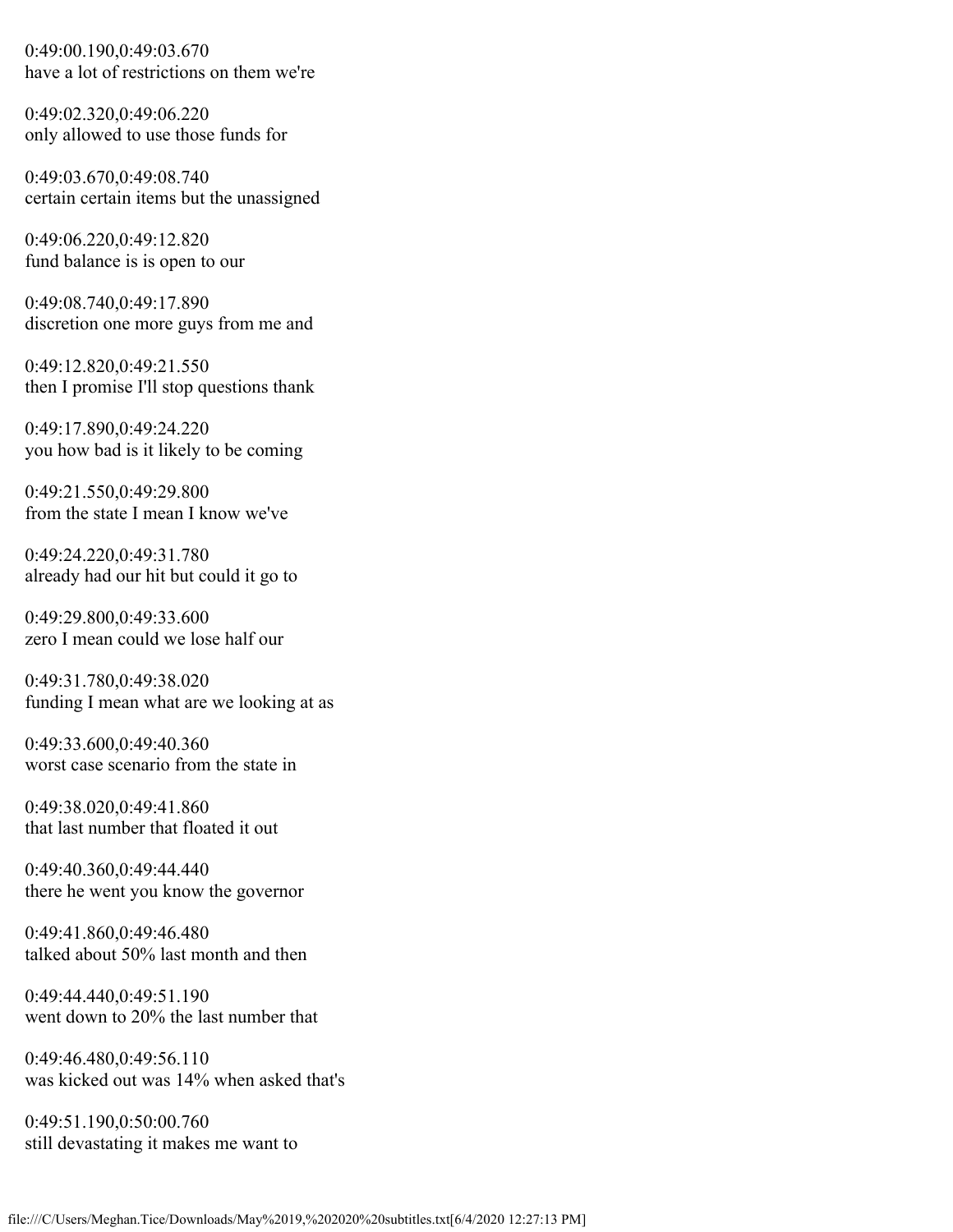0:49:56.110,0:50:05.820 cry keeps us awake at night that much we

0:50:00.760,0:50:05.820 know thank you

0:50:13.329,0:50:18.320 any other questions

0:50:16.260,0:50:18.320 you

0:50:20.210,0:50:22.270 you

0:50:22.740,0:50:28.710 okay thank you very much everyone thank

0:50:26.890,0:50:32.200 you

0:50:28.710,0:50:35.440 that brings us to the personnel addenda

0:50:32.200,0:50:40.950 3a I made the motion to accept the

0:50:35.440,0:50:40.950 personnel agenda 3a items 8 through 8

0:50:41.880,0:50:57.360 I'll second that bond favor Lucy

0:50:59.410,0:51:11.530 personnel agenda item B is recognition

0:51:04.960,0:51:13.000 of retirement and on behalf of the Board

0:51:11.530,0:51:14.980 of Education and the superintendent of

0:51:13.000,0:51:16.300 schools we accept with regret the

0:51:14.980,0:51:18.610 resignation for the purpose of

0:51:16.300,0:51:21.640 retirement of Bonnie Werner and thank

0:51:18.610,0:51:23.710 her for 22 plus years of service in the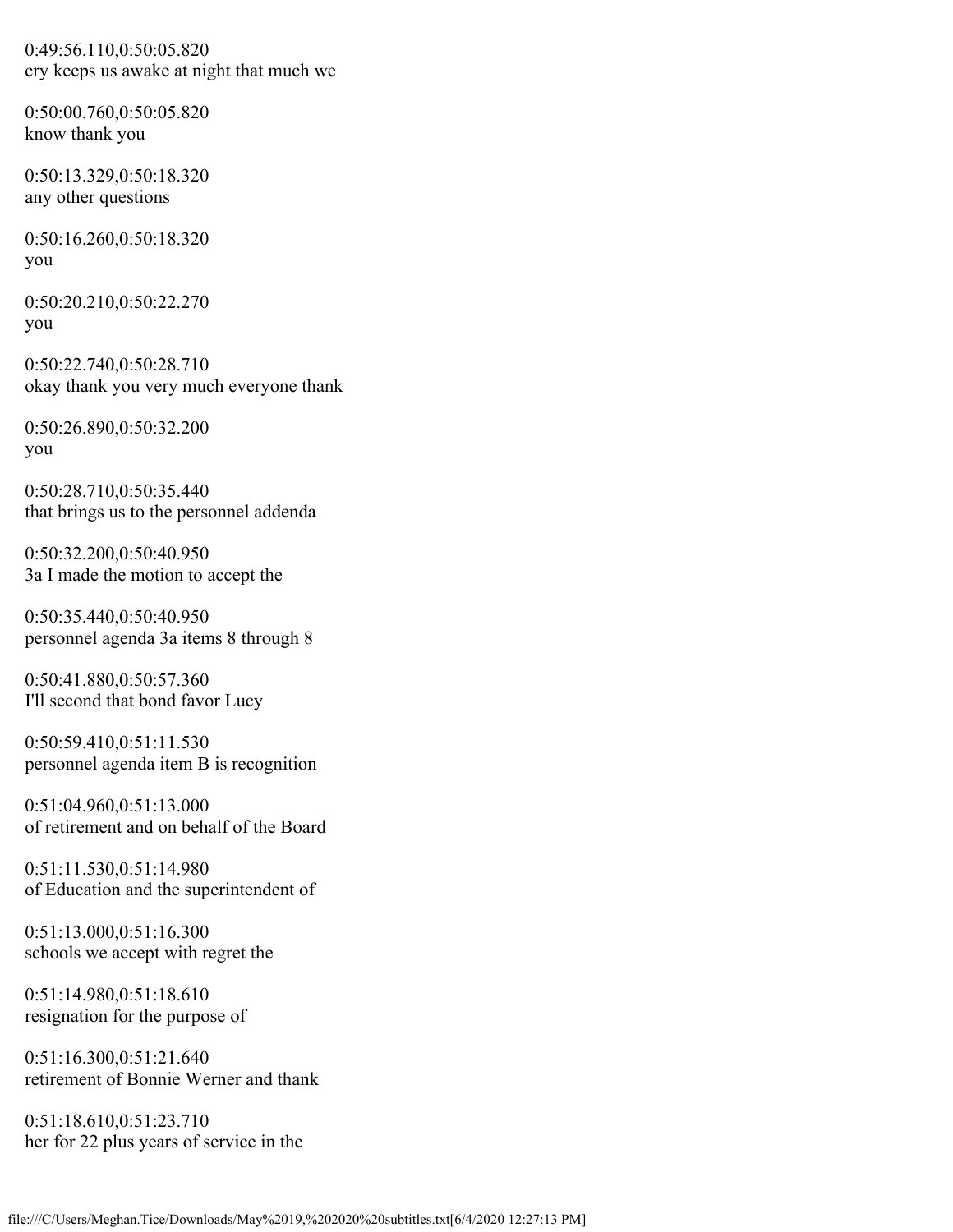0:51:21.640,0:51:25.420 Hudson City School District we wish her

0:51:23.710,0:51:26.070 good health and happiness in the years

0:51:25.420,0:51:31.990 ahead

0:51:26.070,0:51:37.810 congratulations I'm sorry I was that was

0:51:31.990,0:51:41.200 muted during the votes I was muted

0:51:37.810,0:51:43.360 during the vote on vitamin A and I

0:51:41.200,0:51:54.790 recused myself from voting on the

0:51:43.360,0:51:58.810 personnel agenda item a or the whole

0:51:54.790,0:52:01.930 personnel agenda Chuck well item a was

0:51:58.810,0:52:08.400 the personnel agenda the whole thing 383

0:52:01.930,0:52:08.400 yeah yeah the whole thing okay I got it

0:52:10.010,0:52:25.520 okay it brings us to old business policy

0:52:16.369,0:52:29.900 committee so we have two policies the

0:52:25.520,0:52:32.990 second reading of the two parts of our

0:52:29.900,0:52:34.850 opioid overdose prevention right isn't

0:52:32.990,0:52:35.630 this our second reading it says first

0:52:34.850,0:52:41.600 reading on there

0:52:35.630,0:52:45.260 yes that's first reading and briefly and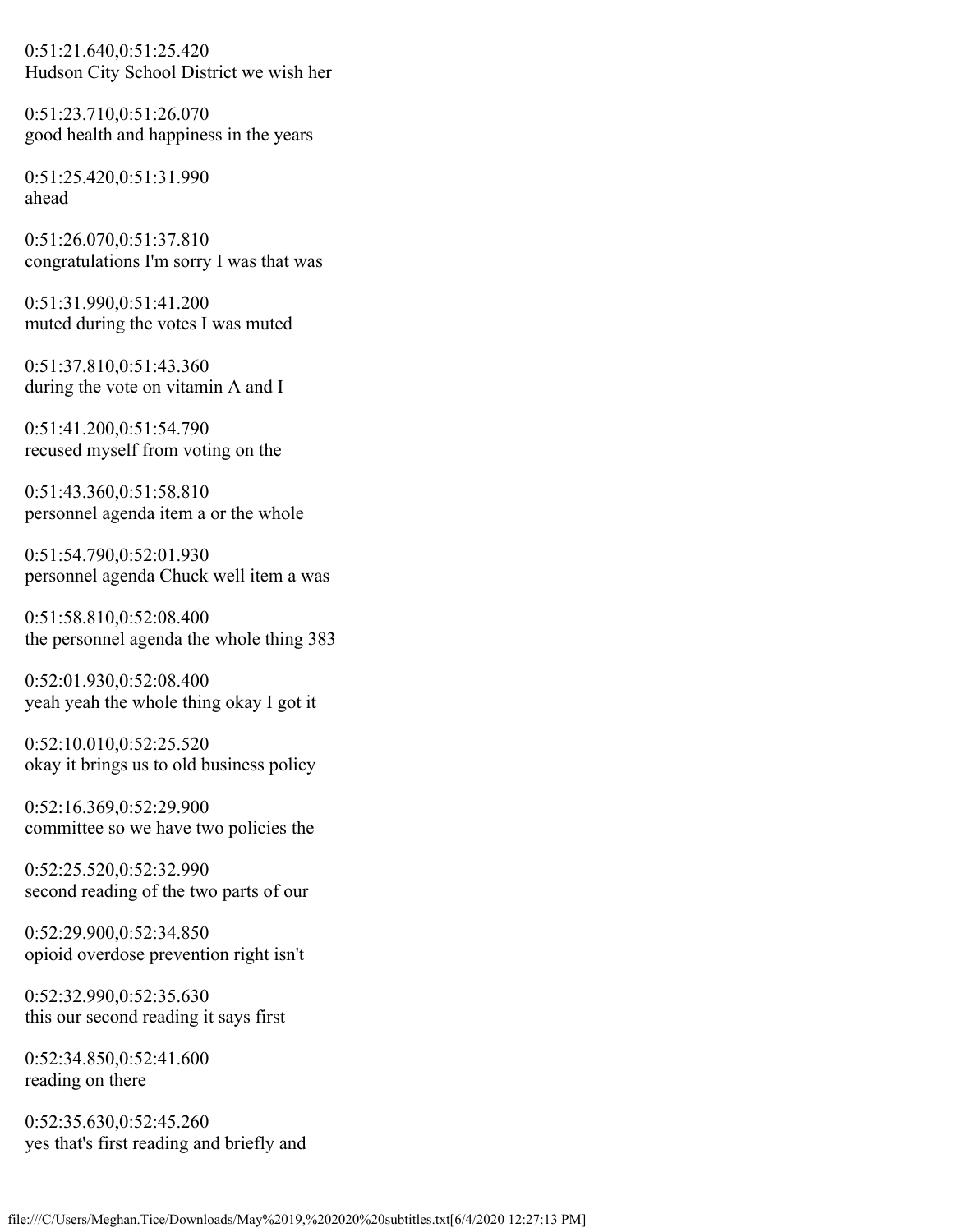0:52:41.600,0:52:48.020 it had to be totally read okay on okay

0:52:45.260,0:52:50.060 yeah so you call it first or second but

0:52:48.020,0:52:52.760 it had to be totally revamped we had

0:52:50.060,0:52:55.130 given it to Rachel to try to draft

0:52:52.760,0:52:58.640 something new for us so it may however

0:52:55.130,0:53:00.170 the board yeah well since it's so fresh

0:52:58.640,0:53:01.580 we can call this a first reading we're

0:53:00.170,0:53:07.910 gonna we're gonna want to look at it a

0:53:01.580,0:53:11.690 few times so we have 8121 opioid

0:53:07.910,0:53:14.750 overdose prevention and the regulation

0:53:11.690,0:53:18.940 that accompanies it and these are

0:53:14.750,0:53:21.410 policies that yep Rachel and Maria and

0:53:18.940,0:53:23.330 the district's lawyers looked at really

0:53:21.410,0:53:25.070 carefully to make sure that they were

0:53:23.330,0:53:26.480 and also the administrators I believe in

0:53:25.070,0:53:28.580 each building to make sure that they

0:53:26.480,0:53:37.850 were um in line with what we are doing

0:53:28.580,0:53:42.070 and needham associates as well okay we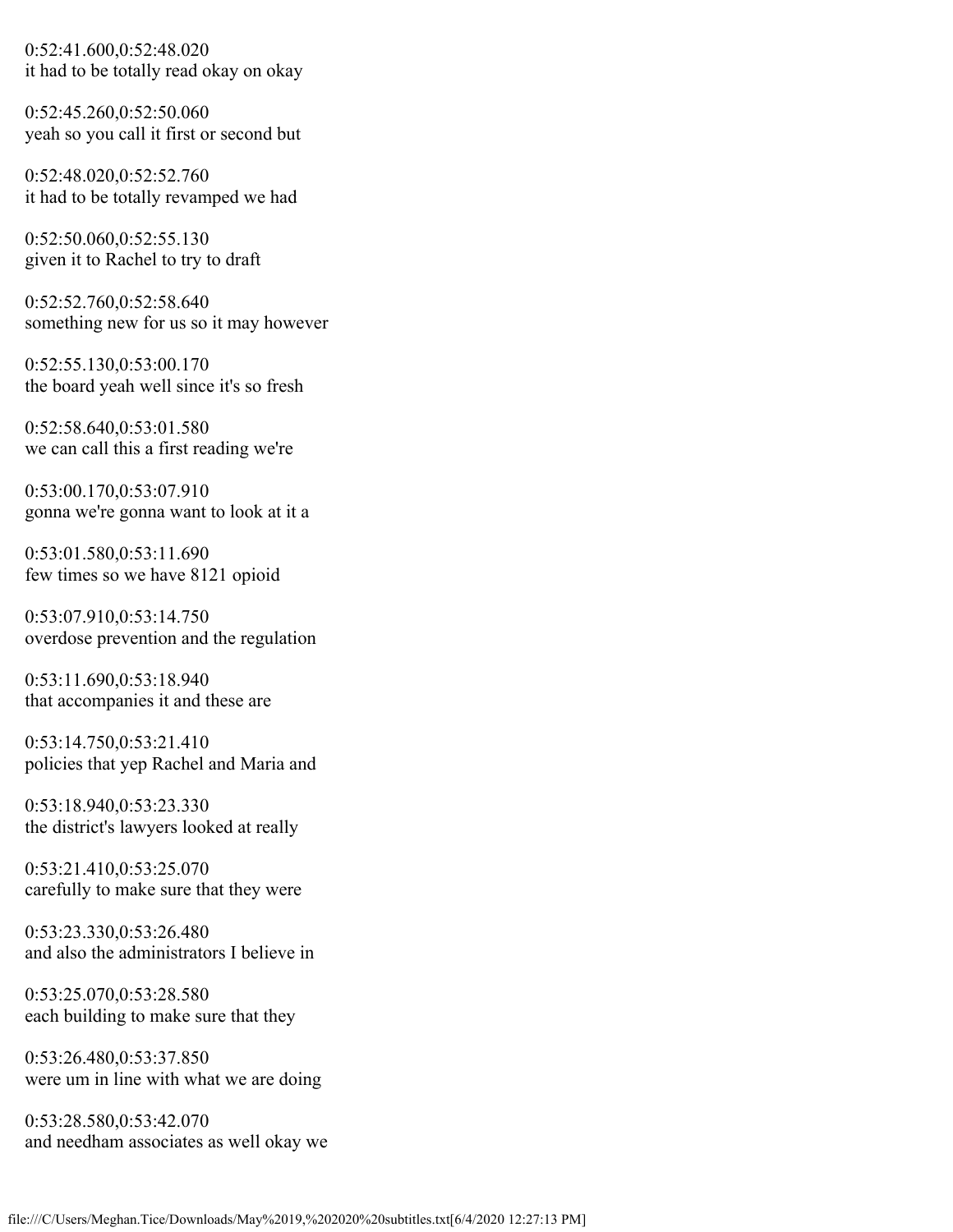0:53:37.850,0:53:45.740 don't we're not adopting them so there's

0:53:42.070,0:53:49.520 no budget committee but there is a

0:53:45.740,0:53:51.619 facilities for these policies so if you

0:53:49.520,0:53:54.520 could send them to us would be helpful

0:53:51.619,0:53:54.520 for the next meeting

0:53:58.450,0:54:07.160 saige do we have facilities sorry

0:54:04.570,0:54:09.230 sorry about that yeah we had a

0:54:07.160,0:54:12.530 facilities meeting on Monday afternoon

0:54:09.230,0:54:16.760 it was it was a good meeting Paul

0:54:12.530,0:54:18.170 updated us on the progress that's being

0:54:16.760,0:54:21.590 made on the fields both at the high

0:54:18.170,0:54:23.840 school and at Montgomery C Smith things

0:54:21.590,0:54:27.050 are moving along quite quickly

0:54:23.840,0:54:29.570 which is very good the regrading the

0:54:27.050,0:54:33.470 storm drains the topsoil is happening at

0:54:29.570,0:54:36.320 the high school the warning track still

0:54:33.470,0:54:38.380 needs to be completed at Montgomery C

0:54:36.320,0:54:42.830 Smith so that work is gonna be ongoing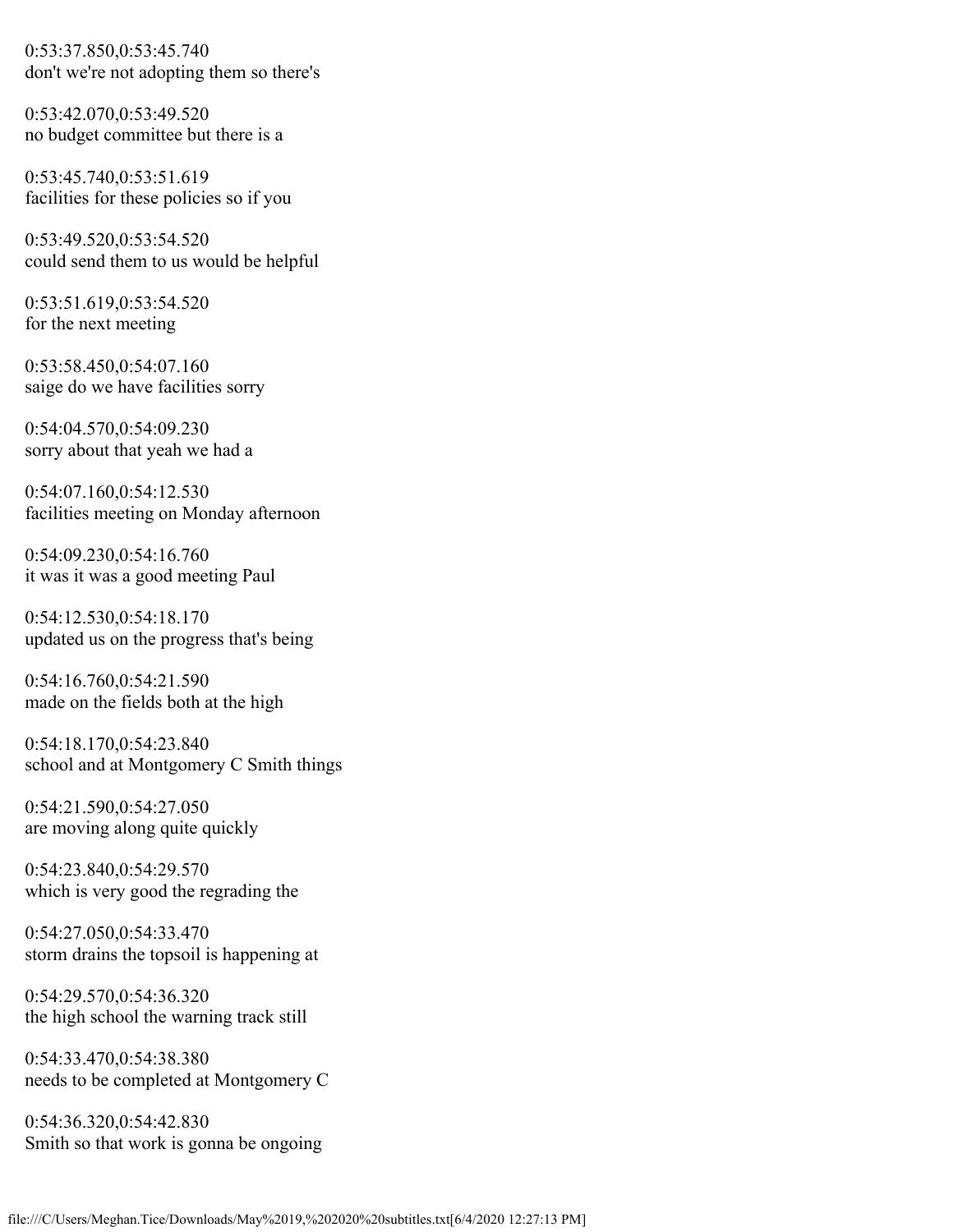0:54:38.380,0:54:45.910 we talked quite a bit about whether or

0:54:42.830,0:54:48.500 not we can reopen some portion of

0:54:45.910,0:54:51.500 district facilities to the public given

0:54:48.500,0:54:55.520 you know some progress being made the

0:54:51.500,0:54:56.990 slowing down the coronavirus so we

0:54:55.520,0:55:01.090 talked a lot about opening the walking

0:54:56.990,0:55:03.640 track at montgomery c smith which and to

0:55:01.090,0:55:08.480 taking down a couple of nets at the

0:55:03.640,0:55:11.120 tennis tennis facility so that we could

0:55:08.480,0:55:12.800 reduce the number of people there but

0:55:11.120,0:55:15.560 still have it be able to be used safely

0:55:12.800,0:55:17.300 so that is proceeding and signs were

0:55:15.560,0:55:19.970 being made today so we could put things

0:55:17.300,0:55:21.770 out so that people would adhere to

0:55:19.970,0:55:25.150 social distancing but still be able to

0:55:21.770,0:55:27.350 get some use of district facilities so

0:55:25.150,0:55:29.050 Maria correct me if I'm wrong but the

0:55:27.350,0:55:35.810 idea is that it would open tomorrow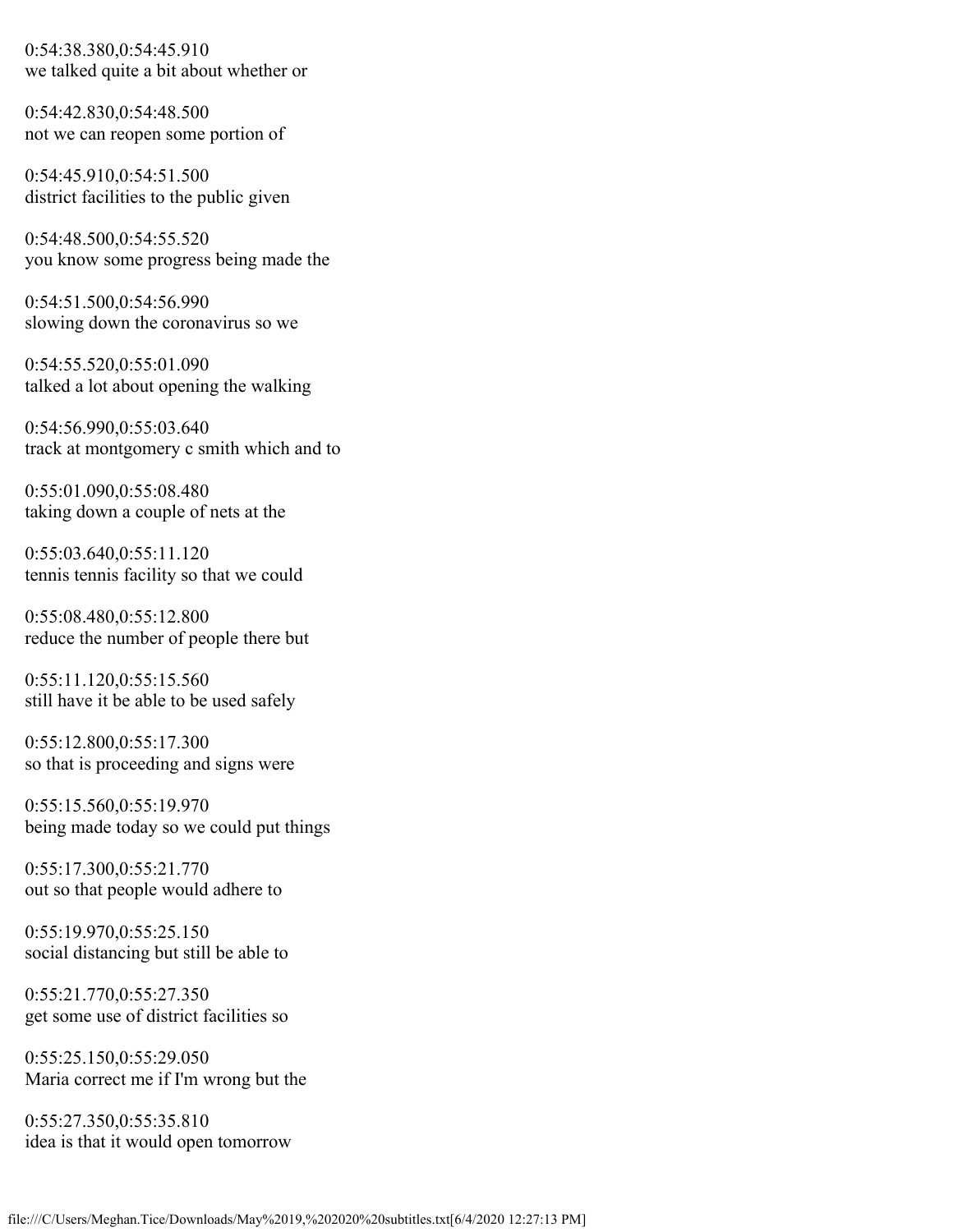0:55:29.050,0:55:39.230 praying or walking yeah III courts that

0:55:35.810,0:55:40.700 they can use singles only doubles if

0:55:39.230,0:55:44.540 you're in the same family or living

0:55:40.700,0:55:46.130 under the same roof and asking people to

0:55:44.540,0:55:47.930 wear a glove on they're serving hand

0:55:46.130,0:55:50.660 which has been put out by the US Tennis

0:55:47.930,0:55:53.600 Association so we had some signs made up

0:55:50.660,0:55:56.450 today and then walking using a mask when

0:55:53.600,0:55:58.880 you cannot be six feet apart those

0:55:56.450,0:56:03.650 facilities both the elementary school as

0:55:58.880,0:56:07.220 well as the high school yeah so that's

0:56:03.650,0:56:08.480 good there's some work going on inside

0:56:07.220,0:56:10.460 the high school that we had been

0:56:08.480,0:56:12.860 scheduled for a long time we still have

0:56:10.460,0:56:15.140 reduced crews so it's going slowly but

0:56:12.860,0:56:17.360 it's still happening there were some

0:56:15.140,0:56:22.130 repairs being made to ceiling tiles some

0:56:17.360,0:56:23.750 painting the we have had staff in and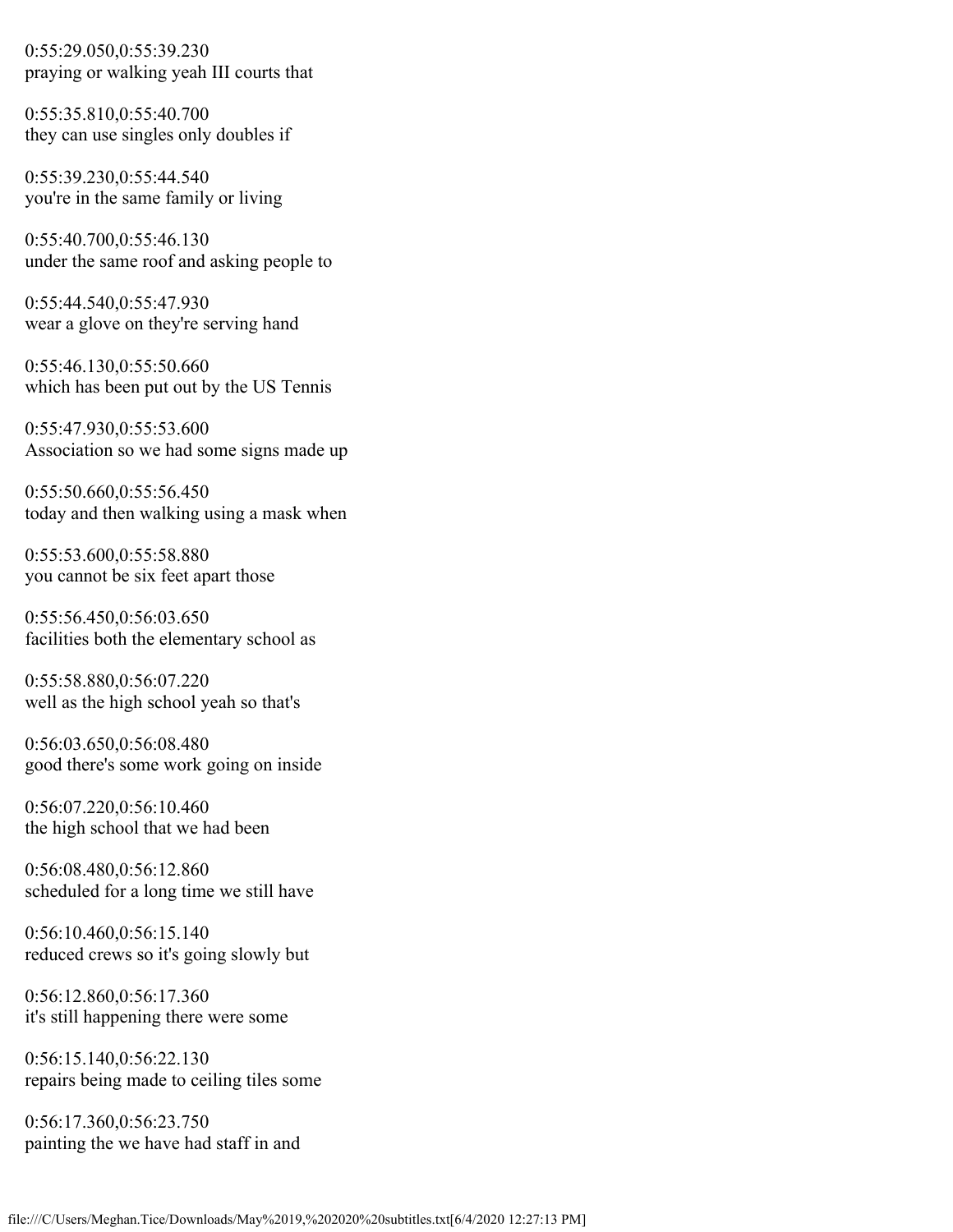0:56:22.130,0:56:25.730 out of the building somewhat some

0:56:23.750,0:56:27.770 teaching staff so we've been keeping

0:56:25.730,0:56:29.450 careful record of that and there's been

0:56:27.770,0:56:32.960 quite a lot of disinfecting happening

0:56:29.450,0:56:35.810 behind any access of the building so

0:56:32.960,0:56:38.089 we're doing a lot to keep on top of that

0:56:35.810,0:56:41.209 which is really good

0:56:38.089,0:56:43.039 and keeping close records of who's in

0:56:41.209,0:56:46.669 there so that we can if anything needed

0:56:43.039,0:56:50.390 to happen for tracing then we have those

0:56:46.669,0:56:52.459 records a number of students obviously

0:56:50.390,0:56:54.289 left belongings in their lockers when we

0:56:52.459,0:56:55.609 shut down not thinking that we would

0:56:54.289,0:56:58.669 ever be shut down through the rest of

0:56:55.609,0:57:01.009 the year so there's been a plan made to

0:56:58.669,0:57:02.839 empty those lockers and for families to

0:57:01.009,0:57:05.209 be able to tell the school if they have

0:57:02.839,0:57:07.849 items they want to collect and there's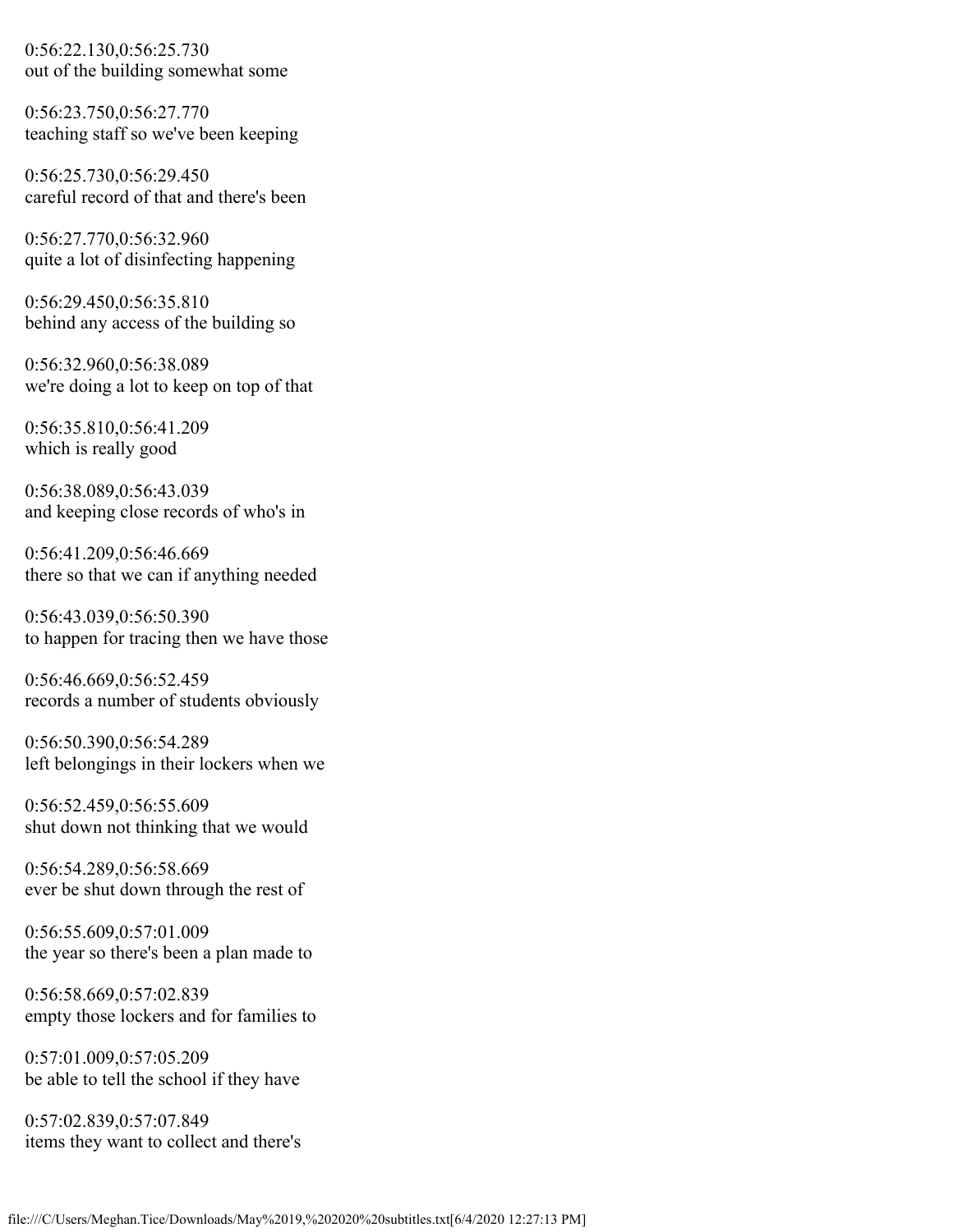0:57:05.209,0:57:09.619 gonna there's a plan for the exchange

0:57:07.849,0:57:11.719 for students will be asked to be

0:57:09.619,0:57:14.569 bringing back their textbooks and other

0:57:11.719,0:57:16.429 items the Chromebooks the hotspots that

0:57:14.569,0:57:17.269 belong to the school district at the end

0:57:16.429,0:57:19.489 of the school year

0:57:17.269,0:57:21.679 so they'll be in exchange where students

0:57:19.489,0:57:24.679 can get their locker items and also drop

0:57:21.679,0:57:26.239 off school property so that plan is in

0:57:24.679,0:57:28.459 place obviously we don't want to do

0:57:26.239,0:57:29.989 anything to take textbooks or

0:57:28.459,0:57:31.489 Chromebooks from kids who are still

0:57:29.989,0:57:35.299 using them because we are still

0:57:31.489,0:57:36.769 officially in school so what the plans

0:57:35.299,0:57:40.179 are being put in place for that to

0:57:36.769,0:57:46.459 happen at the end of the school year

0:57:40.179,0:57:48.619 what else I am late with policy 1,500 I

0:57:46.459,0:57:50.929 had for some personal reasons I just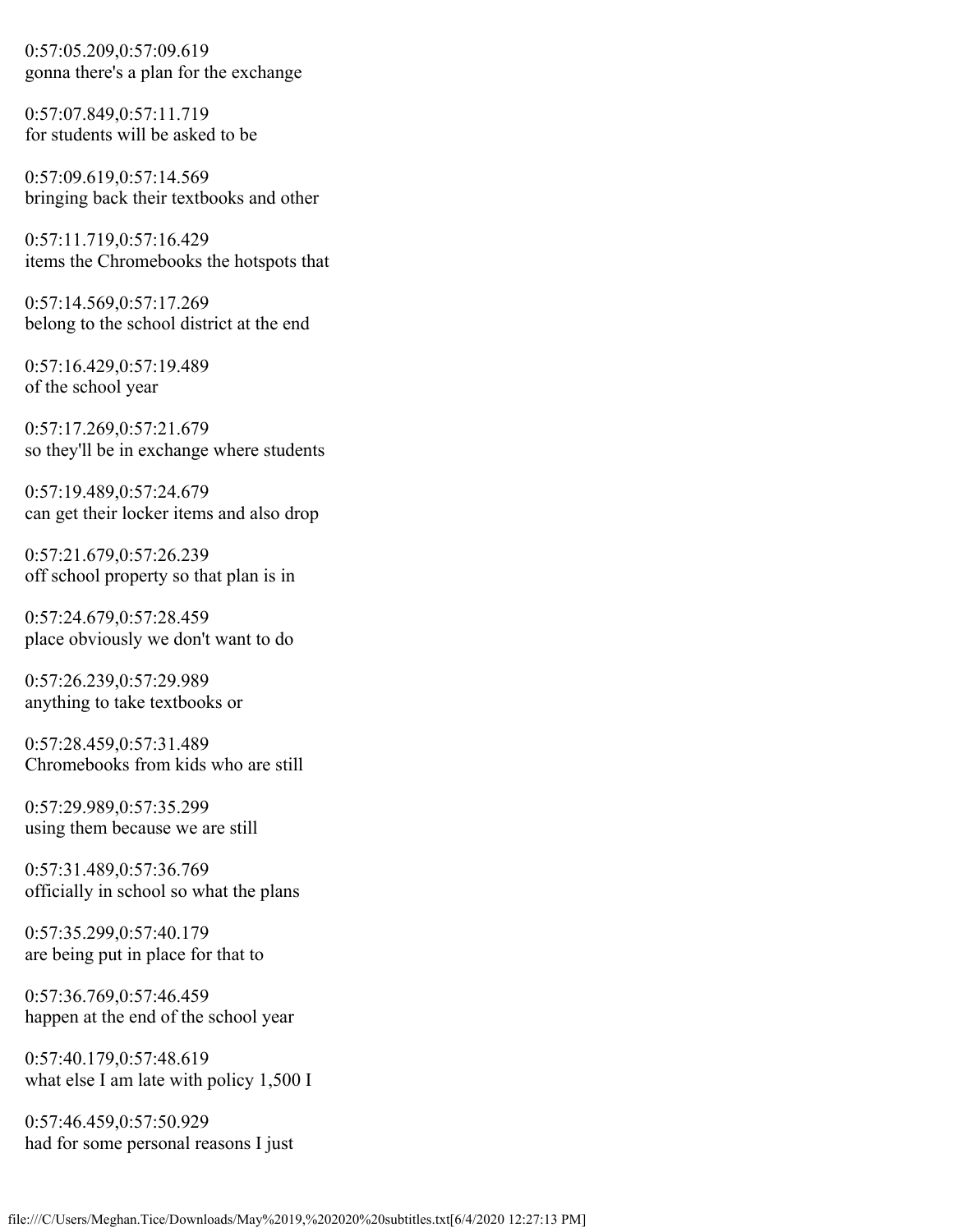0:57:48.619,0:57:52.880 haven't gotten it finished but I will

0:57:50.929,0:57:55.489 try to do that and have it in the packet

0:57:52.880,0:57:59.269 for the next meeting I guess it's a

0:57:55.489,0:58:02.689 little less of a priority since we use

0:57:59.269,0:58:05.839 our facilities much right now but that

0:58:02.689,0:58:09.049 will come and then the last item was

0:58:05.839,0:58:12.139 some talk about real estate so that with

0:58:09.049,0:58:13.999 Jarnell Edwards and how the cleaning out

0:58:12.139,0:58:16.159 of the building is going is that remains

0:58:13.999,0:58:18.109 for sale and making sure we're on track

0:58:16.159,0:58:23.029 with keeping that as an attractive

0:58:18.109,0:58:34.130 facility so I think that's the most

0:58:23.029,0:58:36.349 available oh right yes so it has been

0:58:34.130,0:58:38.689 requesters that the County Department

0:58:36.349,0:58:42.349 Health News Jarnell as a walk up testing

0:58:38.689,0:58:44.149 site and we have agreed to that which is

0:58:42.349,0:58:45.909 great for the community because it's

0:58:44.149,0:58:48.889 right here in the heart of the community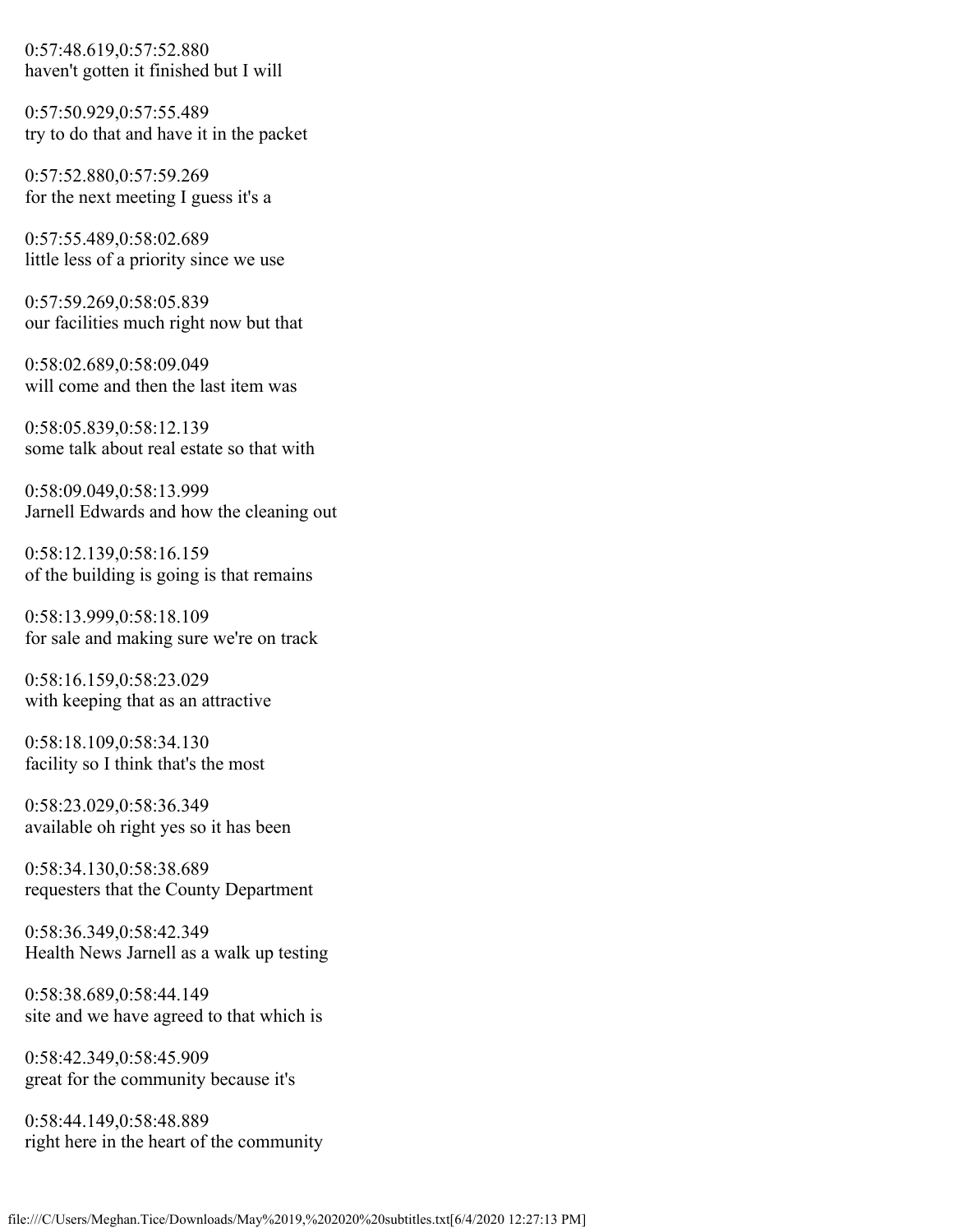0:58:45.909,0:58:50.930 I don't have the date for when that

0:58:48.889,0:58:53.150 starting but that will be starting and

0:58:50.930,0:58:56.569 they are not using the inside of the

0:58:53.150,0:58:57.589 building in any significant way they

0:58:56.569,0:58:59.569 can't they had asked to use the

0:58:57.589,0:59:03.109 bathrooms but we can't because the water

0:58:59.569,0:59:05.270 is not running so but they will be using

0:59:03.109,0:59:12.280 the facility for a walk up testing site

0:59:05.270,0:59:16.339 so yeah I think that's it

0:59:12.280,0:59:18.800 thank you okay that brings us to our

0:59:16.339,0:59:19.760 first public forum Leslie do we have

0:59:18.800,0:59:23.410 anybody for that one

0:59:19.760,0:59:26.119 nobody for first public forum thank you

0:59:23.410,0:59:30.280 that brings us to our business

0:59:26.119,0:59:30.280 administrators report Jesse

0:59:30.609,0:59:36.509 then working on the budget the business

0:59:34.029,0:59:40.029 offices and myself have been pretty busy

0:59:36.509,0:59:42.579 we're working on doing some RFPs for a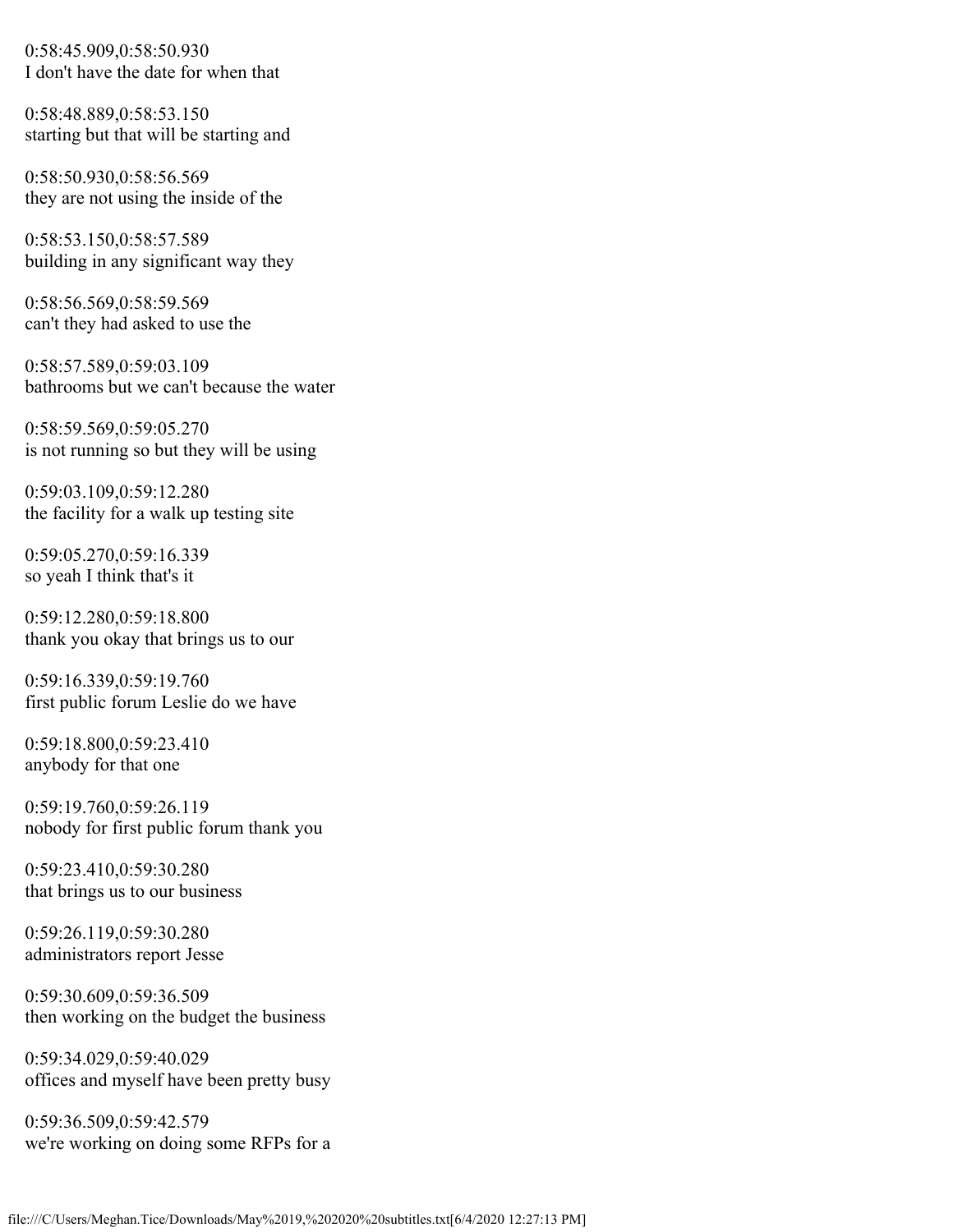0:59:40.029,0:59:46.239 new physician we're also working on

0:59:42.579,0:59:48.160 getting RFPs for waste and recycling and

0:59:46.239,0:59:51.609 maintenance for the boiler and

0:59:48.160,0:59:56.349 refrigeration so we should be seeing

0:59:51.609,0:59:59.799 those coming coming soon we're also

0:59:56.349,1:00:02.019 getting ready for the year-end we did

0:59:59.799,1:00:04.119 get a letter from our auditor so we're

1:00:02.019,1:00:09.849 planning for that to be prepared for

1:00:04.119,1:00:12.700 that and I'm also working on finding the

1:00:09.849,1:00:15.039 final a final cost reports for Phase

1:00:12.700,1:00:17.410 three of the capital project that has

1:00:15.039,1:00:20.559 been completed and if we get those final

1:00:17.410,1:00:22.869 cost reports in by the end of June we

1:00:20.559,1:00:26.529 will getting aid for that starting next

1:00:22.869,1:00:28.960 year and that is that ADA's is in the

1:00:26.529,1:00:35.349 presentation that dr. Scott Meyer has

1:00:28.960,1:00:38.019 presented other than that it's just no

1:00:35.349,1:00:39.789 business as usual we're still still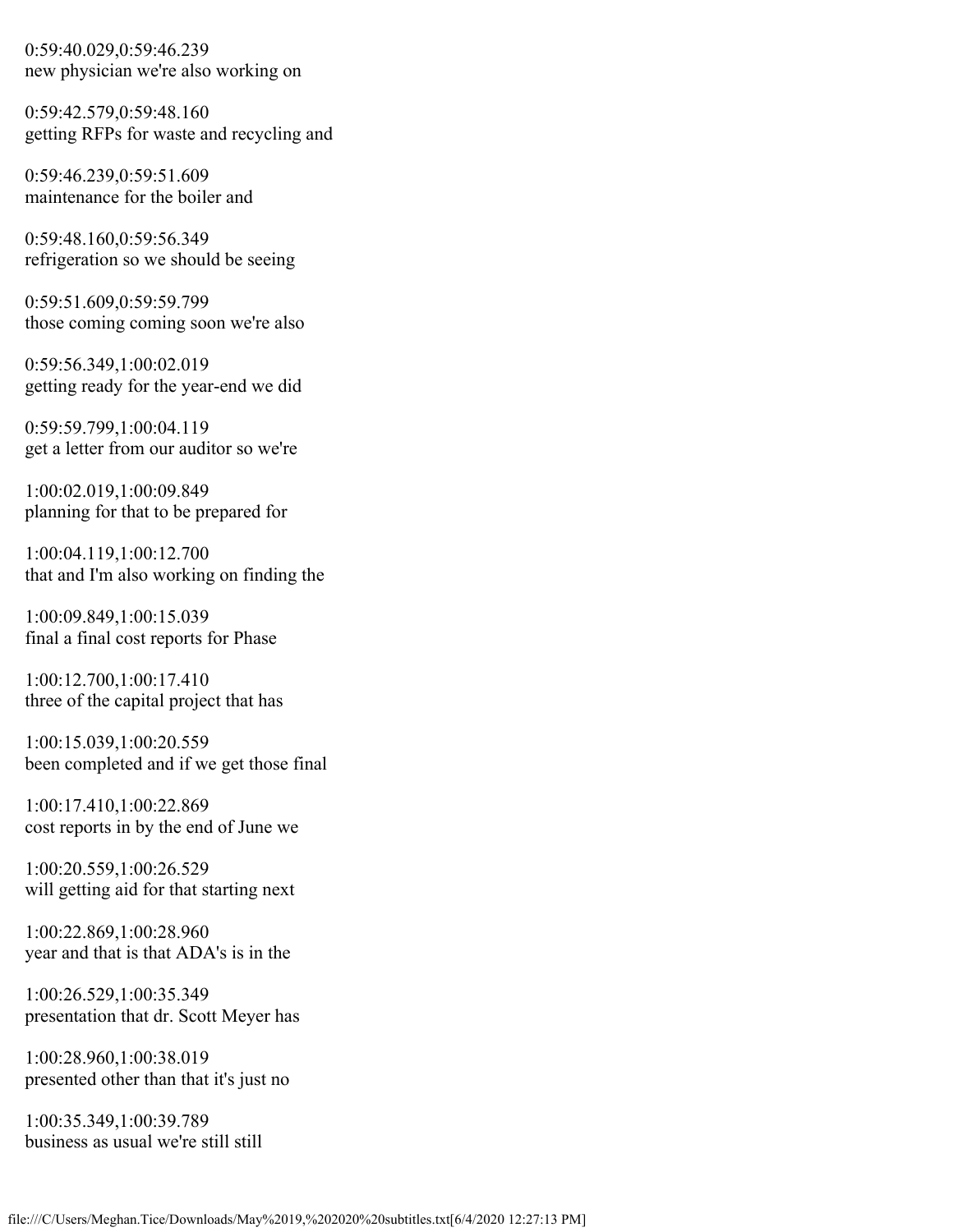1:00:38.019,1:00:44.910 putting up a checks out there every week

1:00:39.789,1:00:48.400 we're still paying our vendors I want to

1:00:44.910,1:00:51.069 kind of make a shout out to everybody in

1:00:48.400,1:00:52.930 that office who's still been working you

1:00:51.069,1:00:54.430 know long hours it's very difficult

1:00:52.930,1:00:56.589 working at home and still being able to

1:00:54.430,1:00:58.539 get paychecks out to to all the

1:00:56.589,1:01:01.329 employees and you know it's still paying

1:00:58.539,1:01:06.999 our vendors so I know my department's

1:01:01.329,1:01:09.249 been really really working hard Thank

1:01:06.999,1:01:11.049 You Jesse that brings us to the

1:01:09.249,1:01:17.890 assistant superintendents report office

1:01:11.049,1:01:19.690 of office of school improvement April so

1:01:17.890,1:01:23.230 first thing I mentioned to the board is

1:01:19.690,1:01:25.210 to be to what everyone know that for our

1:01:23.230,1:01:28.060 Institute for added which were all been

1:01:25.210,1:01:31.060 individually instead of traveling to

1:01:28.060,1:01:32.410 Philadelphia is that we have 28 teachers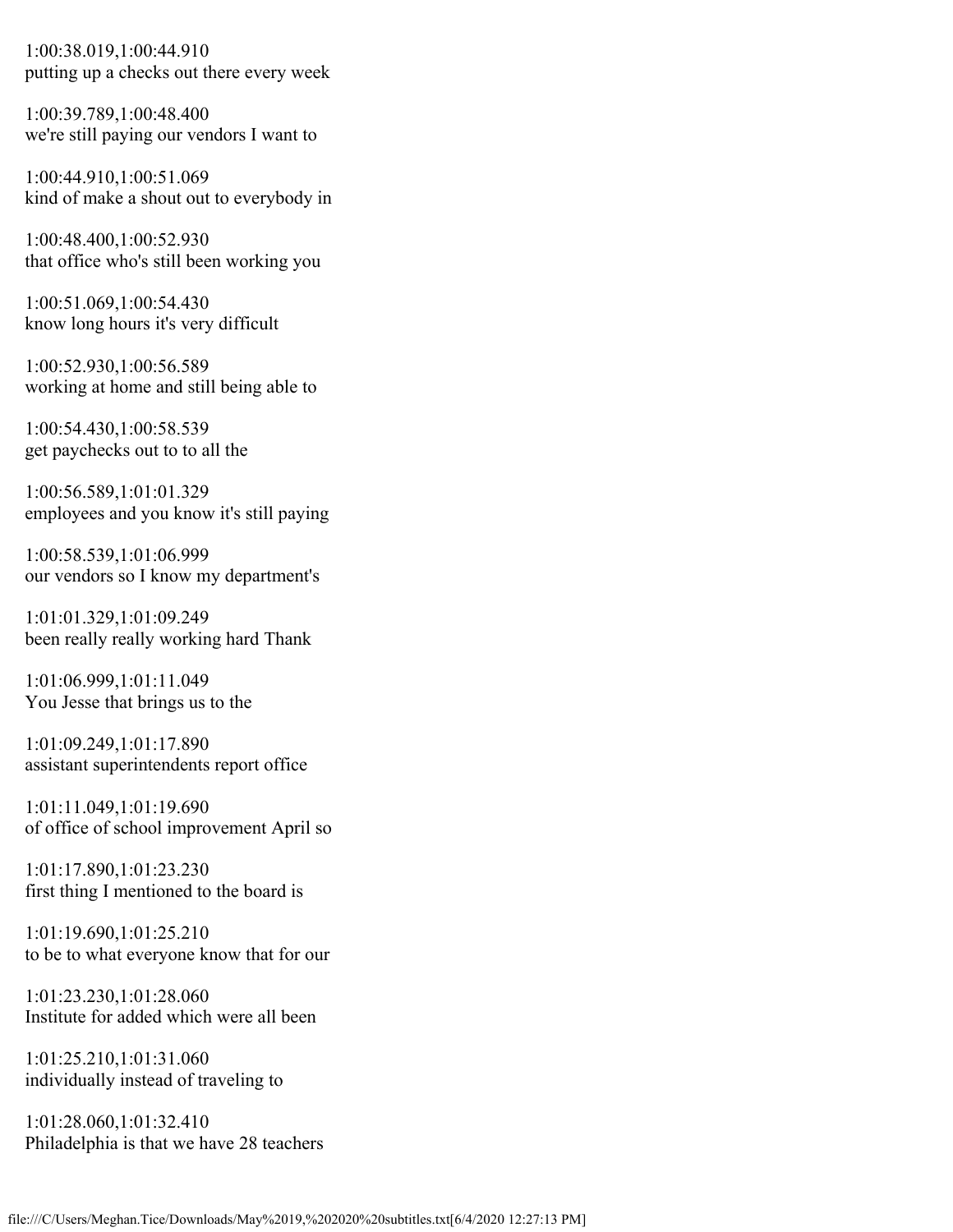1:01:31.060,1:01:37.420 and administrators who are going to

1:01:32.410,1:01:40.480 participate in that I think by not need

1:01:37.420,1:01:41.980 to send the money to travel allow us to

1:01:40.480,1:01:43.960 increase the number of teachers who

1:01:41.980,1:01:47.820 could participate so that's really good

1:01:43.960,1:01:47.820 news that there's a lot of interest in

1:01:47.970,1:01:52.120 you know having the basic avid training

1:01:50.590,1:01:55.300 through adding itself and to become

1:01:52.120,1:01:57.430 better aware of what the strategies are

1:01:55.300,1:02:00.370 so that we can go wide that's across

1:01:57.430,1:02:03.250 elementary in junior high

1:02:00.370,1:02:07.330 speaking of added elective at the junior

1:02:03.250,1:02:08.980 high Derek and Jennifer who is going to

1:02:07.330,1:02:10.780 be the Abbott elective teacher for

1:02:08.980,1:02:14.020 seventh grade they have been

1:02:10.780,1:02:16.660 interviewing sixth graders who have been

1:02:14.020,1:02:19.780 selected or invited I guess I should say

1:02:16.660,1:02:26.290 to be in the elective class for next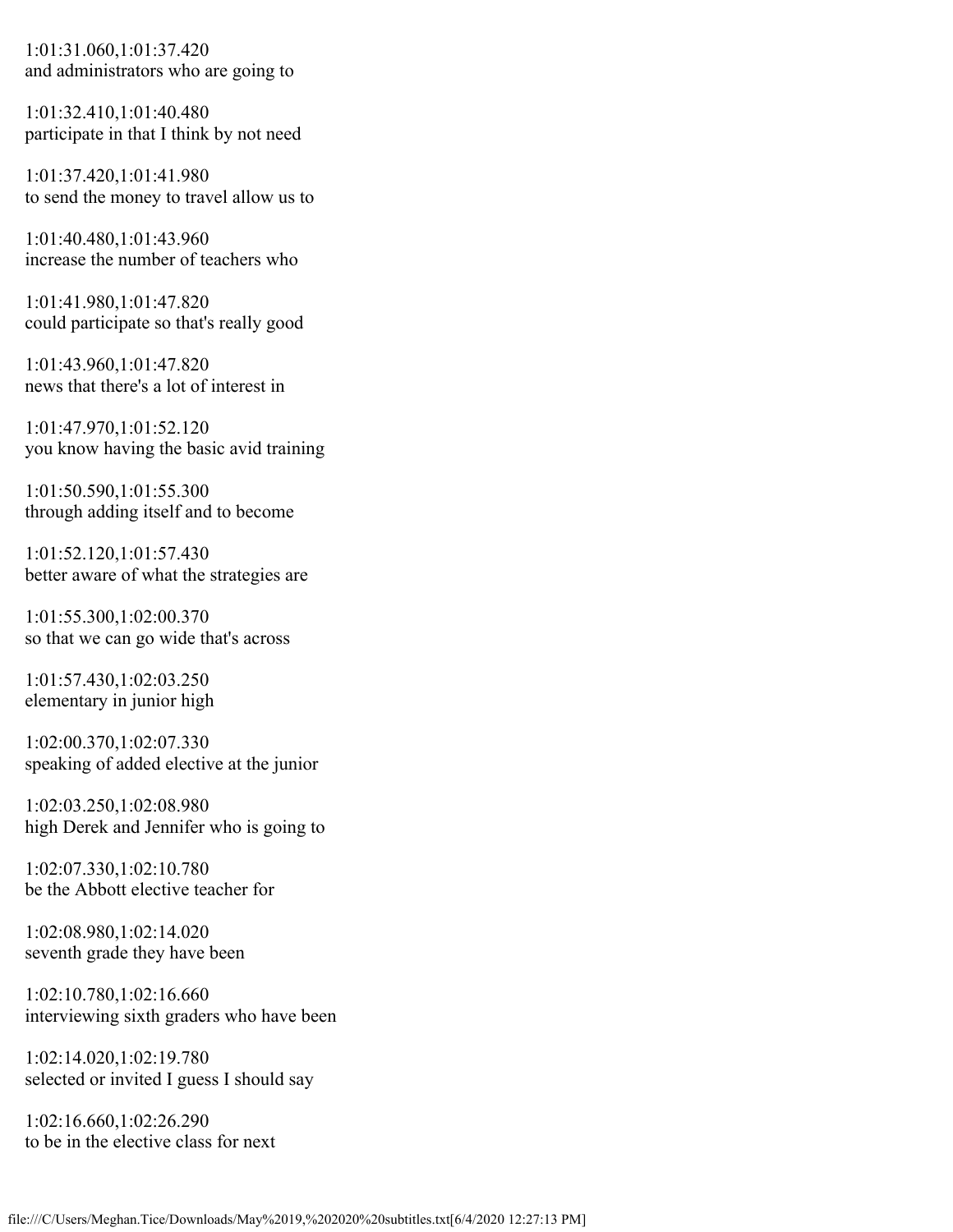1:02:19.780,1:02:33.010 year virtually and having a really great

1:02:26.290,1:02:36.010 experience with the students and how

1:02:33.010,1:02:37.930 they you know themselves in an

1:02:36.010,1:02:42.700 environment like this where they need to

1:02:37.930,1:02:44.920 respond the other thing that we're

1:02:42.700,1:02:48.550 working on at the junior high for avid

1:02:44.920,1:02:50.580 it for next clear is that even though

1:02:48.550,1:02:53.170 it's great that we have so many in

1:02:50.580,1:02:55.060 increasing awareness and an increasing

1:02:53.170,1:02:56.260 number of students and parents who want

1:02:55.060,1:02:59.530 their children to be part of the

1:02:56.260,1:03:01.420 elective from sixty-seven increase that

1:02:59.530,1:03:04.420 even further so we're working on

1:03:01.420,1:03:08.830 creating an opportunity so that in the

1:03:04.420,1:03:10.960 second semester of sixth grade who the

1:03:08.830,1:03:13.000 teachers see kind of fighting towards

1:03:10.960,1:03:15.490 that direction as a student who may be

1:03:13.000,1:03:18.880 you know a good candidate for the added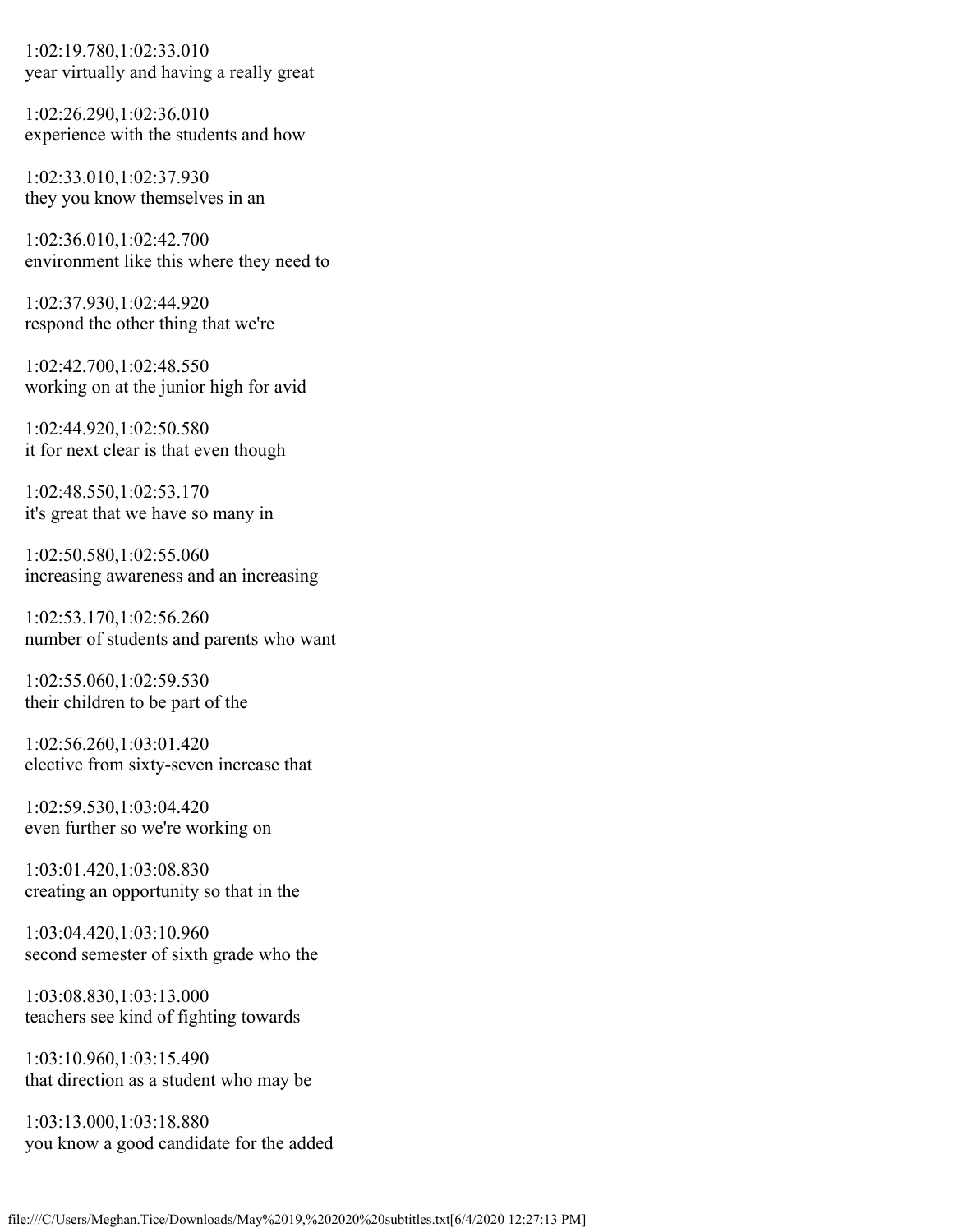1:03:15.490,1:03:20.950 elective we're going to prepare a class

1:03:18.880,1:03:23.080 for them for second semester of sixth

1:03:20.950,1:03:26.140 grade so that they have a little bit of

1:03:23.080,1:03:27.480 an elective experience prior to the end

1:03:26.140,1:03:29.520 of sixth grade so

1:03:27.480,1:03:31.560 they have a better awareness of what the

1:03:29.520,1:03:33.270 elected would be their application

1:03:31.560,1:03:35.070 process would be more robust their

1:03:33.270,1:03:37.050 interviews would be better and the

1:03:35.070,1:03:38.820 parents would be even more even better

1:03:37.050,1:03:42.780 compared them they currently are now so

1:03:38.820,1:03:44.340 we're excited about that it's that time

1:03:42.780,1:03:46.110 of year I have curriculum summer

1:03:44.340,1:03:48.240 curriculum writing proposals that I'm

1:03:46.110,1:03:51.120 reviewing for teachers who want to do

1:03:48.240,1:03:53.250 some curriculum updates and for some new

1:03:51.120,1:03:56.970 things for new courses over the summer

1:03:53.250,1:04:00.690 to get ready for next year usually what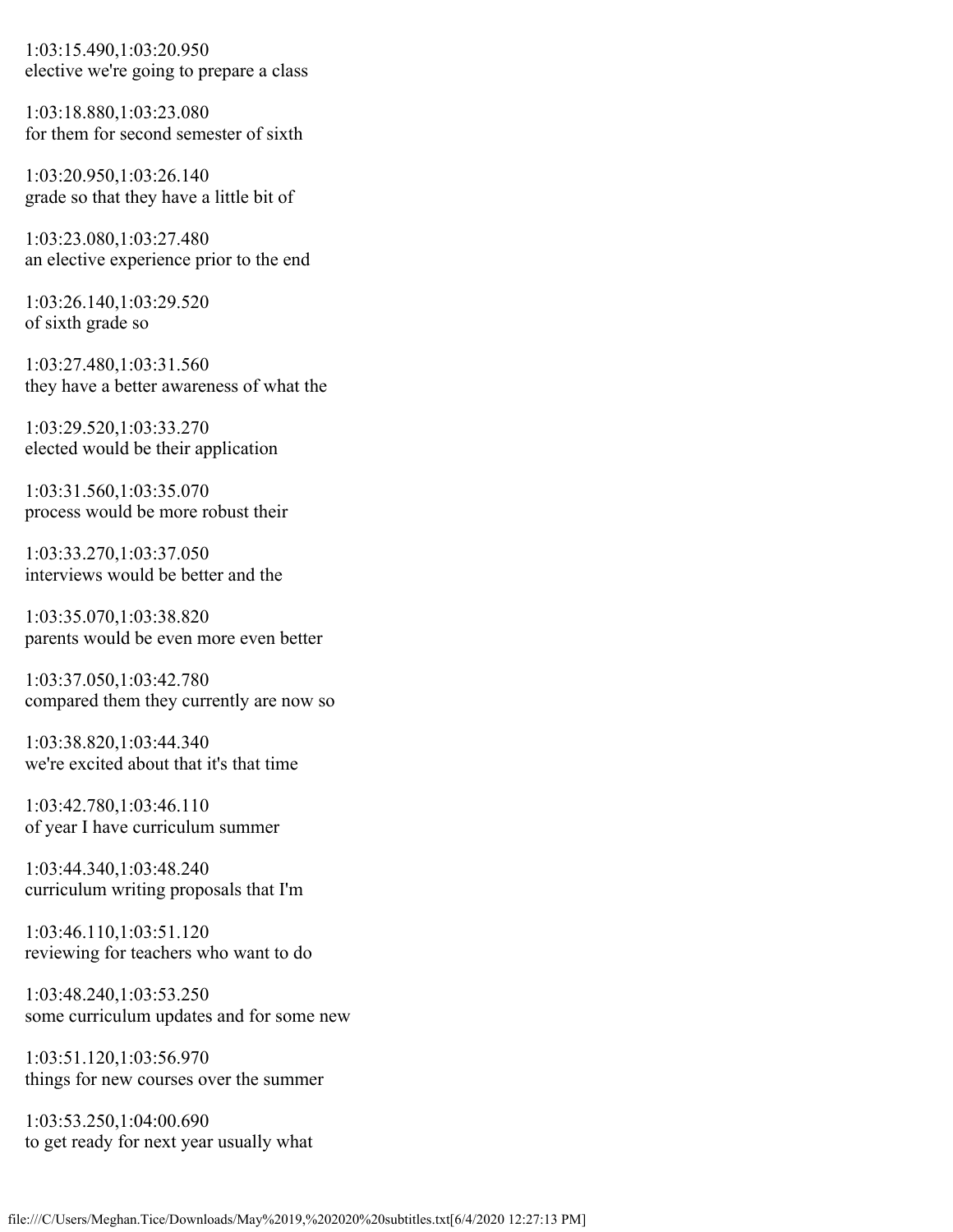1:03:56.970,1:04:04.260 we do in August of course is we have a

1:04:00.690,1:04:07.920 pre-k indication transition the last two

1:04:04.260,1:04:11.730 weeks of August so instead of having

1:04:07.920,1:04:14.640 everyone come in to do that because of

1:04:11.730,1:04:16.590 whatever the criteria will be for even

1:04:14.640,1:04:20.190 opening school and social distancing

1:04:16.590,1:04:21.210 rules we've decided to gather materials

1:04:20.190,1:04:22.620 so I've been working with the

1:04:21.210,1:04:25.850 grade-level share for kindergarten

1:04:22.620,1:04:31.800 Tyrael we are gathering materials

1:04:25.850,1:04:33.150 physical materials that we want to so

1:04:31.800,1:04:35.790 we're going to make them a little bit of

1:04:33.150,1:04:38.190 a welcome kit and it's going to have

1:04:35.790,1:04:40.170 some activities and things in there for

1:04:38.190,1:04:43.110 them to do with their siblings or with

1:04:40.170,1:04:46.950 their parents or babysitter perhaps over

1:04:43.110,1:04:48.840 the summer so that they as much of a

1:04:46.950,1:04:50.820 pre-k and ek experiences we can possibly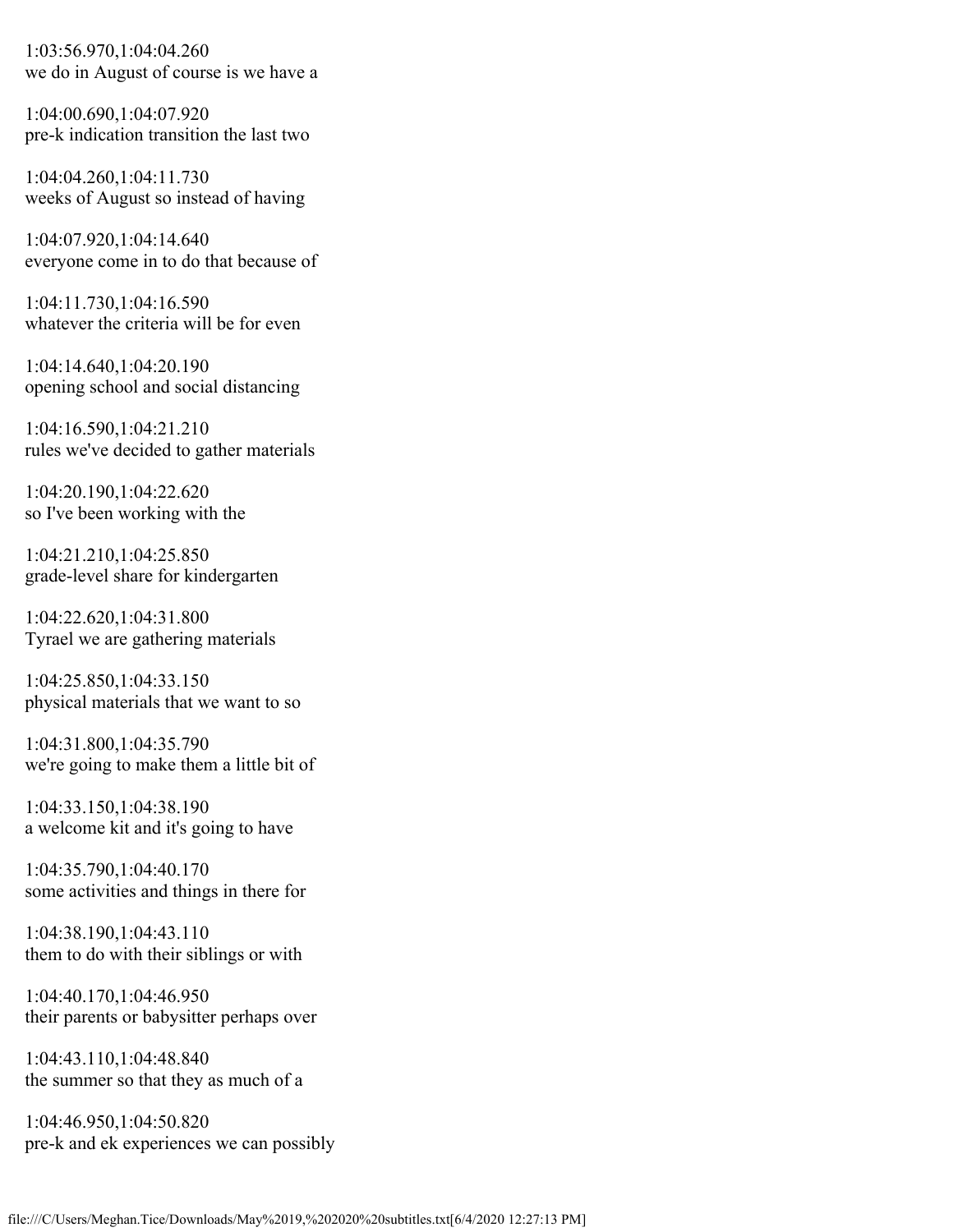1:04:48.840,1:04:54.630 give them without having them on campus

1:04:50.820,1:04:56.670 with us we're excited about the kids and

1:04:54.630,1:05:00.000 the parents enjoy that once we were able

1:04:56.670,1:05:01.970 to put that together and some maybe for

1:05:00.000,1:05:04.230 kids with kindergarten screening or will

1:05:01.970,1:05:07.700 be sent innate and maybe we would

1:05:04.230,1:05:15.180 deliver in them kind of the way they

1:05:07.700,1:05:16.380 senior scientists to the incoming

1:05:15.180,1:05:18.830 kindergarteners and make them feel

1:05:16.380,1:05:18.830 really special

1:05:19.380,1:05:22.740 the other thing that we have to figure

1:05:21.360,1:05:24.480 out how to do differently was Camp

1:05:22.740,1:05:27.180 Invention we can't have Camp Invention

1:05:24.480,1:05:32.550 summer which is super unfortunate

1:05:27.180,1:05:36.090 because it's so popular but the Camp

1:05:32.550,1:05:38.960 Invention vendor has developed kits that

1:05:36.090,1:05:40.790 were actually going to send to kids so

1:05:38.960,1:05:42.380 it's like a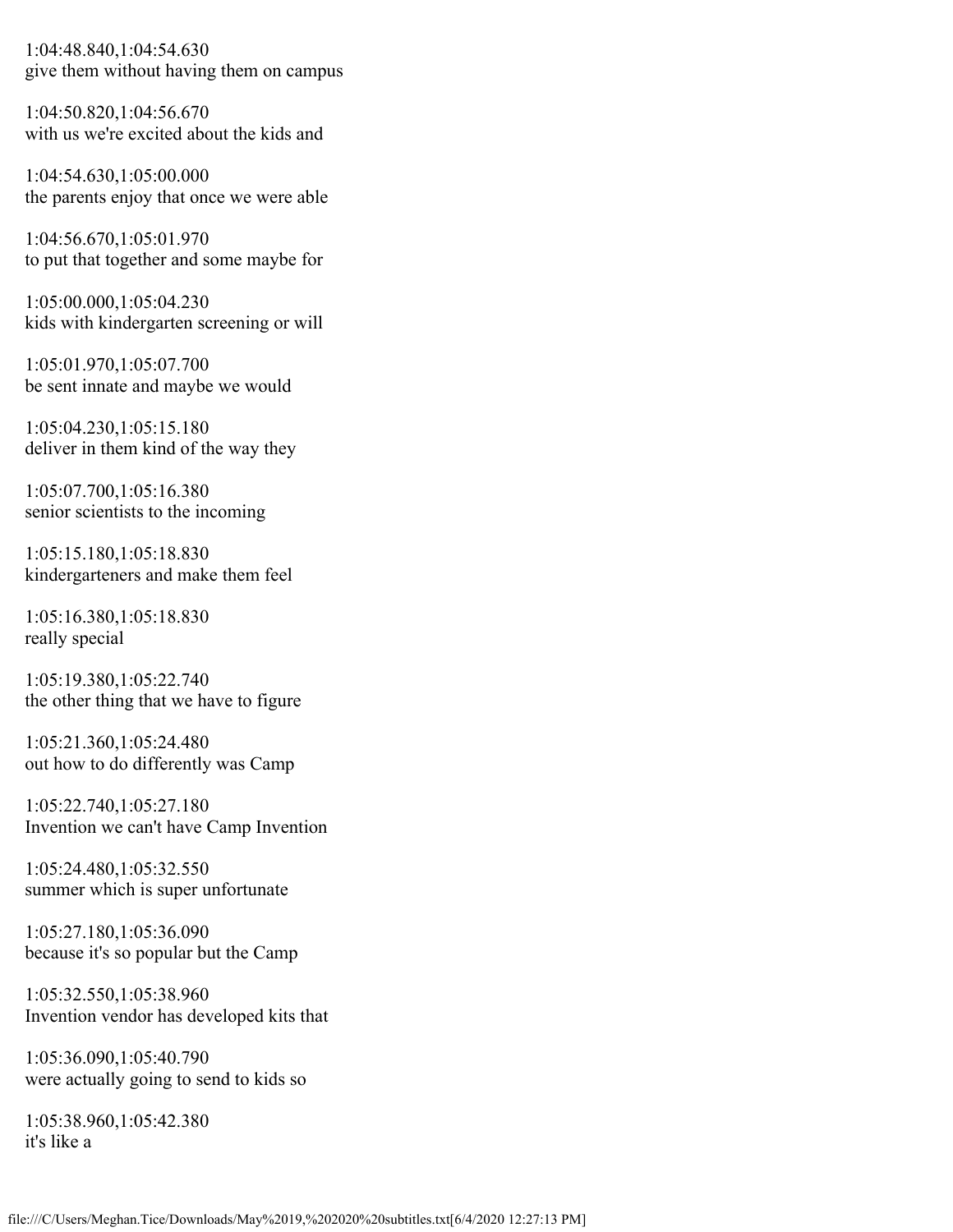1:05:40.790,1:05:45.200 home version of what they wouldn't have

1:05:42.380,1:05:52.070 done had they been going through the

1:05:45.200,1:05:55.370 full Camp Invention week so because we

1:05:52.070,1:05:56.210 have already set aside a portion of the

1:05:55.370,1:05:58.580 tuition

1:05:56.210,1:06:00.740 you know how they the full rate of the

1:05:58.580,1:06:02.990 camp is usually two hundred thirty

1:06:00.740,1:06:06.950 dollars something like that and we

1:06:02.990,1:06:09.110 always try to pay a certain amount so

1:06:06.950,1:06:11.240 that families don't have to worry about

1:06:09.110,1:06:13.310 paying the full amount so because we

1:06:11.240,1:06:17.570 already have that amount of money

1:06:13.310,1:06:20.600 encumbered for tuitions or we are going

1:06:17.570,1:06:24.010 to use those funds to pay for the kits

1:06:20.600,1:06:26.870 for the families that want them so the

1:06:24.010,1:06:28.610 elementary teachers have a Google form

1:06:26.870,1:06:32.180 link and they put that in their

1:06:28.610,1:06:34.850 classrooms and so parents are filling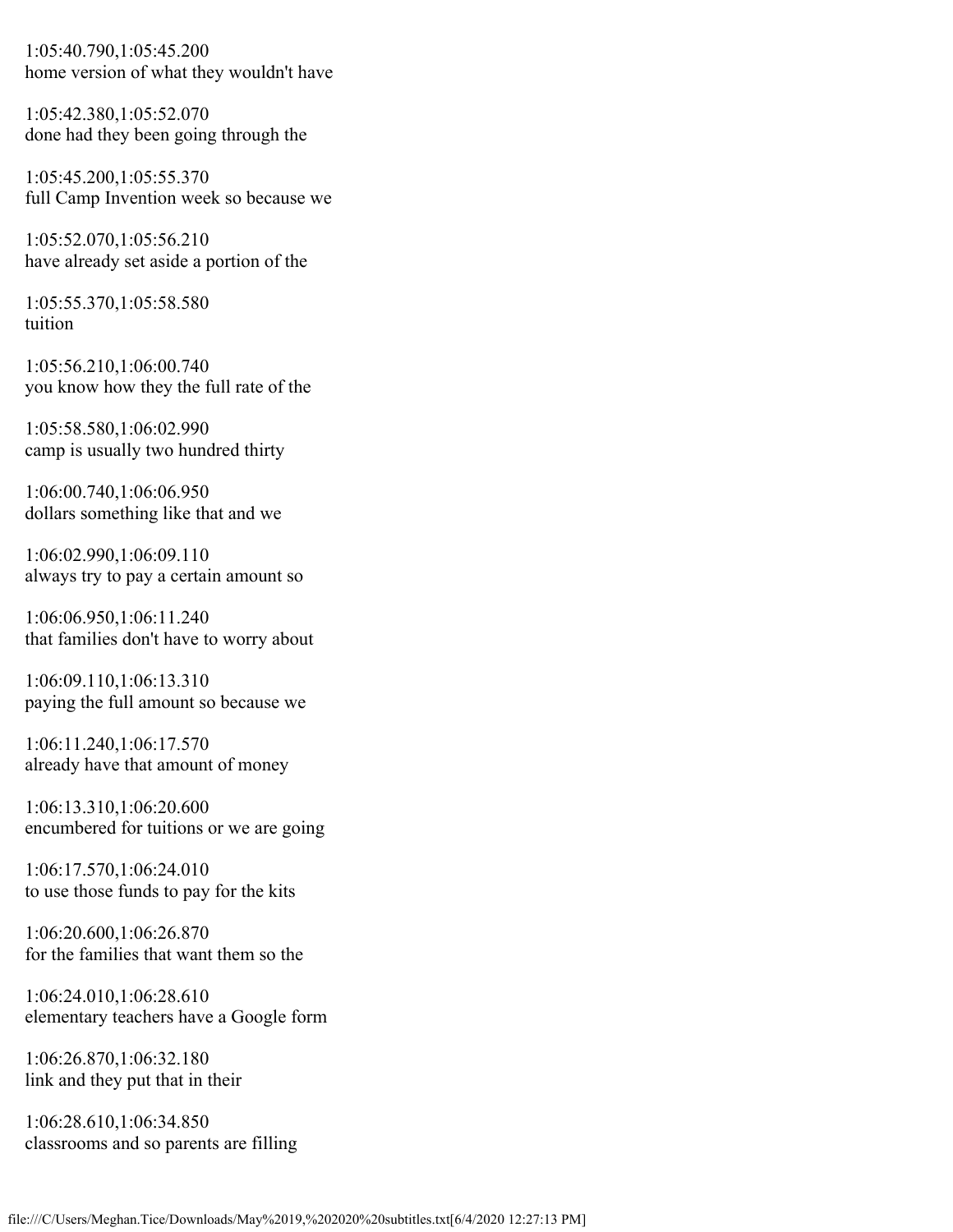1:06:32.180,1:06:37.310 out that Google form the information so

1:06:34.850,1:06:40.220 that Camp Invention can mail those kids

1:06:37.310,1:06:42.710 right to their house and we'll find that

1:06:40.220,1:06:46.760 for them so we're really excited to be

1:06:42.710,1:06:49.880 able to do that for the students I want

1:06:46.760,1:06:52.280 to give a shout out to all of our

1:06:49.880,1:07:02.330 teachers for a lot of reasons but mainly

1:06:52.280,1:07:04.610 because they are facing this change or

1:07:02.330,1:07:06.620 they've been coming to me about becoming

1:07:04.610,1:07:08.170 better users of Google so I'm not sure

1:07:06.620,1:07:10.850 if you're aware of this but there's

1:07:08.170,1:07:16.760 various levels of certification you can

1:07:10.850,1:07:19.070 achieve from Google itself so I think

1:07:16.760,1:07:21.350 I've had probably 30 teachers over the

1:07:19.070,1:07:23.690 last two weeks talk to me about how to

1:07:21.350,1:07:27.980 get their level 1 certification for

1:07:23.690,1:07:29.780 Google and it runs the gamut it can be

1:07:27.980,1:07:31.160 some of our first-year teachers all the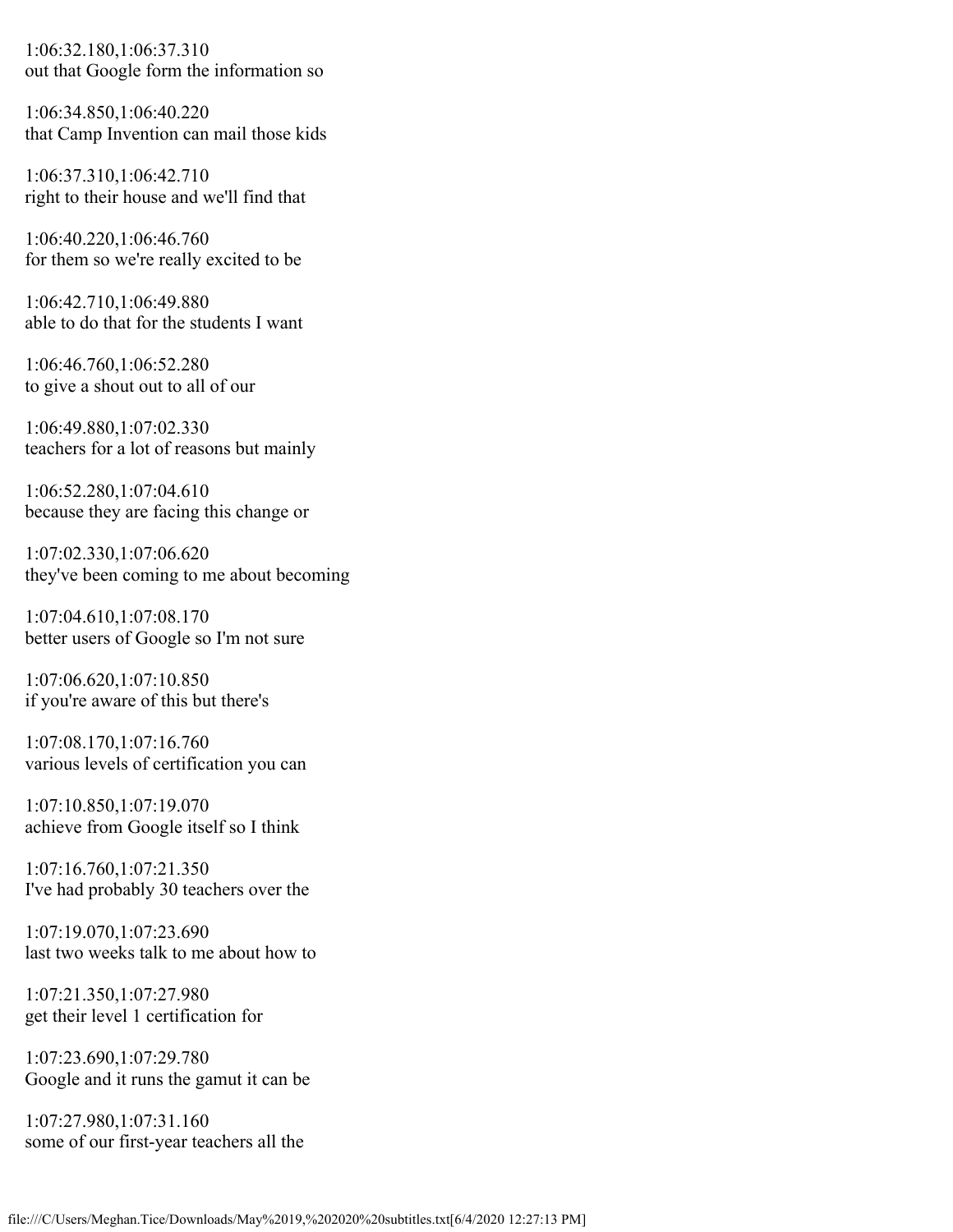1:07:29.780,1:07:33.560 way up to like teachers who've been with

1:07:31.160,1:07:36.680 us for 25 years so I'm really excited

1:07:33.560,1:07:38.390 for them to do that and to take on that

1:07:36.680,1:07:41.960 challenge and I'm really proud of them

1:07:38.390,1:07:44.210 for recognizing that they need to learn

1:07:41.960,1:07:47.750 what to do better to continue working in

1:07:44.210,1:07:50.600 this environment and last but not least

1:07:47.750,1:07:52.950 much like how jesse is dealing with his

1:07:50.600,1:07:55.050 budget side of things

1:07:52.950,1:07:58.589 my grant budgets to see what I can

1:07:55.050,1:08:01.190 preserve actually and carry over into

1:07:58.589,1:08:04.109 next full year anticipating that

1:08:01.190,1:08:06.420 obviously from general funds I won't

1:08:04.109,1:08:09.270 necessarily have the same type of budget

1:08:06.420,1:08:11.880 I've had for the last 17 so I just want

1:08:09.270,1:08:13.619 how my grants can support our work and

1:08:11.880,1:08:16.290 our activities into next year and moving

1:08:13.619,1:08:21.900 forward and that's what I have for you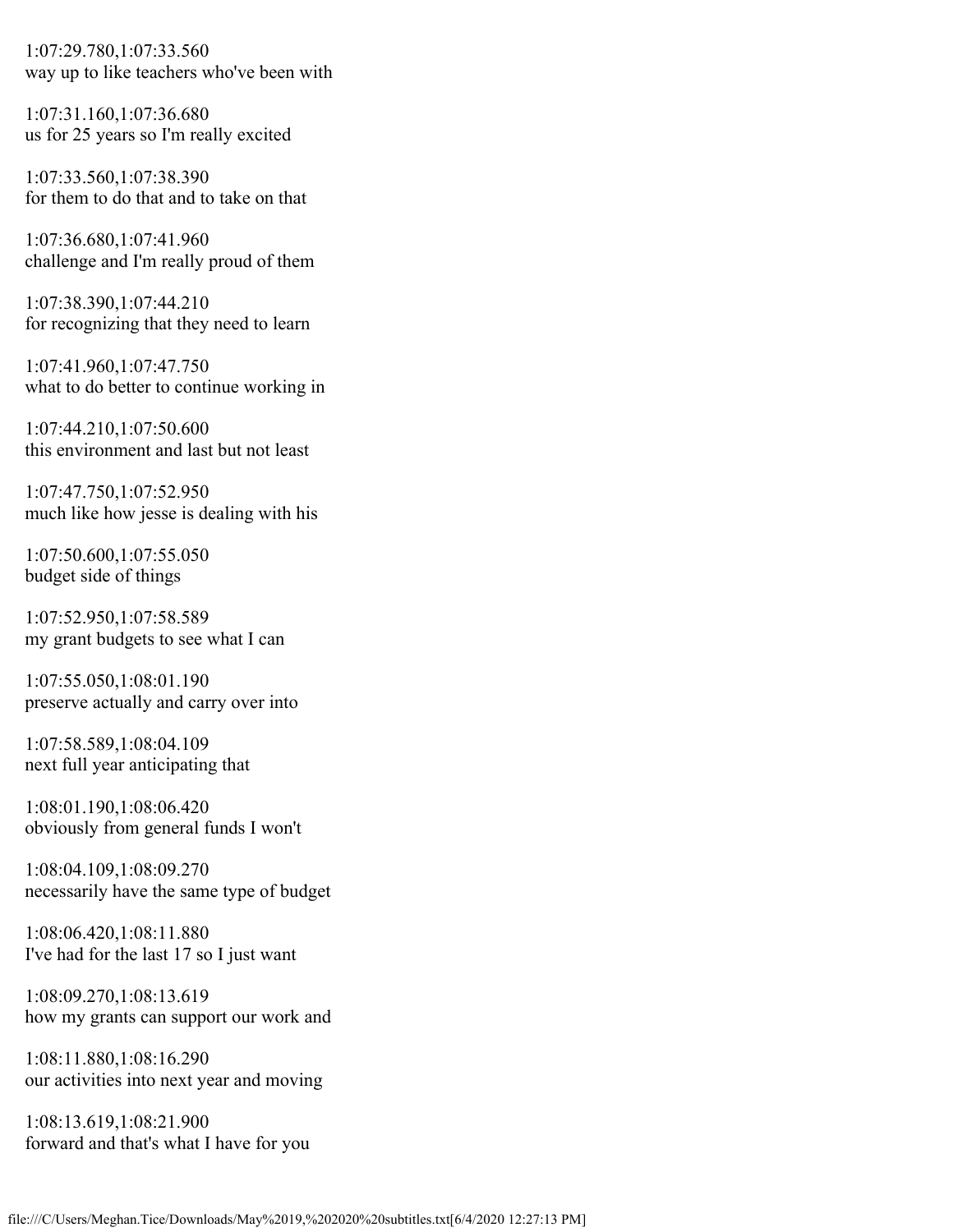1:08:16.290,1:08:23.730 guys tonight any questions all right

1:08:21.900,1:08:26.009 thank you thank you April

1:08:23.730,1:08:29.489 that brings us to the superintendent's

1:08:26.009,1:08:32.549 report dr. Berea summer yeah so just a

1:08:29.489,1:08:34.770 few things beyond the budget we've been

1:08:32.549,1:08:38.400 working on a number of different things

1:08:34.770,1:08:41.100 as well I continue to be very active

1:08:38.400,1:08:44.460 with zoom meetings with our region with

1:08:41.100,1:08:47.520 our administrators with our discus House

1:08:44.460,1:08:49.680 of Delegates so I feel that I have you

1:08:47.520,1:08:51.359 know current information and I'm hearing

1:08:49.680,1:08:53.160 things as they're being announced so

1:08:51.359,1:08:55.500 that's really helpful in guiding the

1:08:53.160,1:08:57.480 district administrators and and all of

1:08:55.500,1:09:00.630 the different departments that we have

1:08:57.480,1:09:05.310 across the district as you know we had

1:09:00.630,1:09:08.569 the tragic loss of one of our students

1:09:05.310,1:09:12.330 this past week and I have to say that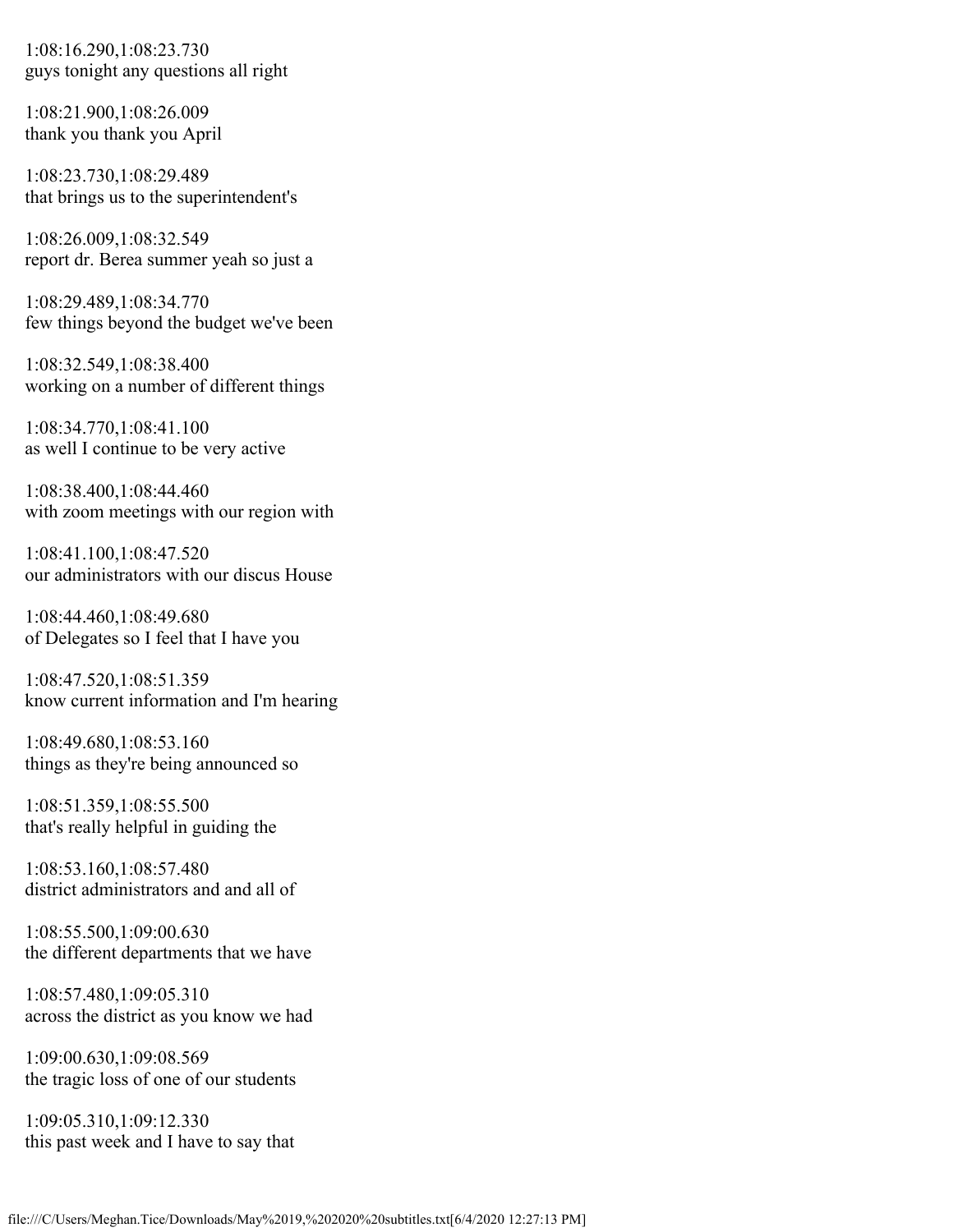1:09:08.569,1:09:14.339 given this difficult time our counseling

1:09:12.330,1:09:17.850 staff really sprung into action

1:09:14.339,1:09:19.830 immediately reaching out to students and

1:09:17.850,1:09:20.930 families letting them know that while

1:09:19.830,1:09:24.000 they couldn't meet with them in person

1:09:20.930,1:09:26.009 they gave out their emails and reached

1:09:24.000,1:09:28.589 out to them and any way that they could

1:09:26.009,1:09:31.589 to see if there was any needs that they

1:09:28.589,1:09:36.000 had in the community so I don't know yet

1:09:31.589,1:09:38.040 what type of counseling they've been

1:09:36.000,1:09:39.960 meeting with but I know that they have

1:09:38.040,1:09:41.880 been reaching out to families to make

1:09:39.960,1:09:43.190 sure that they're meeting the needs as

1:09:41.880,1:09:46.230 best as they can

1:09:43.190,1:09:52.049 given these very difficult times for

1:09:46.230,1:09:54.089 counseling so it's it's been a trying

1:09:52.049,1:09:56.489 week it just seems like we just have

1:09:54.089,1:10:00.230 more and more to be dealing with on top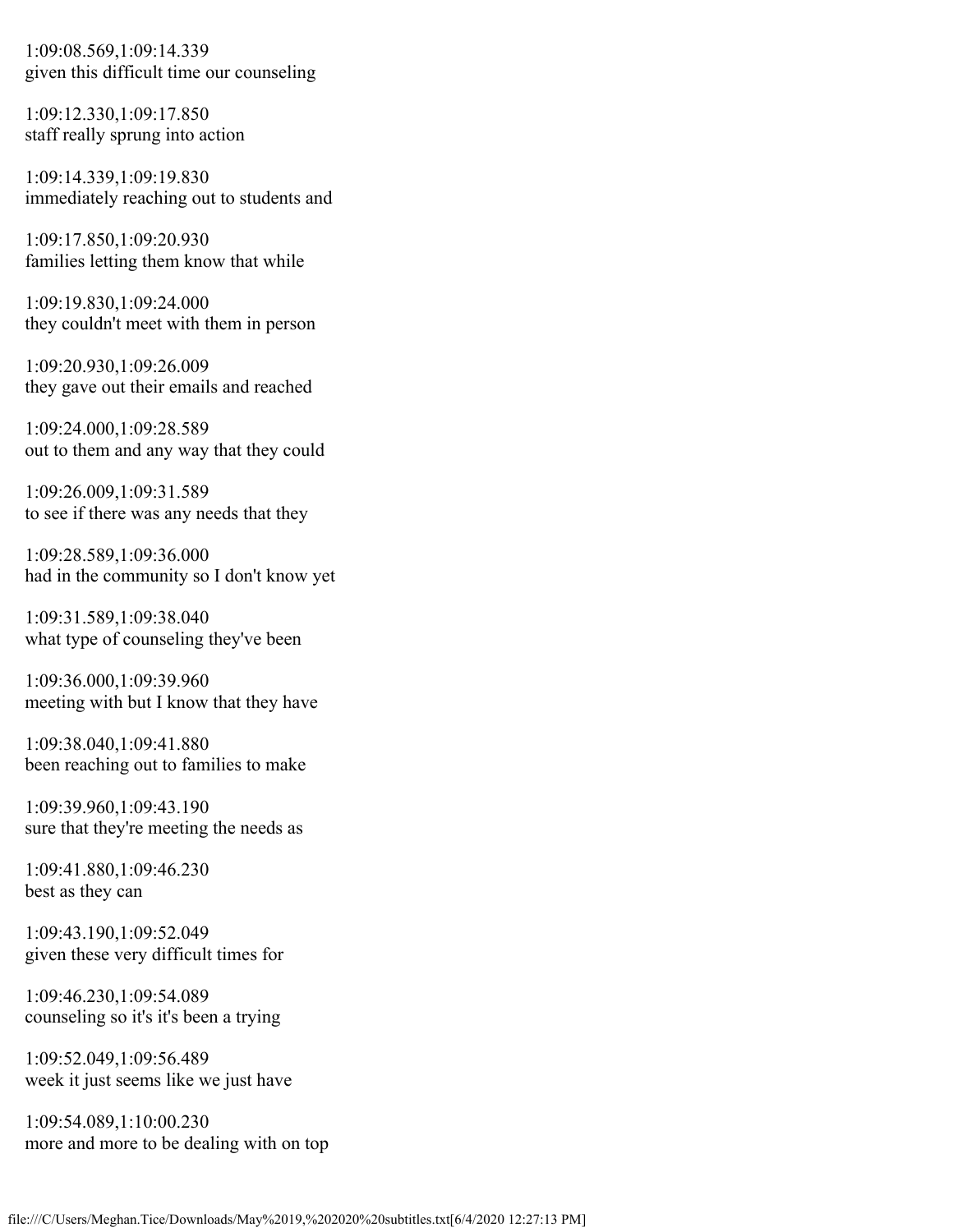1:09:56.489,1:10:03.840 of the kovat issues that have come out

1:10:00.230,1:10:05.640 on a more lighthearted note we are

1:10:03.840,1:10:08.790 working on

1:10:05.640,1:10:11.130 the parade which is a reverse wave

1:10:08.790,1:10:13.080 parade I mentioned it a bit a couple of

1:10:11.130,1:10:15.510 weeks ago other communities have been

1:10:13.080,1:10:17.550 doing this with great success and it's

1:10:15.510,1:10:20.820 our faculty and staff that are

1:10:17.550,1:10:23.540 stationary social distance depart in our

1:10:20.820,1:10:26.130 Junior Senior High parking lot and

1:10:23.540,1:10:27.840 families can drive through and wave and

1:10:26.130,1:10:29.850 say hello to their teachers teachers can

1:10:27.840,1:10:32.070 make signs and make them you know as

1:10:29.850,1:10:34.950 personable as possible so we can

1:10:32.070,1:10:36.540 safeguard our staff by wearing masks and

1:10:34.950,1:10:38.400 having the social distancing and then

1:10:36.540,1:10:40.800 the families don't have any contact

1:10:38.400,1:10:42.030 whatsoever they drive through in cars so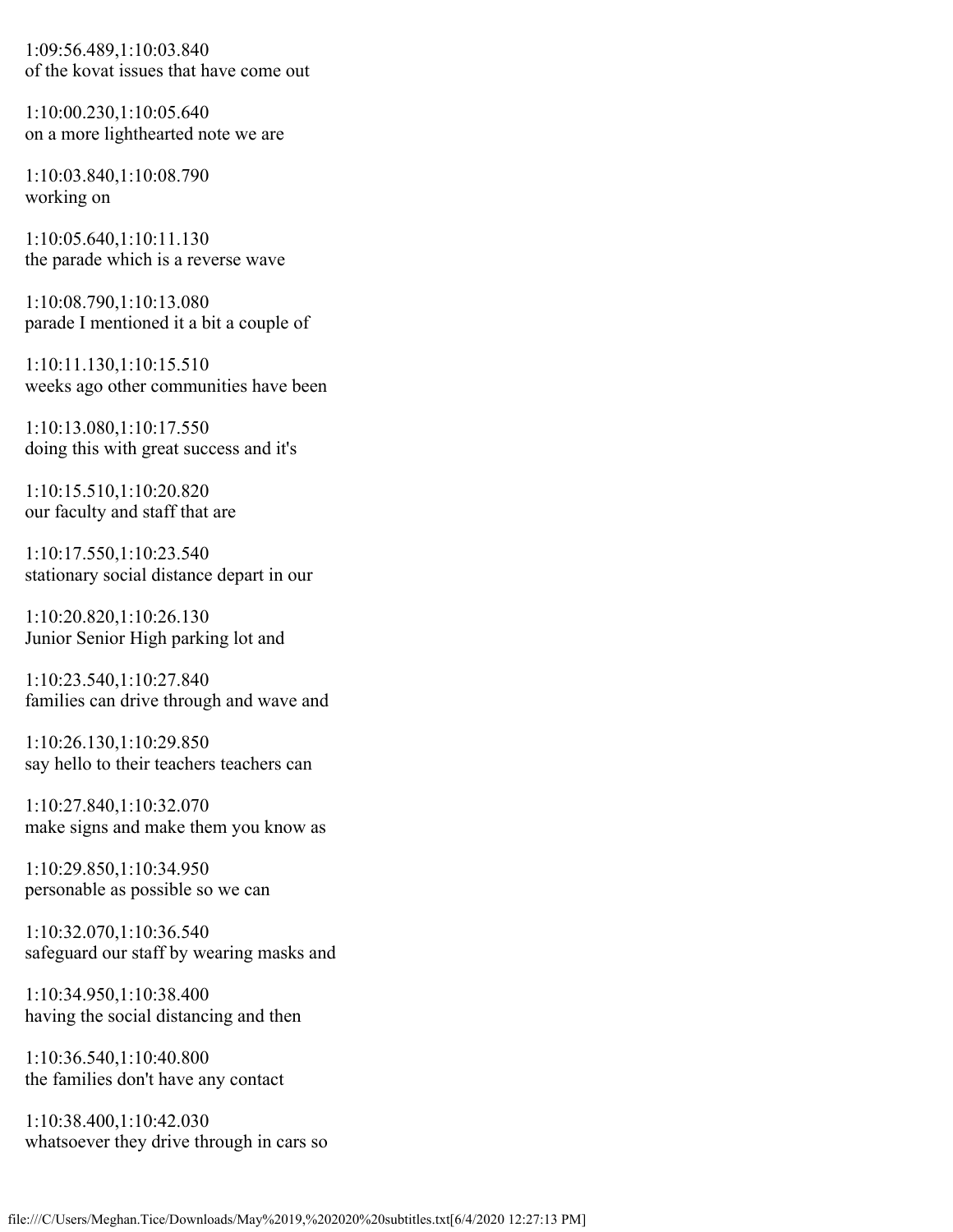1:10:40.800,1:10:43.590 that's something that we're really

1:10:42.030,1:10:45.960 looking forward to it looks like the

1:10:43.590,1:10:47.610 weather is going to be in our favor when

1:10:45.960,1:10:49.650 I looked at it a week ago I was like

1:10:47.610,1:10:51.930 this is the only Friday that is going to

1:10:49.650,1:10:53.370 be rain and now it's it's changed and

1:10:51.930,1:10:55.320 we're going to have a sunny 80 degree

1:10:53.370,1:10:58.230 weather so we're looking forward to that

1:10:55.320,1:11:00.240 just about 90 minutes of fun to you know

1:10:58.230,1:11:01.590 holler and say hello to our students and

1:11:00.240,1:11:03.720 I know that they need it as much as we

1:11:01.590,1:11:05.160 do we really miss them and I know that

1:11:03.720,1:11:06.570 they miss their teachers as well so

1:11:05.160,1:11:08.880 we're looking forward to this Friday for

1:11:06.570,1:11:13.440 that reason and then working on

1:11:08.880,1:11:16.140 graduation I've had some good feedback

1:11:13.440,1:11:19.140 from what we're proposing because we

1:11:16.140,1:11:21.420 have the capacity to do it at the blue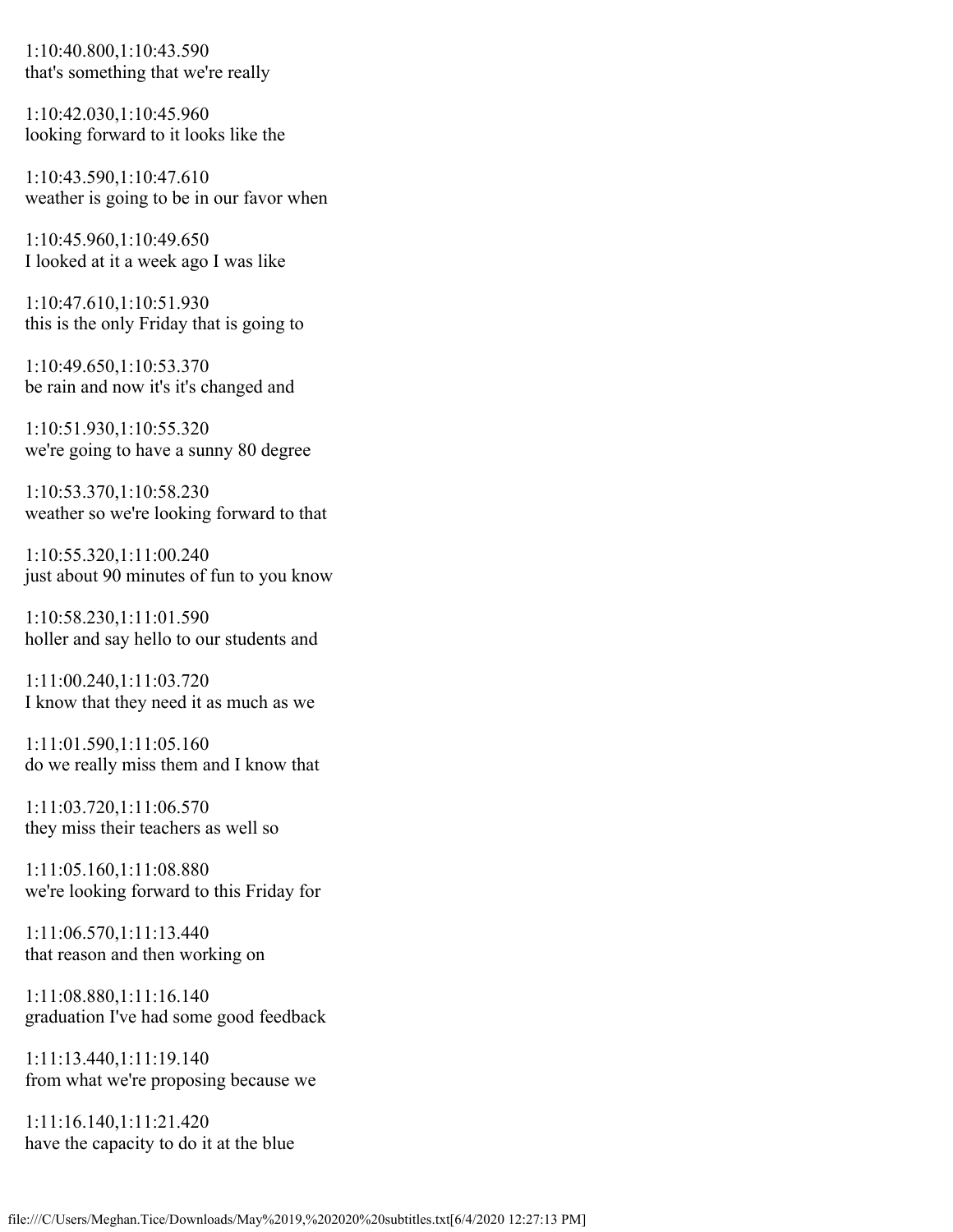1:11:19.140,1:11:23.610 Hawk complex so I've actually heard from

1:11:21.420,1:11:25.470 two other school districts that got wind

1:11:23.610,1:11:28.710 of the idea that we had and they're

1:11:25.470,1:11:32.370 looking to replicate it as long as it's

1:11:28.710,1:11:34.110 approved by the county and we're looking

1:11:32.370,1:11:36.150 for more guidance on that we've got a

1:11:34.110,1:11:38.910 ways to go but of course it takes a lot

1:11:36.150,1:11:40.950 of planning to to execute that and I

1:11:38.910,1:11:43.230 have to say you know I have to thank our

1:11:40.950,1:11:45.090 administrative staff we have a brand new

1:11:43.230,1:11:47.670 high school principal he's not new to us

1:11:45.090,1:11:50.100 but he's new and the capacity of being a

1:11:47.670,1:11:52.410 high school principal and the challenges

1:11:50.100,1:11:54.470 that are being thrown at him one after

1:11:52.410,1:11:57.870 another I mean he just became principal

1:11:54.470,1:11:59.760 the middle of November and before we

1:11:57.870,1:12:01.920 knew it we were closing our doors and

1:11:59.760,1:12:04.040 going online in March so it's been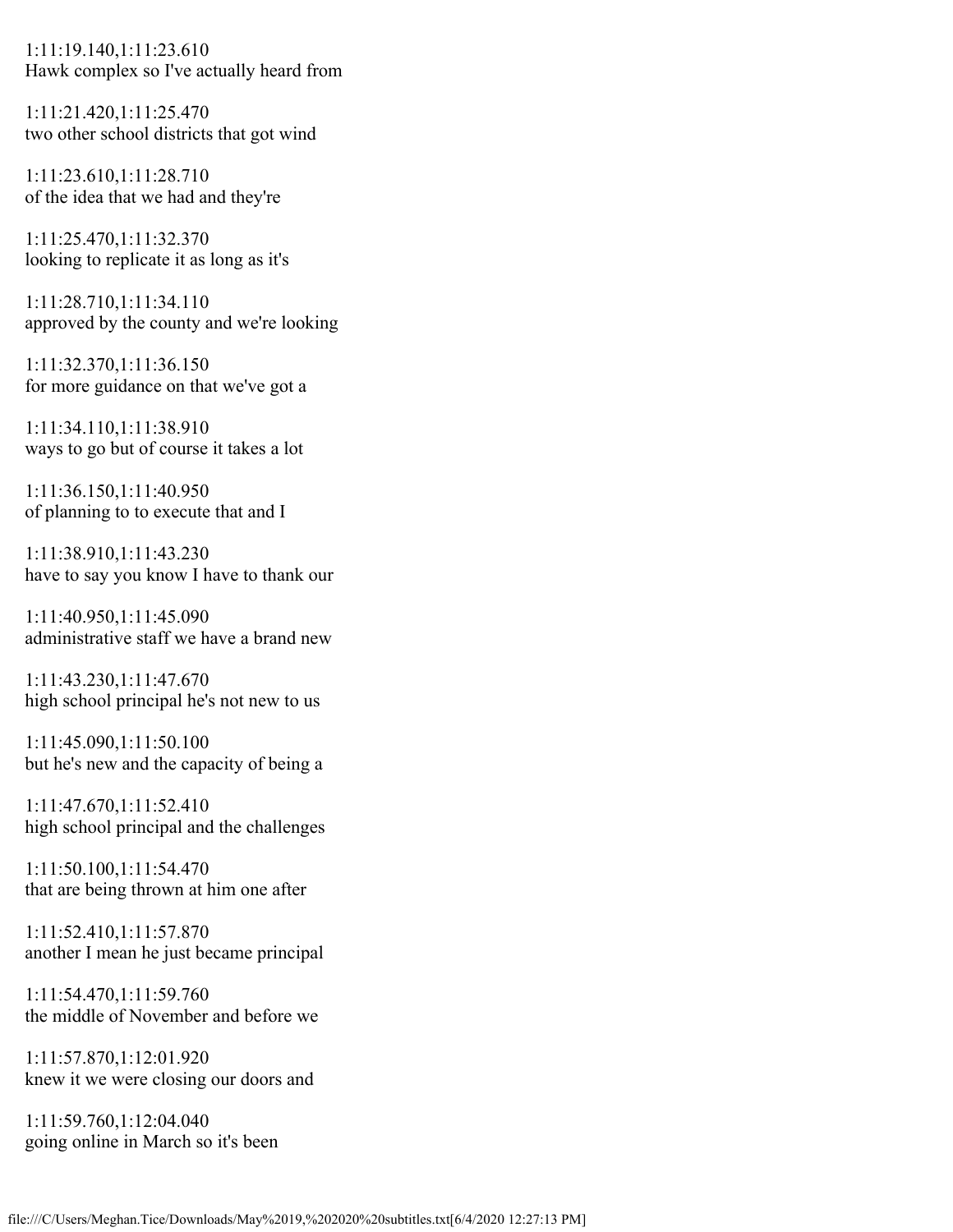1:12:01.920,1:12:07.740 remarkable of how resilient and

1:12:04.040,1:12:11.460 forward-thinking he's been to really run

1:12:07.740,1:12:14.010 things from from home so I really have

1:12:11.460,1:12:18.960 to shout out to him as well as all of

1:12:14.010,1:12:22.750 our other mr. Reardon and mr. Brennan

1:12:18.960,1:12:25.540 conducting business non-stop every

1:12:22.750,1:12:27.700 single day until night just to make sure

1:12:25.540,1:12:30.370 that the needs of our students and staff

1:12:27.700,1:12:32.080 are being met of course my district

1:12:30.370,1:12:34.300 level staff as well it's been an

1:12:32.080,1:12:37.390 incredible feat for a team that's pulled

1:12:34.300,1:12:39.040 together in less than 48 hours to do

1:12:37.390,1:12:40.810 everything that we've done so every

1:12:39.040,1:12:44.620 corner has been working hard and I

1:12:40.810,1:12:48.880 appreciate everybody that's it for me

1:12:44.620,1:12:51.940 tonight Thank You Maria it brings us to

1:12:48.880,1:12:57.670 our consensus agenda do we want to

1:12:51.940,1:12:59.500 separate a I think you should okay they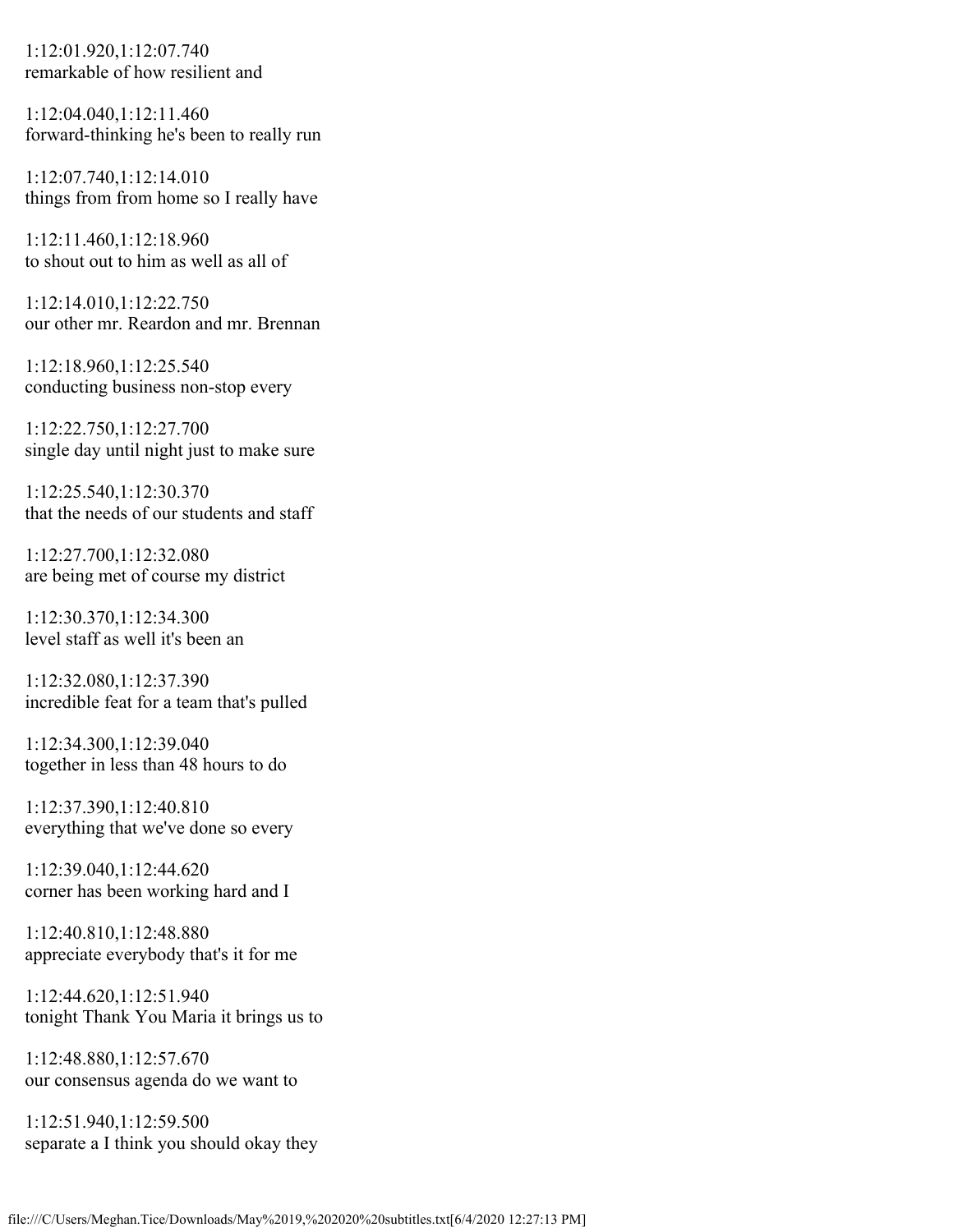1:12:57.670,1:13:07.360 make a motion to accept consensus agenda

1:12:59.500,1:13:09.540 item a can I get a second no second all

1:13:07.360,1:13:09.540 in favor

1:13:13.950,1:13:20.500 how did you get us Lesley I did thank

1:13:16.930,1:13:25.300 you thank you okay I make a motion to

1:13:20.500,1:13:33.210 accept consensus agenda items B through

1:13:25.300,1:13:33.210 I'm all in favor

1:13:36.360,1:13:43.420 you good Lesley I'm good thank you

1:13:39.630,1:13:45.700 thank you did we decide we're going to

1:13:43.420,1:13:49.270 add a new business I don't just to

1:13:45.700,1:13:51.700 briefly discuss that okay yeah

1:13:49.270,1:13:54.970 Jessi if you wanted to discuss that with

1:13:51.700,1:14:01.360 the board the ballot counting and what

1:13:54.970,1:14:05.800 time we would designate the start um so

1:14:01.360,1:14:07.330 we Leslie my Maria and myself had a

1:14:05.800,1:14:10.680 meeting with the the lawyers the other

1:14:07.330,1:14:16.900 day on on the process they were having

1:14:10.680,1:14:20.130 and we would like to possibly start just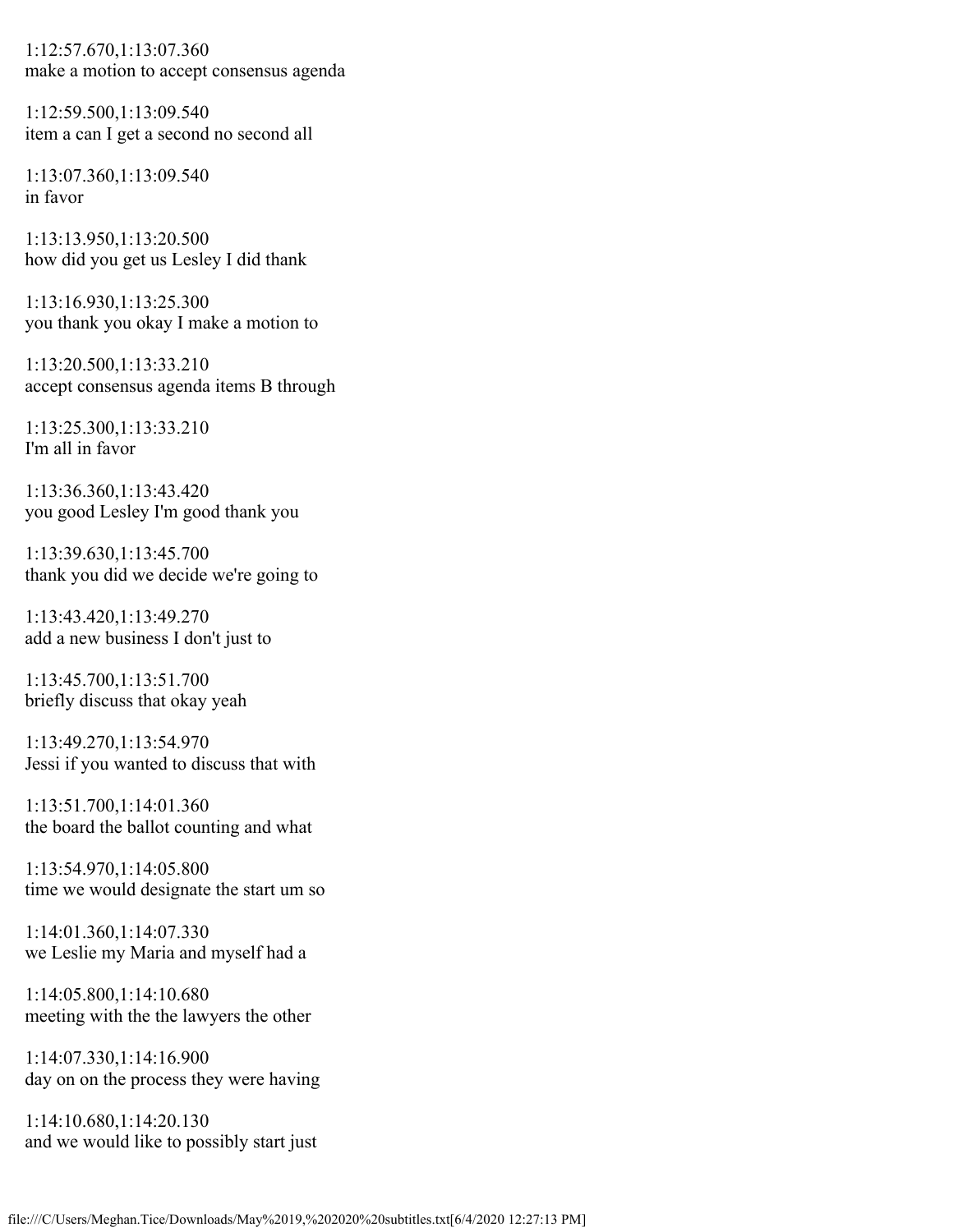1:14:16.900,1:14:22.980 because the sheer number of balance see

1:14:20.130,1:14:27.160 we're sending out I believe Lesley us

1:14:22.980,1:14:30.220 11,000 but ballots so we want to make

1:14:27.160,1:14:31.920 sure that we can you know get them done

1:14:30.220,1:14:35.370 quickly as possible

1:14:31.920,1:14:37.170 possible we were wondering if it would

1:14:35.370,1:14:41.820 be I with you guys if we started before

1:14:37.170,1:14:47.850 five o'clock just the start it start the

1:14:41.820,1:14:50.010 counting before that Leslie if I forgot

1:14:47.850,1:14:51.900 anything please and of course we may

1:14:50.010,1:14:53.340 have a very large count that starts at

1:14:51.900,1:14:55.620 five o'clock because there'll be one

1:14:53.340,1:14:57.239 more run to the post office right at

1:14:55.620,1:14:58.920 five o'clock so that we're sure that we

1:14:57.239,1:15:00.980 get everybody's ballots in that have

1:14:58.920,1:15:03.150 sent them in we will be sending yes a

1:15:00.980,1:15:04.800 employee over there to grab everything

1:15:03.150,1:15:06.989 from the post office to make sure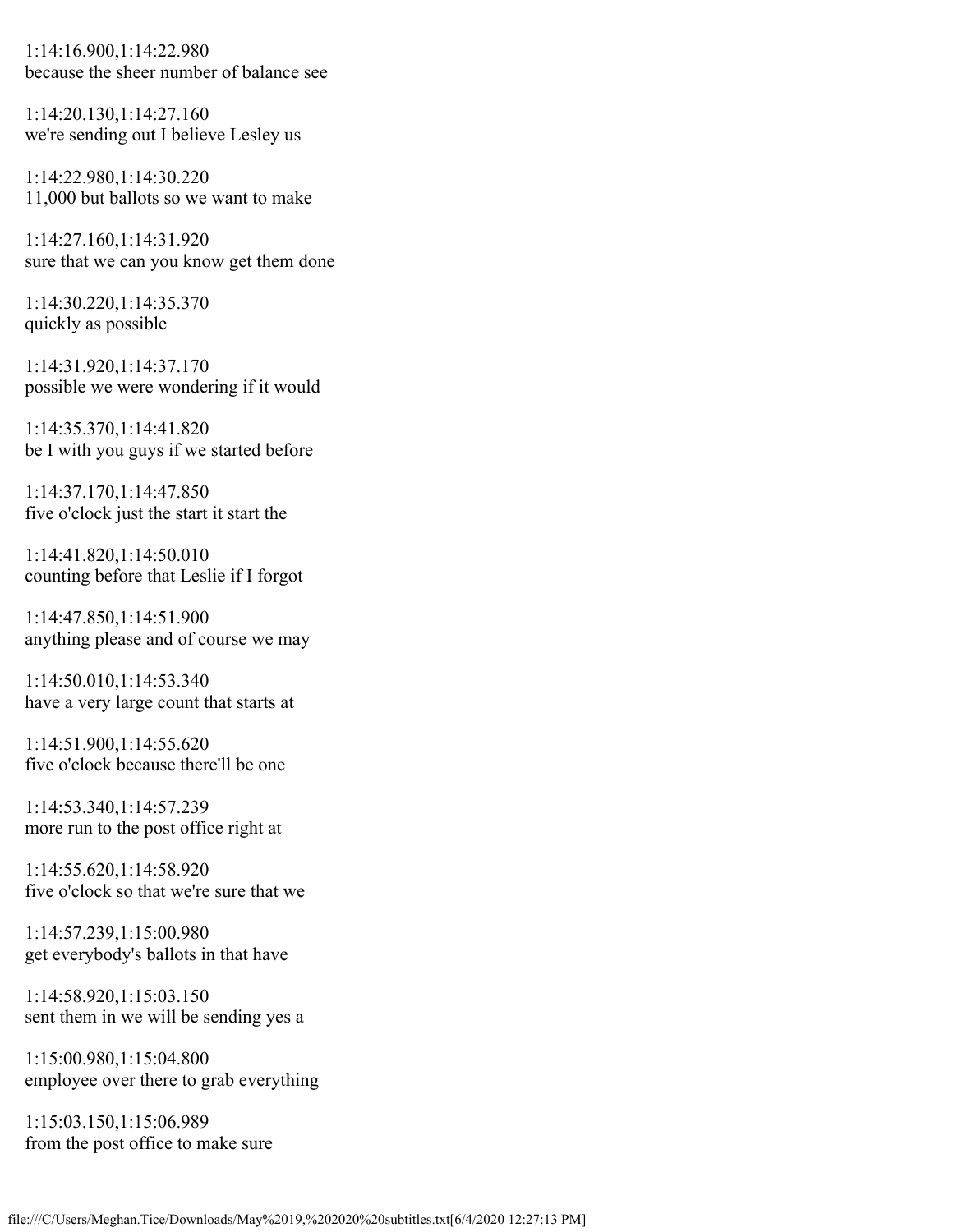1:15:04.800,1:15:12.870 everybody that has set it in by that

1:15:06.989,1:15:15.179 time is received starting ahead of time

1:15:12.870,1:15:17.570 is there no since there's not an

1:15:15.179,1:15:20.699 official opening or closing of the polls

1:15:17.570,1:15:26.730 um we're not held to a time that we can

1:15:20.699,1:15:30.150 start counting we just we don't know how

1:15:26.730,1:15:32.160 many we're gonna get yeah we're hoping

1:15:30.150,1:15:34.710 we can get you know a lot done

1:15:32.160,1:15:37.140 beforehand so we're able at that nine

1:15:34.710,1:15:40.080 o'clock if possible to give you guys

1:15:37.140,1:15:42.989 some results obviously we'd be having

1:15:40.080,1:15:46.500 that live stream the whole time so

1:15:42.989,1:15:59.340 people can see the process but if we

1:15:46.500,1:16:04.170 would like to start at a before 5:00 the

1:15:59.340,1:16:09.179 attorneys um I thought they advised us

1:16:04.170,1:16:11.370 to designate a start time well I'm

1:16:09.179,1:16:15.120 asking if you feel that there's a better

1:16:11.370,1:16:19.760 time than not is it 12 o'clock is it 3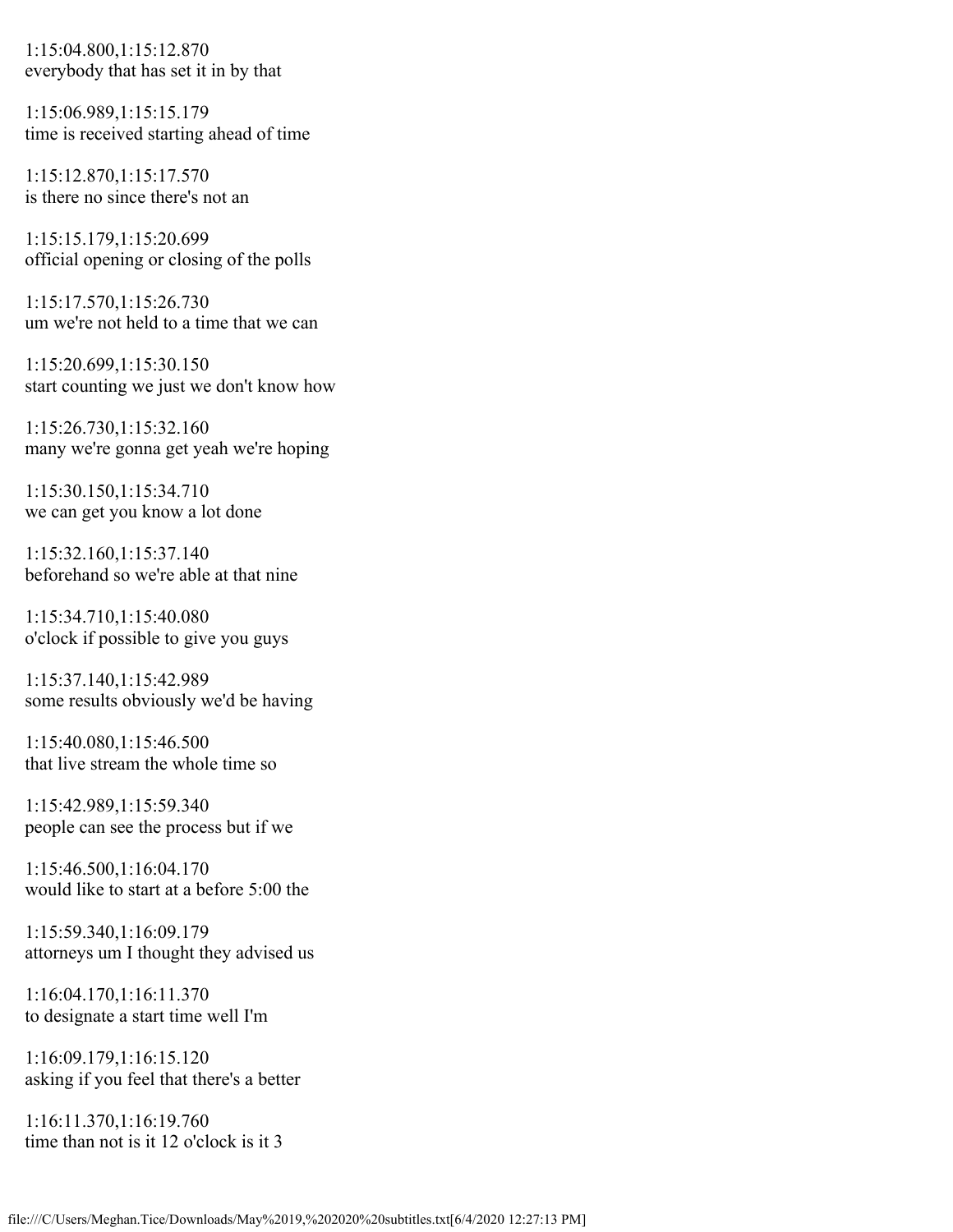1:16:15.120,1:16:23.100 o'clock I'm I would say 12 might be good

1:16:19.760,1:16:25.440 that would give us time to get in and

1:16:23.100,1:16:29.850 get organized get the ballots separated

1:16:25.440,1:16:33.860 into piles tally sheets and explain to

1:16:29.850,1:16:33.860 everybody how to do it

1:16:38.750,1:16:42.430 so I think noon would be good

1:16:42.910,1:16:48.910 if we're aiming to end or be done close

1:16:46.870,1:16:50.860 to nine would be better to start around

1:16:48.910,1:16:54.690 one so we kept it within sort of an

1:16:50.860,1:16:58.380 eight-hour day or does that matter I

1:16:54.690,1:17:02.200 think we might have some shifts because

1:16:58.380,1:17:06.610 I'm totally expecting to have a recount

1:17:02.200,1:17:13.540 the next day just to make sure we're

1:17:06.610,1:17:17.350 accurate not maybe not a ballad by

1:17:13.540,1:17:19.480 ballot recount you know but definitely

1:17:17.350,1:17:24.370 to review and make sure everything is

1:17:19.480,1:17:29.500 accurate so with the board still be able

1:17:24.370,1:17:31.870 to declare on Tuesday evening if you're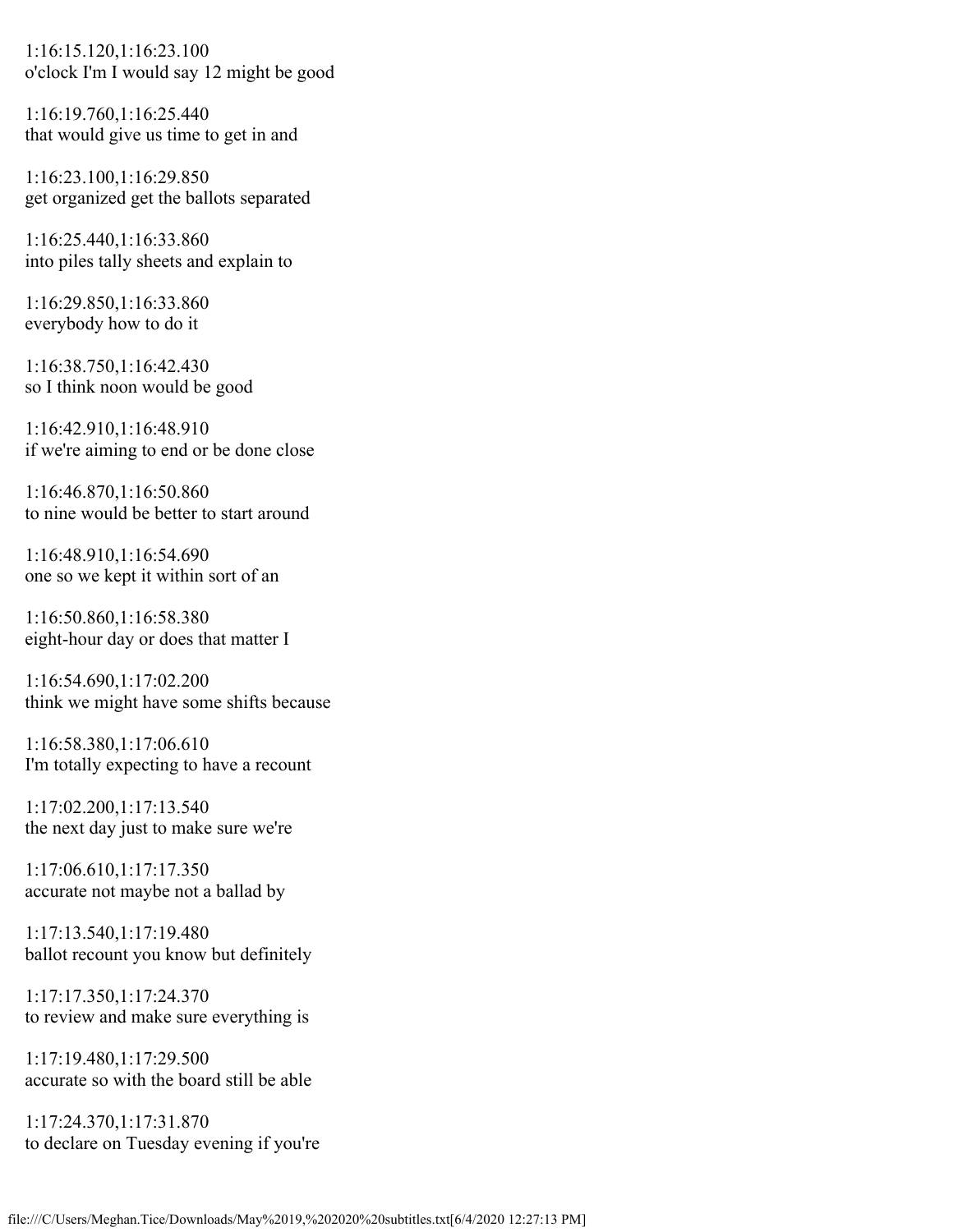1:17:29.500,1:17:37.090 going to recount the next day you could

1:17:31.870,1:17:44.820 declare but they're not official okay

1:17:37.090,1:17:44.820 okay um last year

1:17:45.200,1:17:53.870 we revised the results I think two weeks

1:17:48.830,1:17:56.020 later no change in outcome just a change

1:17:53.870,1:18:01.280 no change in outcome just the specific

1:17:56.020,1:18:06.310 numbers because we had all the right ins

1:18:01.280,1:18:06.310 last year we had to tally

1:18:10.450,1:18:14.380 well if you think that twelve is the

1:18:12.640,1:18:16.830 better time to start then let's do that

1:18:14.380,1:18:16.830 that's fine

1:18:17.820,1:18:25.750 anything so can I have a motion to

1:18:21.460,1:18:27.700 designate the start time I make a motion

1:18:25.750,1:18:33.790 to designate the start time for the

1:18:27.700,1:18:42.880 ballot count to be 12 p.m. second all in

1:18:33.790,1:18:45.100 favor okay thank you okay that brings us

1:18:42.880,1:18:49.020 to public forum Leslie we have anybody

1:18:45.100,1:18:56.700 for seconds before we have mr. Scheffer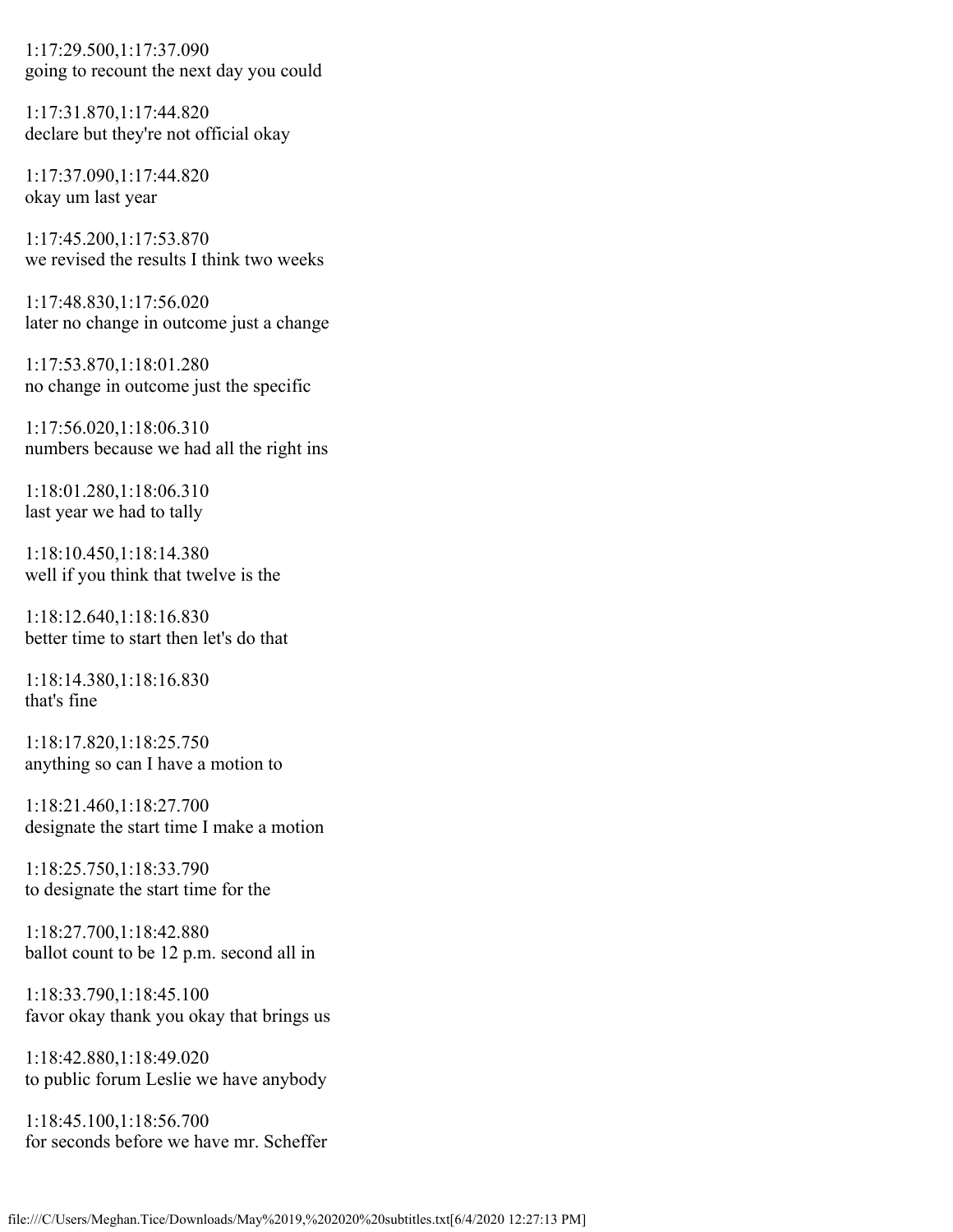1:18:49.020,1:18:59.560 okay welcome mr. Scheffer thank you

1:18:56.700,1:19:01.690 first quickly just say that I'd like my

1:18:59.560,1:19:03.970 comments from the last meeting to be

1:19:01.690,1:19:06.610 included in the minutes unless we're

1:19:03.970,1:19:08.410 just doing fictionalized versions of

1:19:06.610,1:19:11.290 meetings I'd like it what I said to be

1:19:08.410,1:19:13.180 included on secondly on reserve funds

1:19:11.290,1:19:15.400 we're moving funds around you got to be

1:19:13.180,1:19:18.280 careful you've just been reprimanded by

1:19:15.400,1:19:21.760 the state auditors about fun use moving

1:19:18.280,1:19:23.670 around and just it's just a letter to

1:19:21.760,1:19:26.260 the state auditors about being

1:19:23.670,1:19:28.810 rectifying that and that is what you're

1:19:26.260,1:19:30.640 you have to abide by I think in a sense

1:19:28.810,1:19:31.780 contingencies going to happen anyway I'm

1:19:30.640,1:19:34.360 sorry to say I know everybody's

1:19:31.780,1:19:35.710 emotional I don't think the governor and

1:19:34.360,1:19:38.500 Bill Gates are on your side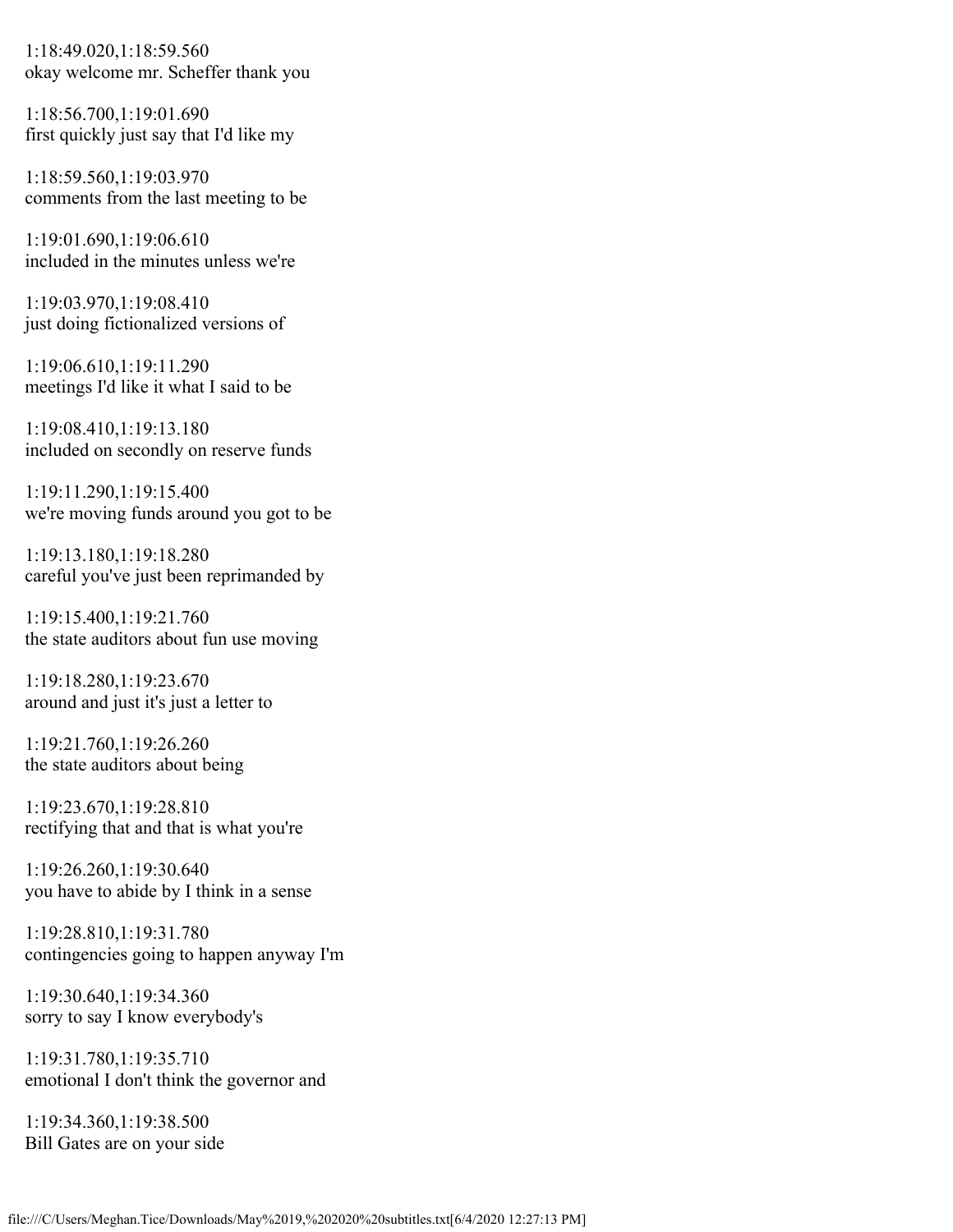1:19:35.710,1:19:41.080 and things are going to change problems

1:19:38.500,1:19:42.220 there what they're doing but it looks

1:19:41.080,1:19:46.150 like they want to move to some other

1:19:42.220,1:19:47.410 form of governing school districts I

1:19:46.150,1:19:50.440 think you're gonna have a lot of issues

1:19:47.410,1:19:51.970 with uncollected taxes I think that

1:19:50.440,1:19:56.050 should be a built in I think you should

1:19:51.970,1:19:58.960 be careful about that also you know I

1:19:56.050,1:20:03.310 just you know it's a very difficult time

1:19:58.960,1:20:05.470 for you but you know this is a time when

1:20:03.310,1:20:09.570 you need the community I'm the only one

1:20:05.470,1:20:12.940 here I'm always the only one here and

1:20:09.570,1:20:14.890 I'm treated badly most of the time and I

1:20:12.940,1:20:17.920 treat you badly that's just the way it

1:20:14.890,1:20:20.050 goes but I can tell you that school

1:20:17.920,1:20:22.630 members at the in your board in your

1:20:20.050,1:20:23.500 first year of training you're taught

1:20:22.630,1:20:27.070 that community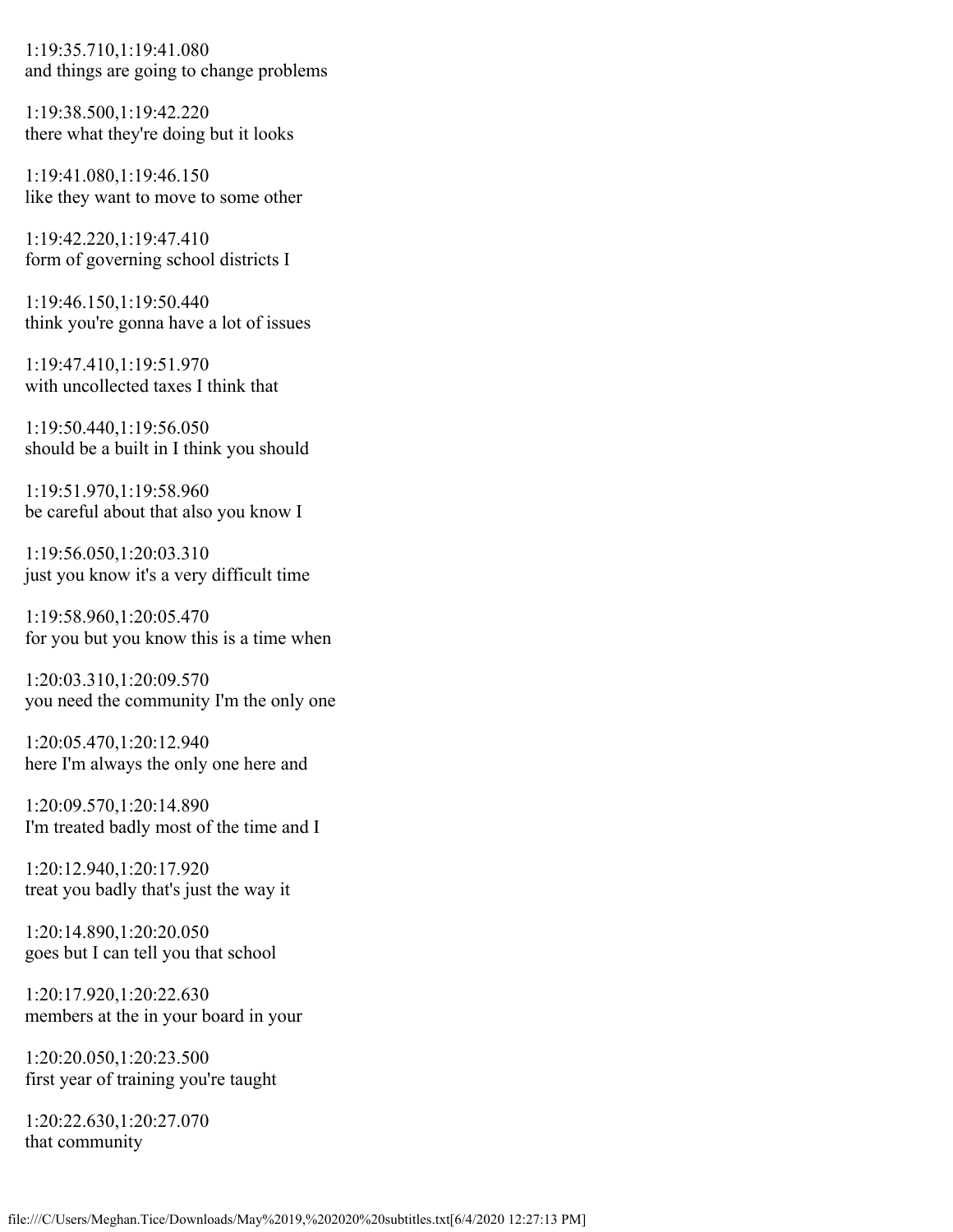1:20:23.500,1:20:28.750 both districts owners and clients if the

1:20:27.070,1:20:31.240 district stakeholders don't help to

1:20:28.750,1:20:33.730 create the district's budget they may

1:20:31.240,1:20:37.000 feel they don't own it and this is where

1:20:33.730,1:20:38.410 you are this mail-in ballot thing holds

1:20:37.000,1:20:40.900 a lot of danger for what you're trying

1:20:38.410,1:20:42.700 to do because you really don't know how

1:20:40.900,1:20:45.520 it's gonna turn out this is still a lot

1:20:42.700,1:20:50.140 of money and people are more broke than

1:20:45.520,1:20:51.910 you think the rich and I think I don't

1:20:50.140,1:20:53.290 know I I guess you're gonna try to do

1:20:51.910,1:20:56.320 some outreach but a 50 million dollar

1:20:53.290,1:20:59.260 budget there's gonna be hard to sell but

1:20:56.320,1:21:01.360 if I were you I I focus on Albany where

1:20:59.260,1:21:04.630 I think you're gonna get treated a lot

1:21:01.360,1:21:10.450 less favorably than ever before which

1:21:04.630,1:21:13.630 would be a shame as one super western

1:21:10.450,1:21:15.700 New York said the Upstate voice is muted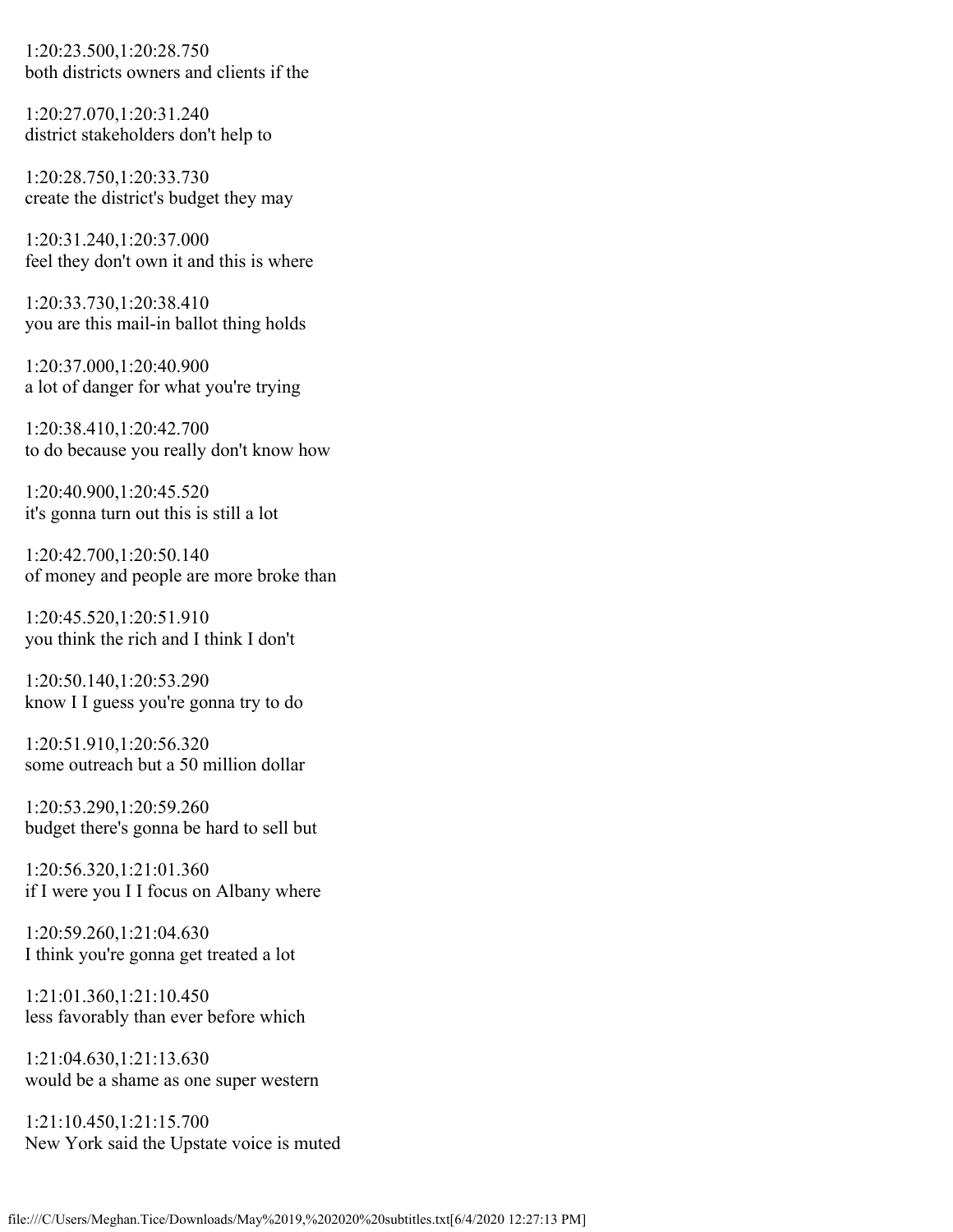1:21:13.630,1:21:18.580 because we continue to lose population

1:21:15.700,1:21:19.990 and political power so there you go and

1:21:18.580,1:21:24.430 that's what's happening and into

1:21:19.990,1:21:25.930 everybody upstate finally I wonder if

1:21:24.430,1:21:28.030 any consideration has been given to the

1:21:25.930,1:21:29.800 private funding of athletic programs

1:21:28.030,1:21:31.180 some may be begun now I'd be happy to

1:21:29.800,1:21:37.480 talk to somebody about supporting us

1:21:31.180,1:21:41.260 sport and then the tennis rules Maria I

1:21:37.480,1:21:43.390 think you I'll do about one what you

1:21:41.260,1:21:45.130 should be telling people but the gloves

1:21:43.390,1:21:51.220 should be worn on the ball hand not in

1:21:45.130,1:21:53.590 the serving in or on both hands balls

1:21:51.220,1:21:57.070 with the hand not not serving with the

1:21:53.590,1:22:00.550 racket so that's those the USDA's anyway

1:21:57.070,1:22:04.540 but I think in terms of community

1:22:00.550,1:22:06.280 relations I think it's a shame that so

1:22:04.540,1:22:12.940 much is going to stop for your time's up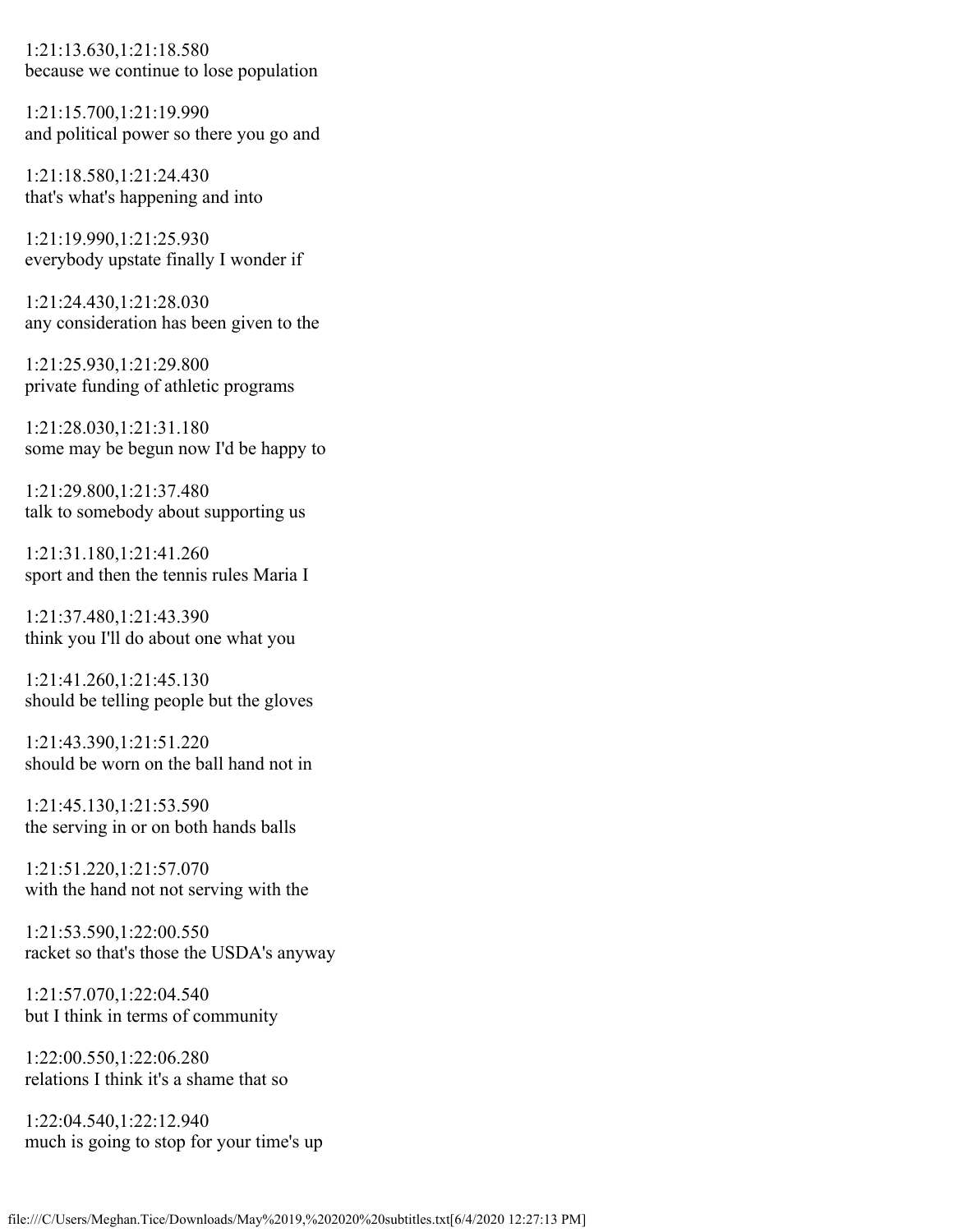1:22:06.280,1:22:18.160 please finish your statement I can see

1:22:12.940,1:22:19.660 the zero Jesse oh you can finish your

1:22:18.160,1:22:24.820 sentence I didn't want to interrupt you

1:22:19.660,1:22:27.370 just letting you know oh I just just say

1:22:24.820,1:22:29.520 that the community is probably not with

1:22:27.370,1:22:29.520 you

1:22:33.540,1:22:40.079 Thank You mr. Scheffer

1:22:35.909,1:22:44.400 that brings us to upcoming meeting dates

1:22:40.079,1:22:49.809 let's say May 21st tentative meeting

1:22:44.400,1:22:51.460 special meeting via zoom 630 May 26

1:22:49.809,1:22:54.639 special meeting via zoo

1:22:51.460,1:23:02.440 Terry we don't need the 21st so with it

1:22:54.639,1:23:06.179 if we want to I don't know if Maria do

1:23:02.440,1:23:06.179 we need to make a motion to not have it

1:23:15.179,1:23:27.570 is tentative so we can just announce

1:23:22.389,1:23:30.570 tonight that communications tomorrow

1:23:27.570,1:23:30.570 okay

1:23:31.440,1:23:38.250 may 26 special meeting via zoom 630